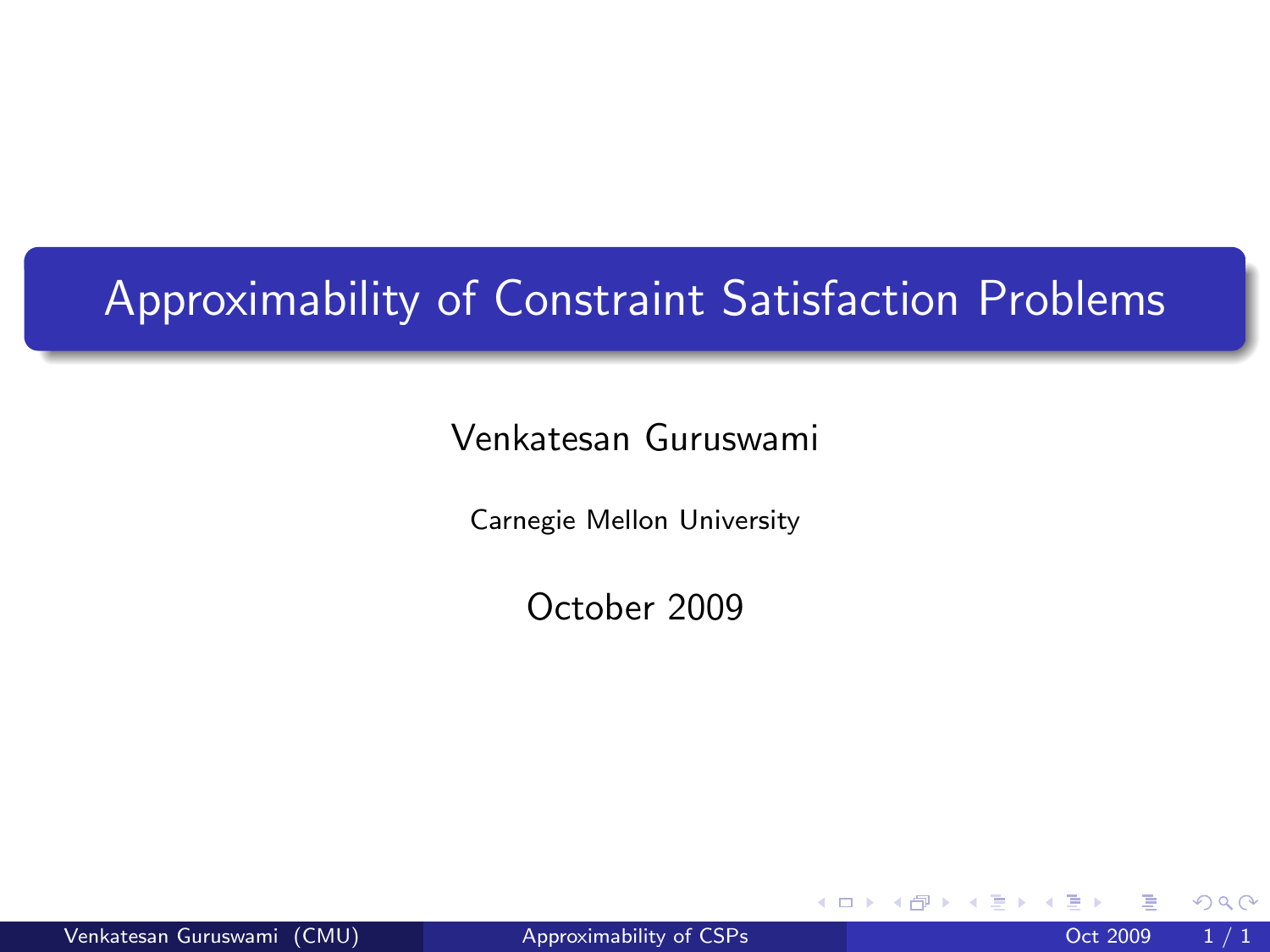## Definition (CSP)

A CSP (denoted  $CSP<sub>a</sub>(\mathcal{F})$ ), specified by

- finite domain  $[q] = \{0, 1, ..., q 1\}$
- constraint language  $\mathcal{F}$ : a collection of relations over [q], i.e., functions  $f:[q]^{a(f)}\rightarrow \{0,1\}$   $(a(f)=$  arity of  $f)$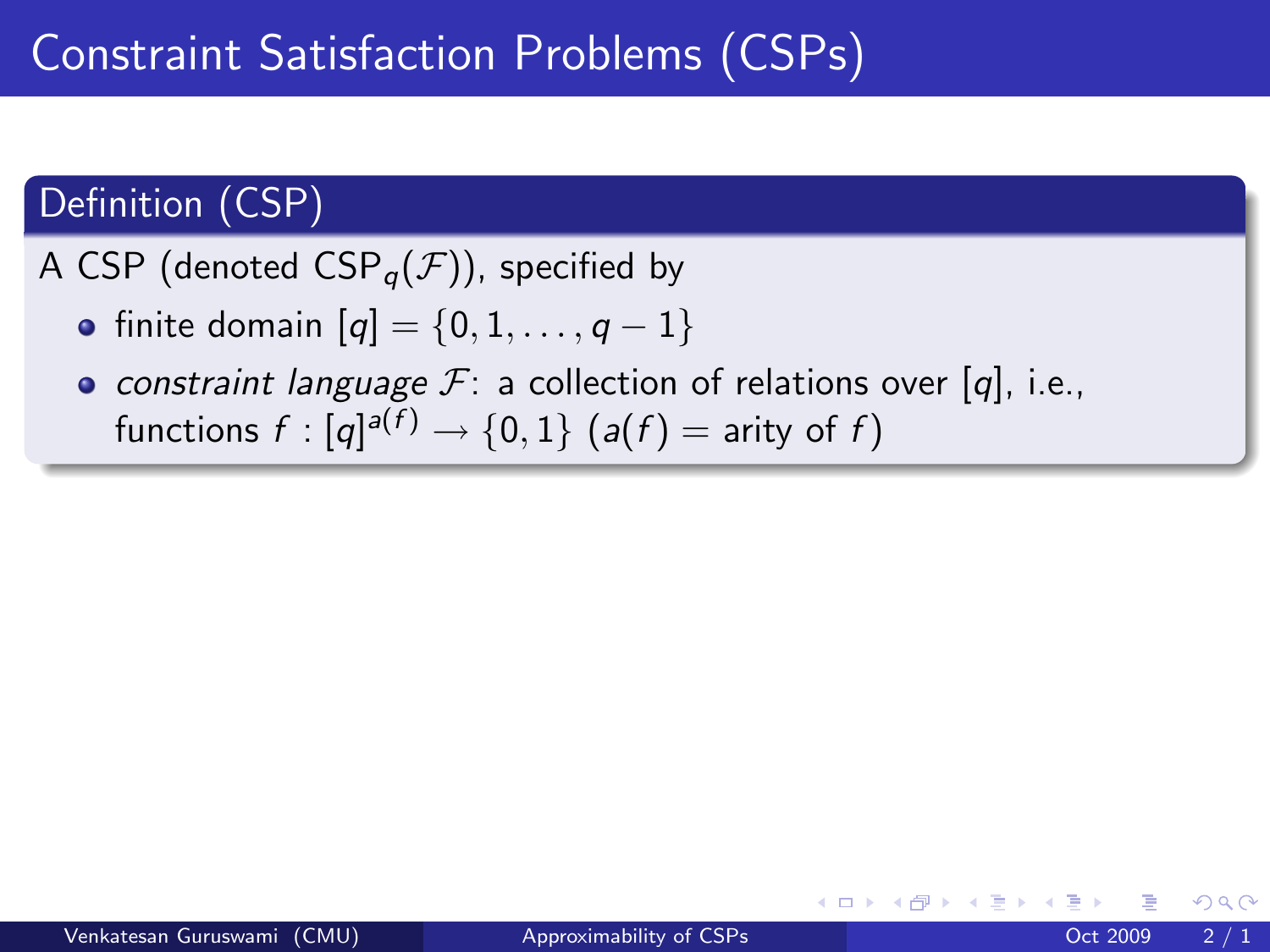## Definition (CSP)

A CSP (denoted  $CSP<sub>a</sub>(\mathcal{F})$ ), specified by

- finite domain  $[q] = \{0, 1, ..., q 1\}$
- constraint language  $\mathcal{F}$ : a collection of relations over [q], i.e., functions  $f:[q]^{a(f)}\rightarrow \{0,1\}$   $(a(f)=$  arity of  $f)$

## Definition (CSP instance)

Variable set V.

A collection C of constraints  $\{(f, S)\}\$  where  $f \in \mathcal{F}$ ;  $S = a(f)$ -tuple from V Question: Is there an assignment  $\sigma: V \rightarrow [q]$  that satisfies all constraints? i.e.,  $f(\sigma_{|S}) = 1$  for each  $(f, S) \in \mathcal{C}$ .

Boolean CSP,  $q = 2$ , most basic and of special interest.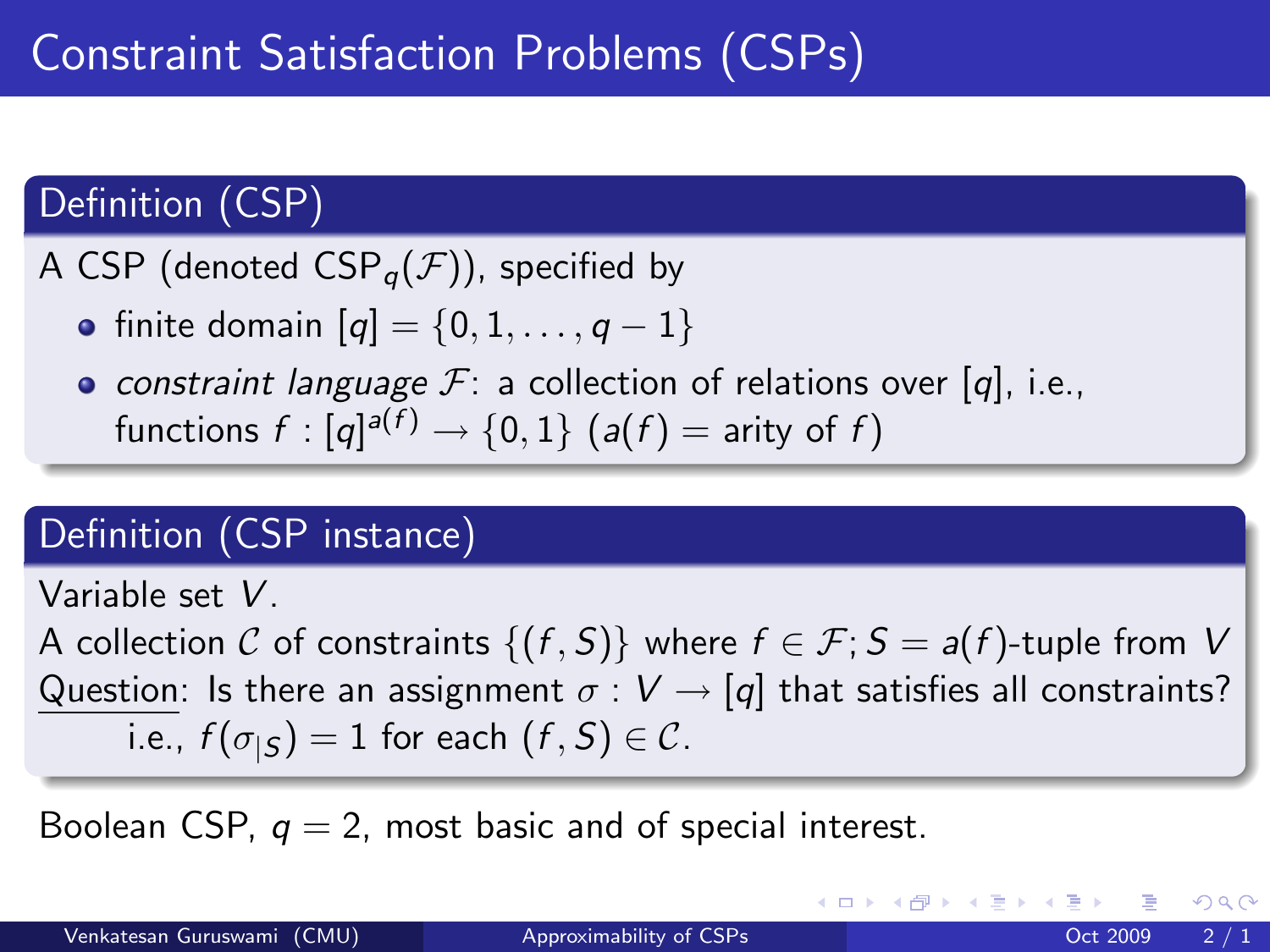CSPs capture many well studied problems in NP.

- $\bullet$   $\mathcal{F}$  = CNF formulae: SAT
- $\bullet$   $\mathcal{F}$  = not all equal: Graph or hypergraph q-colorability
- $\bullet$   $\mathcal{F}$  = affine constraints: Solving linear equations

Rich set of problems based on structure of constraints in underlying  $\mathcal{F}$ .

Yet, just two possibilities complexity theoretically ...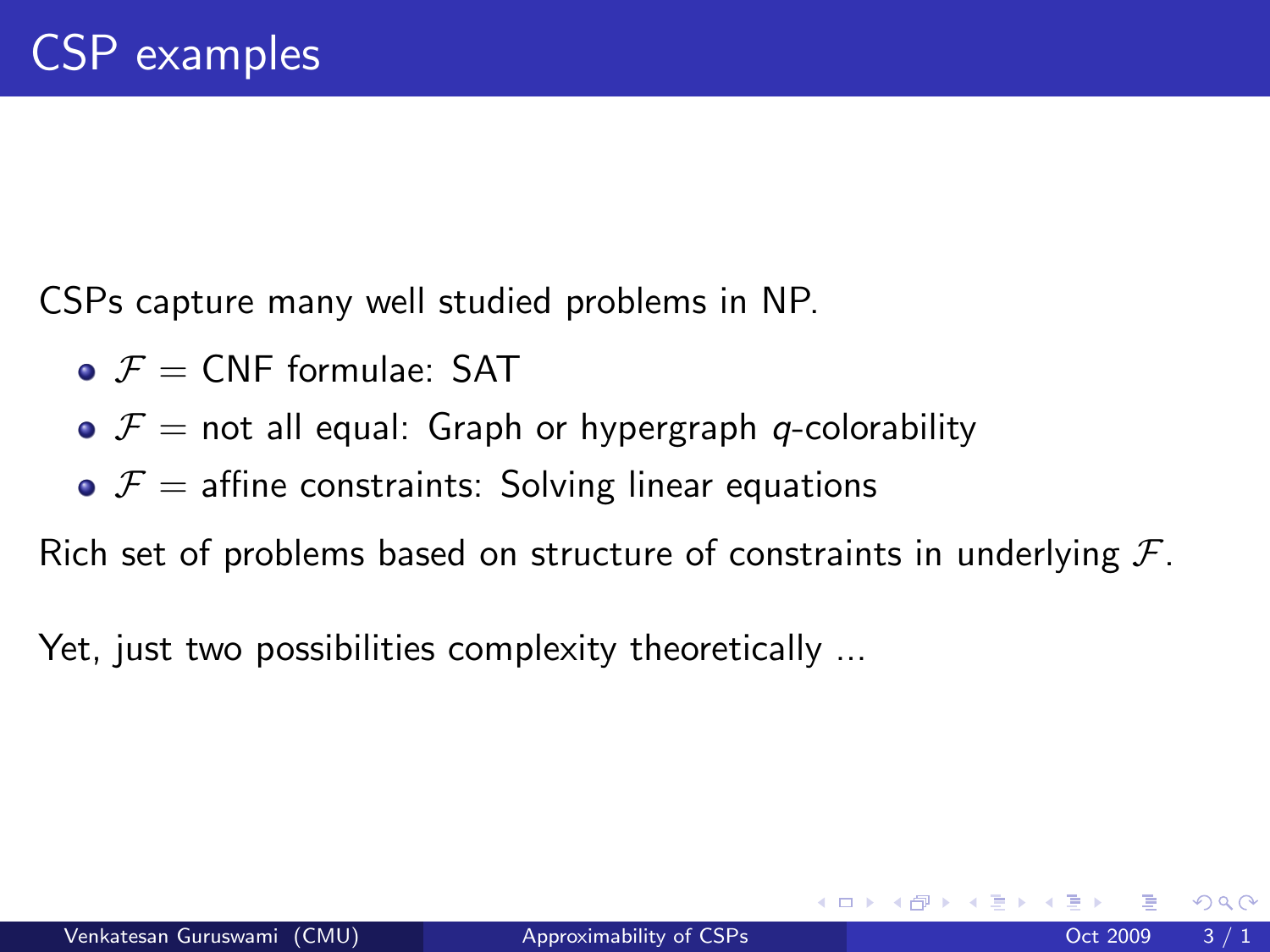## Schaefer's dichotomy theorem for Boolean CSPs

#### **Theorem**

Every Boolean CSP is either in P or NP-complete.

4 0 8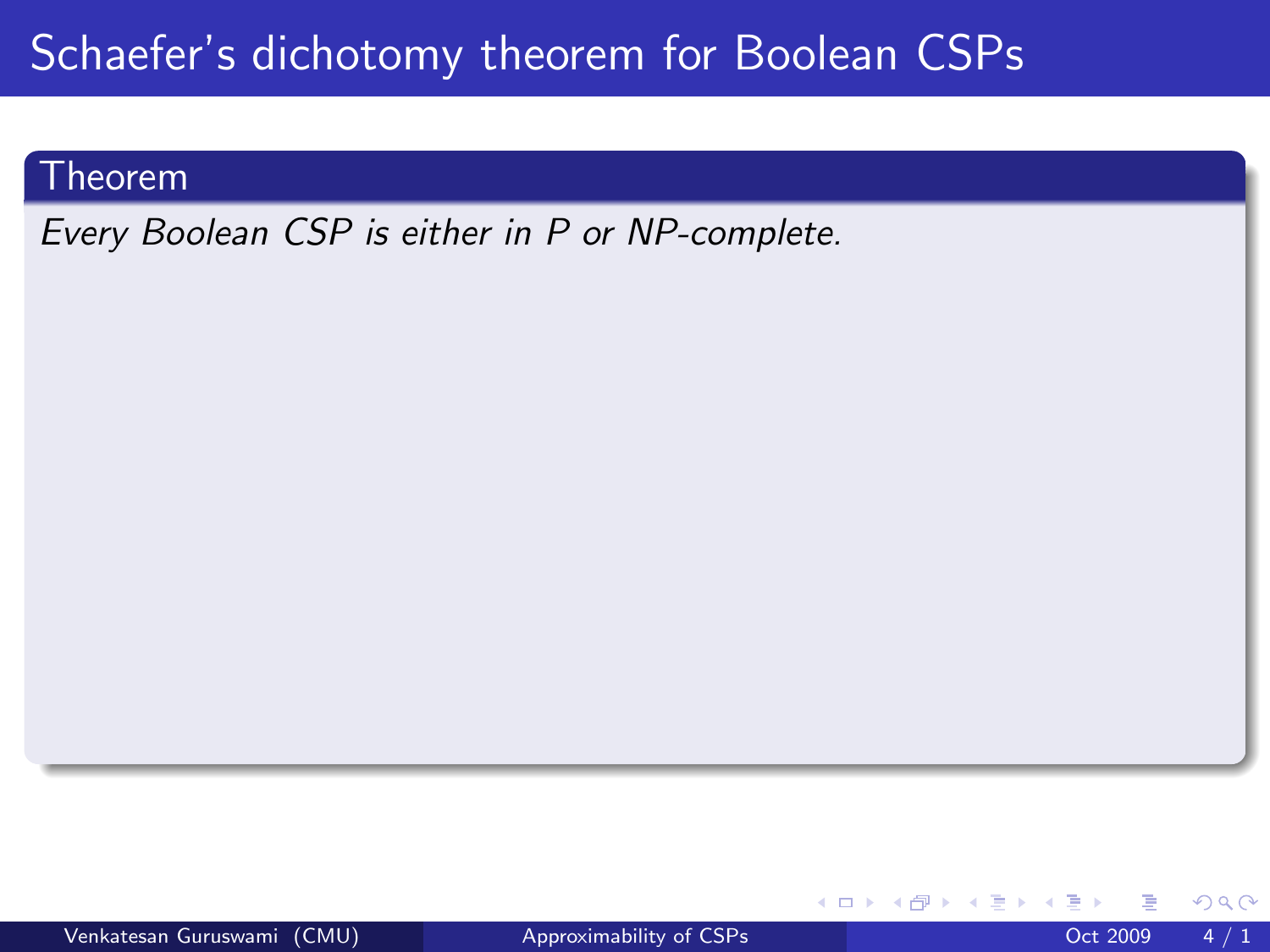### Theorem

Every Boolean CSP is either in P or NP-complete. More specifically,  $CSP_2(\mathcal{F})$  is polynomial time solvable if every  $f \in \mathcal{F}$  is

- 0-valid
- $\bullet$  1-valid
- a conjunction of Horn clauses (i.e.,  $(x_1 \wedge \cdots \wedge x_k \rightarrow 0)$  or  $(x_1 \wedge x_2 \wedge \cdots \wedge x_k \rightarrow x_{k+1})$
- a conjunction of dual Horn clauses
- a 2CNF formula, or
- a conjunction of affine equations

and is NP-complete otherwise.

Dichotomy conjectured for every q [Feder-Vardi], proved for  $q = 3$ [Bulatov]

◂<del>◻</del>▸ ◂<del>⁄</del> ▸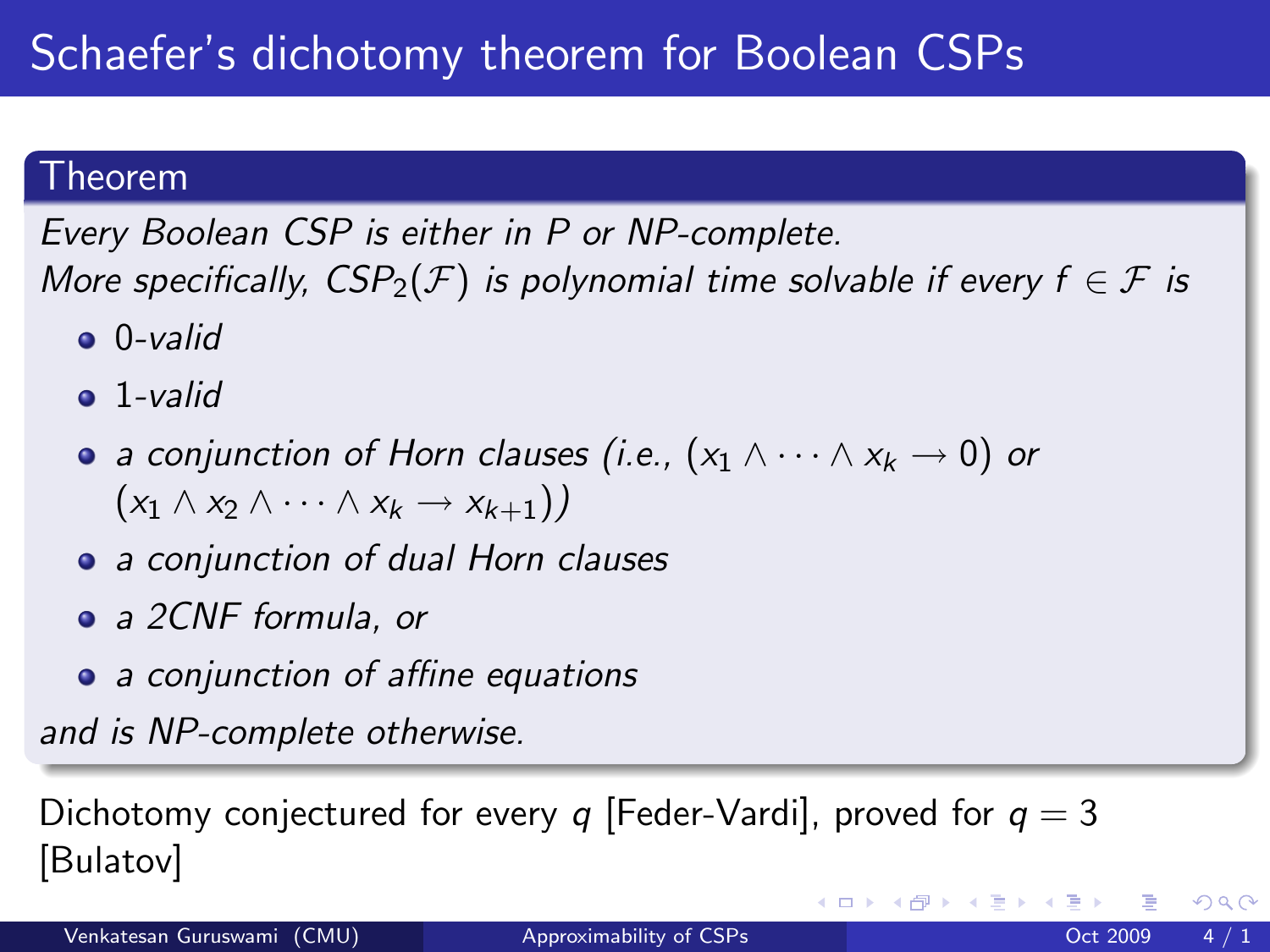- Max  $CSP_{q}(\mathcal{F})$ : Find assignment maximizing fraction of satisfied constraints.
- Can also have weighted constraints, and ask for maximum fractional weight of satisfied constraints

4 0 8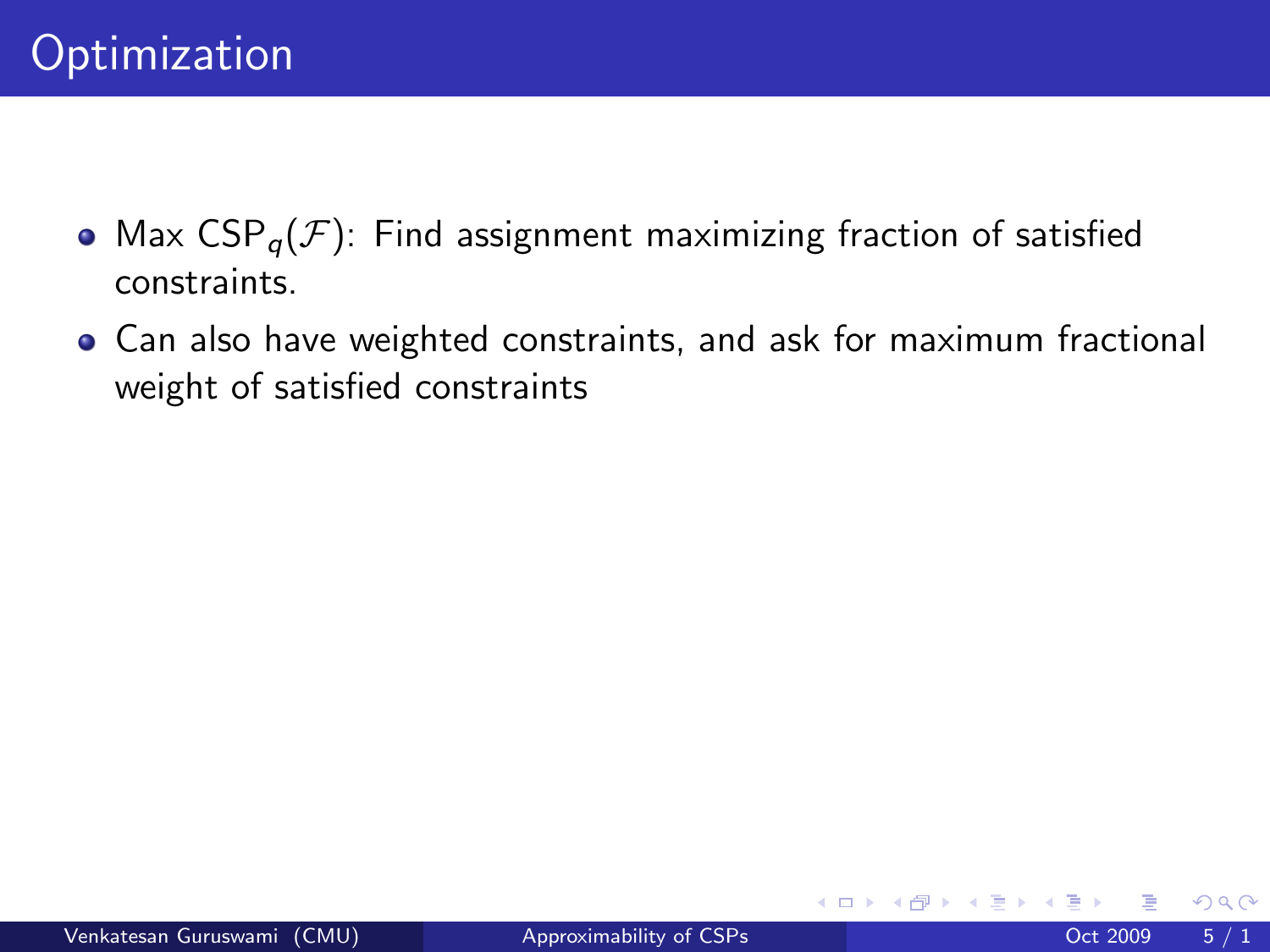- Max  $CSP_{q}(F)$ : Find assignment maximizing fraction of satisfied constraints.
- Can also have weighted constraints, and ask for maximum fractional weight of satisfied constraints
- Minimization version: minimize fraction of unsatisfied constraints.
- Can capture problems with *hard constraints* such as independent set or vertex cover as Max ONES( $\mathcal{F}$ ), Min ONES( $\mathcal{F}$ ):

satisfy all constraints with maximum (minimum) fraction of 1's.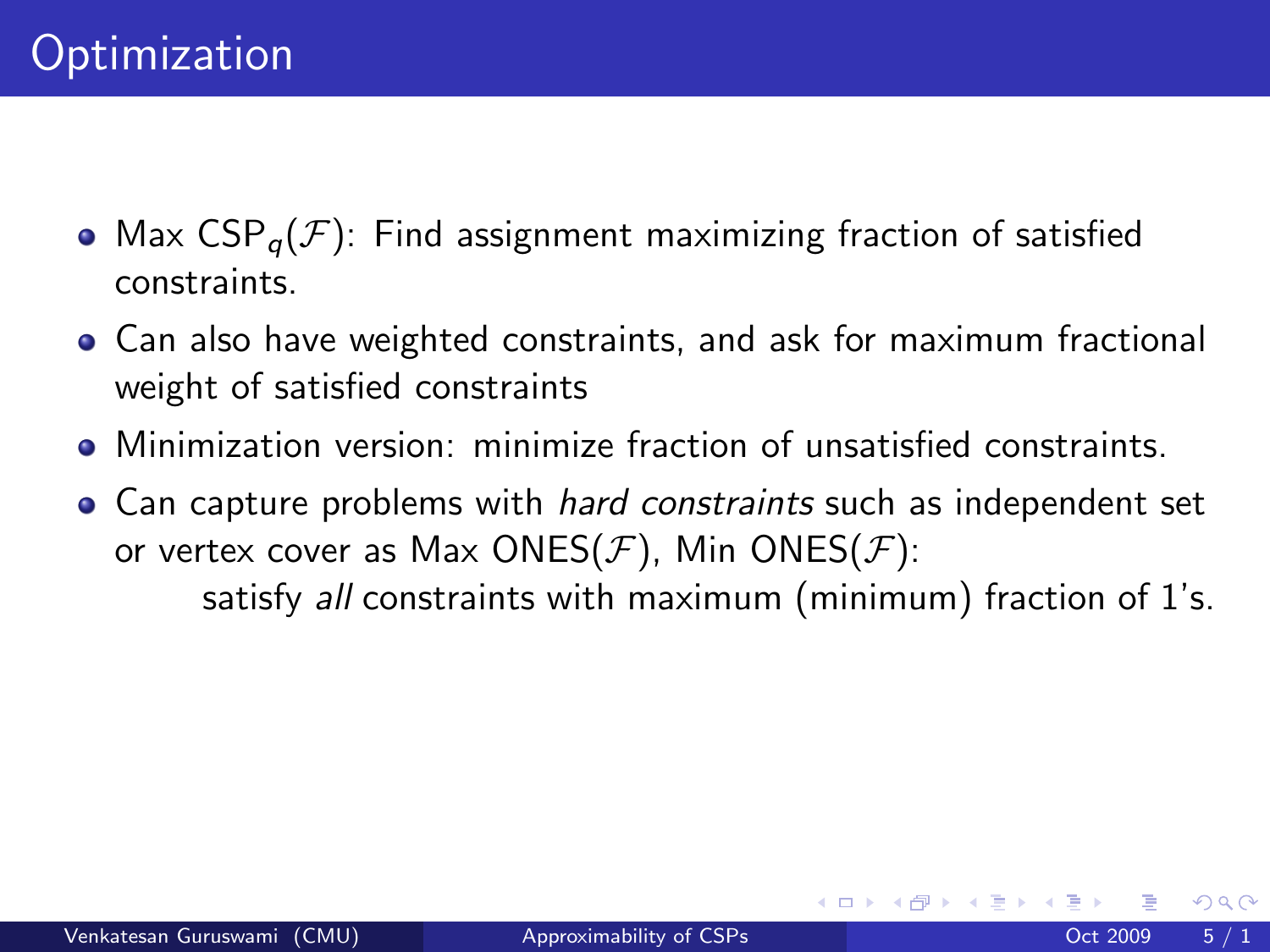- Max  $CSP_{\alpha}(\mathcal{F})$ : Find assignment maximizing fraction of satisfied constraints.
- Can also have weighted constraints, and ask for maximum fractional weight of satisfied constraints
- Minimization version: minimize fraction of unsatisfied constraints.
- Can capture problems with *hard constraints* such as independent set or vertex cover as Max ONES( $\mathcal{F}$ ), Min ONES( $\mathcal{F}$ ): satisfy all constraints with maximum (minimum) fraction of 1's.
- Let's focus on unweighted Max CSP
	- Example Max CUT.  $\mathcal{F} = \{cut\}$  where  $cut(x, y) = \mathbf{1}(x \neq y)$ . Note CSP(cut) is in P. Optimization version Max CUT is NP-hard.

4 D F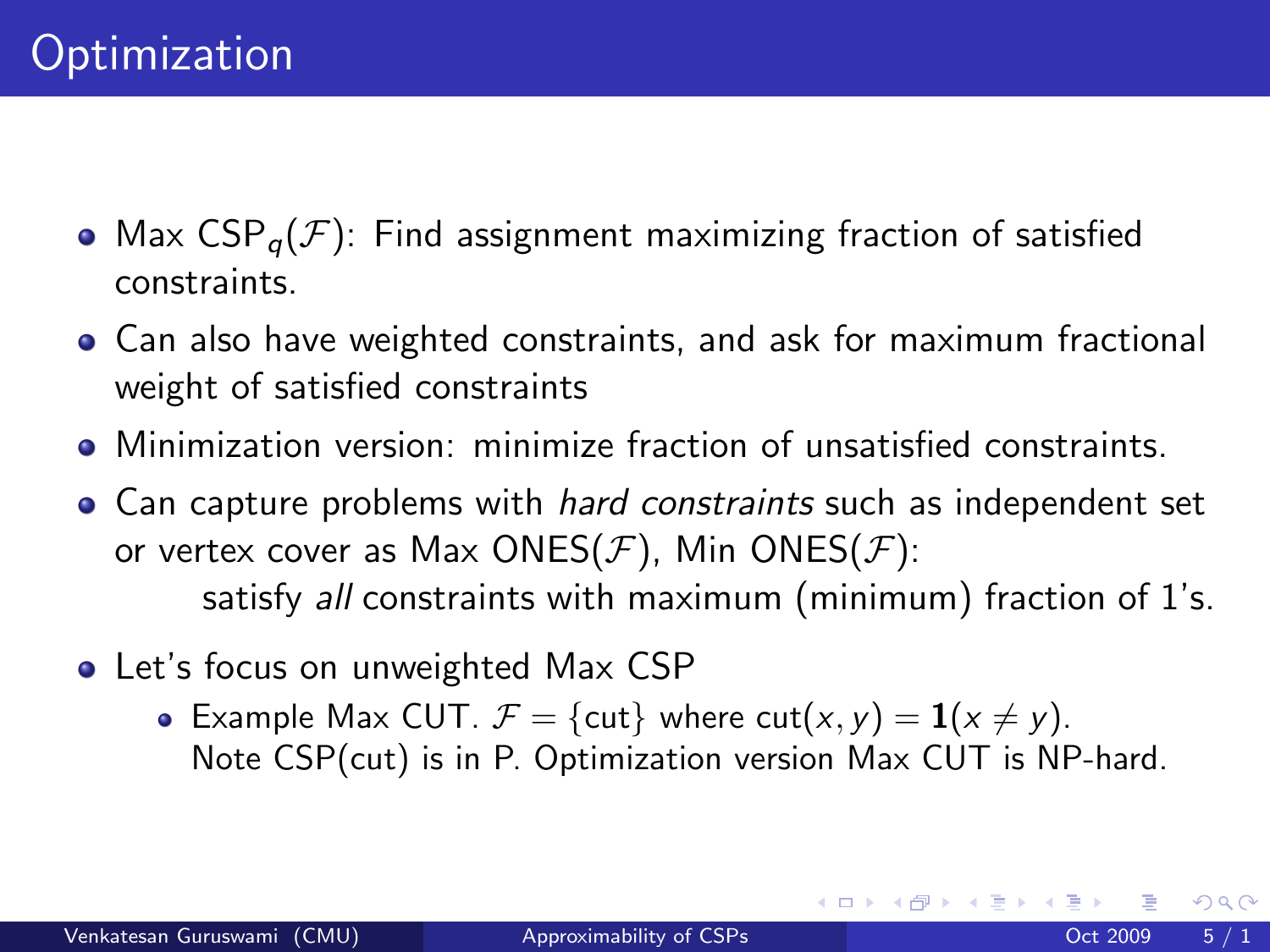Schaefer's theorem can be strengthened for the following "PCP-like" statement:

### Theorem (Khanna,Sudan,Willamson)

For every Boolean constraint language  $\mathcal F$ , either  $CSP(\mathcal F)$  is polytime decidable, or there exists  $\delta_{\mathcal{F}}$  < 1 such that it is NP-hard to distinguish satisfiable instances of  $CSP(\mathcal{F})$  from instances of Max  $CSP(\mathcal{F})$  where at most  $\delta_F$  fraction of constraints are satisfiable.

つひひ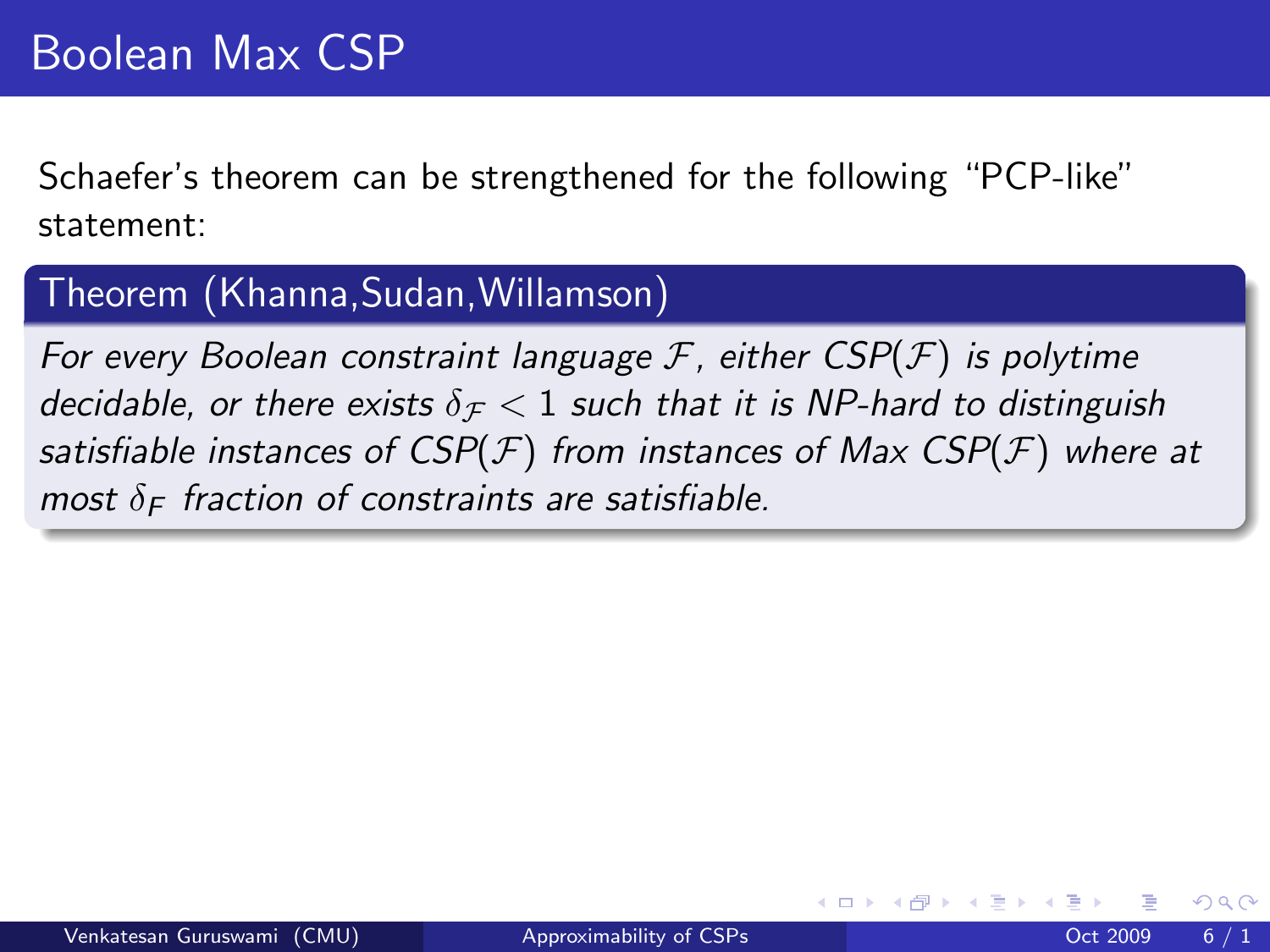Schaefer's theorem can be strengthened for the following "PCP-like" statement:

### Theorem (Khanna,Sudan,Willamson)

For every Boolean constraint language  $F$ , either  $CSP(F)$  is polytime decidable, or there exists  $\delta_{\mathcal{F}}$  < 1 such that it is NP-hard to distinguish satisfiable instances of  $CSP(\mathcal{F})$  from instances of Max  $CSP(\mathcal{F})$  where at most  $\delta_F$  fraction of constraints are satisfiable.

However, even for Schaefer's tractable  $\mathcal F$  (other than 0-valid and 1-valid cases), Max CSP( $F$ ) is NP-hard.

#### Question

Which tractable  $\mathcal F$  lead to easy optimization versions?

◂<del>◻</del>▸ ◂<del>⁄</del> ▸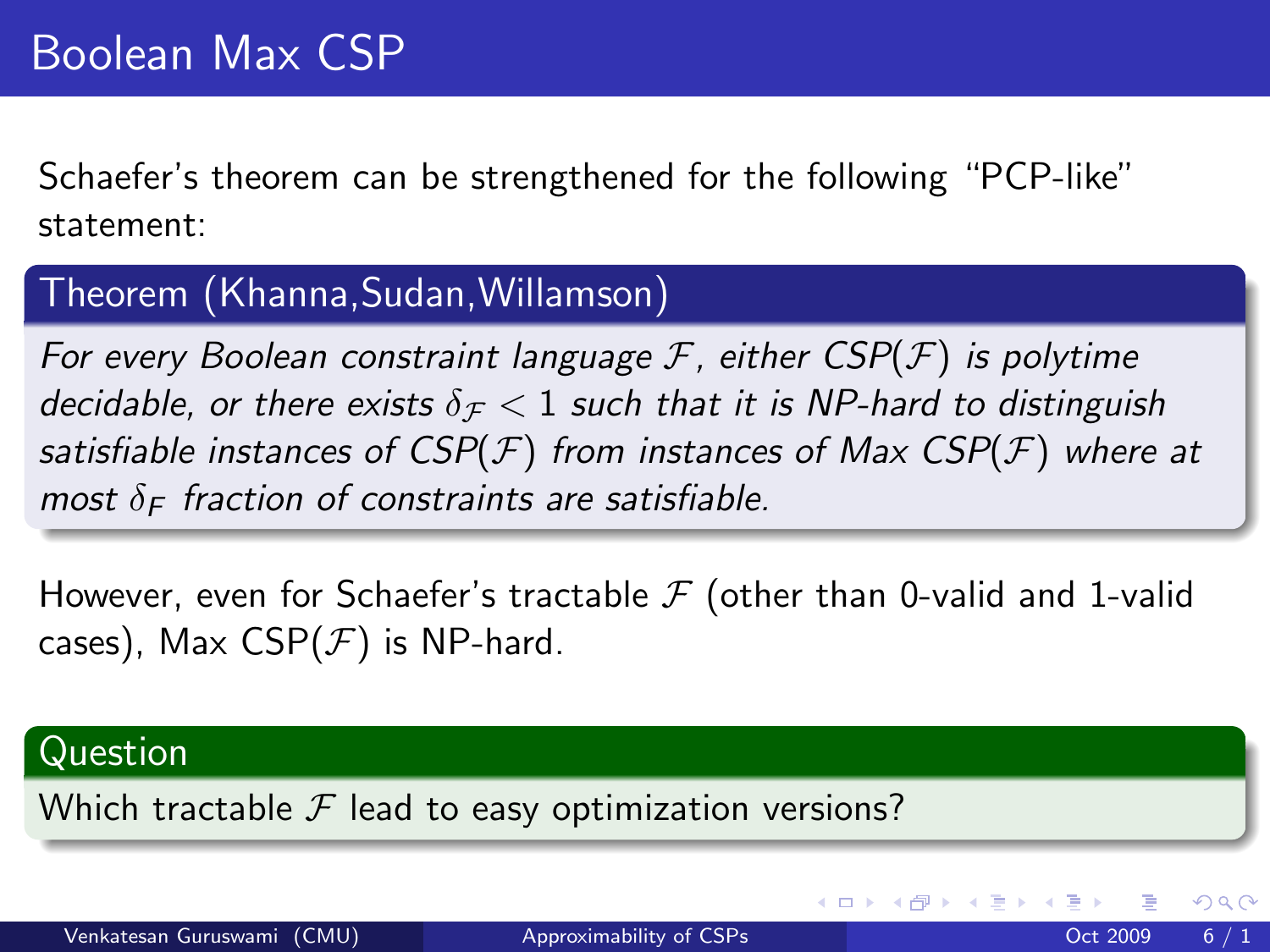## Theorem (Creignou;KSW)

For every Boolean constraint language  $F$ , Max  $CSP(F)$  is polynomial time solvable or APX-complete.

**∢ ⊡**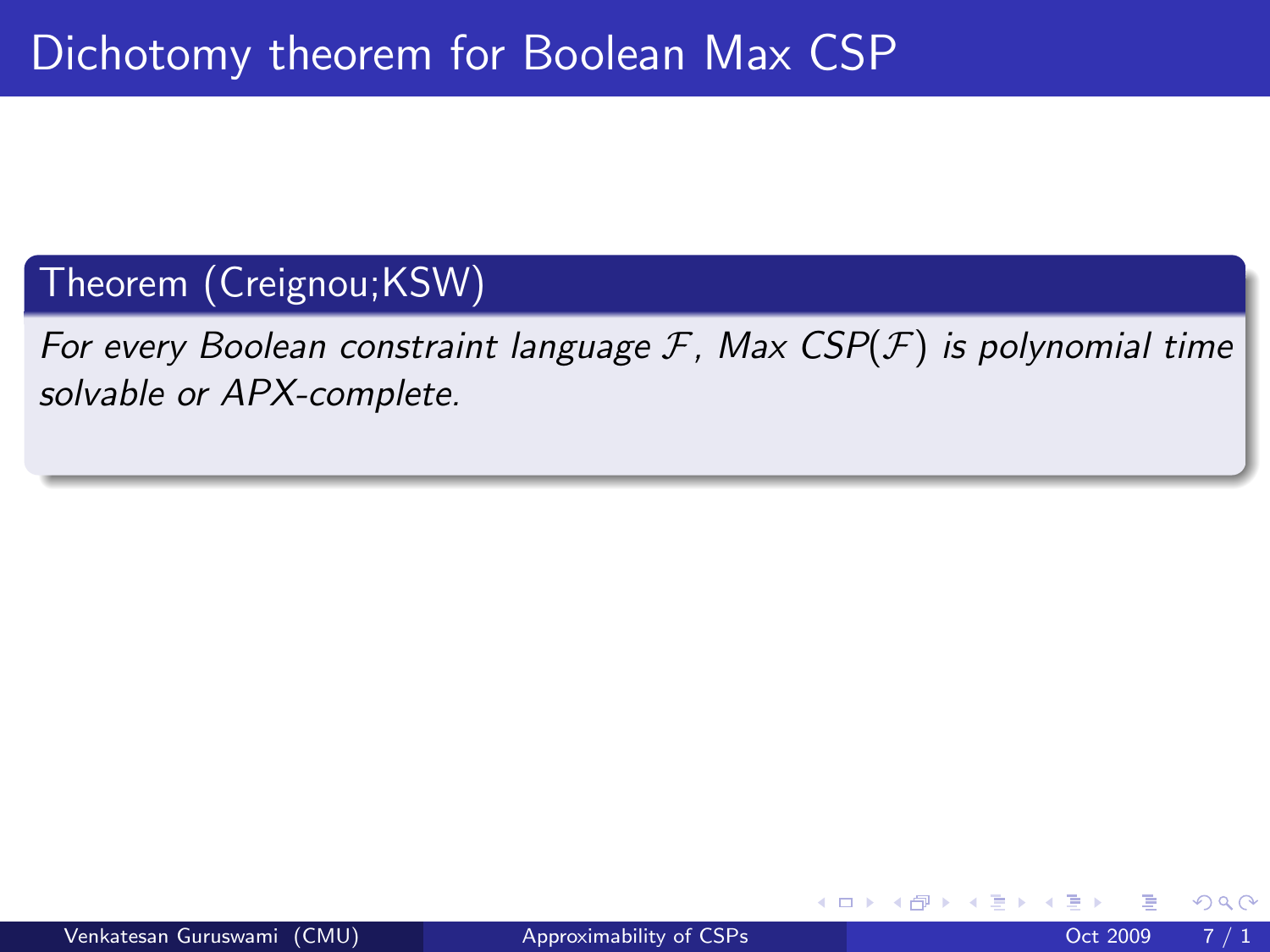### Theorem (Creignou;KSW)

For every Boolean constraint language  $\mathcal F$ , Max  $CSP(\mathcal F)$  is polynomial time solvable or APX-complete.

Max  $CSP(\mathcal{F})$  is polytime solvable iff  $\mathcal F$  is 0-valid, 1-valid, or 2-monotone.

 $(f(x_1, \ldots, x_k))$  is 2-monotone if it is expressible as a 2 term DNF:  $(x_{i_1} \wedge x_{i_2} \wedge \cdots \wedge x_{i_p}) \vee (\neg x_{j_1} \wedge \cdots \wedge \neg x_{j_q}).$ 

F is 2-monotone if every  $f \in F$  is 2-monotone.)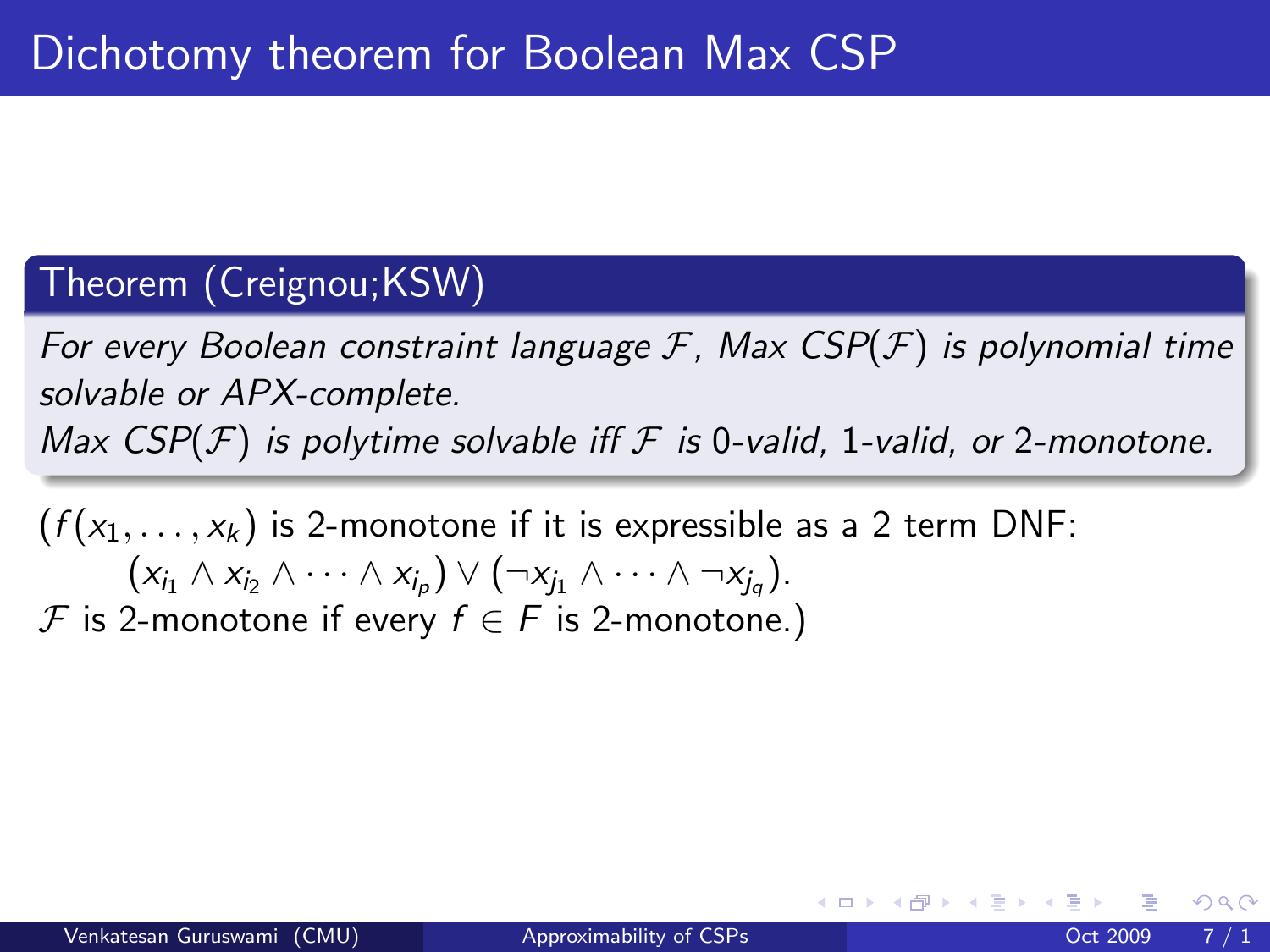### Theorem (Creignou;KSW)

For every Boolean constraint language  $\mathcal F$ , Max  $CSP(\mathcal F)$  is polynomial time solvable or APX-complete. Max  $CSP(\mathcal{F})$  is polytime solvable iff  $\mathcal F$  is 0-valid, 1-valid, or 2-monotone.

 $(f(x_1, \ldots, x_k))$  is 2-monotone if it is expressible as a 2 term DNF:  $(x_{i_1} \wedge x_{i_2} \wedge \cdots \wedge x_{i_p}) \vee (\neg x_{j_1} \wedge \cdots \wedge \neg x_{j_q}).$ F is 2-monotone if every  $f \in F$  is 2-monotone.)

The 2-monotone case reduces to s-t Min Cut.

つひひ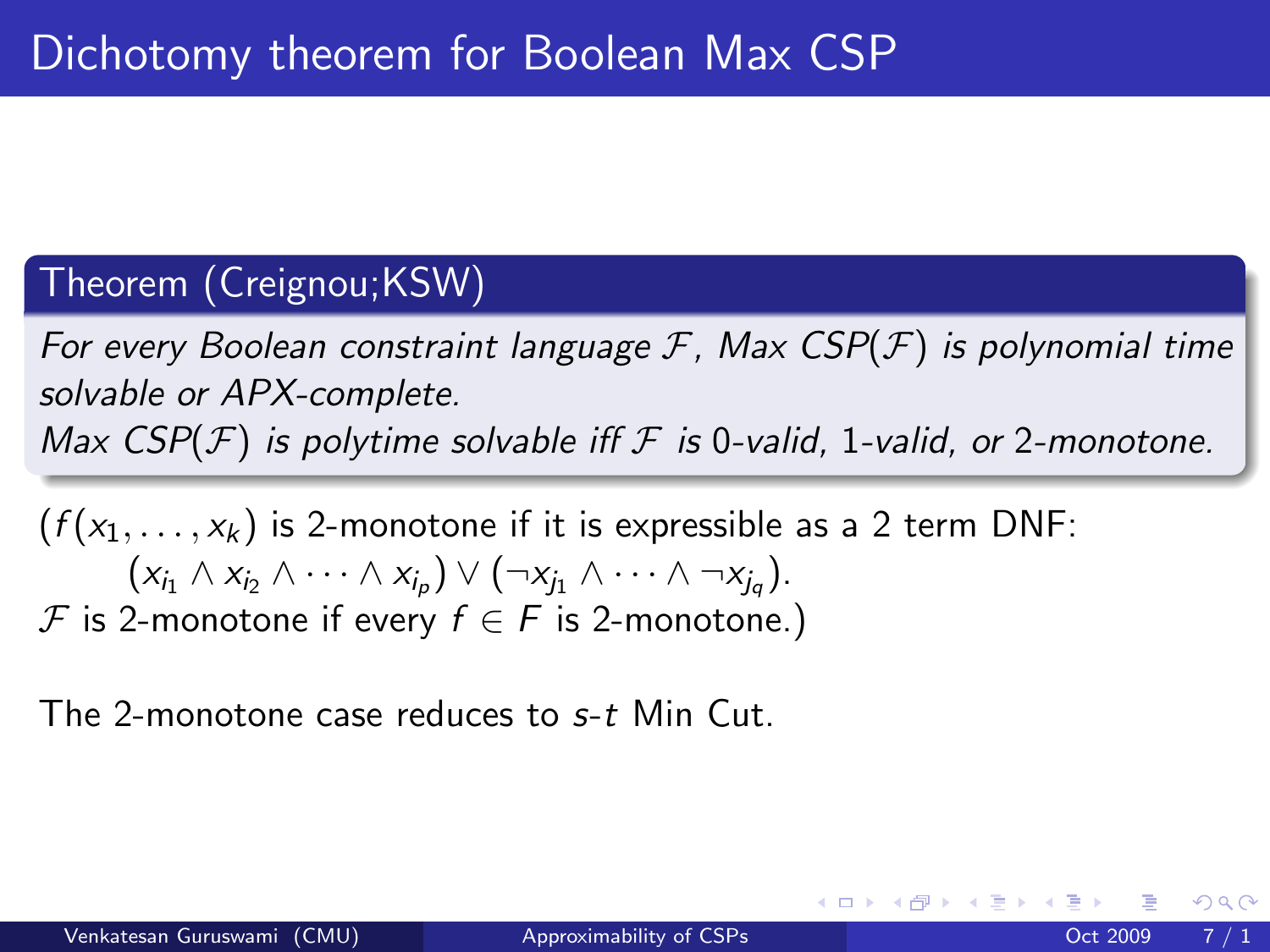Essentially all Max CSP problems are NP-hard, and in fact APX-hard, i.e., hard to approximate within some absolute constant  $< 1$ .

### Main goal in theory of CSP approximability

Identify approximation threshold  $\tau$  of Max CSP( $\mathcal{F}$ ) for all (or at least interesting?)  $F!$ 

- Factor  $\tau_{\mathcal{F}}$  approximation algorithm (algorithm that finds assignment satisfying a fraction  $\geq \tau_{\mathcal{F}} \cdot$  Opt of constraints)
- **Hardness of obtaining ratio**  $\tau_F + \varepsilon$  approximation for every  $\varepsilon > 0$ .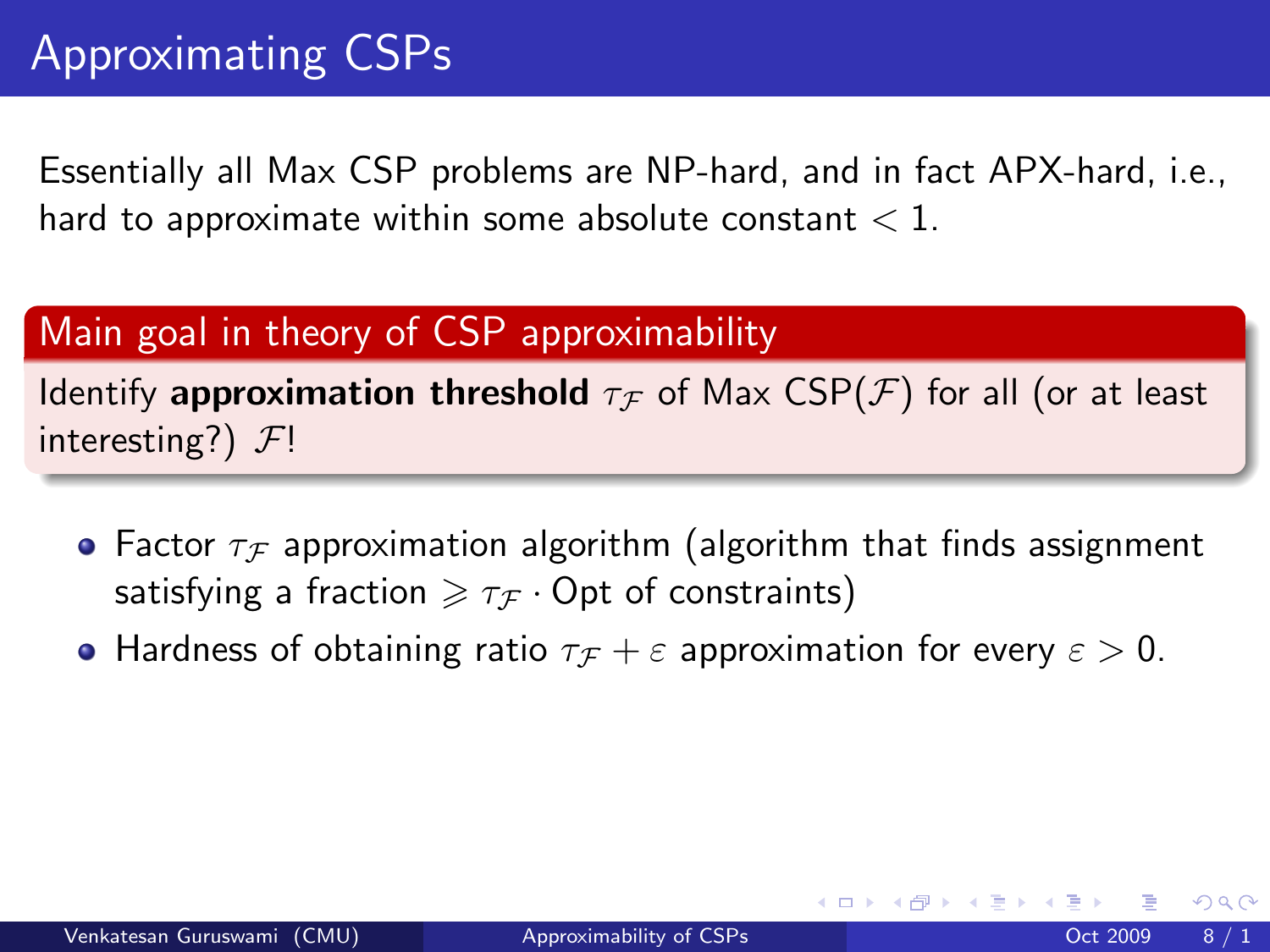Essentially all Max CSP problems are NP-hard, and in fact APX-hard, i.e., hard to approximate within some absolute constant  $< 1$ .

### Main goal in theory of CSP approximability

Identify approximation threshold  $\tau$  of Max CSP( $\mathcal F$ ) for all (or at least interesting?)  $F!$ 

- Factor  $\tau_{\mathcal{F}}$  approximation algorithm (algorithm that finds assignment satisfying a fraction  $\geq \tau_{\mathcal{F}} \cdot$  Opt of constraints)
- Hardness of obtaining ratio  $\tau_{\mathcal{F}} + \varepsilon$  approximation for every  $\varepsilon > 0$ .

Above quest has been very successful

- **•** probably beyond even original expectations
- we now "almost know" the tight answer for every CSP.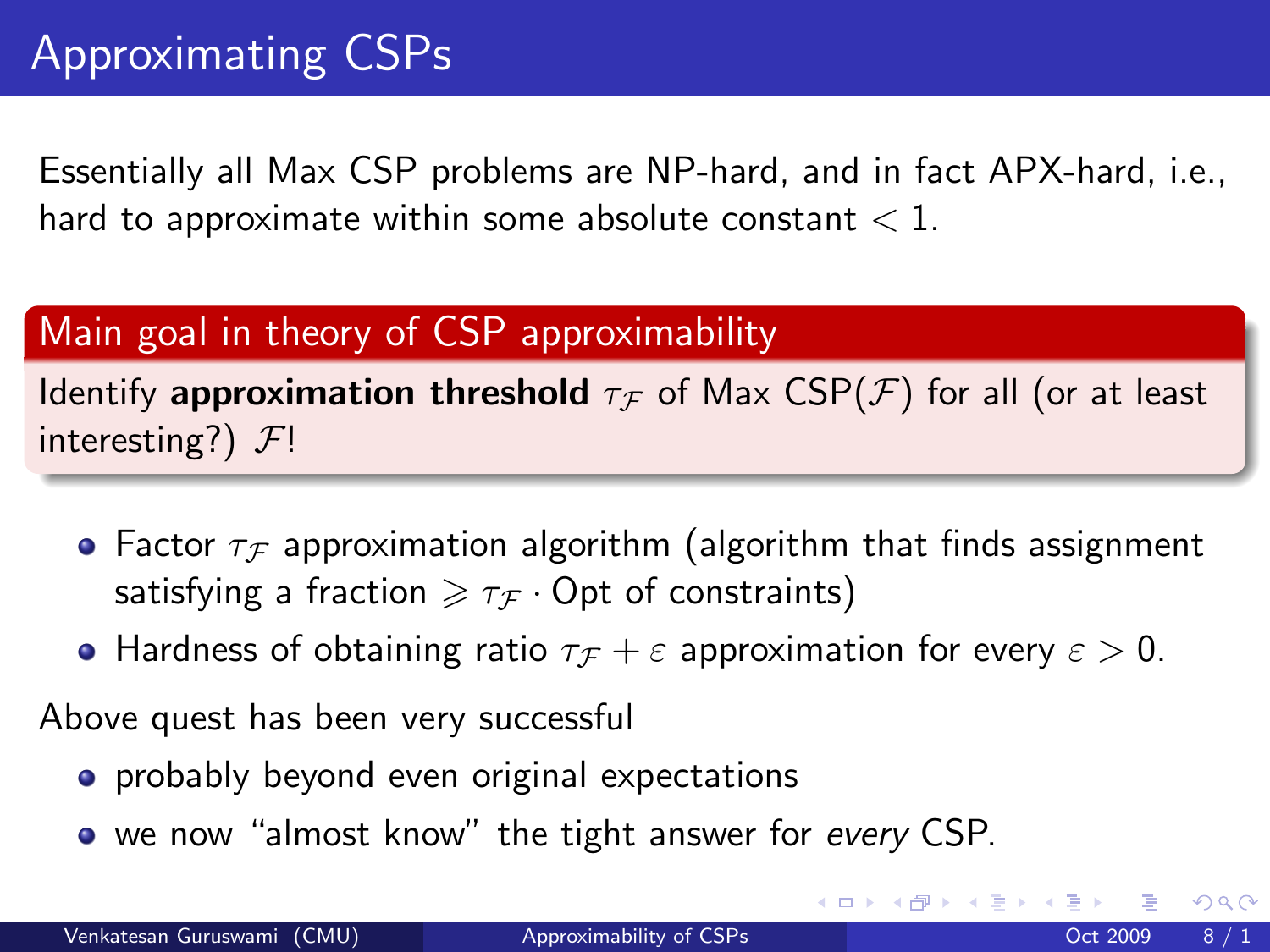- **1** Positive results: Efficient algorithms with provable approximation ratios.
- <sup>2</sup> Negative results: Achieving certain approx. ratio is NP-hard (or hard under some other complexity assumption)

Let's discuss some algorithmic results first.

4 0 8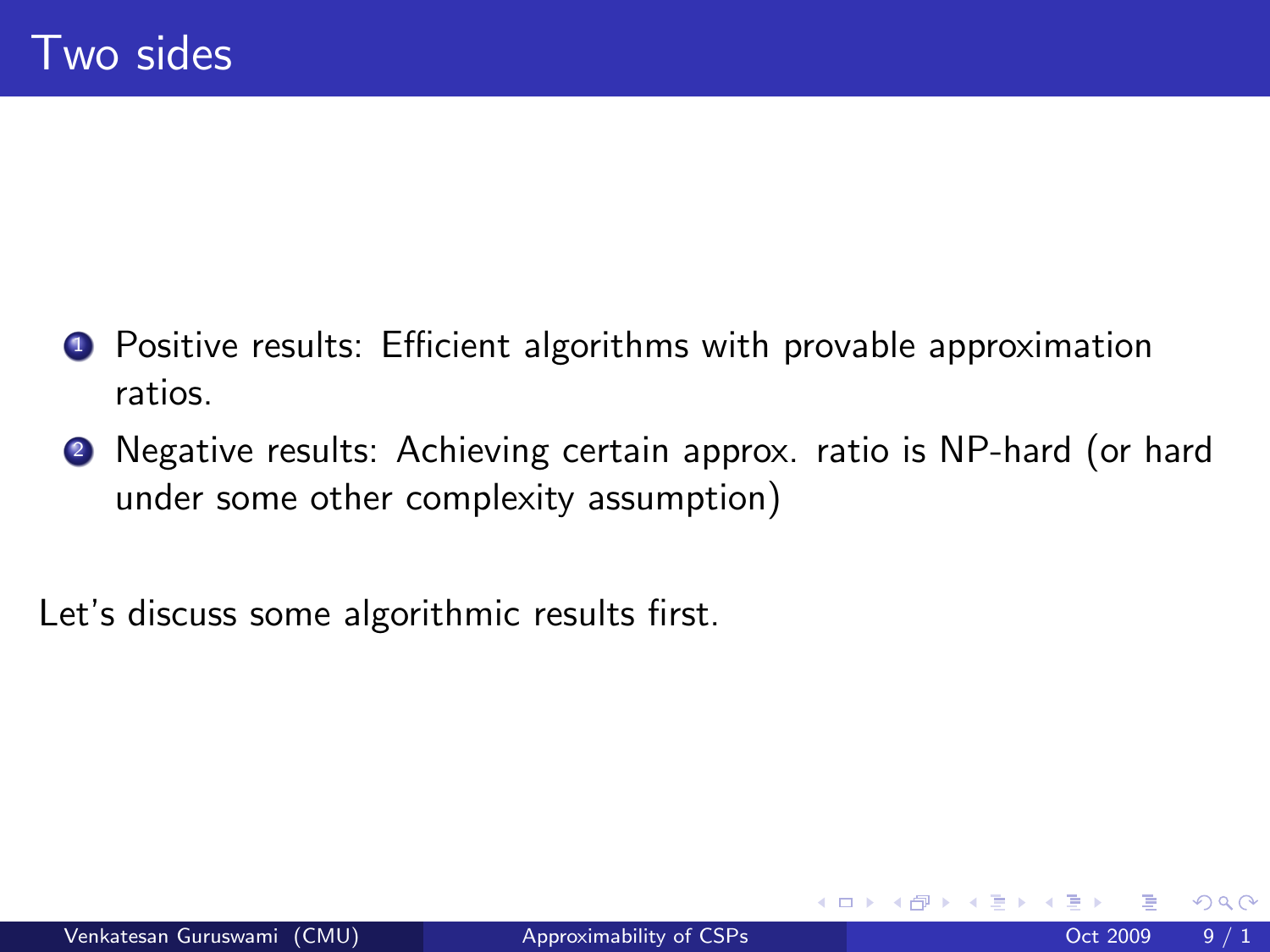### Random assignment

For each variable independently, assign a value uniformly at random from the domain [q].

Algorithm completely ignores structure of constraints! In expectation, algorithm satisfies fraction  $\geq r_F = \min_{f \in \mathcal{F}} r_f$  of constraints.  $\big(r_f = \text{prob. that } f(a) = 1 \text{ for random } a \in [q]^{a(f)}. \big)$ Can be derandomized via conditional expectations.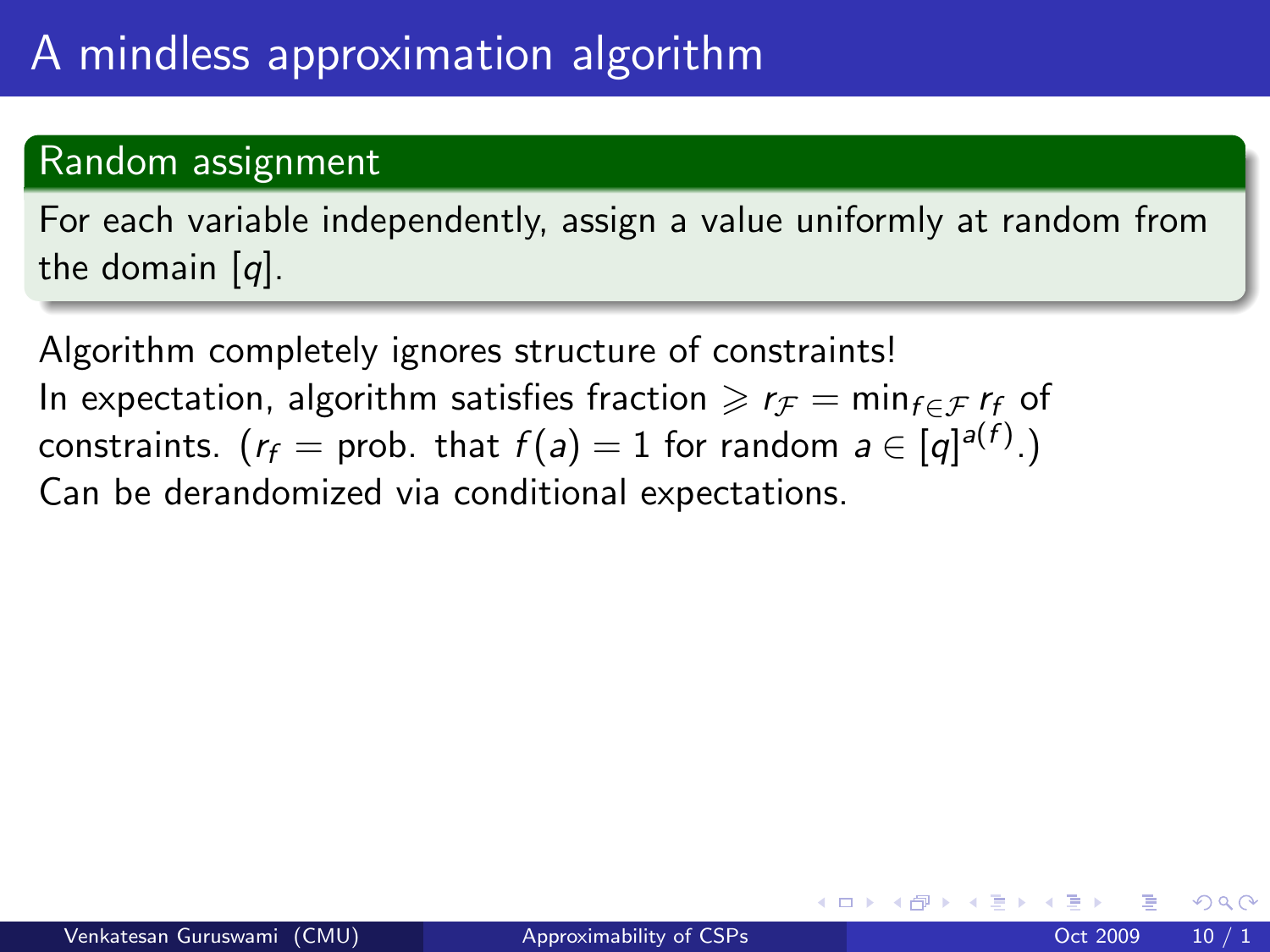### Random assignment

For each variable independently, assign a value uniformly at random from the domain [q].

Algorithm completely ignores structure of constraints! In expectation, algorithm satisfies fraction  $\geq r_F = \min_{f \in \mathcal{F}} r_f$  of constraints.  $\big(r_f = \text{prob. that } f(a) = 1 \text{ for random } a \in [q]^{a(f)}. \big)$ Can be derandomized via conditional expectations.

## Examples of random assignment threshold

- $\bullet$   $\mathcal{F} = E3SAT: 7/8$
- $\bullet$   $\mathcal{F} = 2SAT: 1/2$
- $\bullet$   $\mathcal{F}$  = affine constraints over  $\mathbb{F}_p$ :  $1/p$
- $\bullet$   $\mathcal{F} = k$ -CUT: 1 1/k
- $\bullet$   $\mathcal{F} = 3$ MAJ: 1/2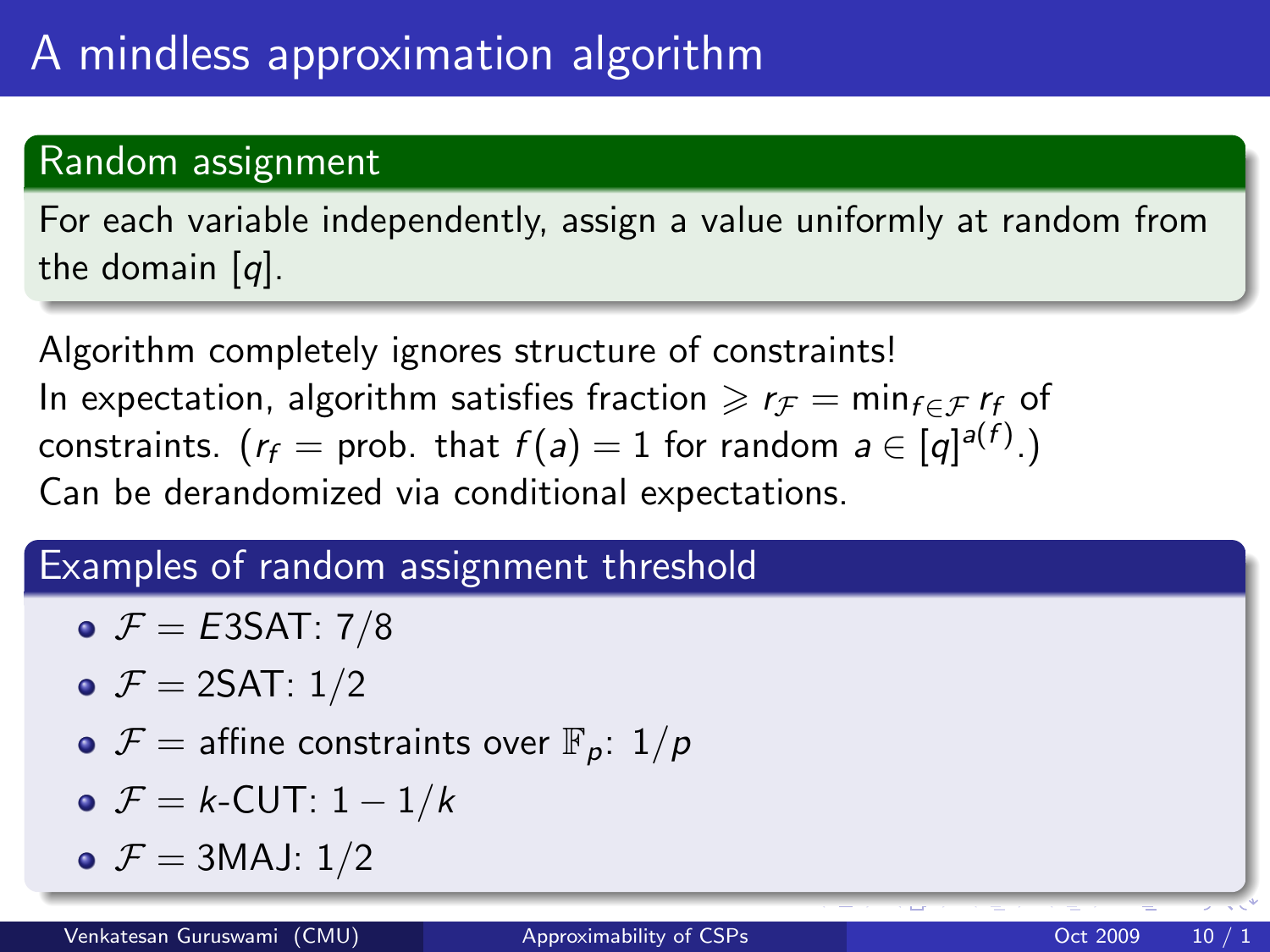## Approximation Algorithms

**4 ロ ▶ 4 母 ▶ 4** 

œ e l ×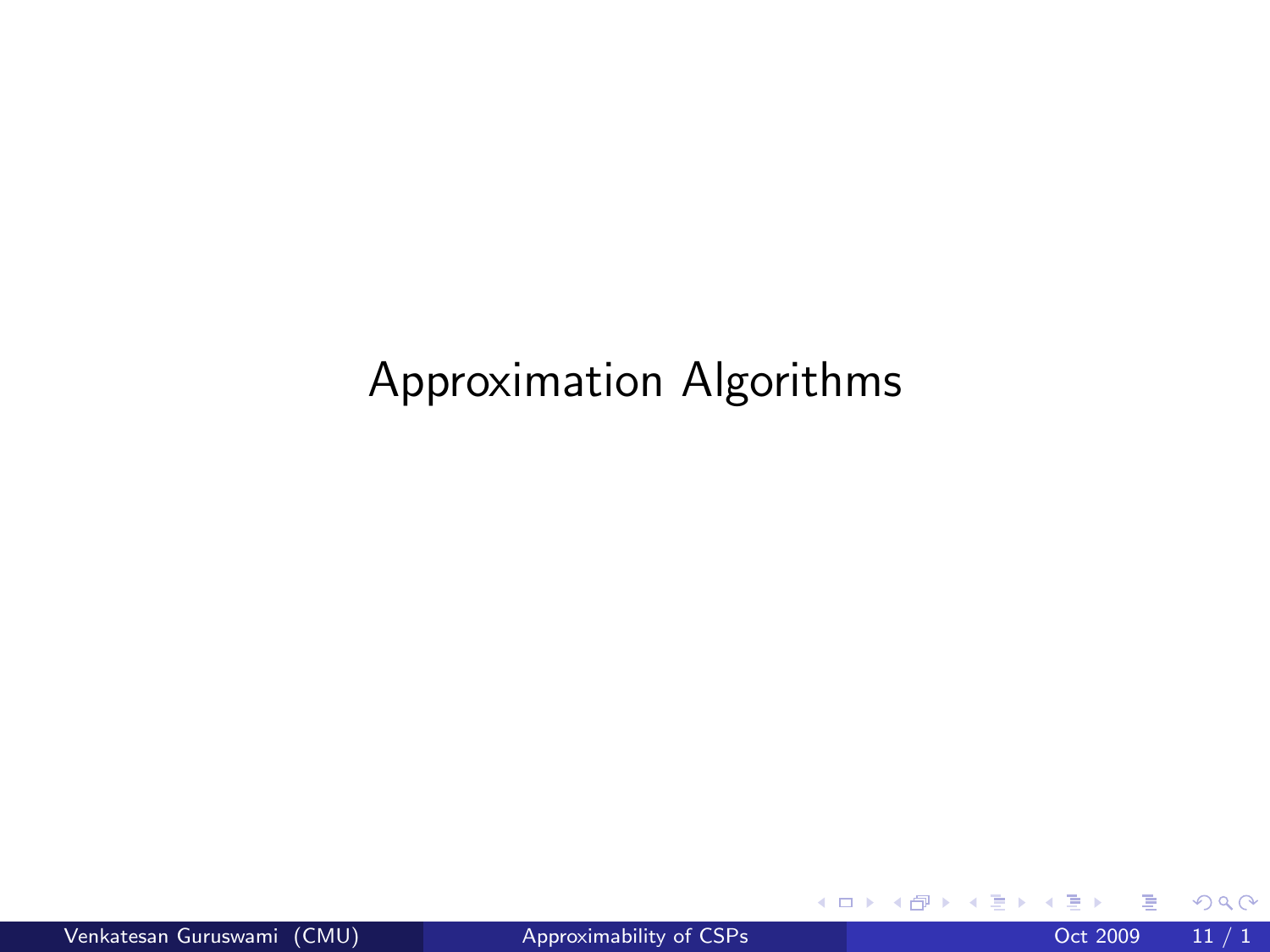- Wasn't much improvement over random assignment algo till early 90s
- In fact, now we know this is sometimes not possible!

4 0 8

 $QQ$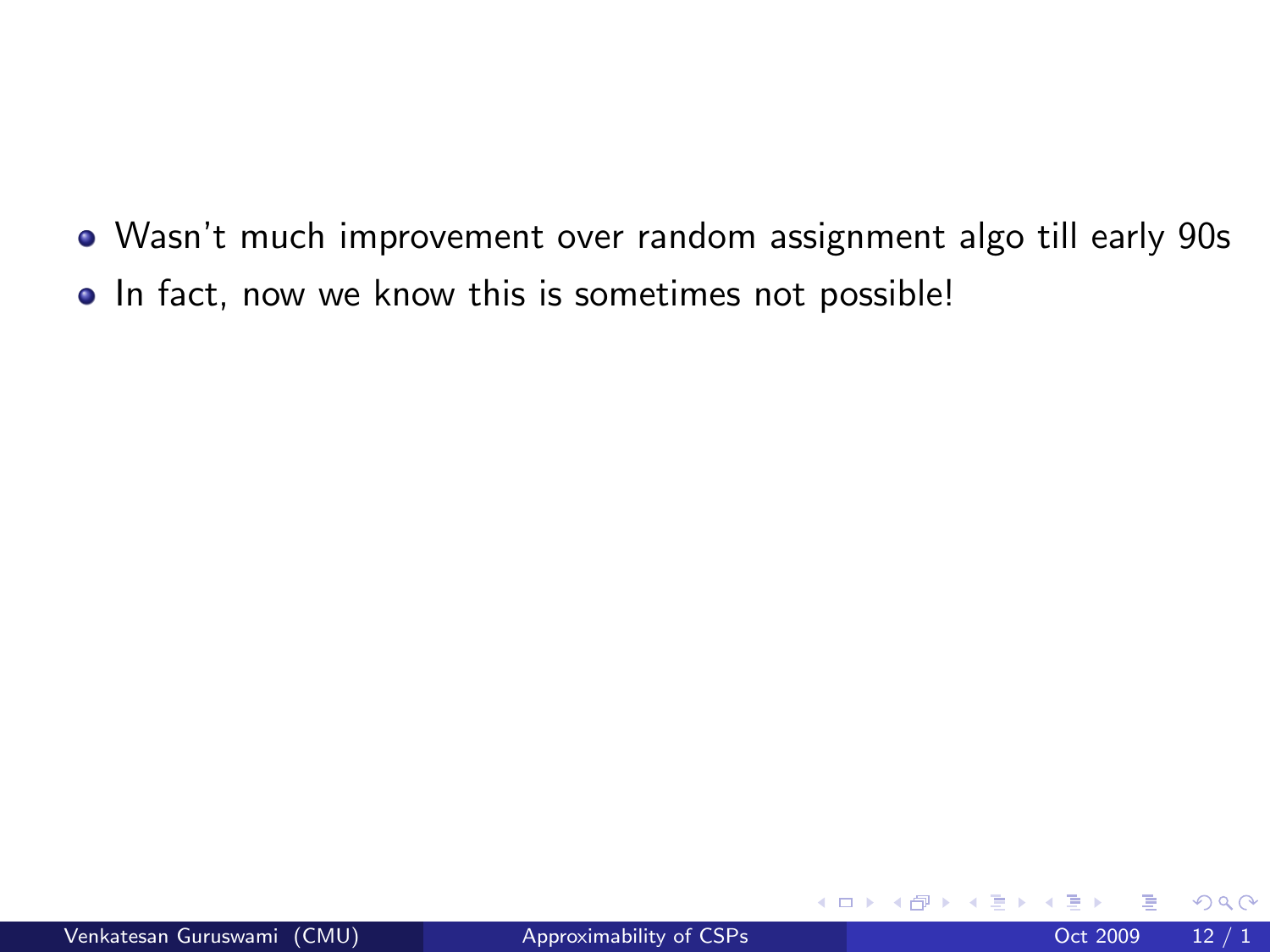- Wasn't much improvement over random assignment algo till early 90s
- In fact, now we know this is sometimes not possible!
- Most pervasive (essentially only) technique:
	- **1** Solve a convex relaxation of the Max CSP
	- <sup>2</sup> "Round" the solution to an assignment

We will discuss the simplest case, when the convex relaxation is a linear program (LP), first.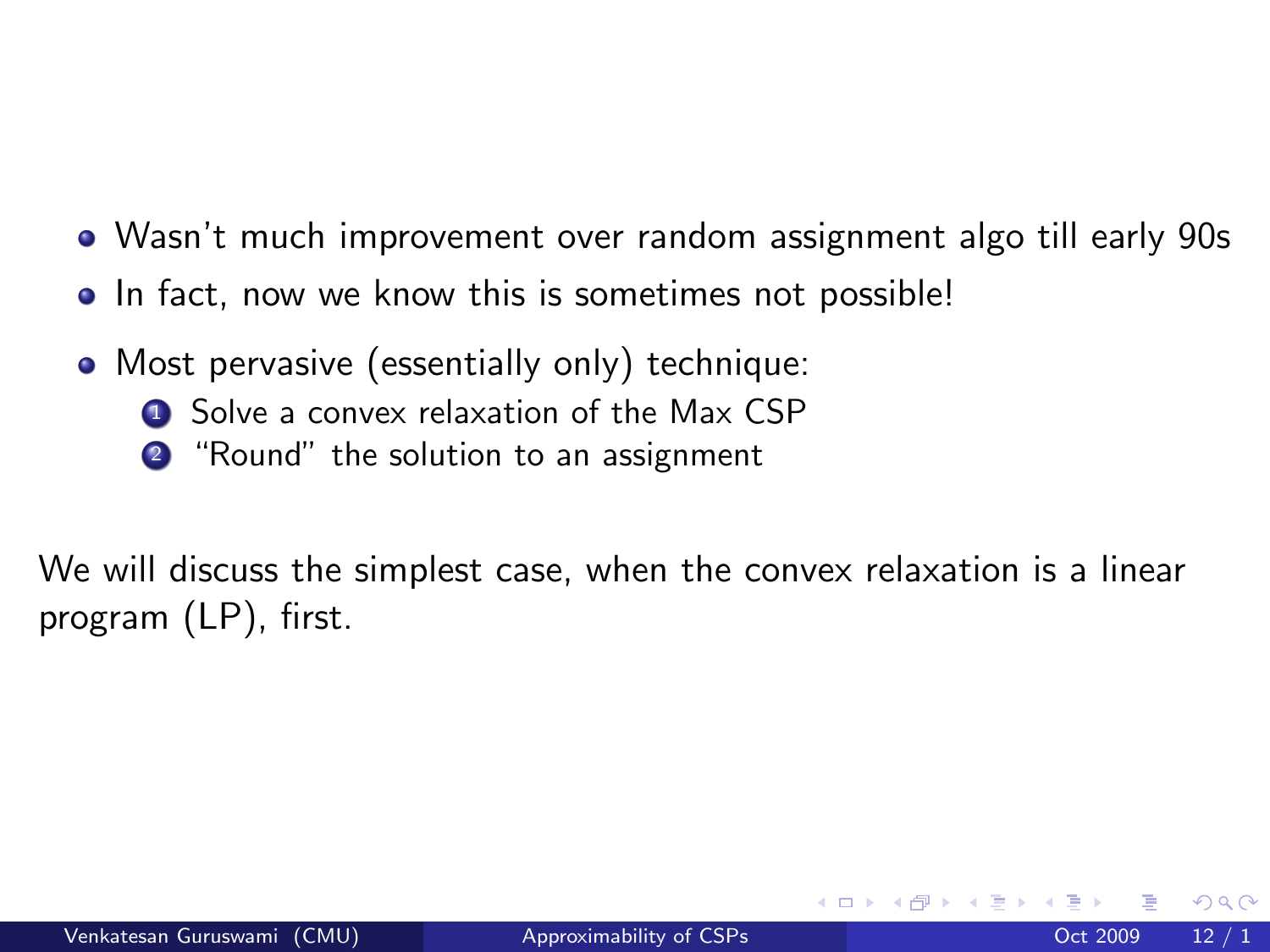## Linear Programming

Integer Linear Program formulation of Max SAT (with variables  $x_1, \ldots, x_n$ ) and clauses  $C_1, \ldots, C_m$ :

Maximize  $\frac{1}{m} \cdot \sum_{j=1}^{m} z_j$  subject to

$$
\sum_{x_i \in C_j^{\text{pos}}} y_i + \sum_{x_i \in C_j^{\text{neg}}} (1 - y_i) \geq z_j \quad \forall j = 1, 2, \dots, m
$$
  

$$
y_i \in \{0, 1\} \quad \forall i = 1, 2, \dots, n
$$
  

$$
0 \leq z_j \leq 1 \quad \forall j = 1, 2, \dots, m
$$

イロト イ母 トイヨ トイヨ トー ヨ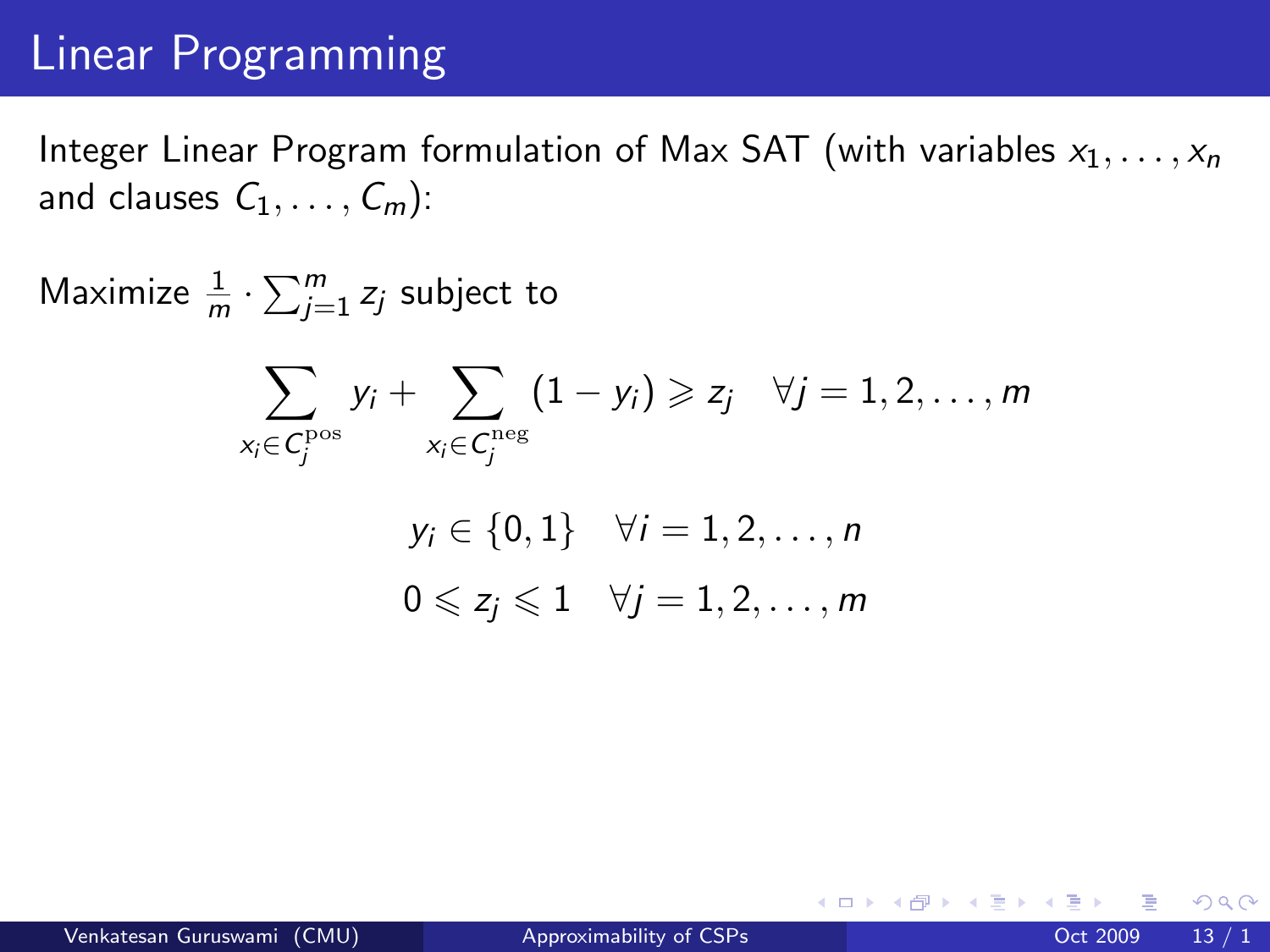## Linear Programming

Integer Linear Program formulation of Max SAT (with variables  $x_1, \ldots, x_n$ ) and clauses  $C_1, \ldots, C_m$ :

Maximize  $\frac{1}{m} \cdot \sum_{j=1}^{m} z_j$  subject to

$$
\sum_{x_i \in C_j^{\text{pos}}} y_i + \sum_{x_i \in C_j^{\text{neg}}} (1 - y_i) \geqslant z_j \quad \forall j = 1, 2, \ldots, m
$$

$$
y_i \in \{0, 1\} \quad \forall i = 1, 2, \dots, n
$$

$$
0 \leq z_j \leq 1 \quad \forall j = 1, 2, \dots, m
$$

Linear program: Relax  $y_i \in \{0,1\}$  to  $0 \leq y_i \leq 1$ . Can solve resulting LP in polynomial time.

#### Easy exercise

Above LP can decide Horn Satisfiability.

4 D F

( 伊 )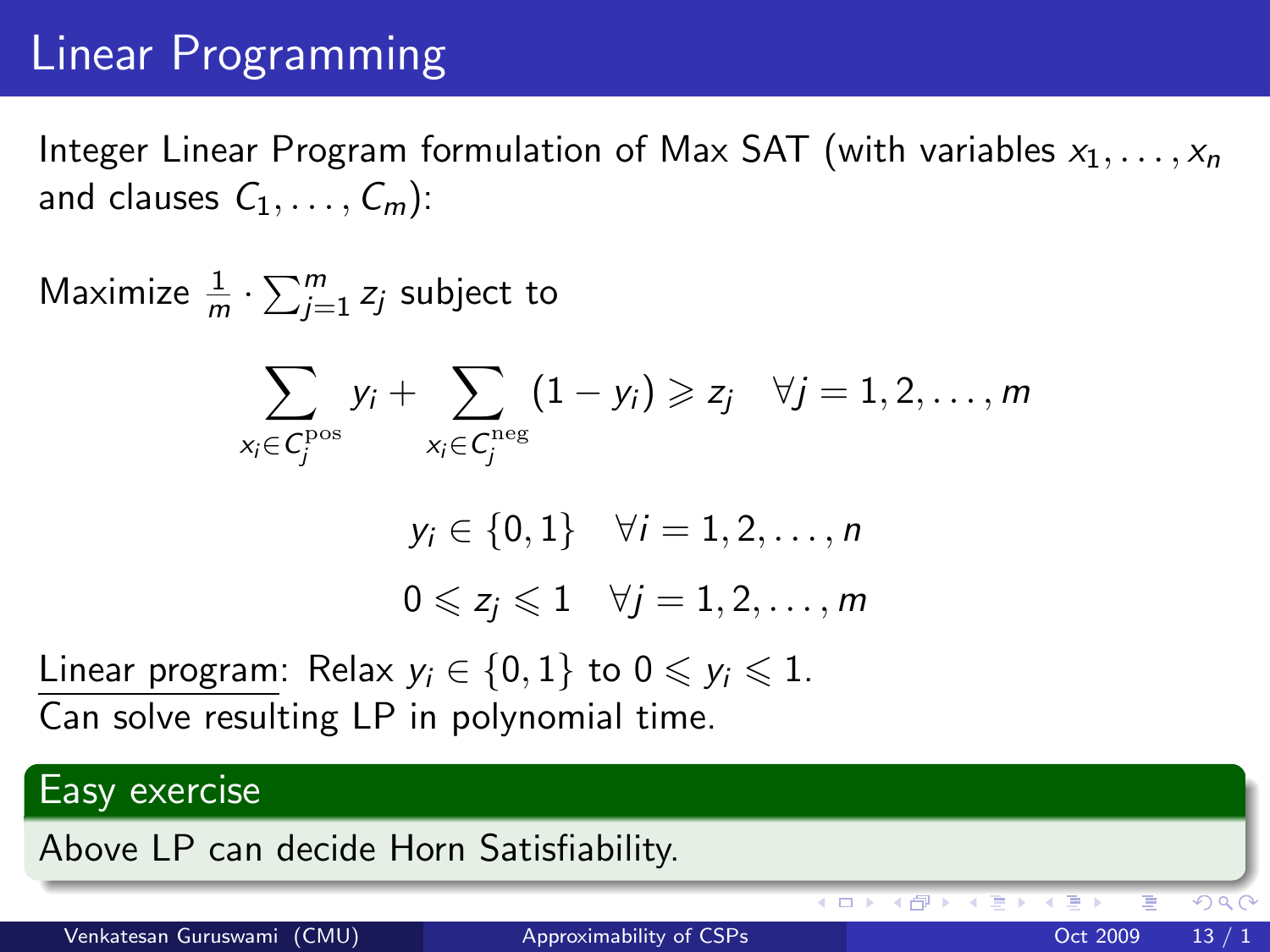Need to convert fractional solution  $y_i$  to an assignment to  $x_i$ . Can interpret  $y_i \in [0, 1]$  as extent to which  $x_i = 1$ .

#### Randomized rounding

For each *i* independently, set  $x_i \leftarrow 1$  with prob.  $y_i$ .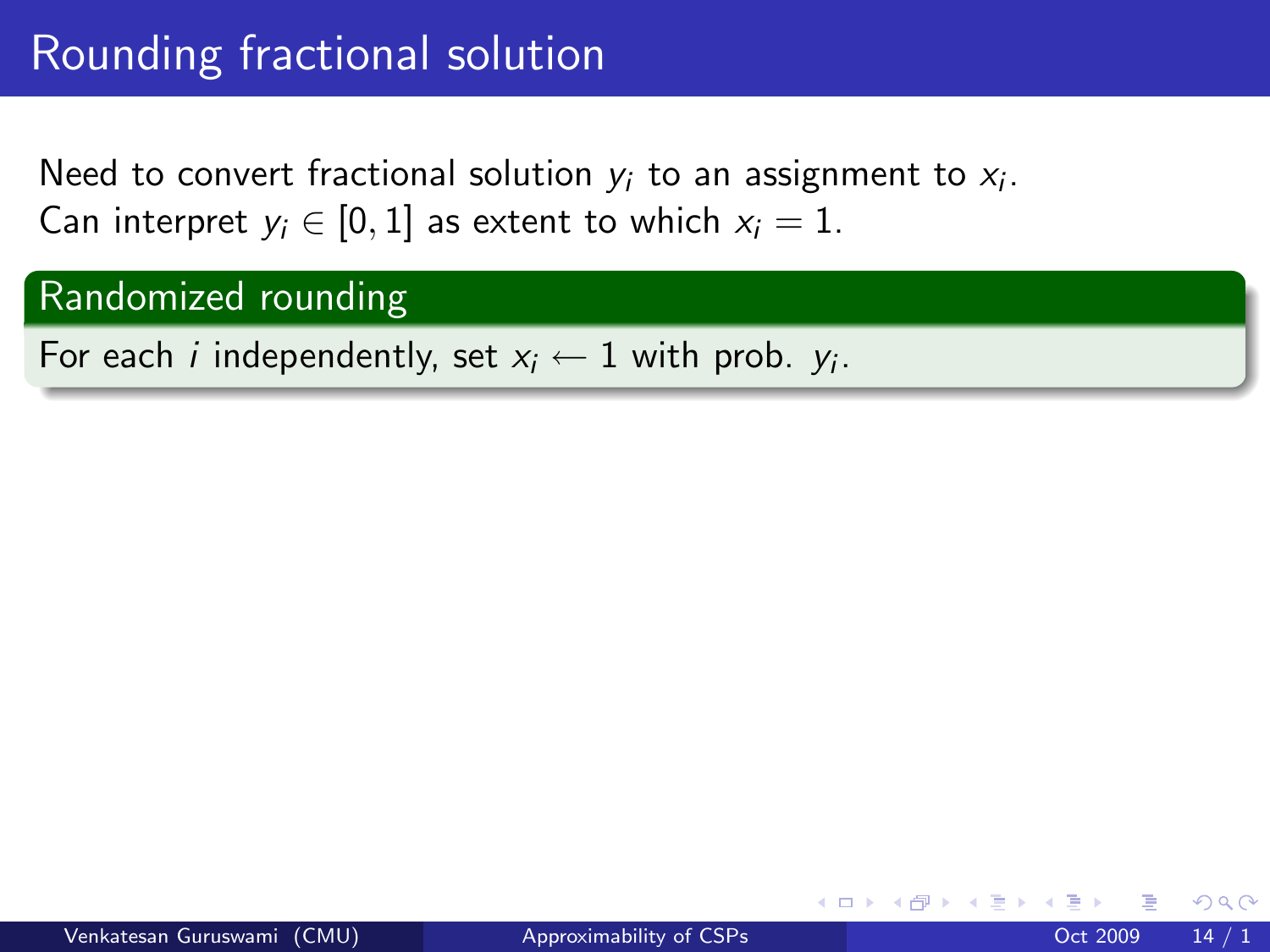Need to convert fractional solution  $y_i$  to an assignment to  $x_i$ . Can interpret  $y_i \in [0, 1]$  as extent to which  $x_i = 1$ .

#### Randomized rounding

For each *i* independently, set  $x_i \leftarrow 1$  with prob.  $y_i$ .

Prob. that  $C_i$  with k literals is satisfied

$$
= 1 - \prod_{x_i \in C_j^{\text{pos}}} (1 - y_i) \prod_{x_i \in C_j^{\text{neg}}} y_i
$$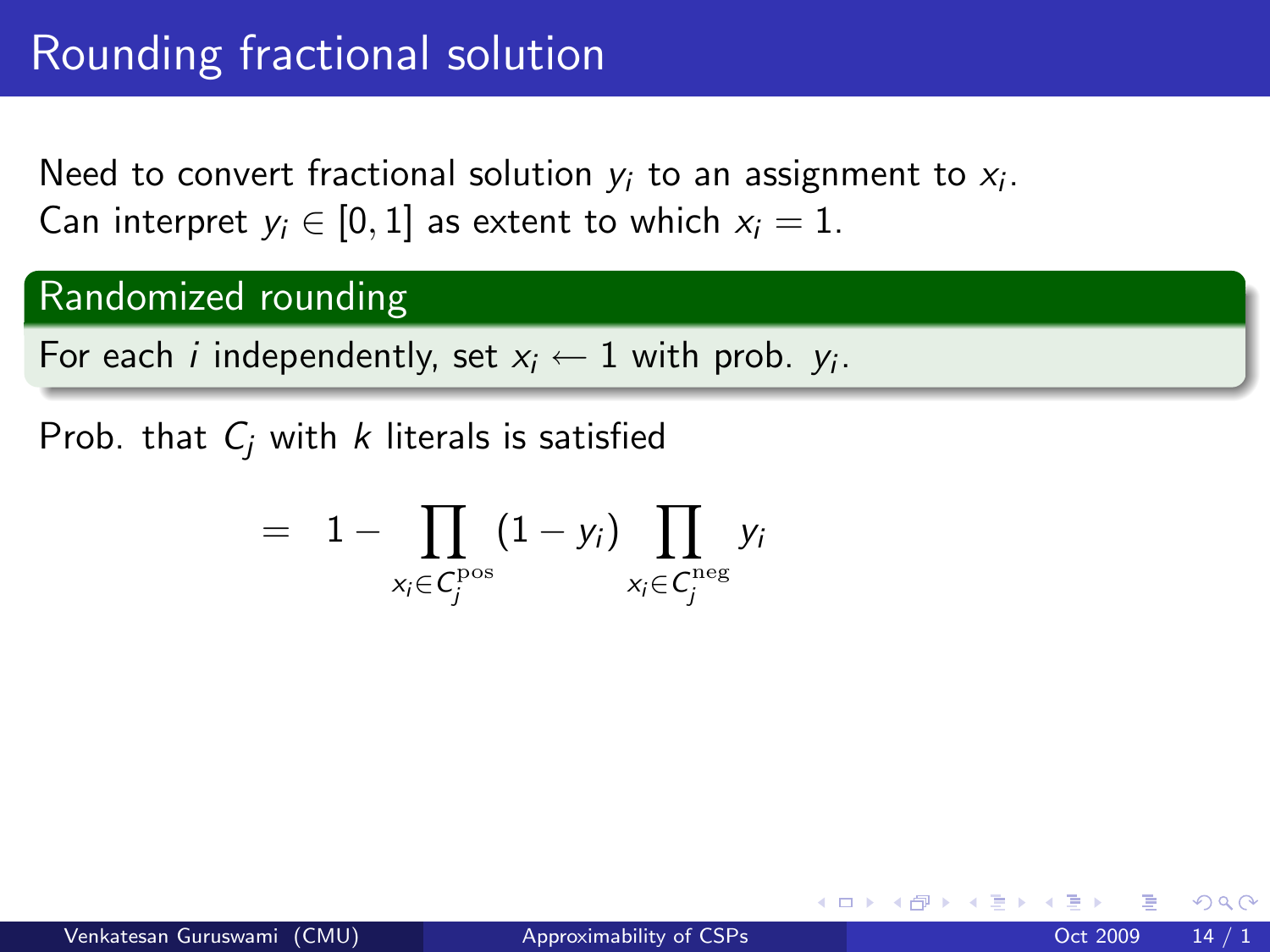Need to convert fractional solution  $y_i$  to an assignment to  $x_i$ . Can interpret  $y_i \in [0, 1]$  as extent to which  $x_i = 1$ .

#### Randomized rounding

For each *i* independently, set  $x_i \leftarrow 1$  with prob.  $y_i$ .

Prob. that  $C_i$  with k literals is satisfied

$$
= 1 - \prod_{x_i \in C_j^{\text{pos}}} (1 - y_i) \prod_{x_i \in C_j^{\text{neg}}} y_i
$$
  
\n
$$
\geq 1 - \left( \frac{k - \sum_{x_i \in C_j^{\text{pos}}} y_i - \sum_{x_i \in C_j^{\text{neg}}} (1 - y_i)}{k} \right)^k
$$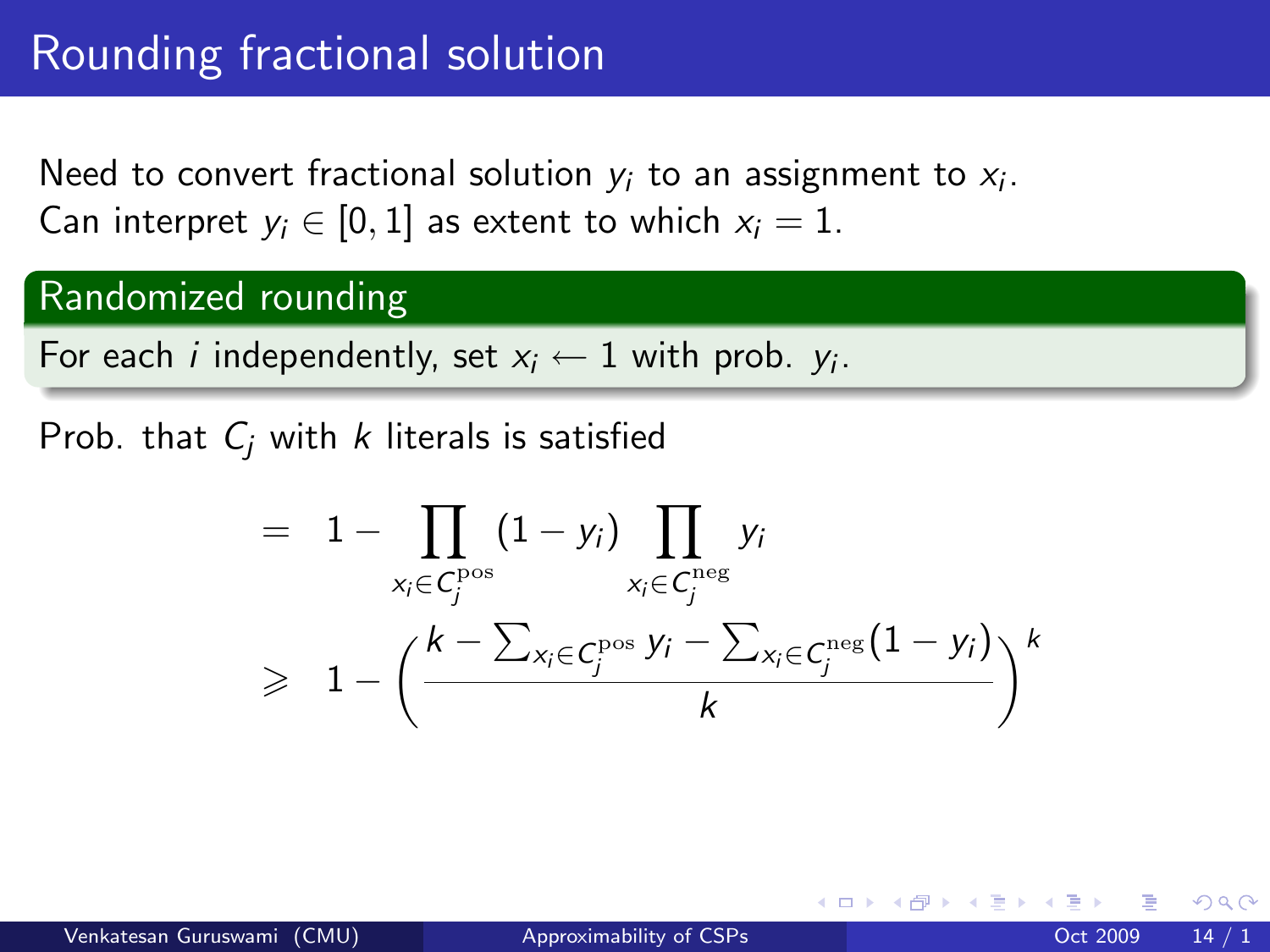Need to convert fractional solution  $y_i$  to an assignment to  $x_i$ . Can interpret  $y_i \in [0, 1]$  as extent to which  $x_i = 1$ .

#### Randomized rounding

For each *i* independently, set  $x_i \leftarrow 1$  with prob.  $y_i$ .

Prob. that  $C_i$  with k literals is satisfied

$$
= 1 - \prod_{x_i \in C_j^{\text{pos}}} (1 - y_i) \prod_{x_i \in C_j^{\text{neg}}} y_i
$$
  
\n
$$
\geq 1 - \left( \frac{k - \sum_{x_i \in C_j^{\text{pos}}} y_i - \sum_{x_i \in C_j^{\text{neg}}} (1 - y_i)}{k} \right)^k
$$
  
\n
$$
\geq 1 - \left( 1 - \frac{z_j}{k} \right)^k \geq \left( 1 - (1 - 1/k)^k \right) z_j.
$$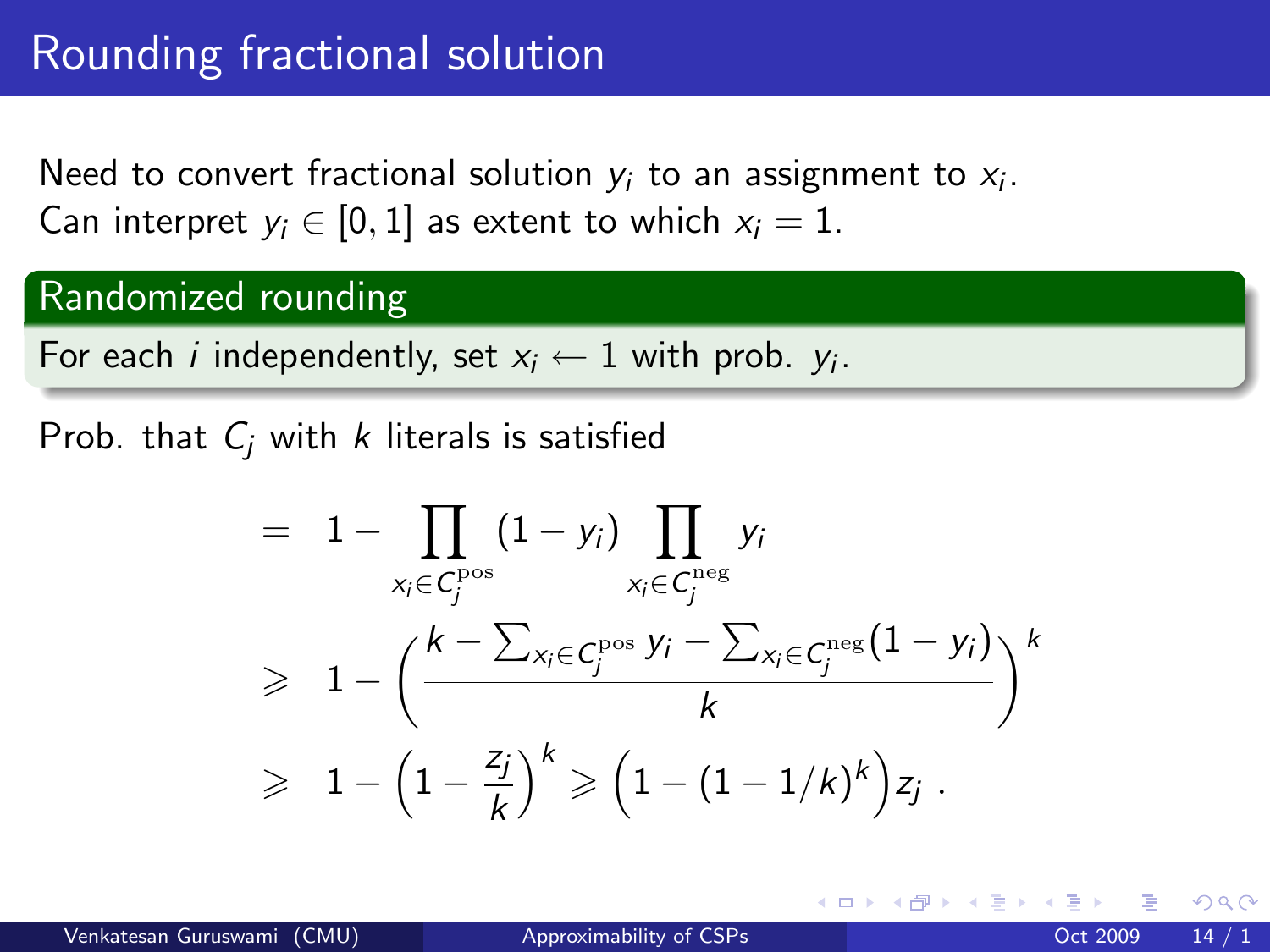- Expected fraction of clauses satisfied  $\geqslant \mathsf{min}_k \Big( 1 - (1 - 1/k)^k \Big) \cdot \frac{1}{n}$  $\frac{1}{m}\sum_j z_j$ .
- For optimal LP solution,  $\frac{1}{m}\sum_j z_j \geqslant \text{Opt.}$

 $\leftarrow$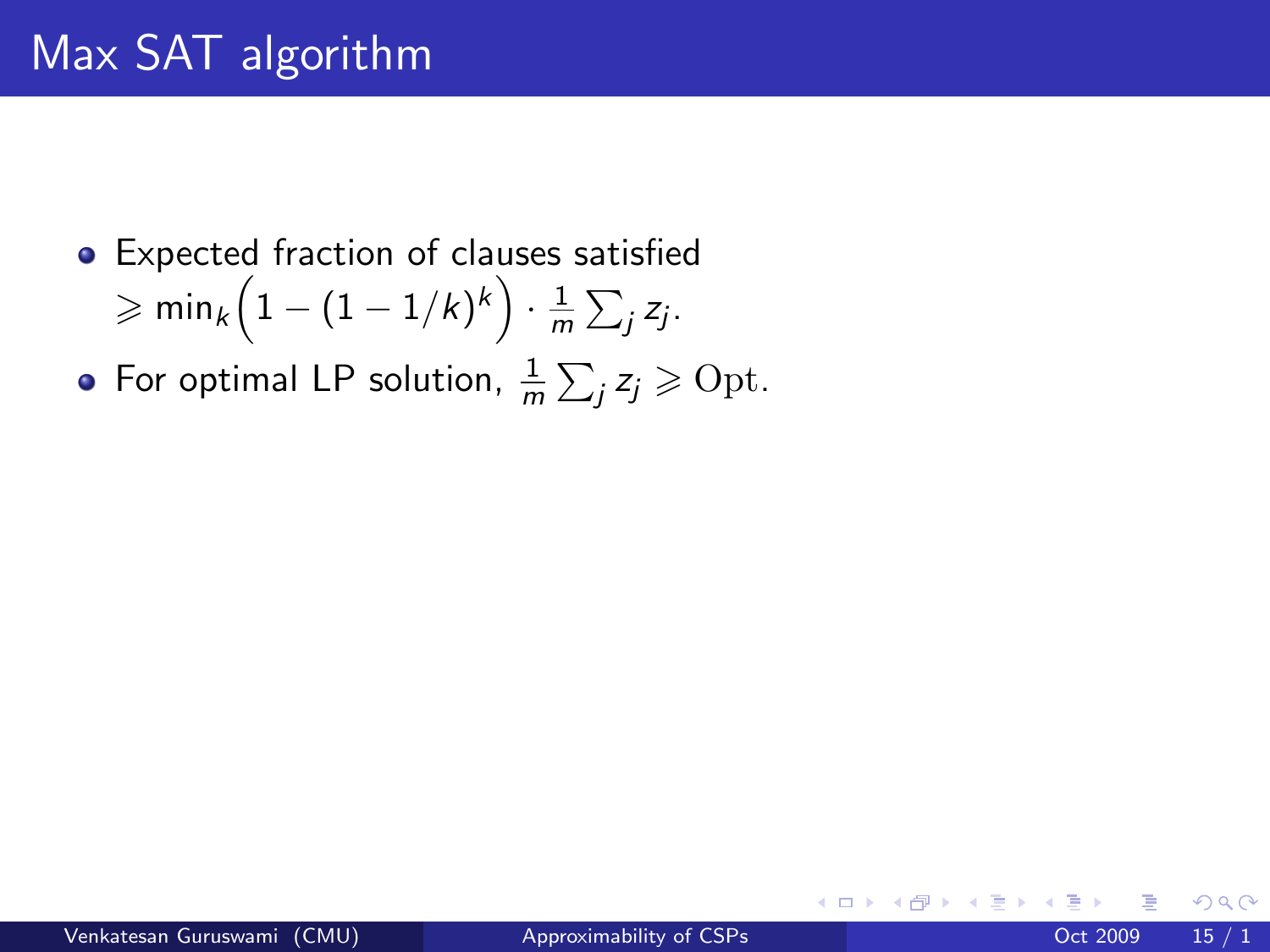- Expected fraction of clauses satisfied  $\geqslant \mathsf{min}_k \Big( 1 - (1 - 1/k)^k \Big) \cdot \frac{1}{n}$  $\frac{1}{m}\sum_j z_j$ .
- For optimal LP solution,  $\frac{1}{m}\sum_j z_j \geqslant \text{Opt.}$
- Implies 3/4 approximation algorithm for Max 2SAT. (Random assignment gives 1/2)
- $1 1/e$  approximation for Max SAT.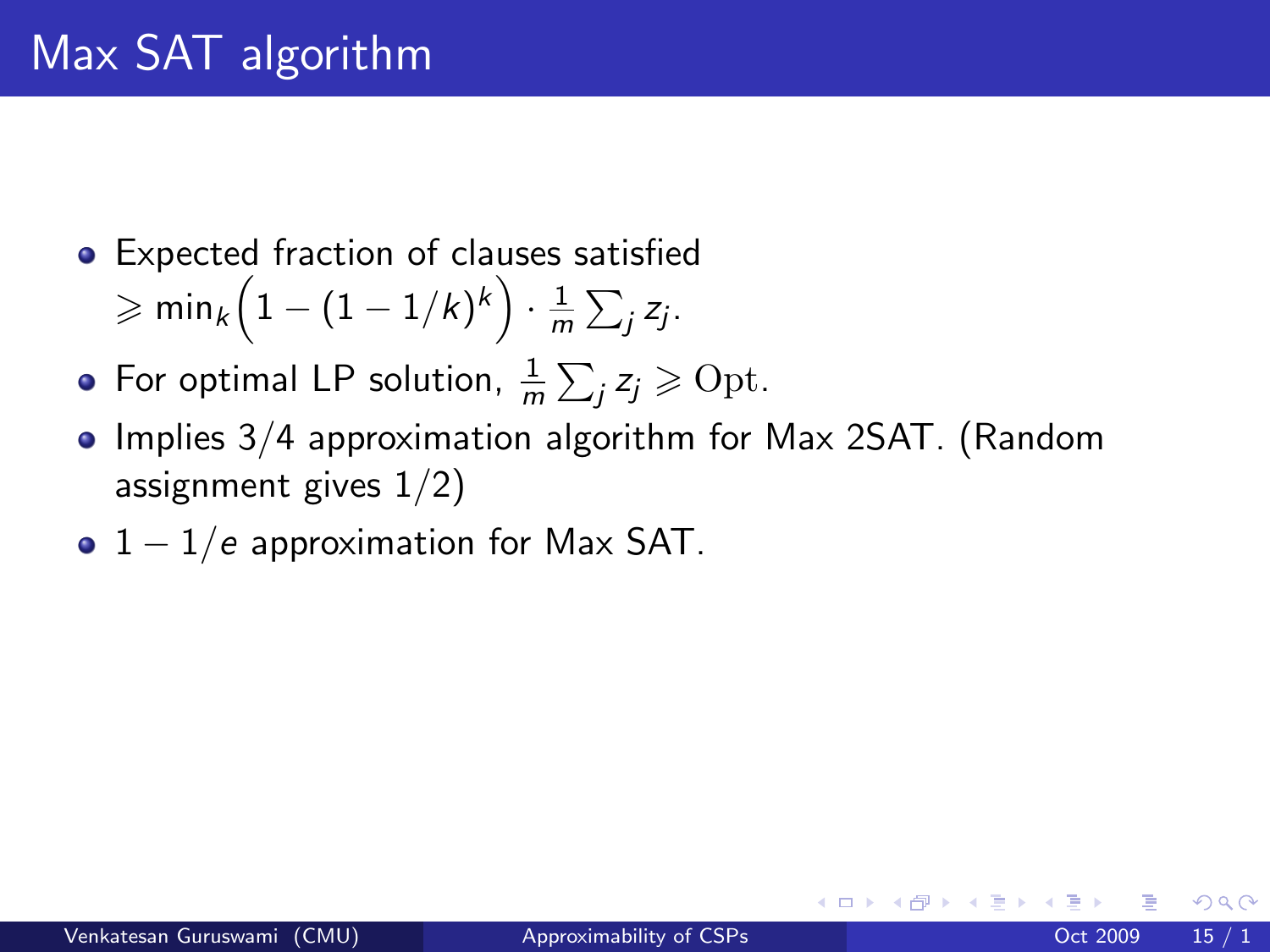- Expected fraction of clauses satisfied  $\geqslant \mathsf{min}_k \Big( 1 - (1 - 1/k)^k \Big) \cdot \frac{1}{n}$  $\frac{1}{m}\sum_j z_j$ .
- For optimal LP solution,  $\frac{1}{m}\sum_j z_j \geqslant \text{Opt.}$
- Implies 3/4 approximation algorithm for Max 2SAT. (Random assignment gives 1/2)
- $1 1/e$  approximation for Max SAT.
- Output better of two randomized algorithms: LP randomized rounding and random assignment

 $\Rightarrow$  3/4 approximation for Max SAT.

つへへ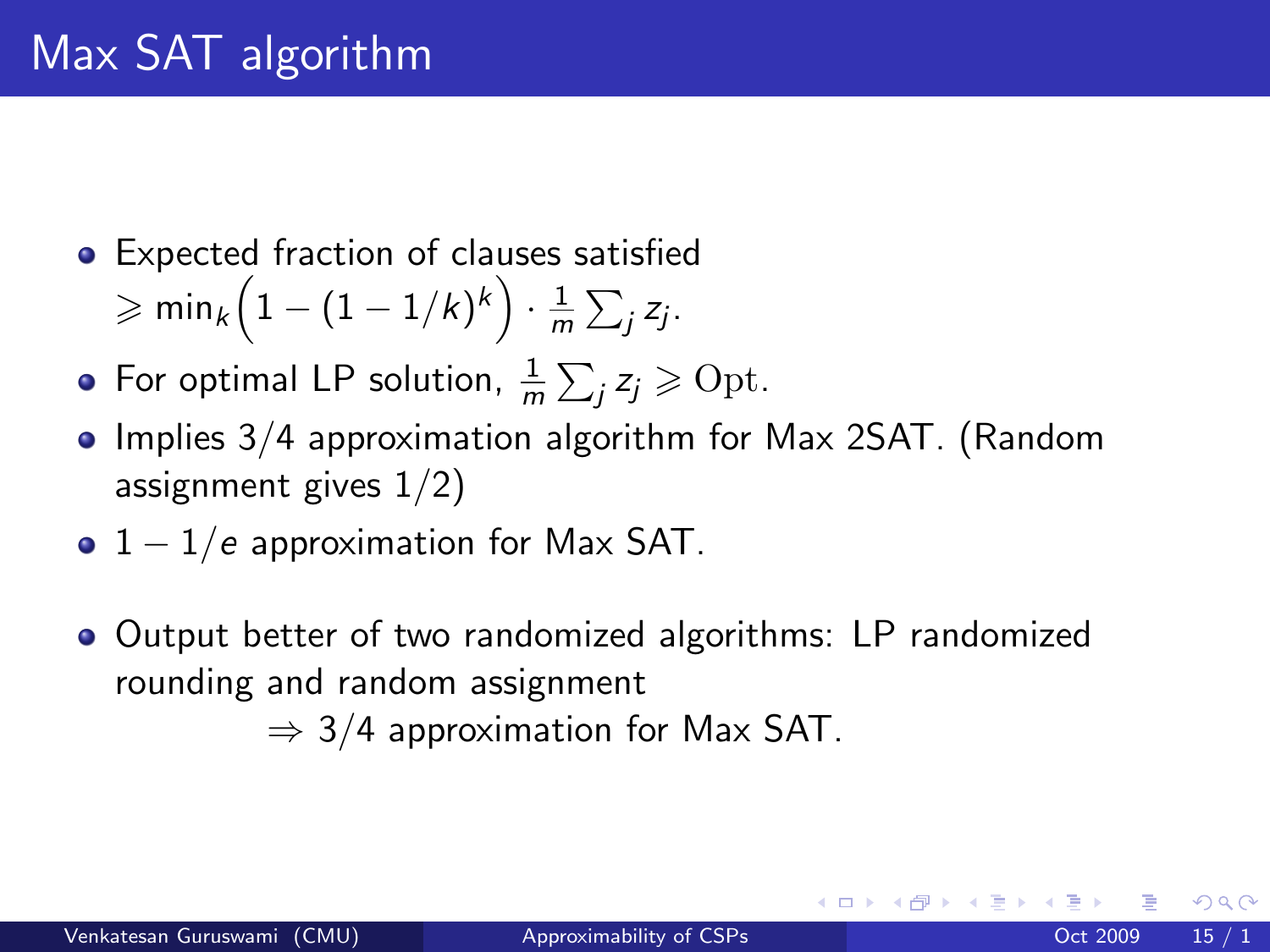# Integrality gap

Can we do better than 3/4 by this method (at least for Max 2SAT)? No, since we get 3/4 times the optimum of the LP.

### Definition (Integrality gap)

Smallest ratio of integer optimum (Max CSP's true optimum value) to LP optimum.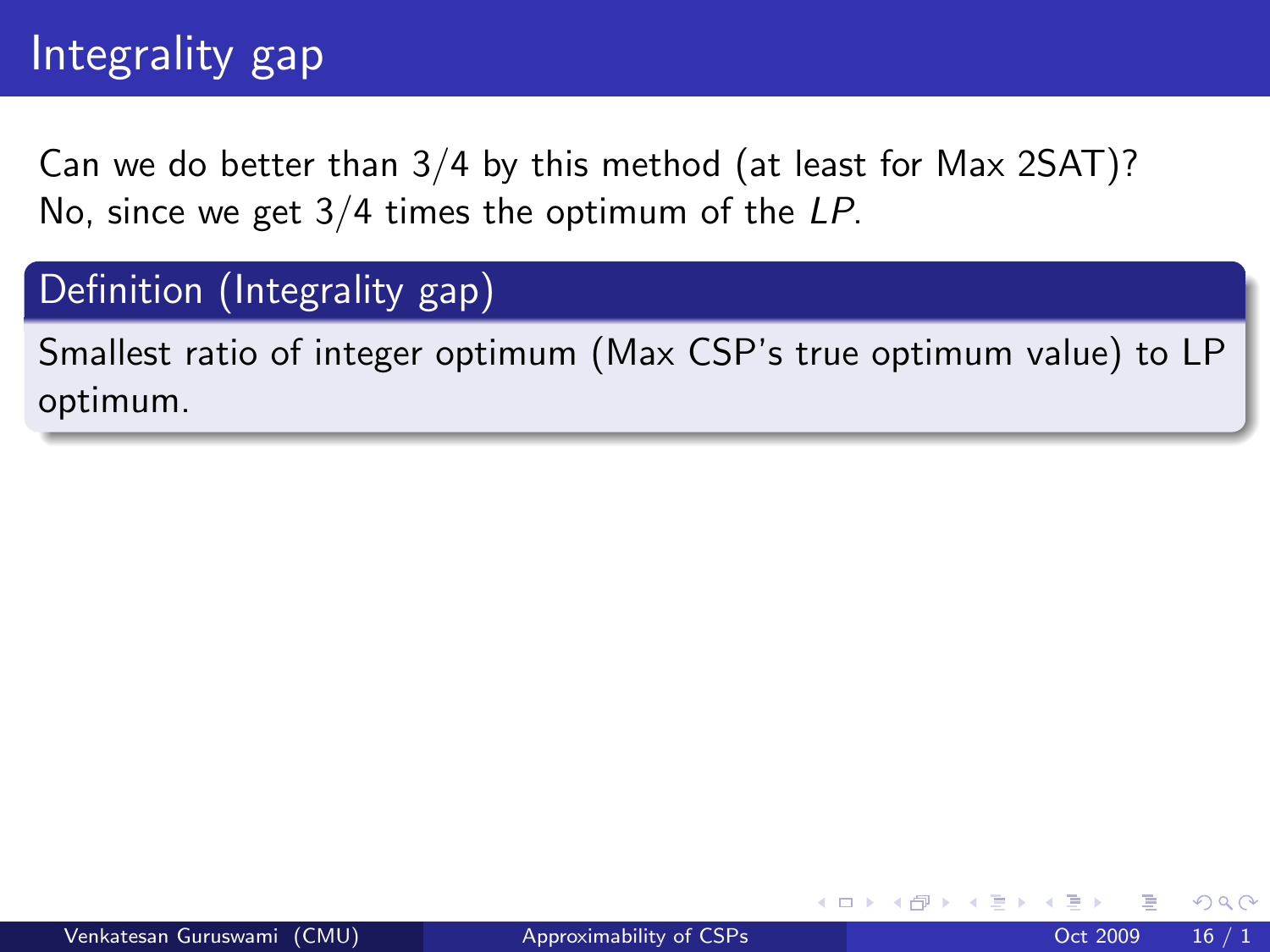# Integrality gap

Can we do better than 3/4 by this method (at least for Max 2SAT)? No, since we get 3/4 times the optimum of the LP.

## Definition (Integrality gap)

Smallest ratio of integer optimum (Max CSP's true optimum value) to LP optimum.

For Max 2SAT instance with 4 clauses

$$
(x_1 \vee x_2) \quad (x_1 \vee \neg x_2) \quad (\neg x_1 \vee x_2) \quad (\neg x_1 \neg x_2)
$$

- Every assignment satisfies 3 clauses. Integral  $Opt = 3/4$
- Assigning  $y_1 = y_2 = 1/2$  gives LP solution of value 1.

Thus 3/4 is the best possible approximation factor using this LP.

Note: Closer the integrality gap is to 1, the better the relaxation.

 $QQQ$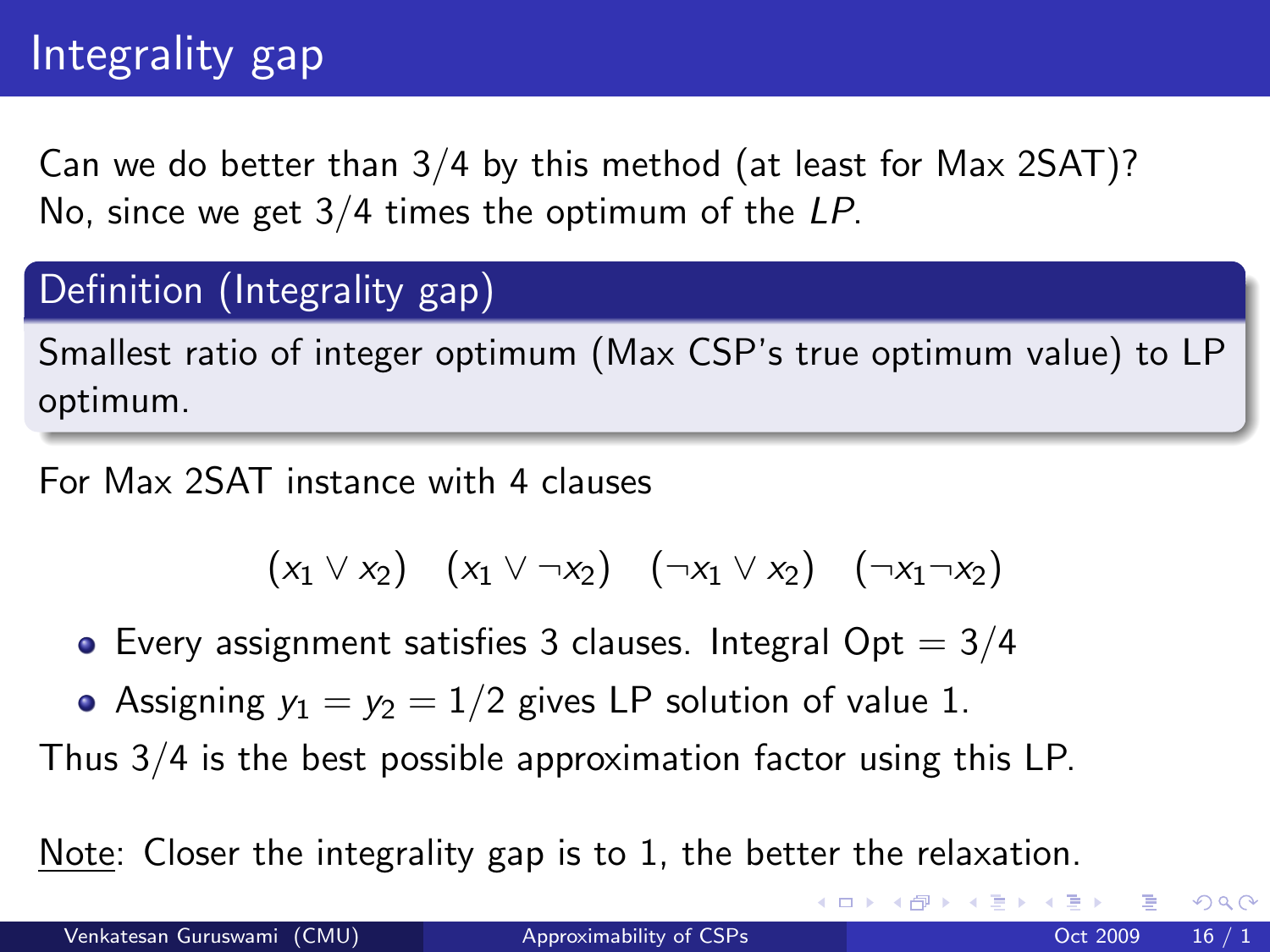### **Question**

Could a smarter, more powerful LP yield a better approximation ratio?

4 0 8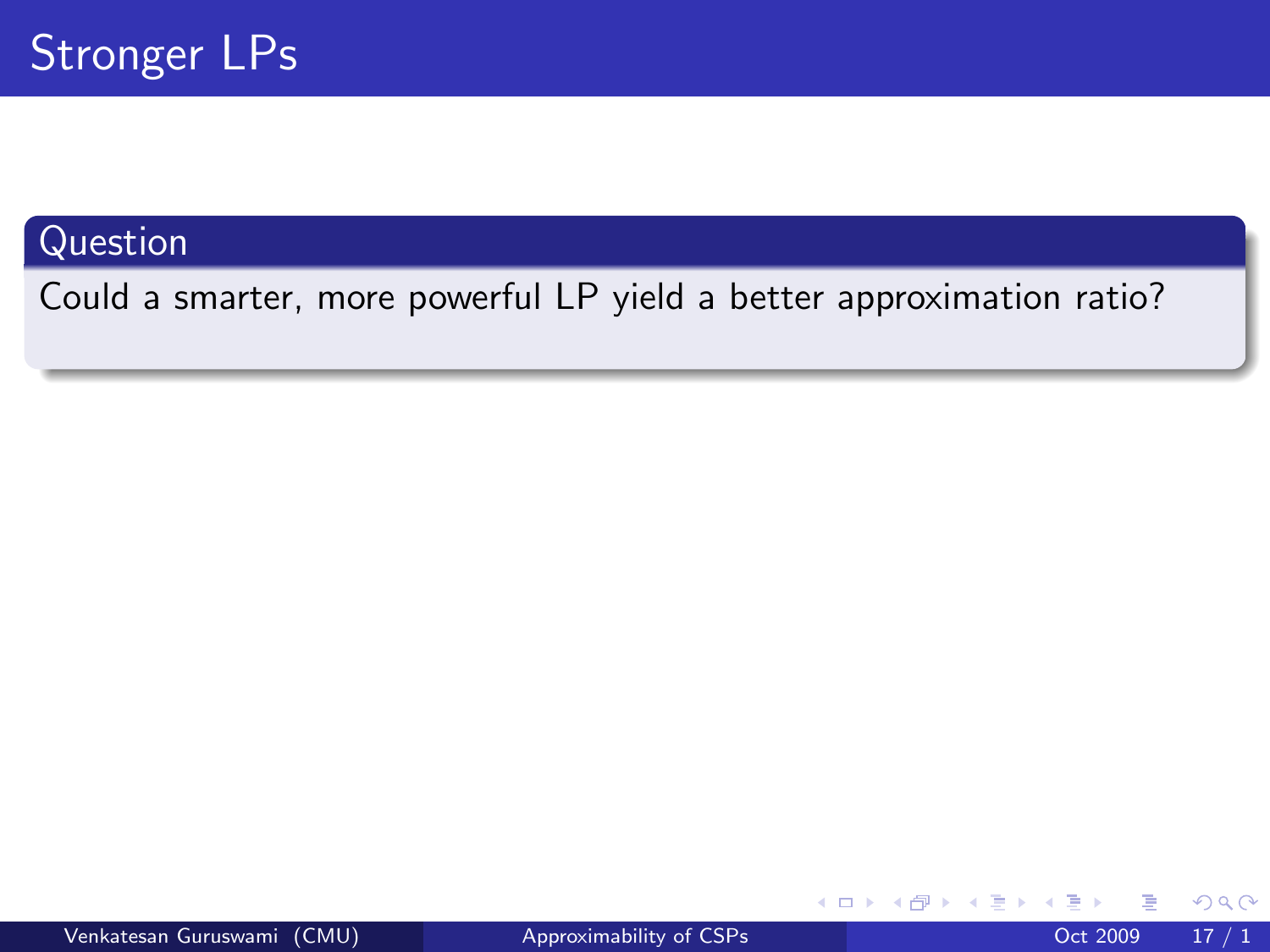### Question

Could a smarter, more powerful LP yield a better approximation ratio? Answer: No.

For Max CUT, integrality gap is close to  $1/2$  for basic as well as more powerful LPs. [de la Vega-Mathieu], [Charikar, Makarychev, Makarychev]

- $\bullet$  Implies 3/4 gap for Max 2SAT
- Beating random cut is not possible via LPs!

Let's now digress slightly:

- How does one write a canonical "basic" LP relaxation for every CSP?
- What are these more powerful strengthenings of the basic LP?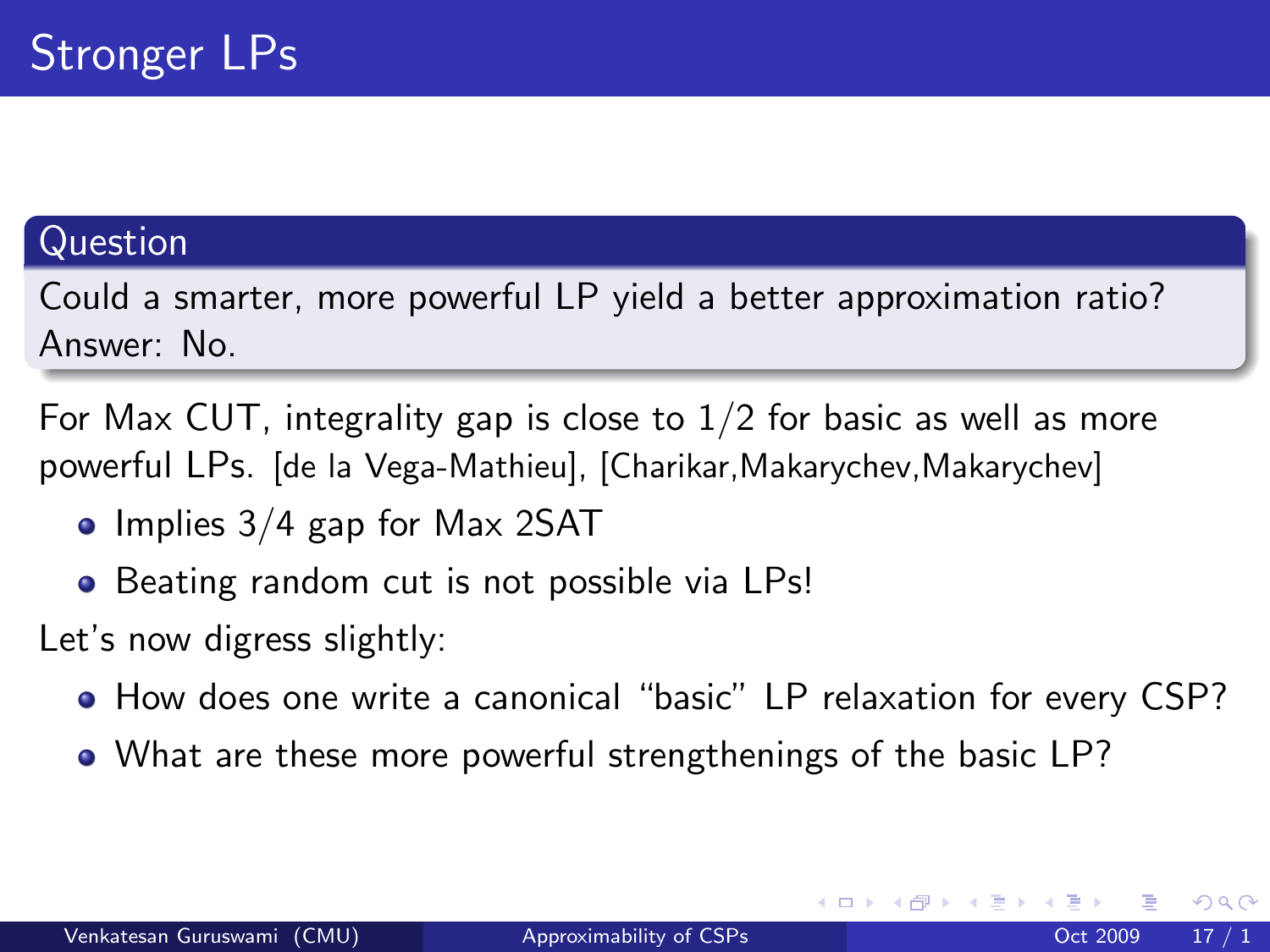## A general LP relaxation

CSP asks for a global integral assignment to all variables V.

To make it convex, can allow probability distributions over assignments.

 $\bullet$  Same value as integral optimum  $+$  Too many variables.

Compromise: Insist on distributions on local assignments, say up to s variables ( $s \ge k$ , the arity)

- For each  $S\subset V$ ,  $|S|\leqslant s$ , a local distribution  $\mu_S$  over  $[q]^{ |S|}.$
- Nonnegative variables  $y_{i,a}$  for each  $i\in V$  and  $a\in [q]$ , with  $\sum_{a} y_{i,a} = 1.$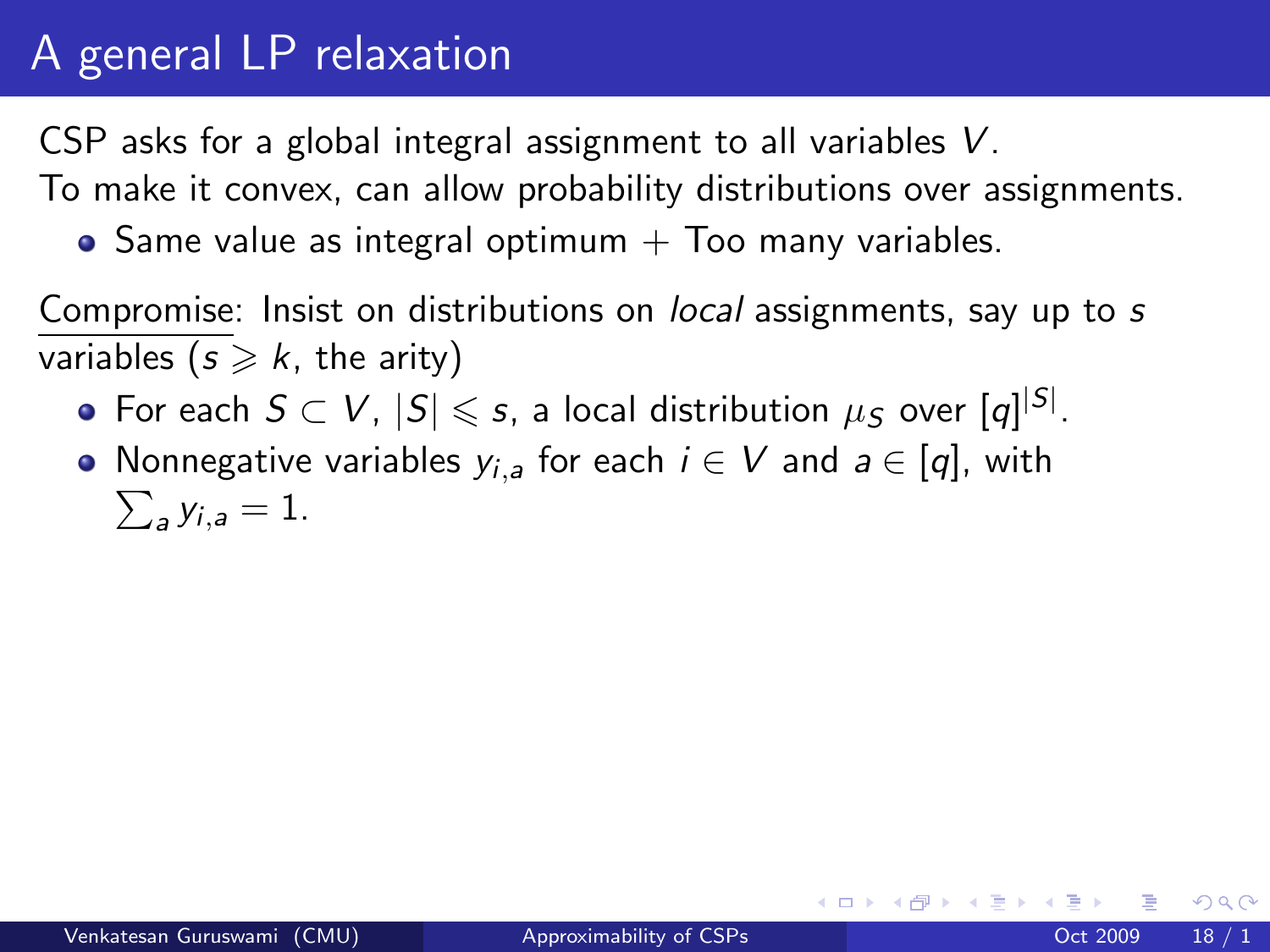### A general LP relaxation

CSP asks for a global integral assignment to all variables V.

To make it convex, can allow probability distributions over assignments.

 $\bullet$  Same value as integral optimum  $+$  Too many variables.

Compromise: Insist on distributions on local assignments, say up to s variables ( $s \geq k$ , the arity)

- For each  $S\subset V$ ,  $|S|\leqslant s$ , a local distribution  $\mu_S$  over  $[q]^{ |S|}.$
- Nonnegative variables  $y_{i,a}$  for each  $i\in V$  and  $a\in [q]$ , with  $\sum_{a} y_{i,a} = 1.$

Maximize  $\sum_{(f,S)\in\mathcal{C}}\mathbb{E}_{\mathsf{x}\sim\mu_S}[\;f(\mathsf{x})\;]$  subject to:

$$
y_{i,a} = \sum_{x \in [q]^S, x_i = a} \mu_S(x) \quad \text{for all } S \ni i.
$$

That is, consistency of marginals of local distributions on each variable.

 $QQ$ 

メロメ メ都 メメ きょくき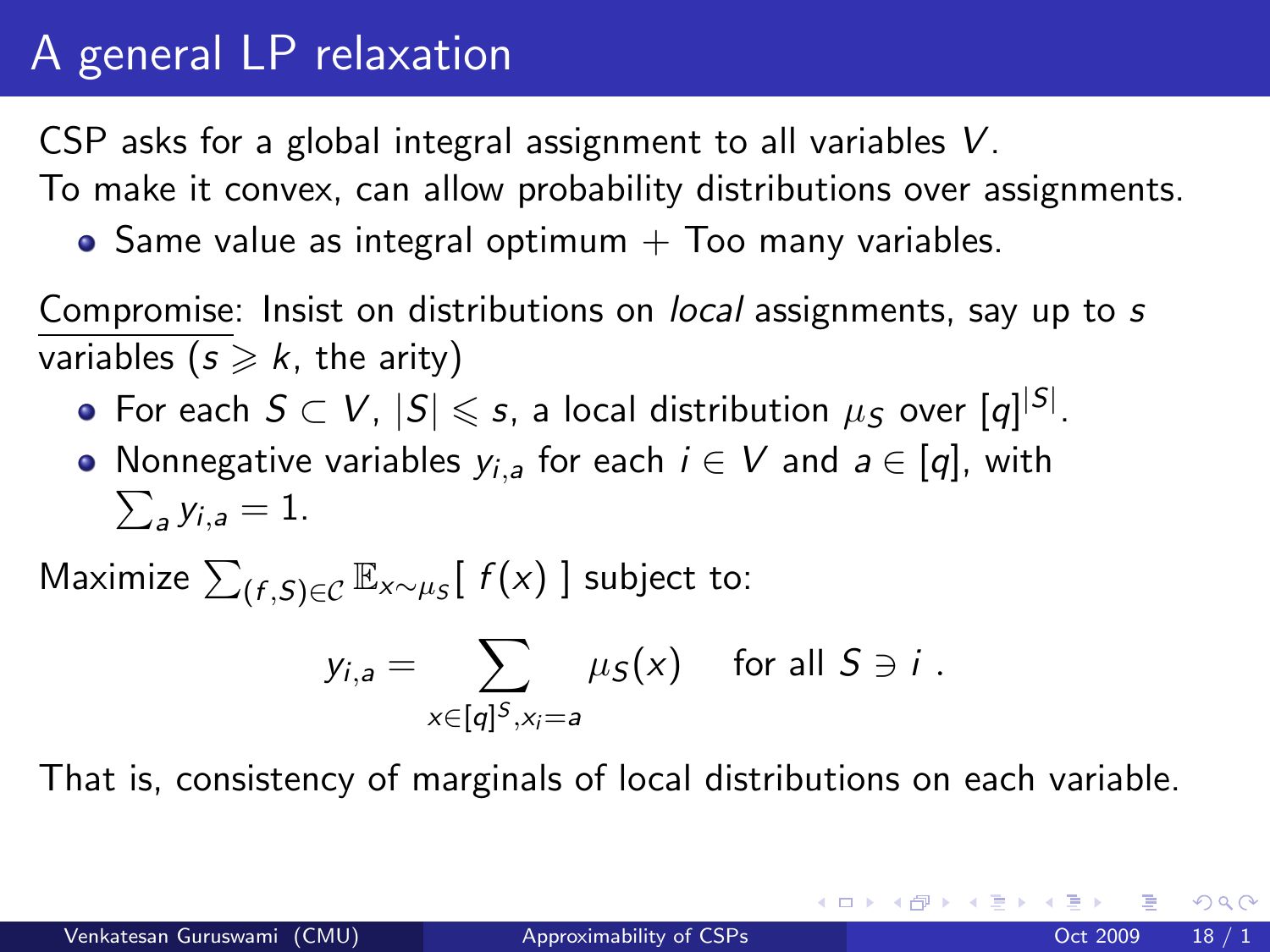## A general LP relaxation

CSP asks for a global integral assignment to all variables V.

To make it convex, can allow probability distributions over assignments.

 $\bullet$  Same value as integral optimum  $+$  Too many variables.

Compromise: Insist on distributions on local assignments, say up to s variables ( $s \geq k$ , the arity)

- For each  $S\subset V$ ,  $|S|\leqslant s$ , a local distribution  $\mu_S$  over  $[q]^{ |S|}.$
- Nonnegative variables  $y_{i,a}$  for each  $i\in V$  and  $a\in [q]$ , with  $\sum_{a} y_{i,a} = 1.$

Maximize  $\sum_{(f,S)\in\mathcal{C}}\mathbb{E}_{\mathsf{x}\sim\mu_S}[\;f(\mathsf{x})\;]$  subject to:

$$
y_{i,a} = \sum_{x \in [q]^S, x_i = a} \mu_S(x) \quad \text{for all } S \ni i.
$$

That is, consistency of marginals of local distributions on each variable. Stronger relaxation: Insist on consistency on all subsets of size  $r$ , for some  $1 \leq r \leq s$ .  $299$ メロトメ 倒す メミトメモ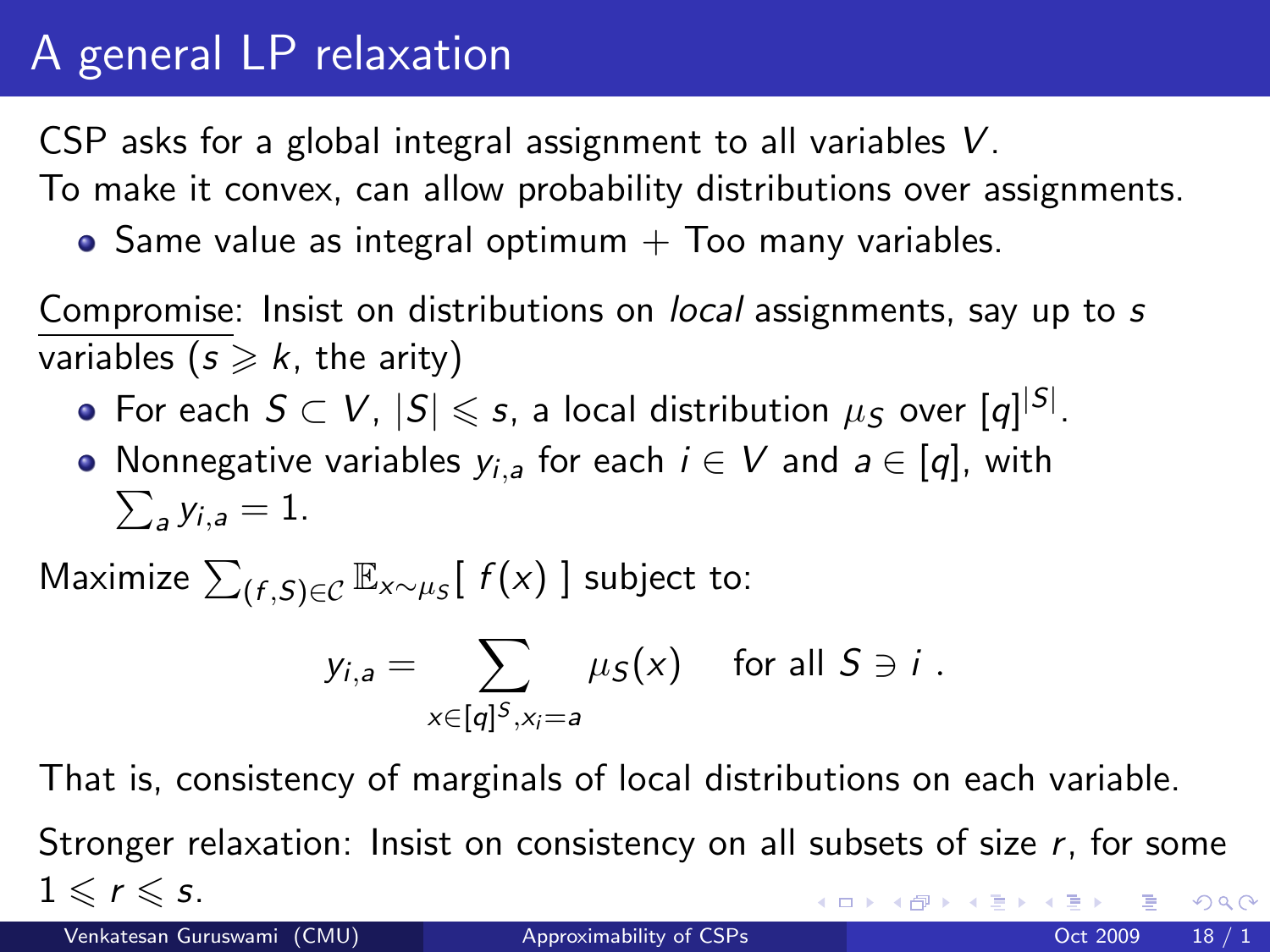### Semidefinite Programming

**← ロ ▶ → イ 同** 

**SILLER** 

×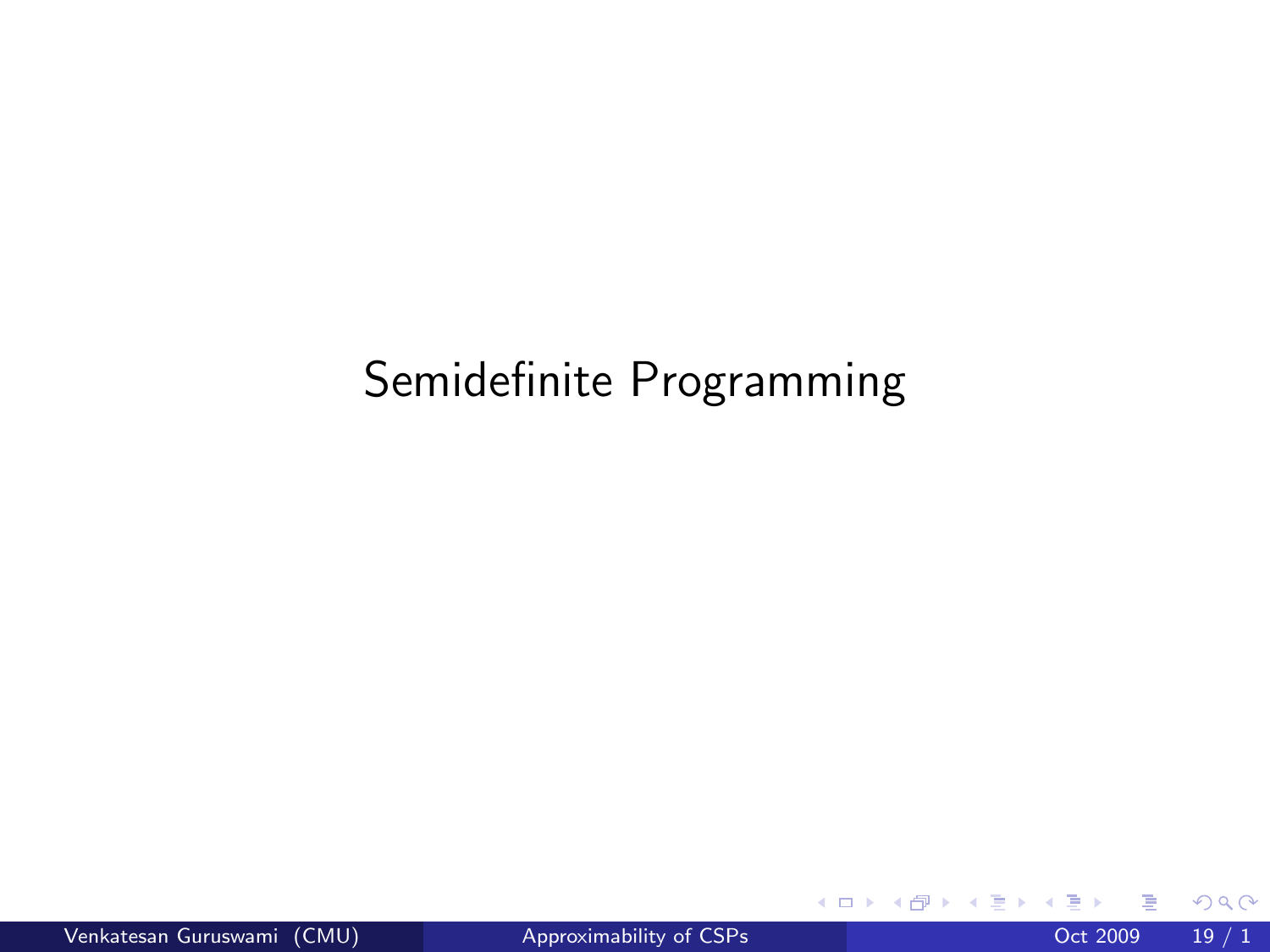Input: Graph  $G = (\{1, 2, ..., n\}, E)$ Find  $x_i \in \{-1, 1\}$  for  $i = 1, 2, \ldots, n$  that maximizes

$$
\frac{1}{|E|}\sum_{(i,j)\in E}\frac{1-x_ix_j}{2}.
$$

 $2Q$ 

メロメ メ都 メメ きょくき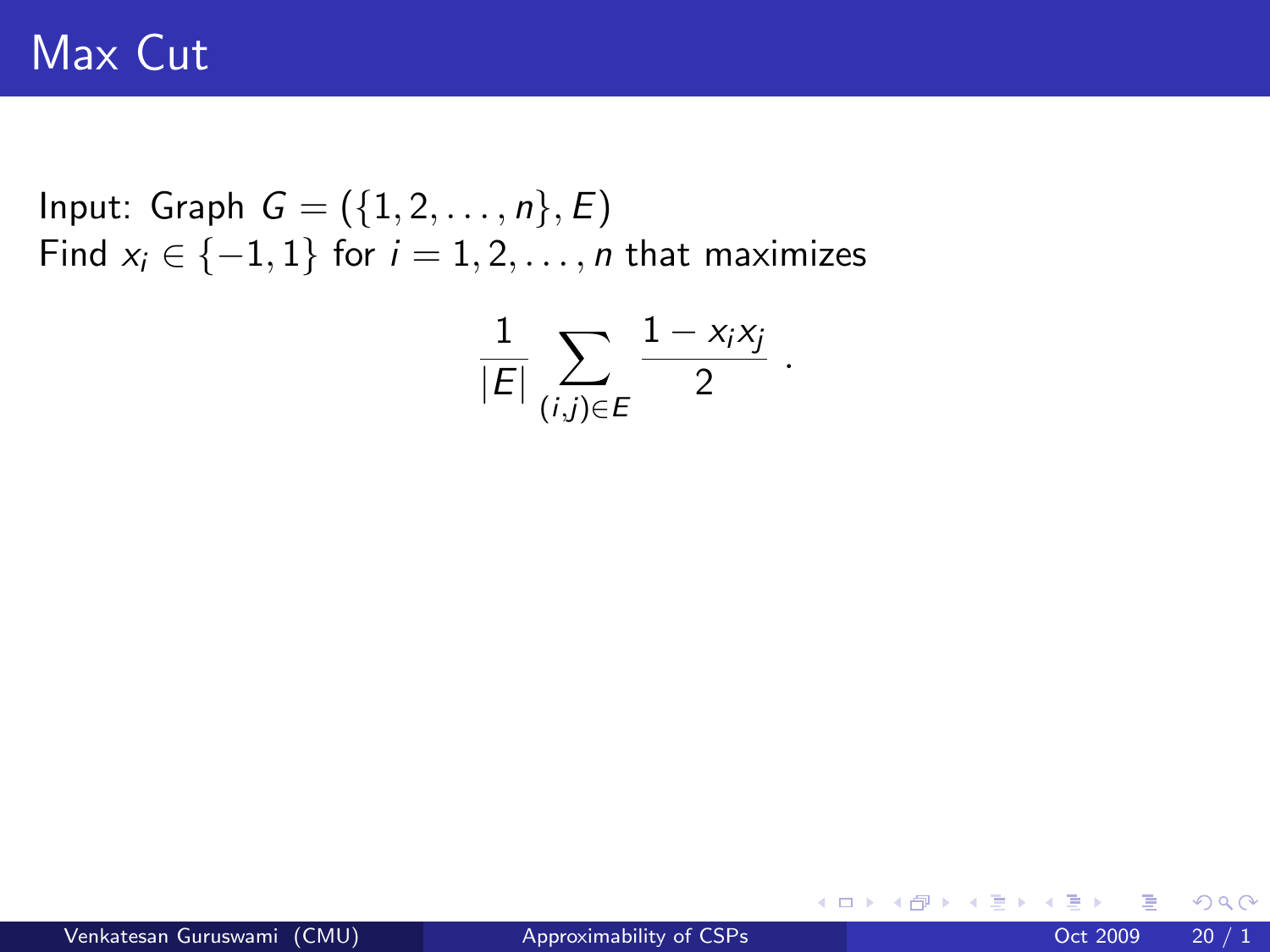Input: Graph  $G = (\{1, 2, ..., n\}, E)$ Find  $x_i \in \{-1, 1\}$  for  $i = 1, 2, \ldots, n$  that maximizes

$$
\frac{1}{|E|}\sum_{(i,j)\in E}\frac{1-x_ix_j}{2}.
$$

Objective function linear in  $y_{ij} = x_i x_j$ . Matrix  $Y = \{y_{ij}\},\;Y = xx^{\mathcal{T}}.$ 

イロト イ母 トイヨ トイヨト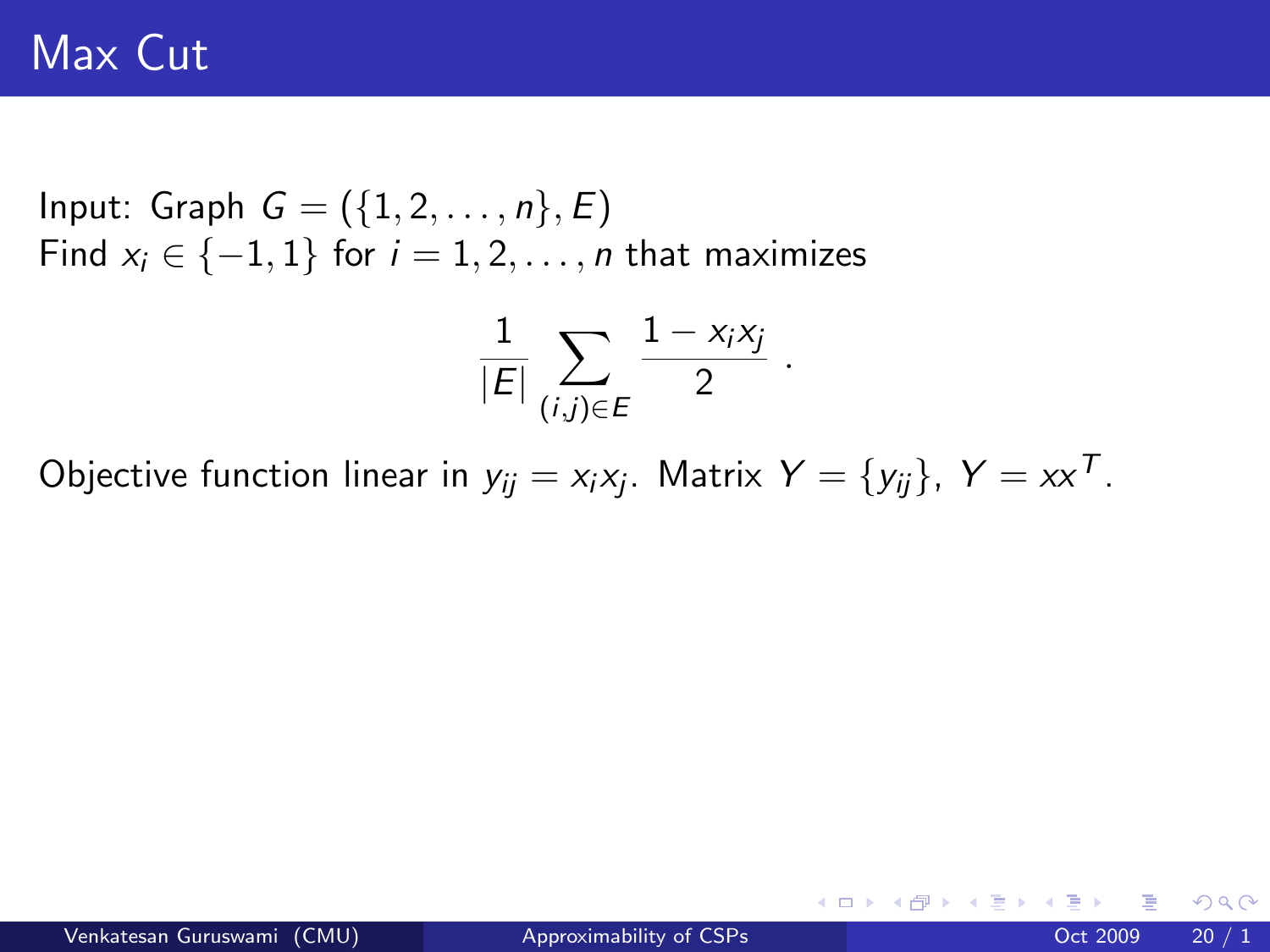Input: Graph  $G = (\{1, 2, ..., n\}, E)$ Find  $x_i \in \{-1, 1\}$  for  $i = 1, 2, \ldots, n$  that maximizes

$$
\frac{1}{|E|}\sum_{(i,j)\in E}\frac{1-x_ix_j}{2}.
$$

Objective function linear in  $y_{ij} = x_i x_j$ . Matrix  $Y = \{y_{ij}\},\;Y = xx^{\mathcal{T}}.$  $\mathsf{Semidefinite}$  Relaxation: Maximize  $\frac{1}{|E|}\sum_{(i,j)\in E}$  $1-y_{ij}$  $\frac{-y_{ij}}{2}$  subject to

 $\bullet$  Y is positive semidefinite

$$
\bullet \; y_{ii}=1
$$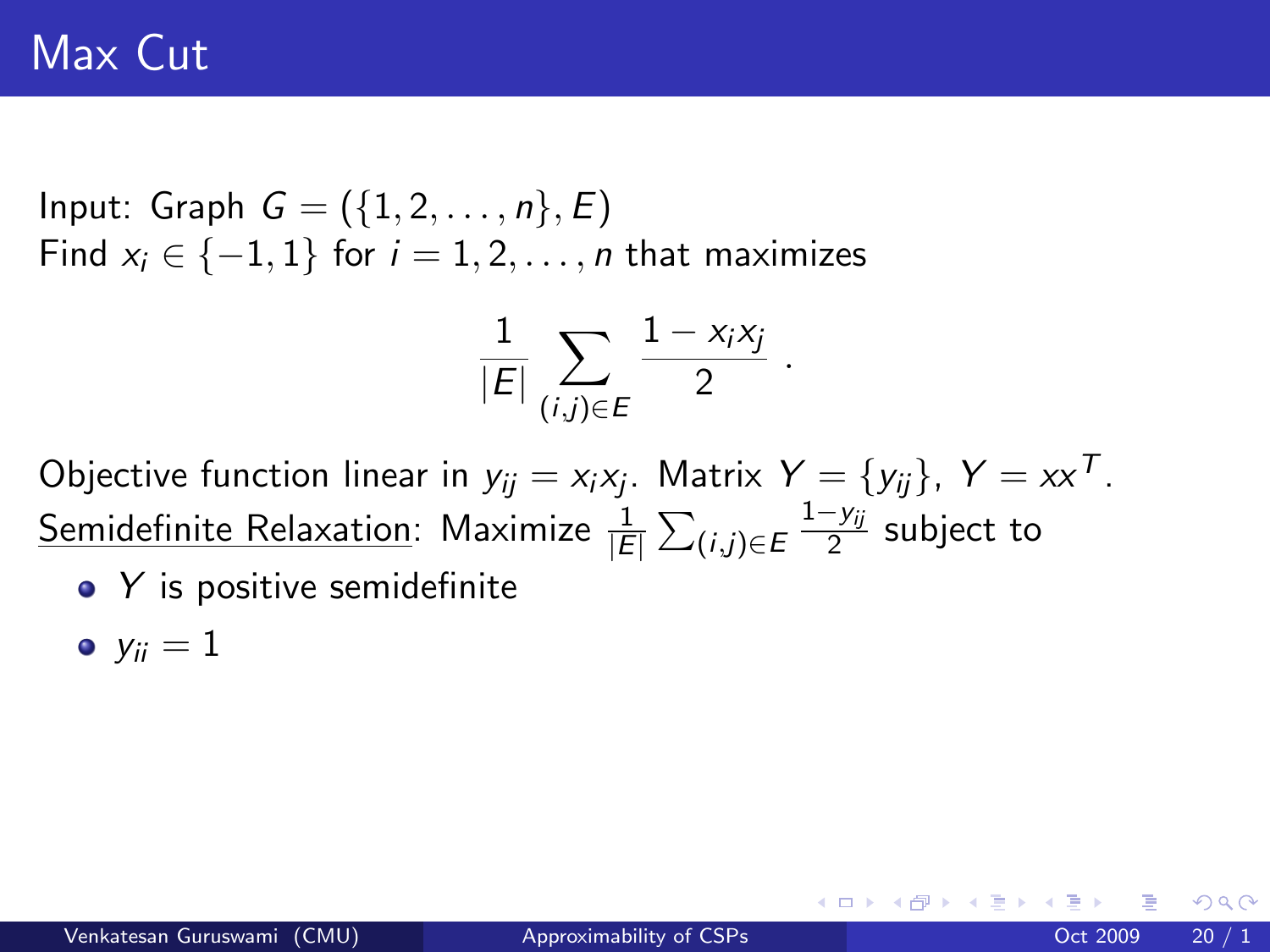Input: Graph  $G = (\{1, 2, ..., n\}, E)$ Find  $x_i \in \{-1, 1\}$  for  $i = 1, 2, \ldots, n$  that maximizes

$$
\frac{1}{|E|}\sum_{(i,j)\in E}\frac{1-x_ix_j}{2}.
$$

Objective function linear in  $y_{ij} = x_i x_j$ . Matrix  $Y = \{y_{ij}\},\;Y = xx^{\mathcal{T}}.$  $\mathsf{Semidefinite}$  Relaxation: Maximize  $\frac{1}{|E|}\sum_{(i,j)\in E}$  $1-y_{ij}$  $\frac{-y_{ij}}{2}$  subject to

• Y is positive semidefinite

$$
\bullet \; y_{ii}=1
$$

Can solve above to any desired accuracy in polynomial time [Alizadeh]. Set of PSD matrices is convex, and it is possible to find optimum of linear function over it.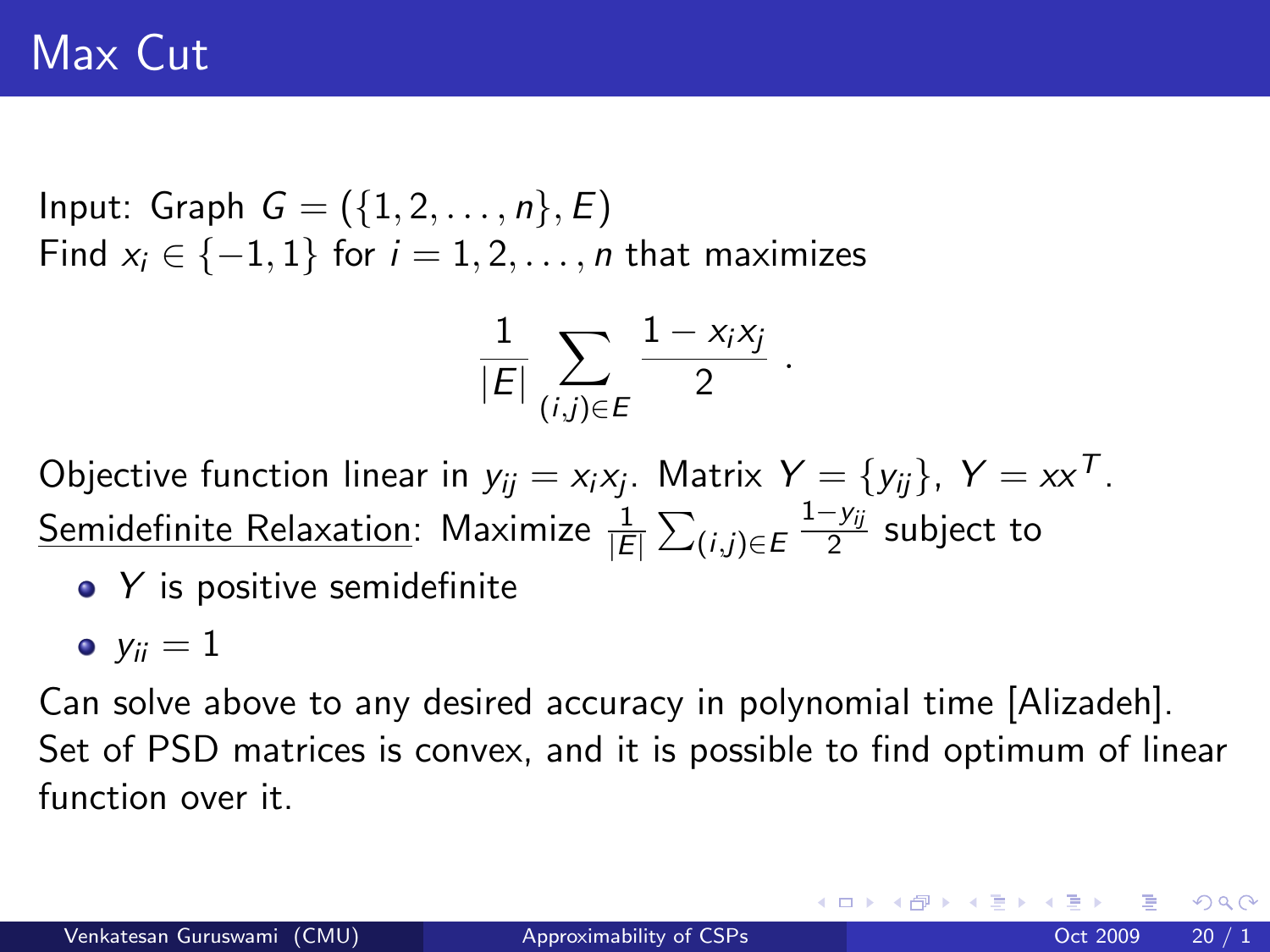Since a positive semidefinite matrix Y admits Cholesky decomposition  $Y = V<sup>T</sup> V$ , the semidefinite program (SDP) finds vectors  $v_i$ ,  $1 \leq i \leq n$ , with  $||v_i|| = 1$  maximizing

$$
\frac{1}{|E|}\sum_{(i,j)\in E}\frac{1-\langle v_i,v_j\rangle}{2}
$$

.

- SDP allows more general set of solutions: unit vectors in *n* dimensions instead of one-dimensional  $+1$  values.
- In general gives higher objective value (than true Max Cut value)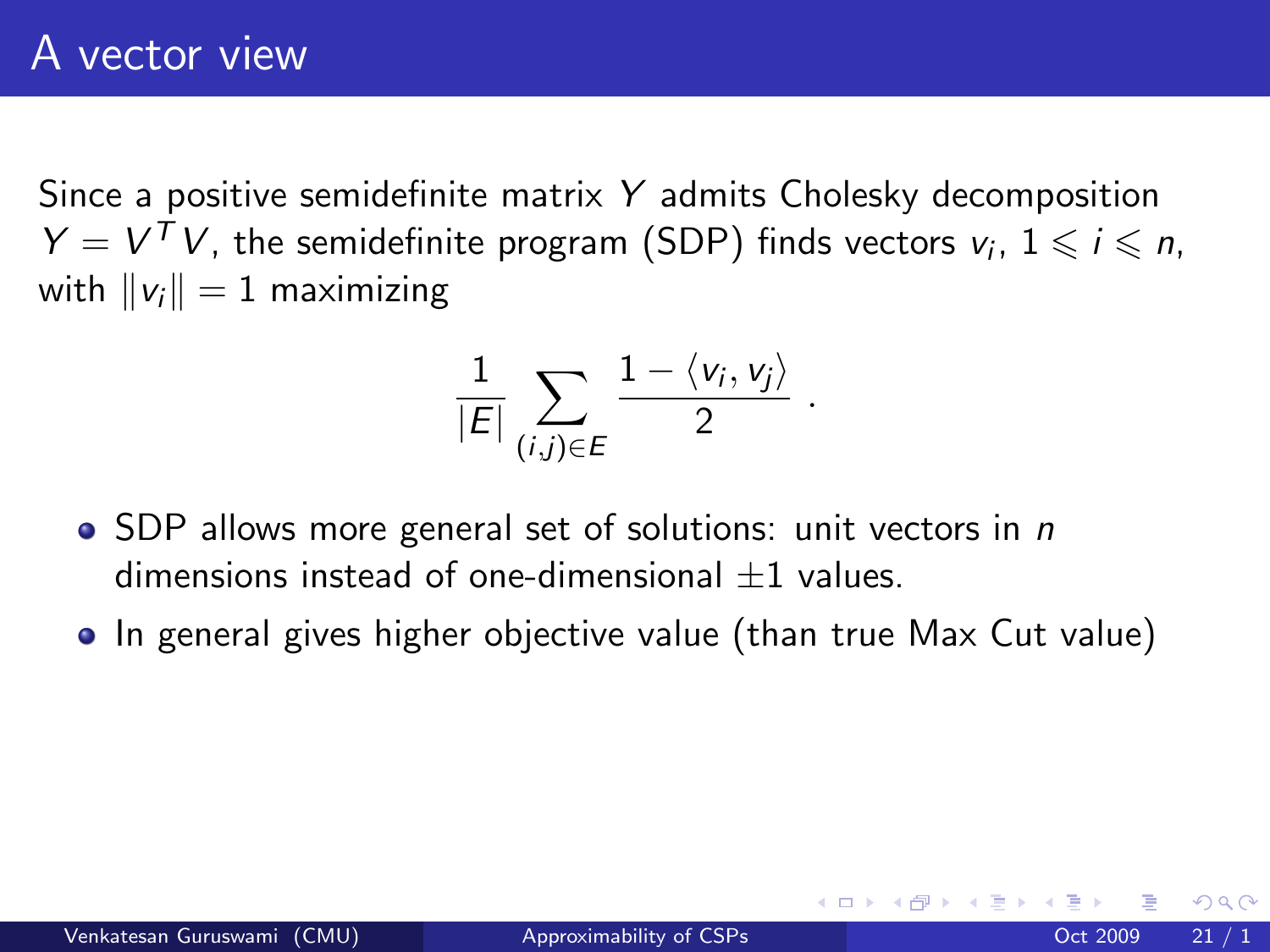Since a positive semidefinite matrix Y admits Cholesky decomposition  $Y = V<sup>T</sup> V$ , the semidefinite program (SDP) finds vectors  $v_i$ ,  $1 \leq i \leq n$ , with  $||v_i|| = 1$  maximizing

$$
\frac{1}{|E|}\sum_{(i,j)\in E}\frac{1-\langle v_i,v_j\rangle}{2}
$$

.

- SDP allows more general set of solutions: unit vectors in *n* dimensions instead of one-dimensional  $+1$  values.
- In general gives higher objective value (than true Max Cut value)

#### Key question

How to "round" vector solution to a Boolean cut?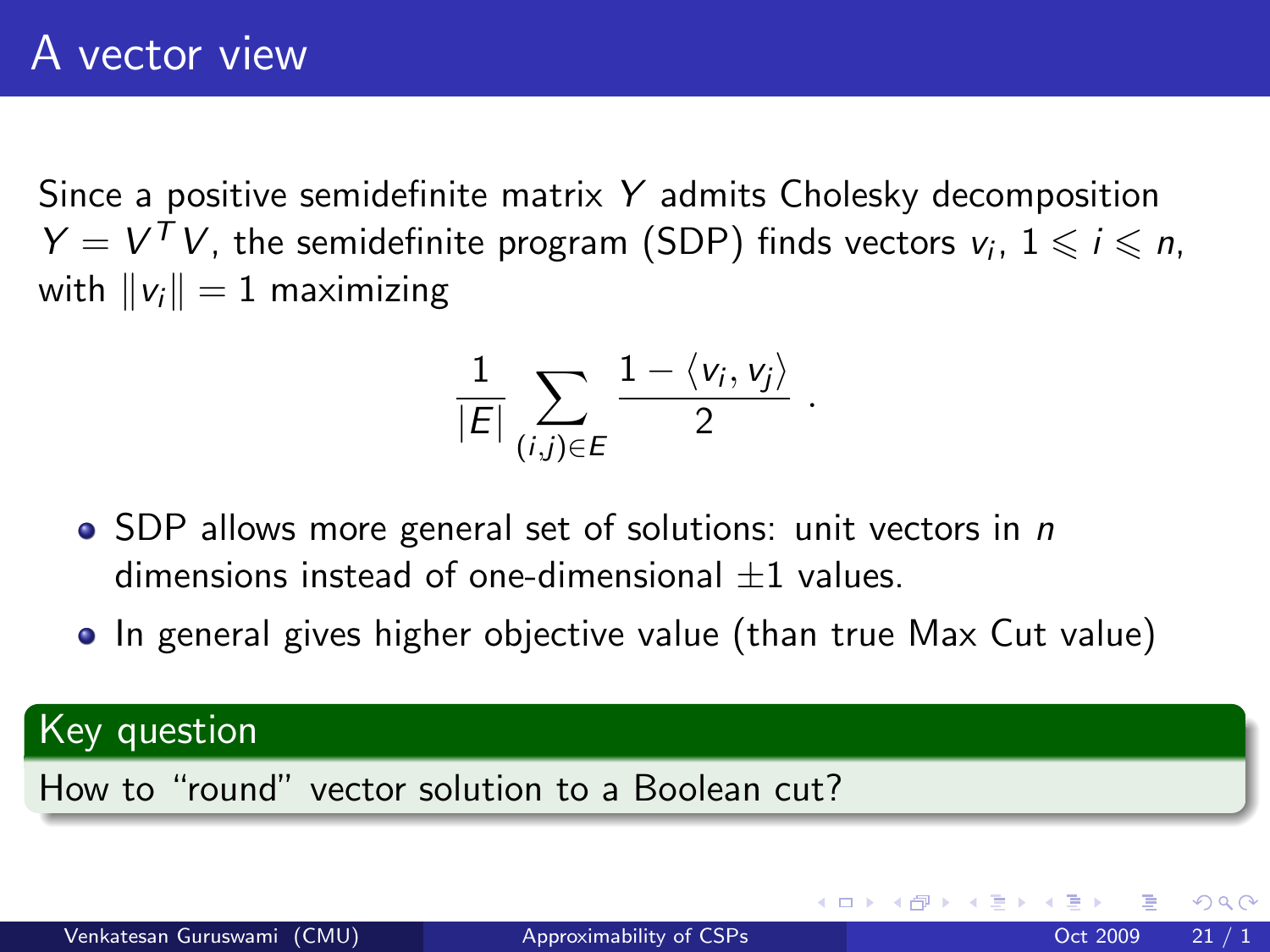#### Goemans-Williamson

Pick random hyperplane through the origin. Two hemispheres correspond to two sides of cut. Pick random vector r and set

 $x_i = \text{sign}(\langle v_i, r \rangle)$ .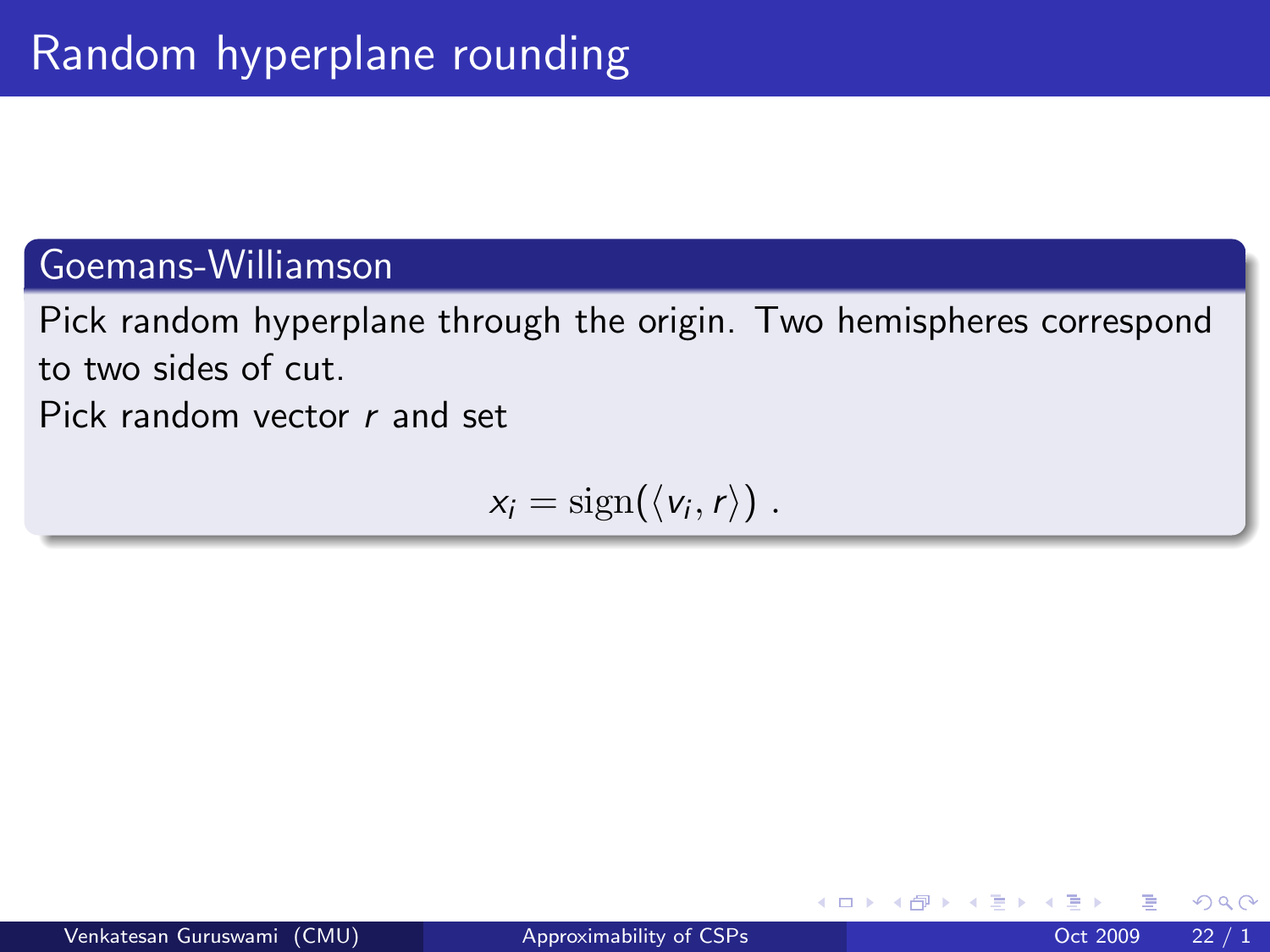#### Goemans-Williamson

Pick random hyperplane through the origin. Two hemispheres correspond to two sides of cut. Pick random vector r and set

$$
x_i=\mathrm{sign}(\langle v_i,r\rangle)\ .
$$

<u>Intuition</u>: If  $(i,j)$  has large contribution  $(1 - \langle \mathsf{v}_i, \mathsf{v}_j \rangle )/2$  to objective function, then angle between  $\mathsf{v}_i,\mathsf{v}_j$  is large, and there is a good chance that  $v_i,v_j$  are separated by a random hyperplane.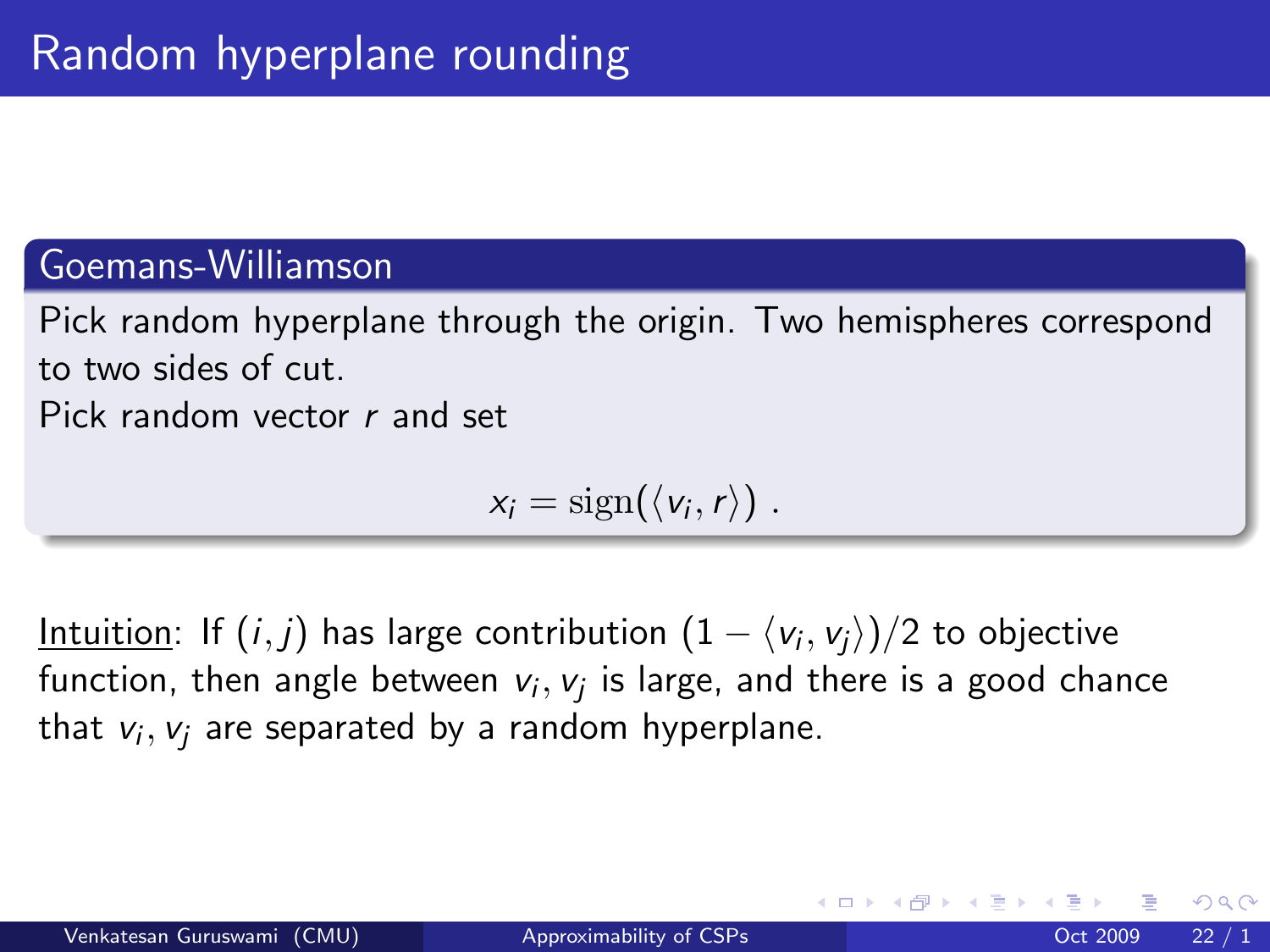### Rounding analysis

Local analysis for each edge  $(i, j)$ .  $\theta =$  angle between  $\mathsf{v}_i$  and  $\mathsf{v}_j.$ Contribution to SDP objective function

$$
\frac{1-\langle v_i,v_j\rangle}{2}=\frac{1-\cos\theta}{2}
$$

Probability that we cut edge  $(i, j)$ 

$$
\Pr_r[\text{sign}(\langle v_i, r \rangle) \neq \text{sign}(\langle v_j, r \rangle)] = \frac{\theta}{\pi}.
$$

4 0 8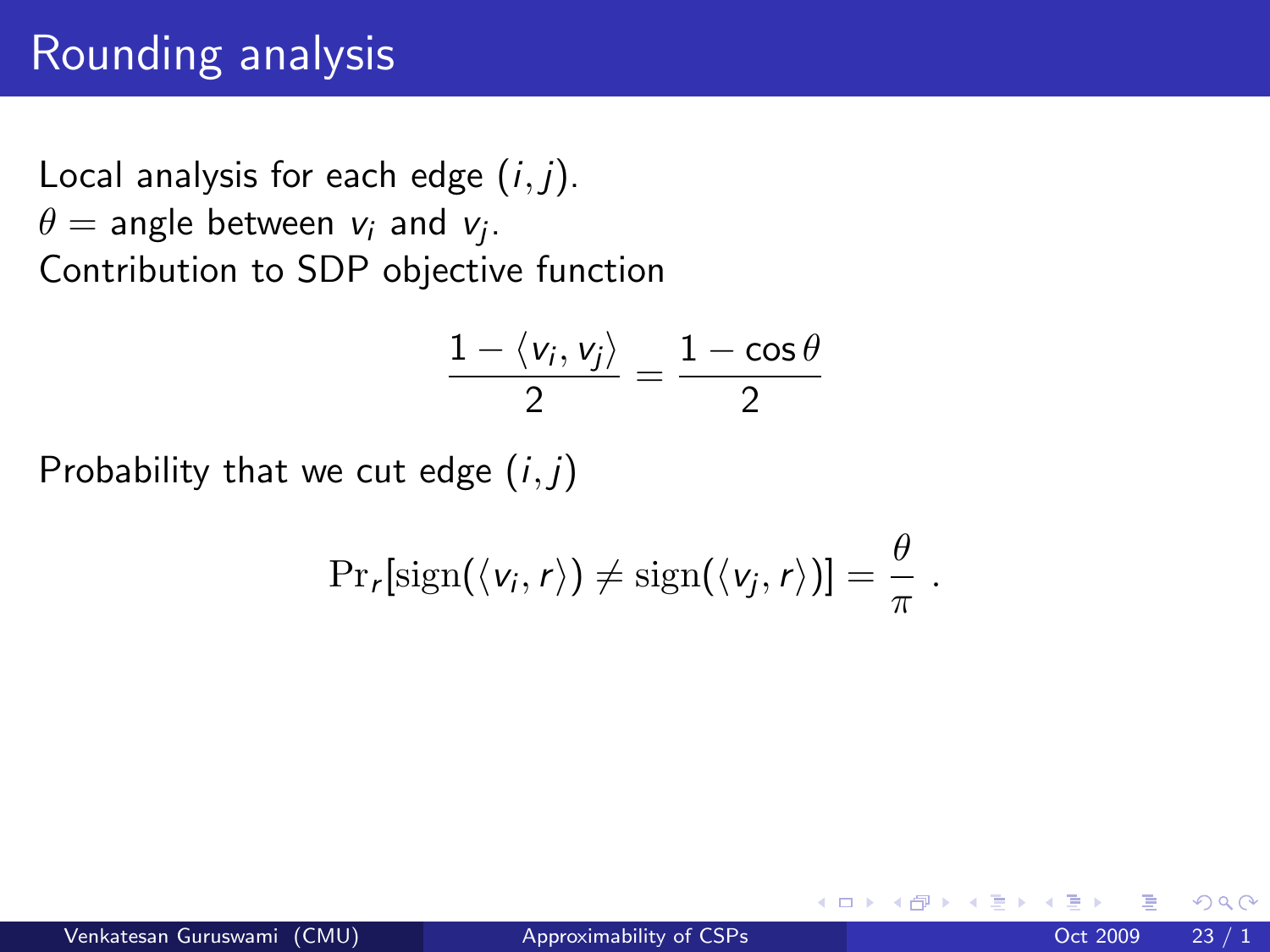### Rounding analysis

Local analysis for each edge  $(i, j)$ .  $\theta =$  angle between  $\mathsf{v}_i$  and  $\mathsf{v}_j.$ Contribution to SDP objective function

$$
\frac{1-\langle v_i,v_j\rangle}{2}=\frac{1-\cos\theta}{2}
$$

Probability that we cut edge  $(i, j)$ 

$$
\Pr_r[\text{sign}(\langle v_i, r \rangle) \neq \text{sign}(\langle v_j, r \rangle)] = \frac{\theta}{\pi}.
$$

Minimum quotient gives approximation factor

$$
\alpha_{\text{GW}} = \min_{\theta} \frac{2\theta}{\pi(1 - \cos\theta)} \approx 0.8785 \ .
$$

4 0 8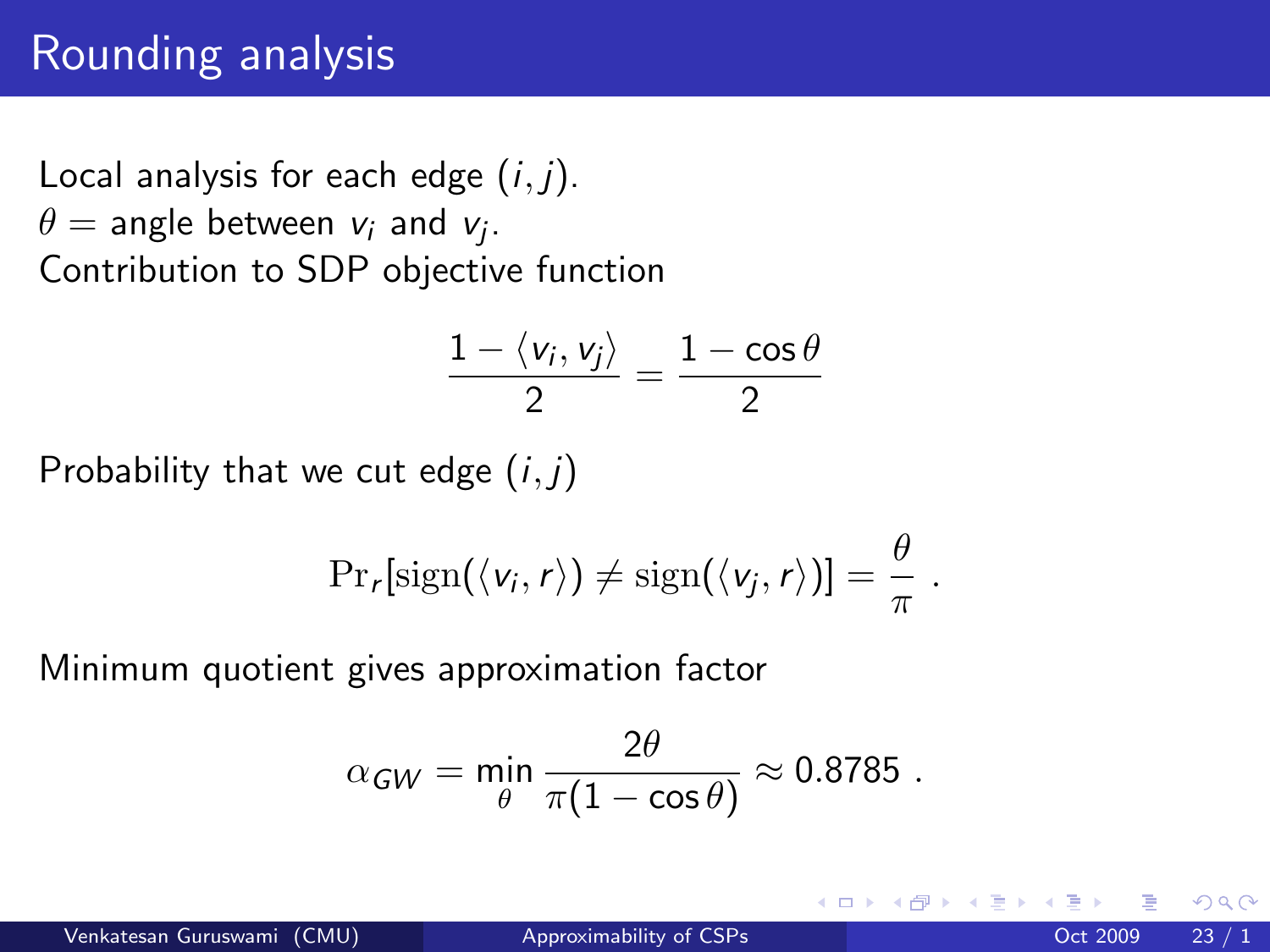SDP based algorithms beat the mindless (random assignment) algorithm for all Boolean 2CSPs.

- Max 2SAT:  $\alpha_{GW} = 0.8785...$ Many subsequent improvements: [Feige-Goemans] 0.931; [Lewin-Livnat-Zwick] 0.94016.
- Max 2CSP: [GW] 0.796. [LLZ] improved this to 0.87401.

Natural SDP relaxations; more complicated rounding.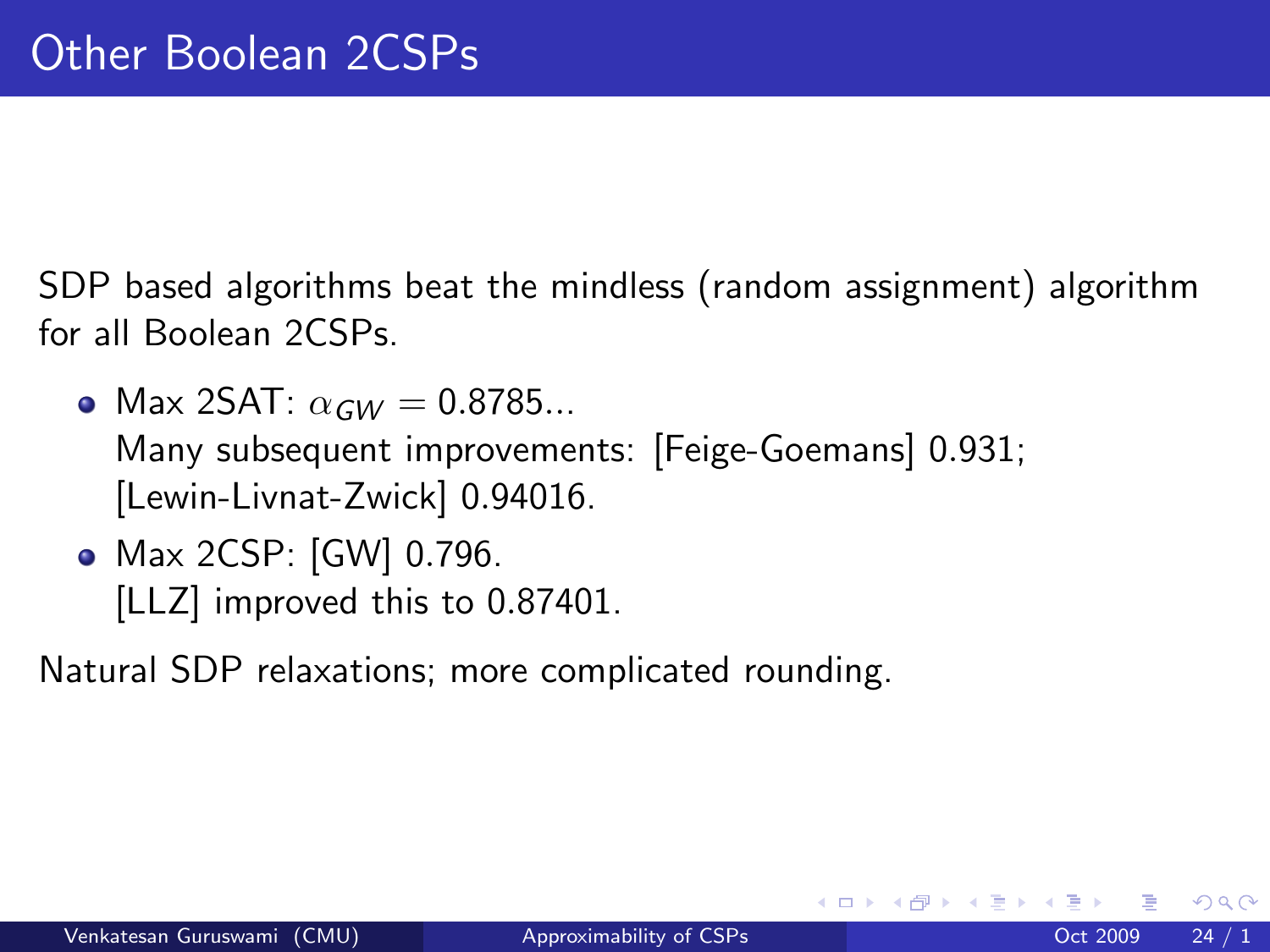Unit vectors  $v_i$  for variables  $x_i$ , and a global unit vector  $b_0$  (representing False).

For clause  $(x_i \vee x_j)$ : contribution to objective function

$$
\frac{3-\langle b_0,v_i\rangle-\langle b_0,v_j\rangle-\langle v_i,v_j\rangle}{4}
$$

SDP maximizes sum of above over all clauses.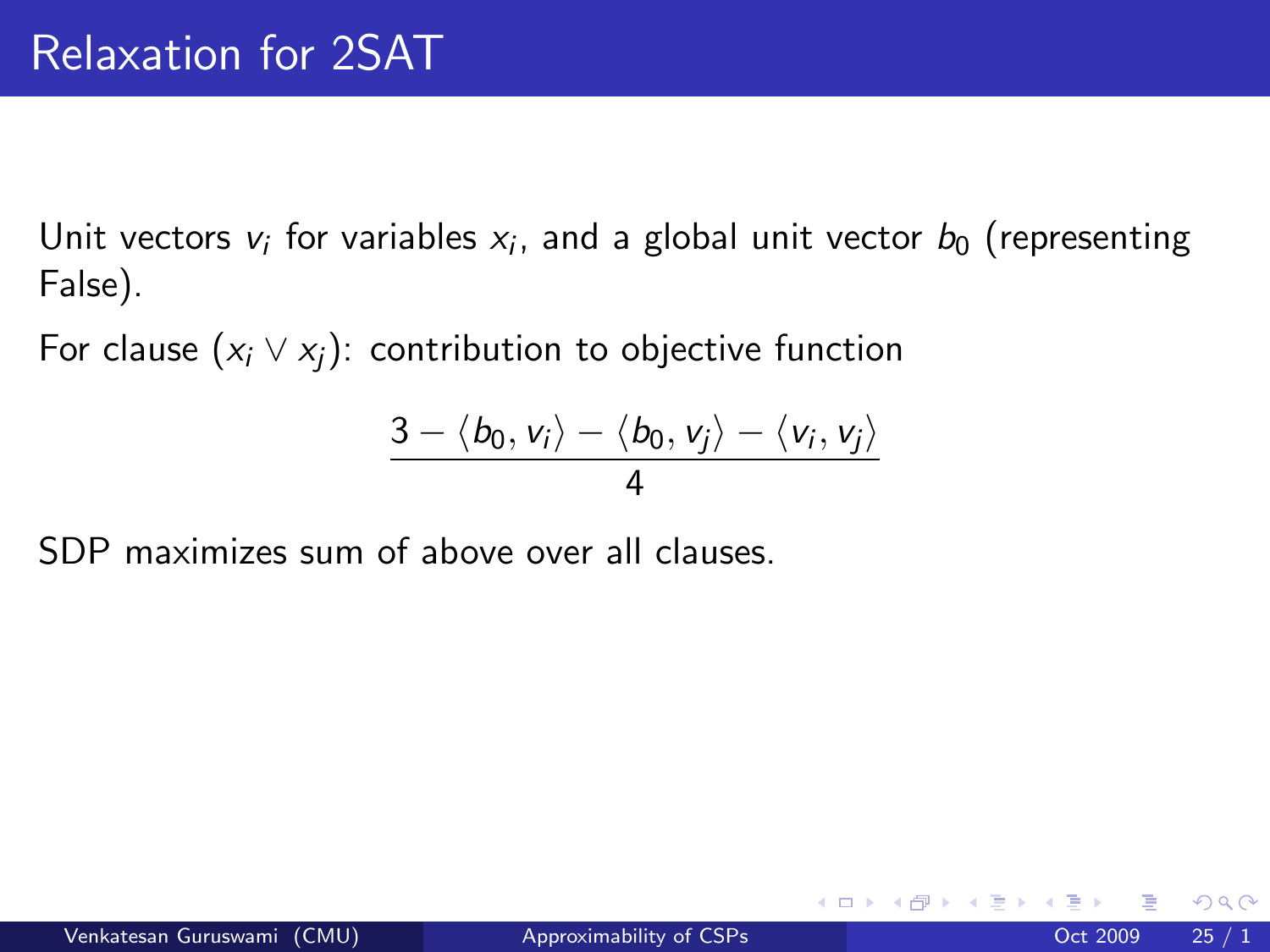Unit vectors  $v_i$  for variables  $x_i$ , and a global unit vector  $b_0$  (representing False).

For clause  $(x_i \vee x_j)$ : contribution to objective function

$$
\frac{3-\langle b_0,v_i\rangle-\langle b_0,v_j\rangle-\langle v_i,v_j\rangle}{4}
$$

SDP maximizes sum of above over all clauses.

Can also add "triangle inequalities"

$$
\langle (b_0\pm v_i),(b_0\pm v_j)\rangle\geqslant 0\ .
$$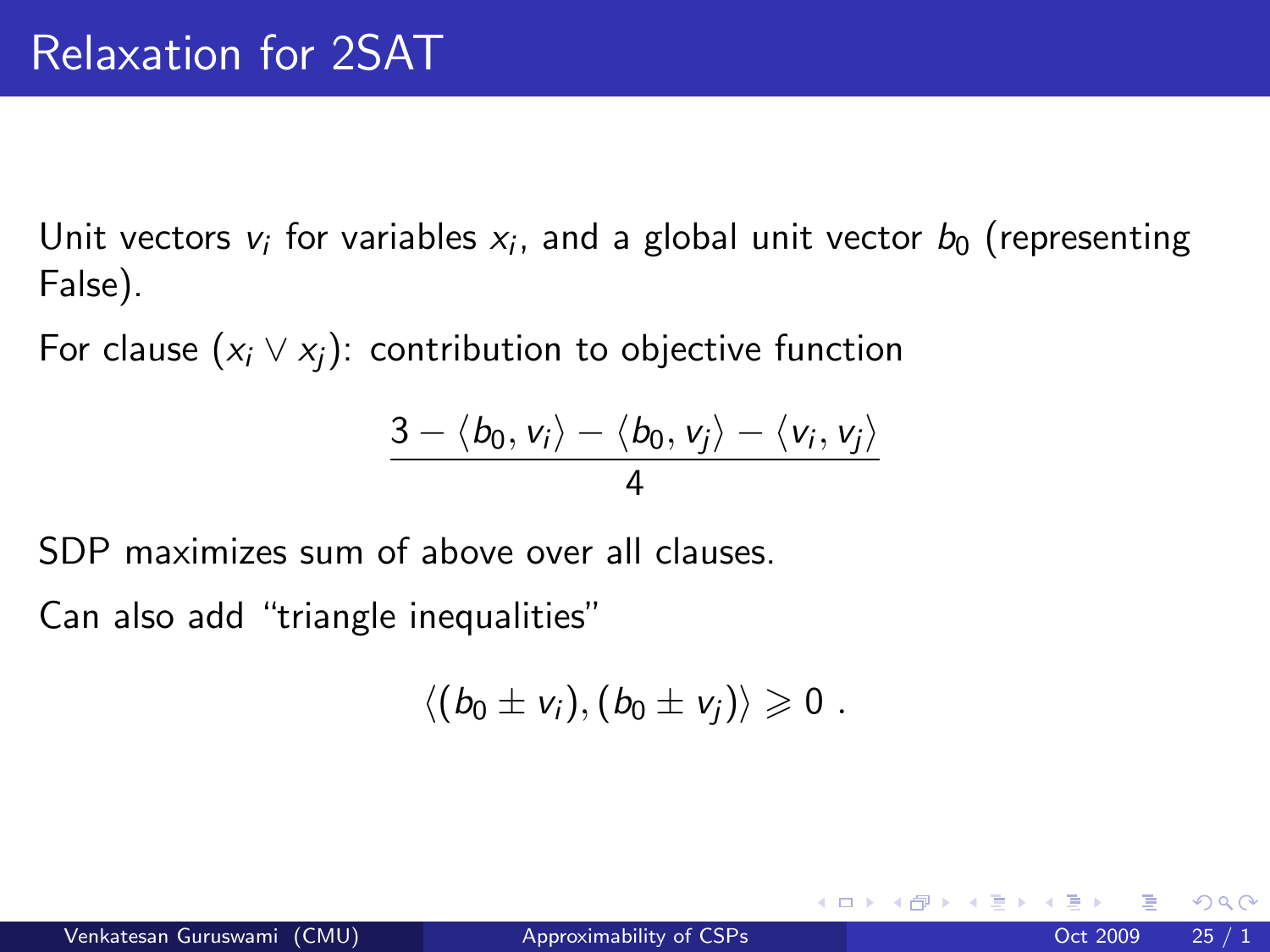## SDP for general CSP

Variables  $V = \{x_1, \ldots, x_n\}$ , Domain [q]. Constraints C.

SDP variables and vectors:

- Vectors  $v_{i,a}$  for  $1 \leq i \leq n$  and  $a \in |q|$ .
- For each constraint  $(f, S) \in \mathcal{C}$ , a local distribution  $\mu_{(f, S)}$  over  $[q]^S$ (assignments to variables in S).

 $QQ$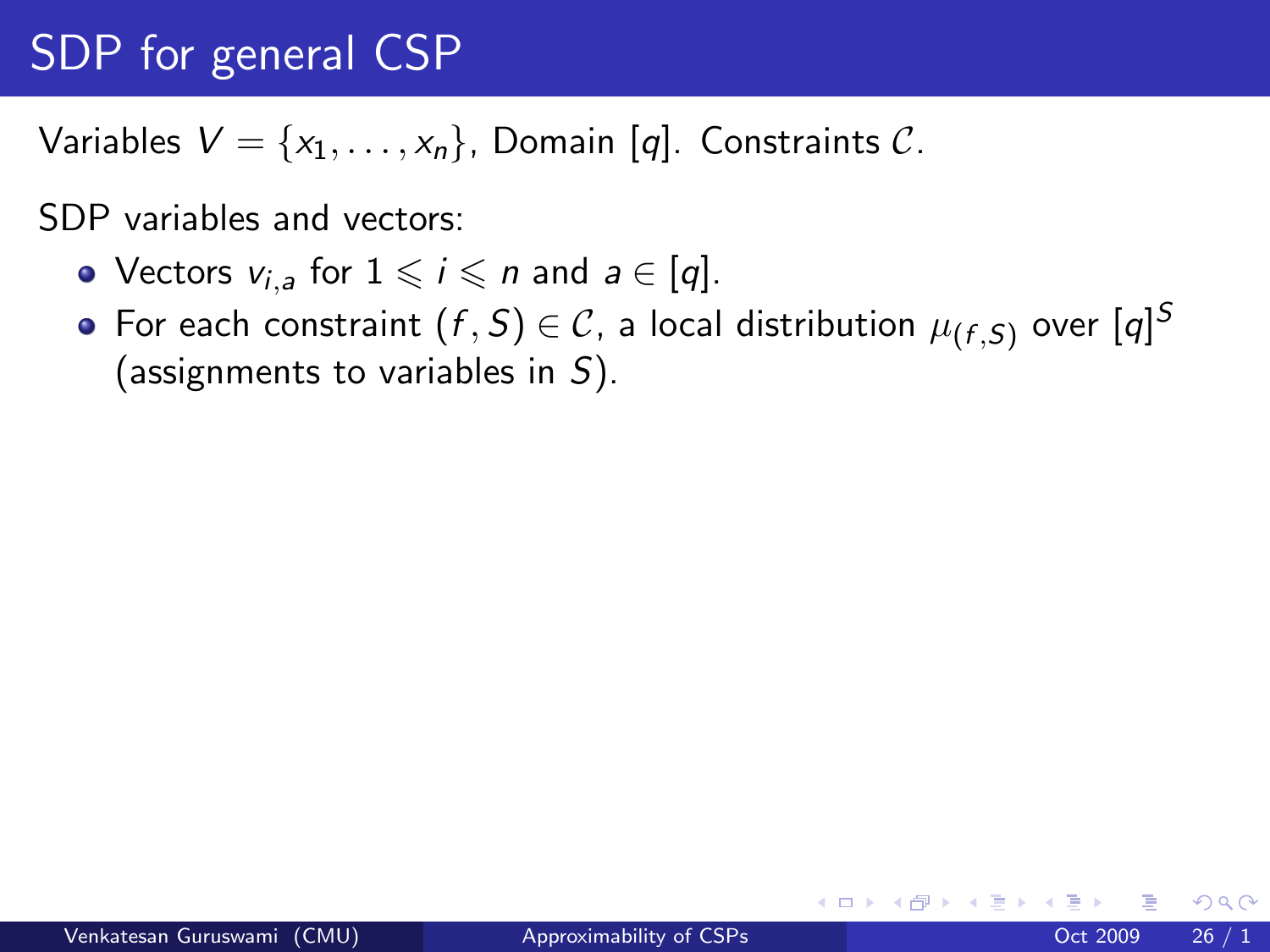## SDP for general CSP

Variables  $V = \{x_1, \ldots, x_n\}$ , Domain [q]. Constraints C.

SDP variables and vectors:

- Vectors  $v_{i,a}$  for  $1 \leq i \leq n$  and  $a \in |q|$ .
- For each constraint  $(f, S) \in \mathcal{C}$ , a local distribution  $\mu_{(f, S)}$  over  $[q]^S$ (assignments to variables in  $S$ ).

$$
\begin{array}{ll}\n\text{Maximize } \sum_{(f,S)\in\mathcal{C}} \mathbb{E}_{x \sim \mu_{(f,S)}}[f(x)] \text{ subject to:} \\
& \bullet \sum_{a \in [q]} \langle v_{i,a}, v_{i,a} \rangle = 1 \quad \forall i \\
& \bullet \mu_{(f,S)}(x) \ge 0 \text{ and } \sum_{x} \mu_{(f,S)}(x) = 1 \quad \forall (f,S) \in \mathcal{C}.\n\end{array}
$$
\n
$$
\begin{array}{ll}\n\bullet \langle v_{i,a}, v_{j,b} \rangle = \Pr_{x \sim \mu_{(f,S)}}[x_i = a \text{ and } x_j = b] \\
& \forall (f,S) \in \mathcal{C}; \quad x_i, x_j \in S; \quad a, b \in [q].\n\end{array}
$$

#### In words..

Consistency of local integral distributions on pairs  $+$  positive semidefiniteness of pairwise joint probabilities.

Venkatesan Guruswami (CMU) and [Approximability of CSPs](#page-0-0) Contained the CSC 2009 26 / 1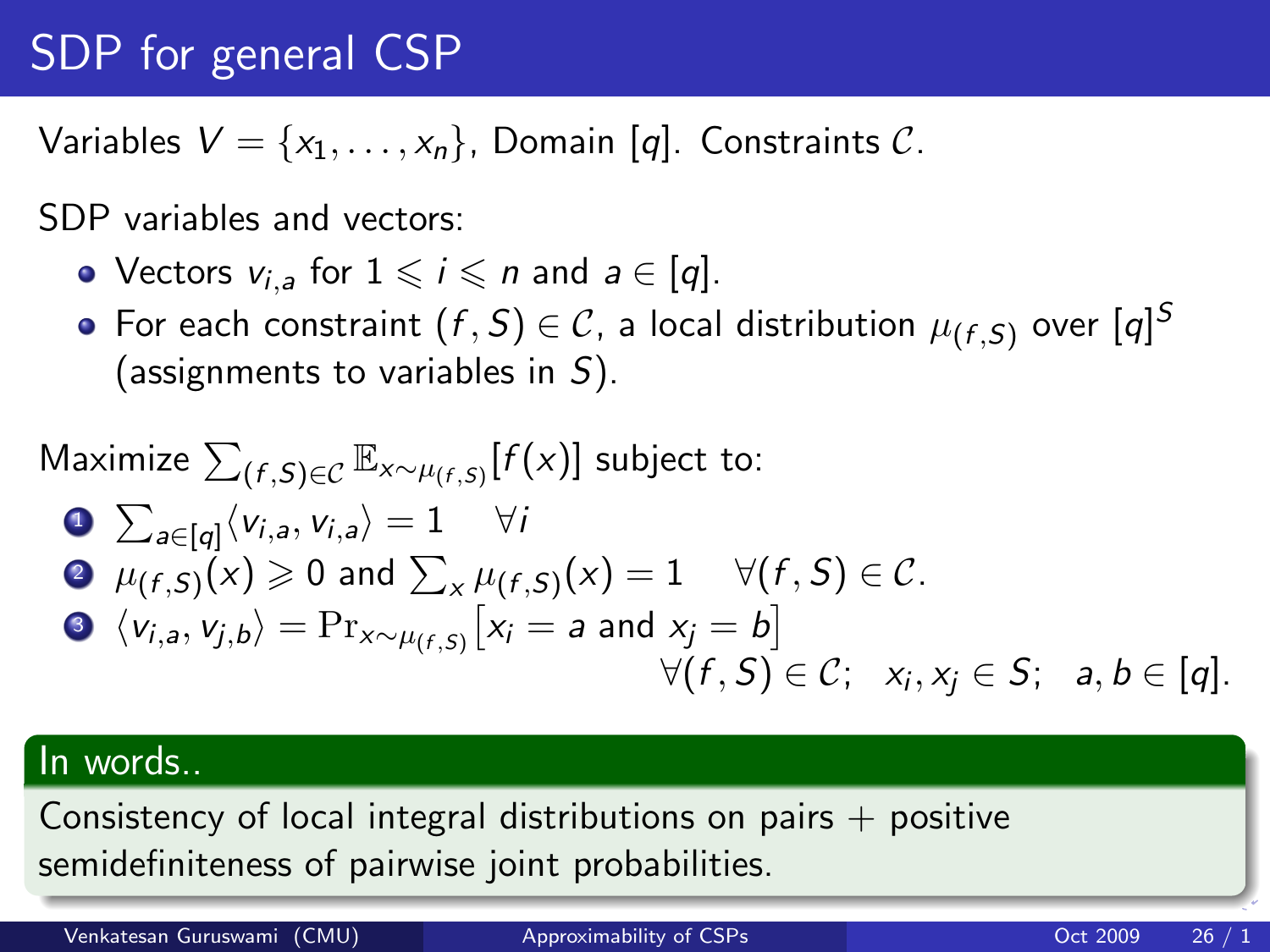### Hardness of approximation results

4 0 8

 $\sim$ 

×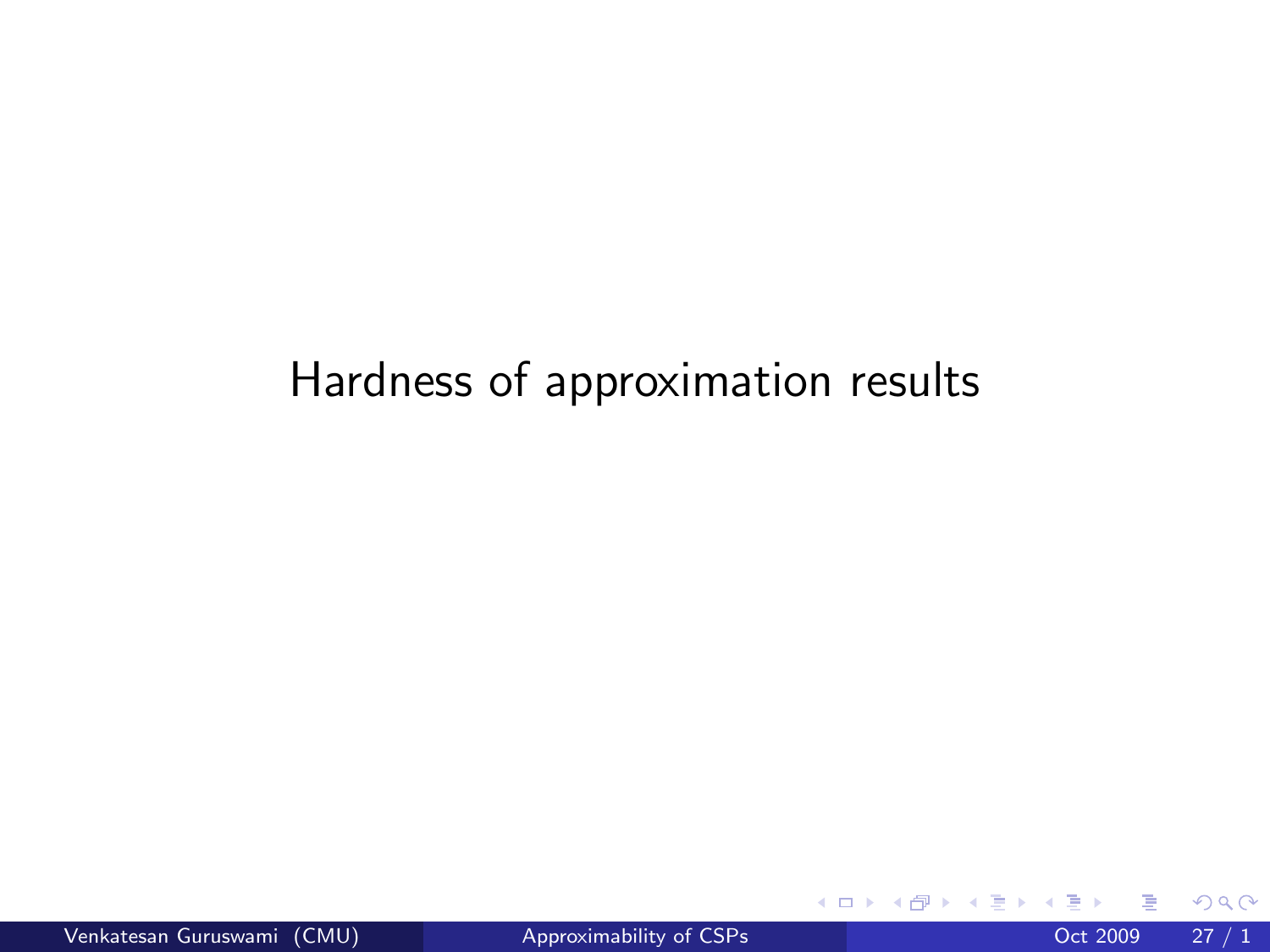### PCP theorem

Starting point for inapproximability results is the famous **PCP theorem**.

#### Theorem (PCP theorem)

For some absolute constant  $\rho < 1$ , there is a polynomial time reduction from NP-complete problem 3SAT to Max 3SAT mapping  $\phi \mapsto \psi$  such that:

 $\bullet$  (Perfect) completeness: If  $\phi$  is satisfiable, then so is  $\psi$ .

 $\bullet$  Soundness: If  $\phi$  is not satisfiable, then every assignment satisfies at most  $\rho$  fraction of  $\psi$ 's clauses.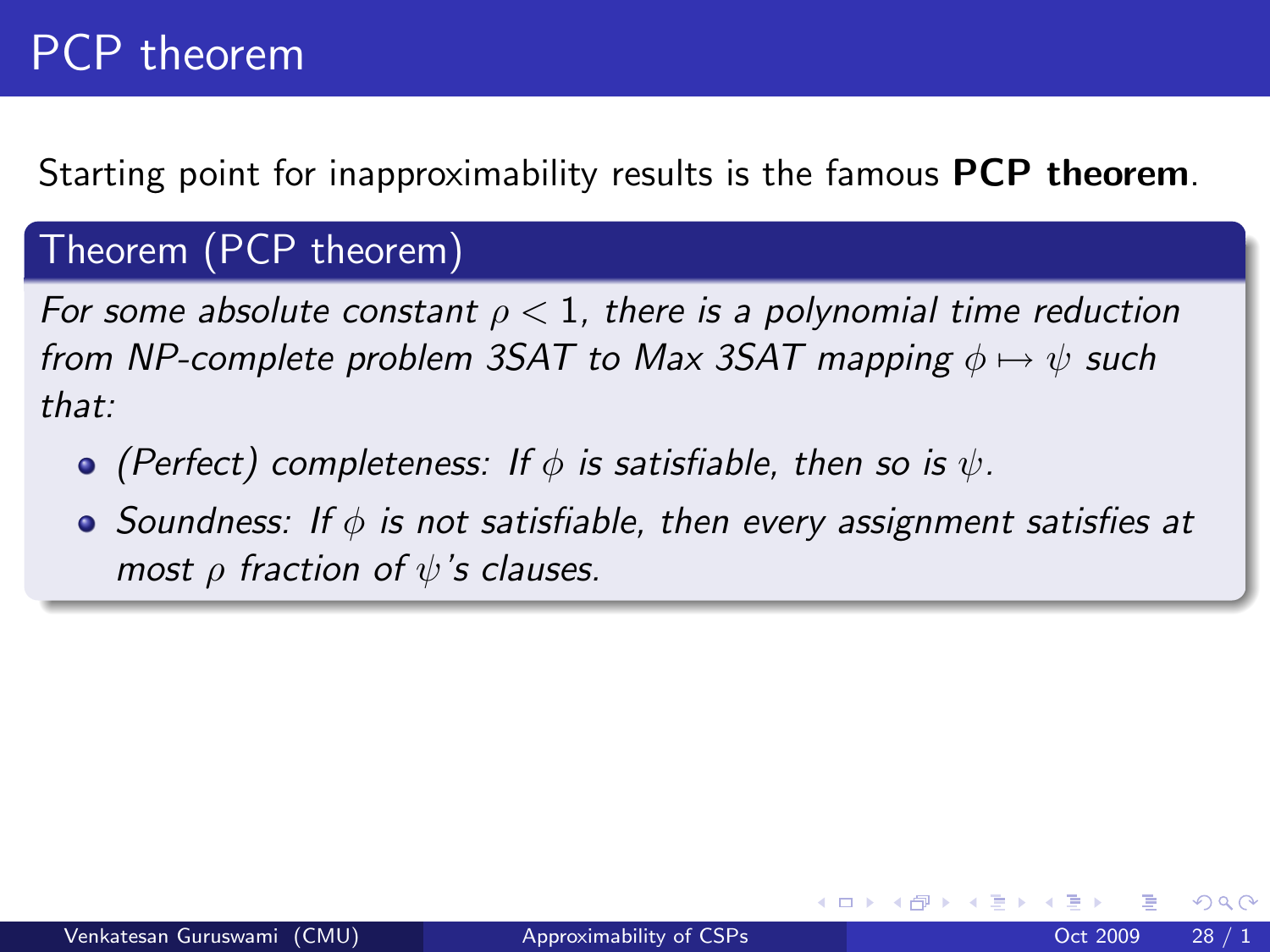### PCP theorem

Starting point for inapproximability results is the famous **PCP theorem**.

#### Theorem (PCP theorem)

For some absolute constant  $\rho < 1$ , there is a polynomial time reduction from NP-complete problem 3SAT to Max 3SAT mapping  $\phi \mapsto \psi$  such that:

- $\bullet$  (Perfect) completeness: If  $\phi$  is satisfiable, then so is  $\psi$ .
- $\bullet$  Soundness: If  $\phi$  is not satisfiable, then every assignment satisfies at most  $\rho$  fraction of  $\psi$ 's clauses.

Original proof [Arora-Safra], [Arora-Lund-Motwani-Sudan-Szegedy]: Algebraic techniques: arithmetization, low-degree testing; query parallelization, proof composition, etc. New proof [Dinur]: expander graphs, iterative amplification of gap. These give **poor** inapproximability constants  $\rho$ .

4 D F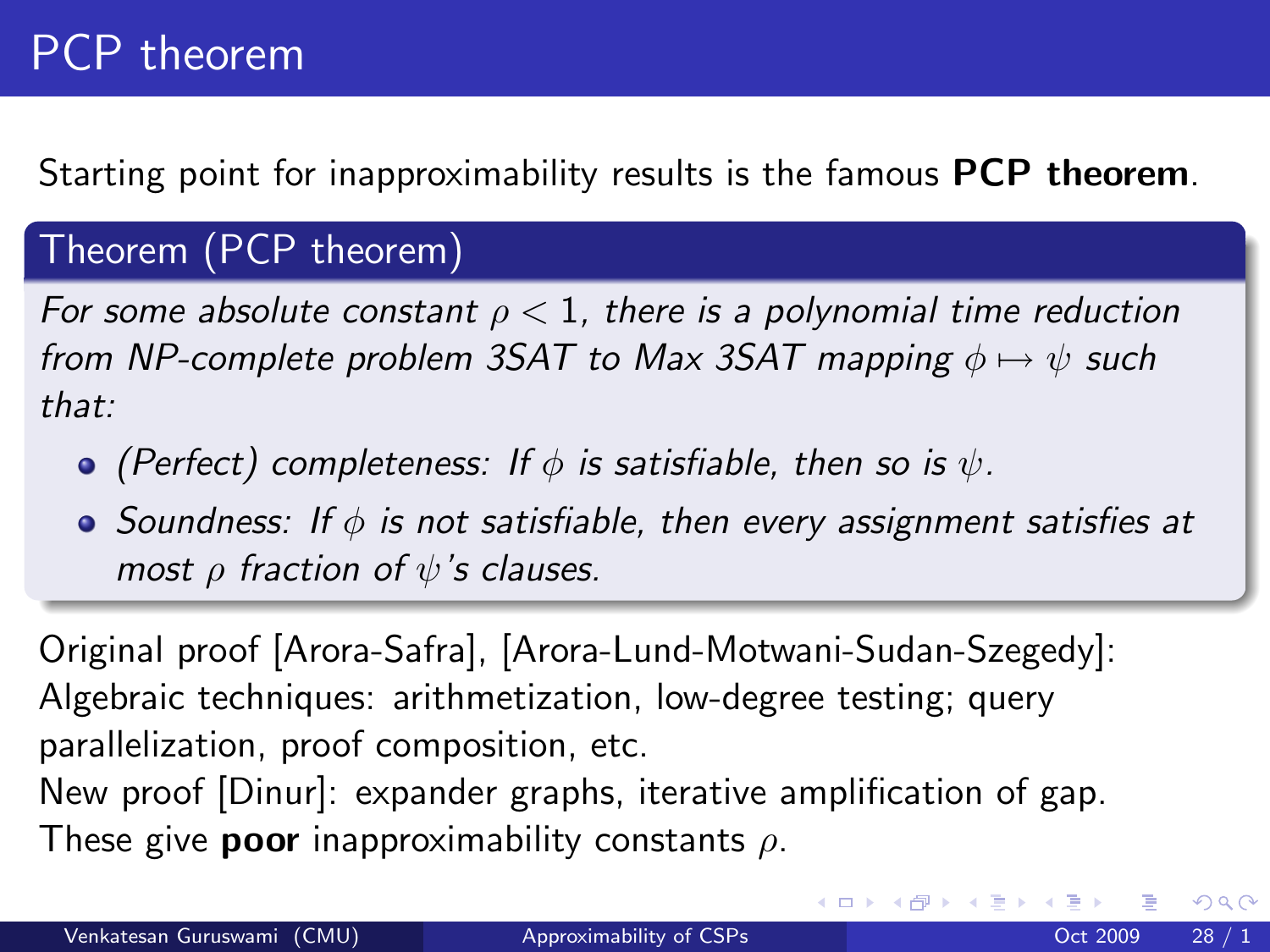Subsequent improvements to the constants culminated in the following striking optimal result:

#### Theorem (Håstad)

For every integer  $q \geqslant 2$  and all  $\varepsilon, \delta > 0$ , it is NP-hard to approximate Max E3-LIN-mod-q within  $\frac{1}{q} + \varepsilon$ .

• Hard to tell if linear system is  $(1 - \varepsilon)$ -satisfiable or at most  $(\frac{1}{q} + \delta)$ -satisfiable.

Mindless random assignment algorithm achieves approximation ratio  $1/q$ .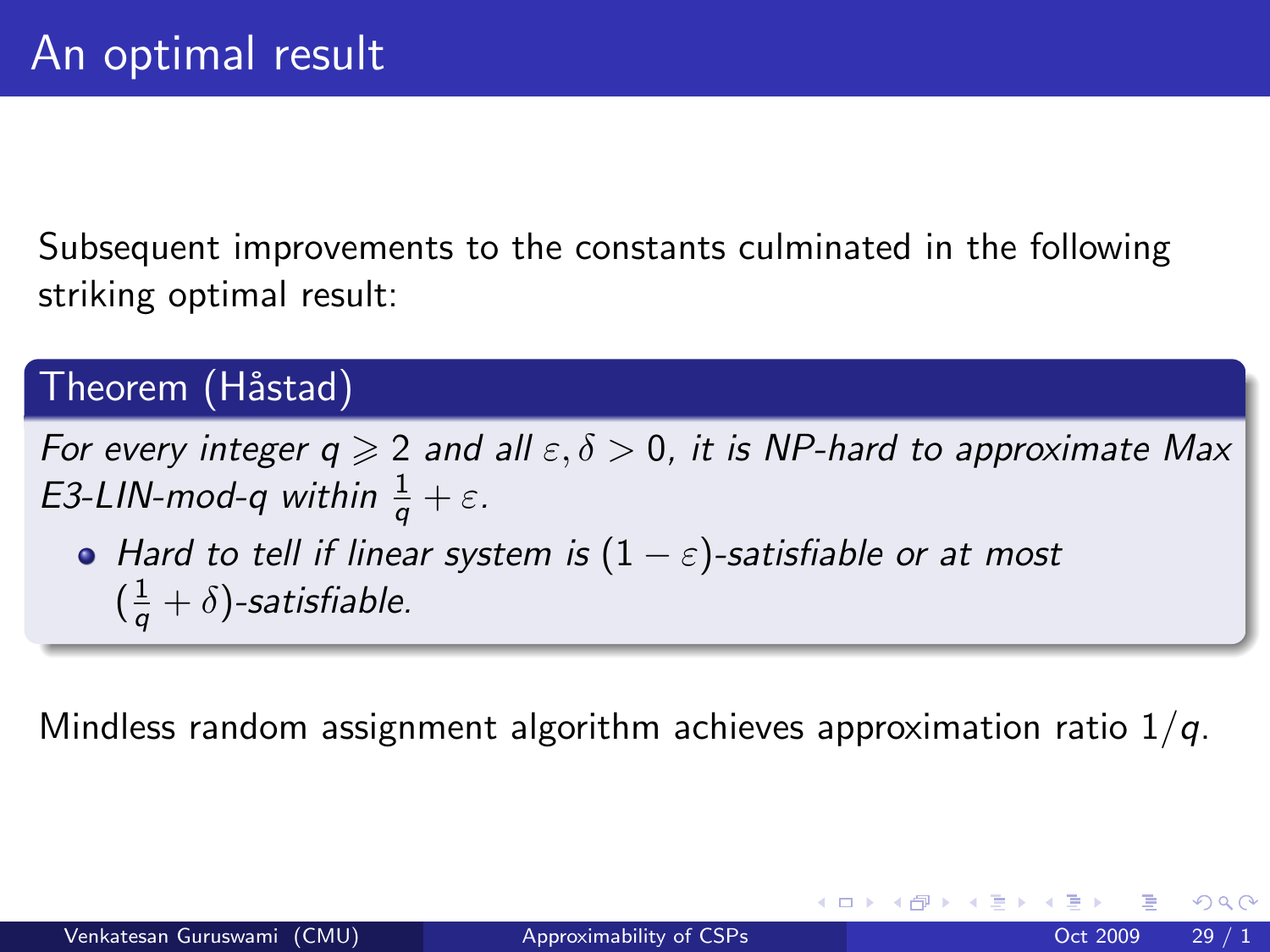Gives many other tight (or best known) results by gadgets.

Reduce Max E3-Lin-mod-2 to Max E3SAT

- Replace  $x \oplus y \oplus z = 0$  by 4 clauses  $(\neg x \lor \neg y \lor \neg z)$ ,  $(\neg x \lor y \lor z)$ ,  $(x \vee \neg y \vee z)$ ,  $(x \vee y \vee \neg z)$ .
- Gives  $7/8 + \varepsilon$  inapproximability factor for Max E3SAT.

Gives  $2/3 + \varepsilon$  inapprox. factor for Max 3MAJ. Also tight.

 $21/22 + \varepsilon$  for Max 2SAT,  $16/17 + \varepsilon$  for Max CUT,  $15/16 + \varepsilon$  for Max NAE3SAT, etc.

(Probably) not tight, but remain best known NP-hardness bounds.

 $QQ$ 

イロト イ押 トイヨト イヨ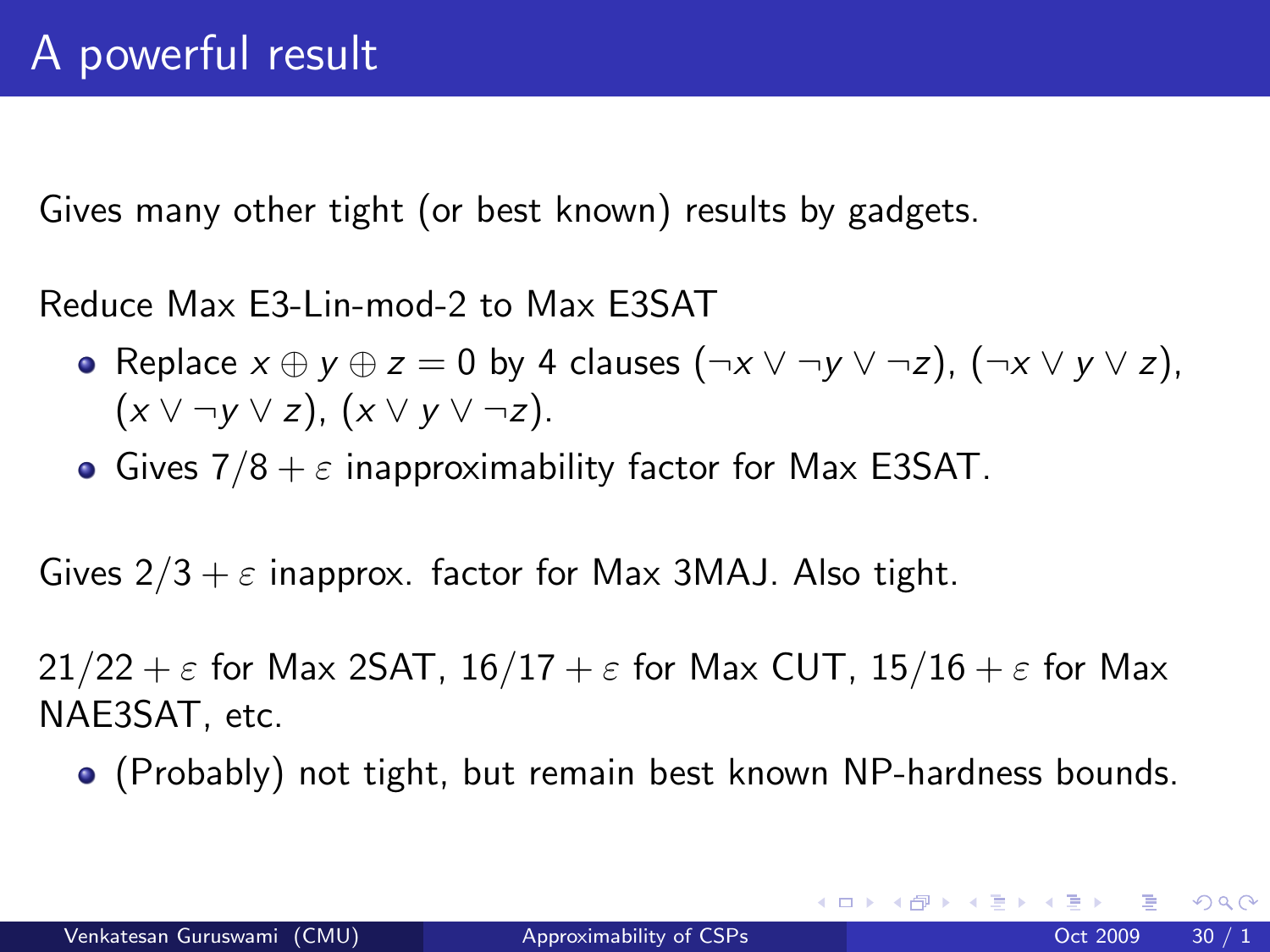- Reducing 3LIN to 3SAT shows that it is hard to satisfy more than 7/8 of clauses in a  $(1 - \varepsilon)$ -satisfiable formula.
- **o** Inherent for 3LIN
- What about satisfiable 3SAT formulae?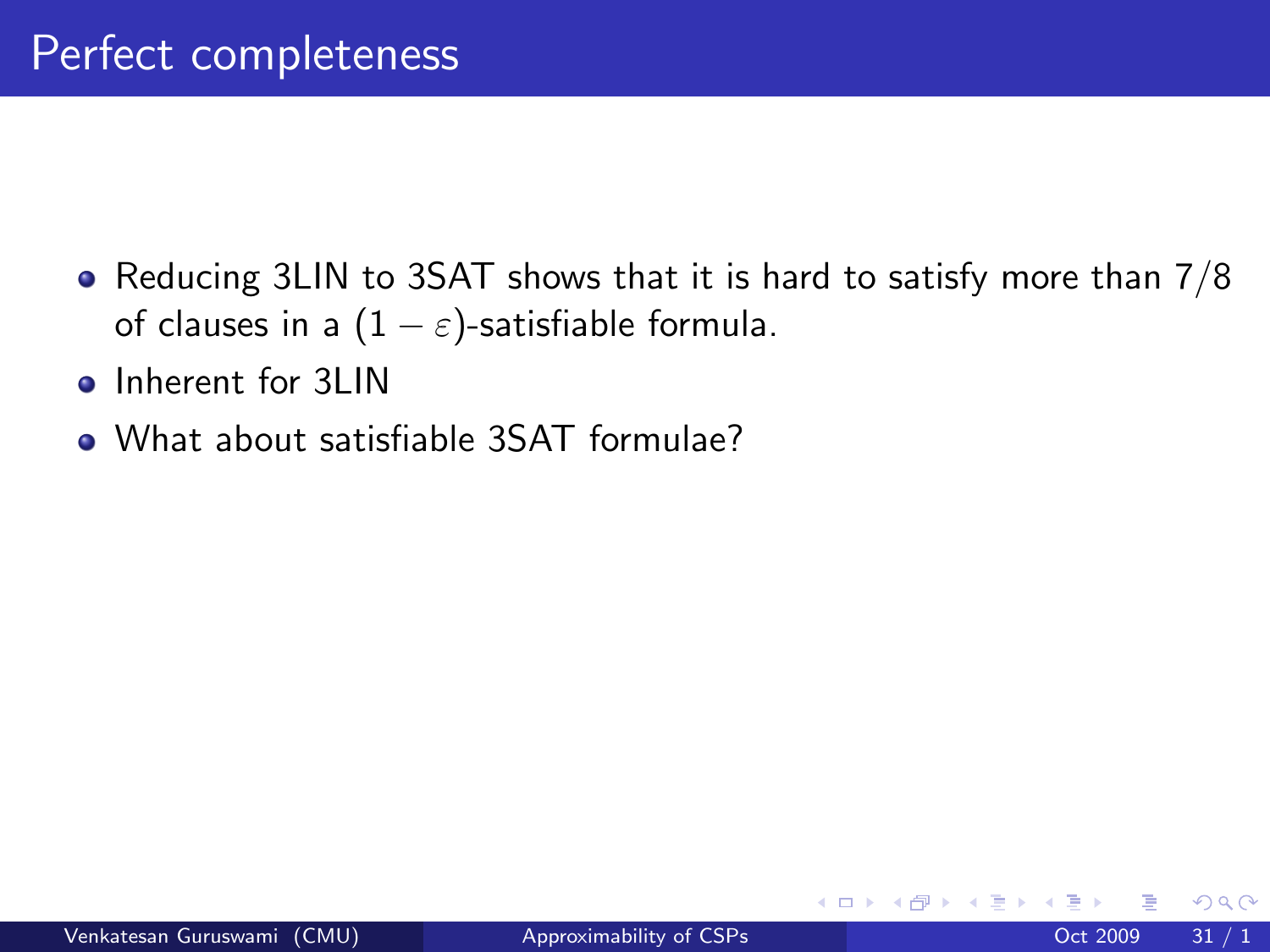- Reducing 3LIN to 3SAT shows that it is hard to satisfy more than 7/8 of clauses in a  $(1 - \varepsilon)$ -satisfiable formula.
- Inherent for 3LIN
- What about satisfiable 3SAT formulae?

#### Theorem (Håstad)

For every  $\delta > 0$ , given an E3SAT formula  $\phi$ , it is NP-hard to distinguish between the cases when  $\phi$  is satisfiable and when  $\phi$  is at most  $(\frac{7}{8} + \delta)$ -satisfiable.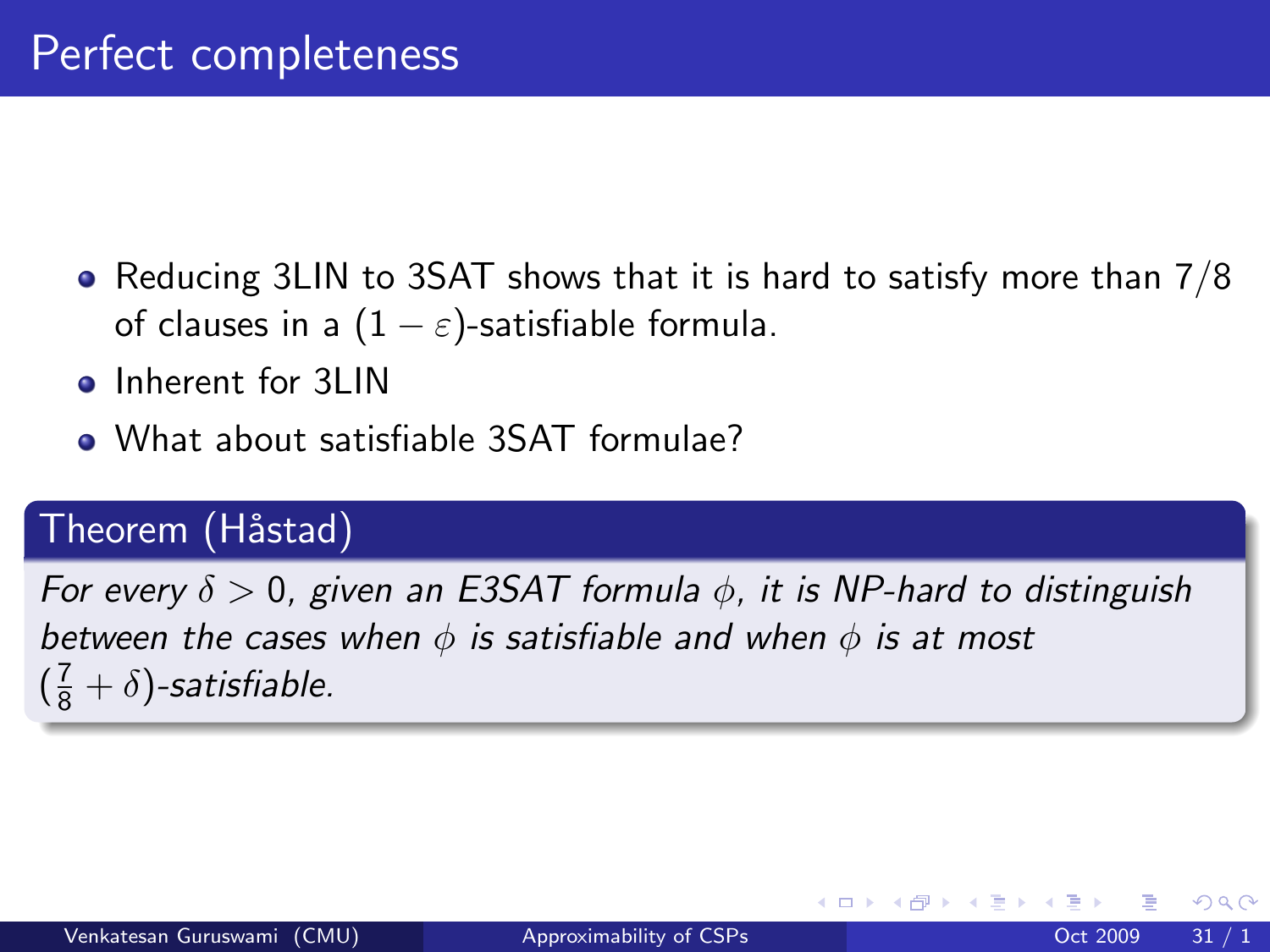Next:

- **1** Some details about such tight hardness results.
- <sup>2</sup> Approximation resistance

Followed by reductions from Unique Games.

4 0 8

 $QQ$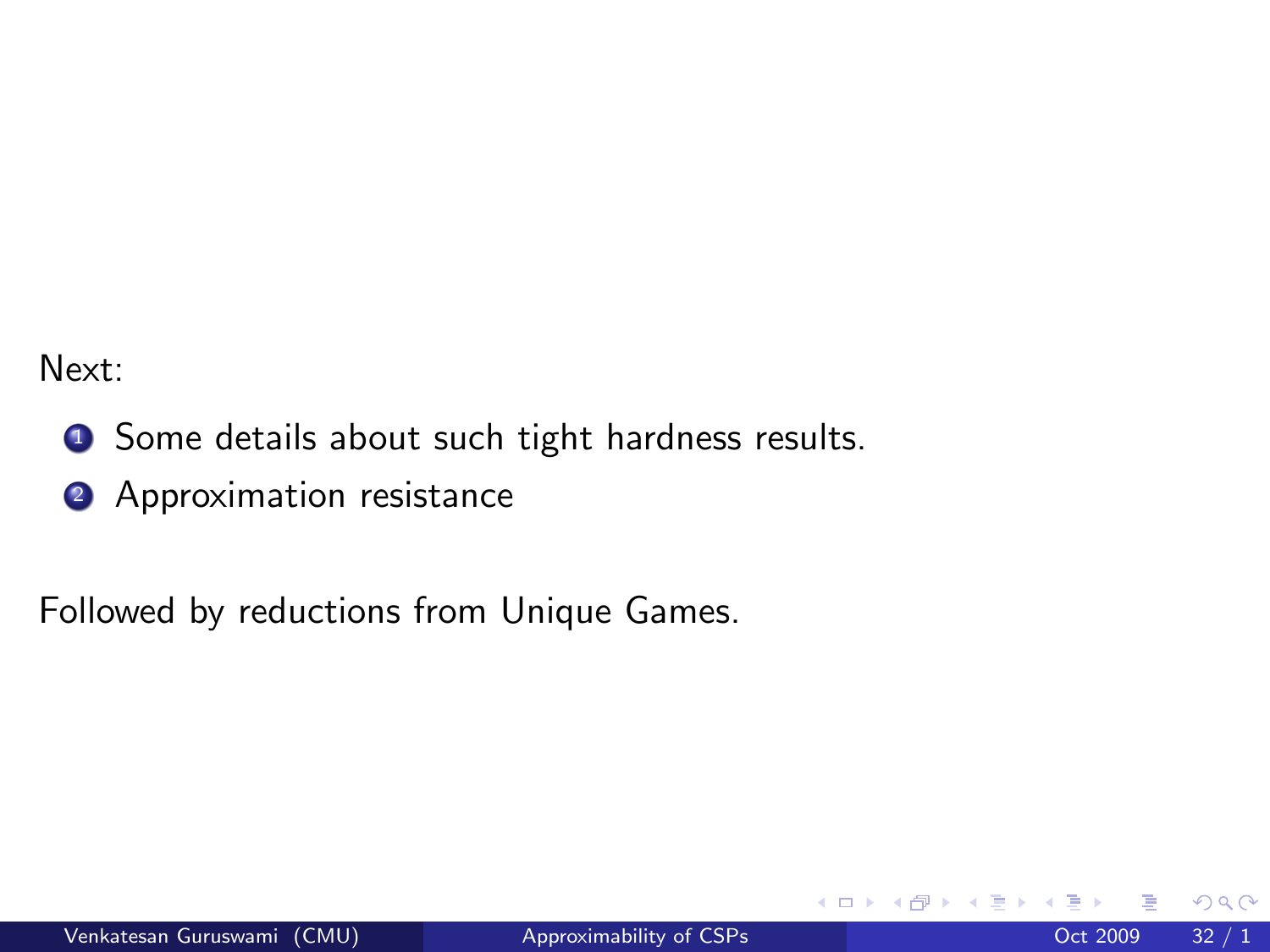Starting point for strong inapproximability results is almost always the Label Cover problem.

Parameterized by integer  $R$ . Denote by LabelCover $(R)$ .

- 2CSP over large domain (of size  $R$ )
- "Projection" constraints

4 0 8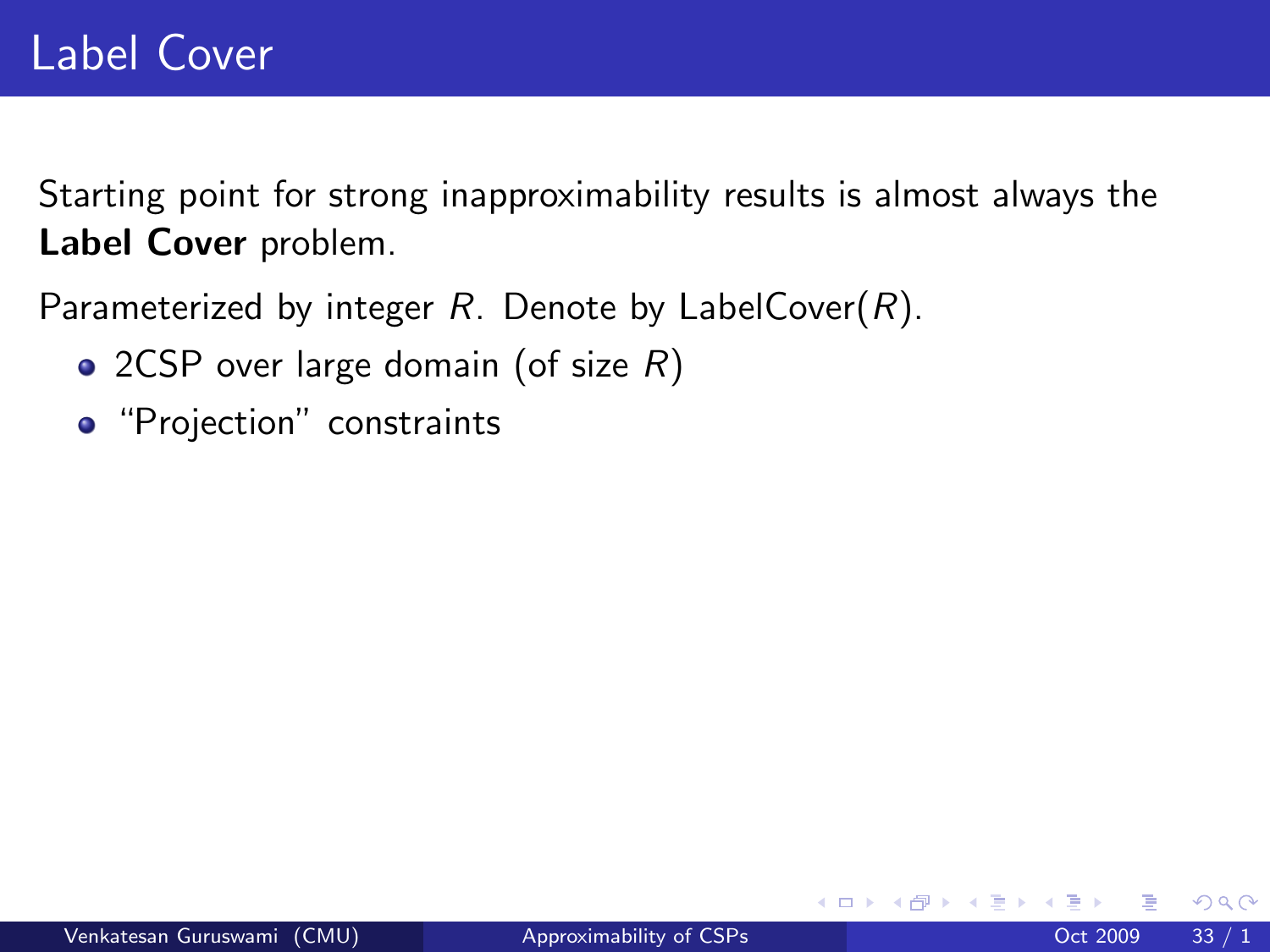Starting point for strong inapproximability results is almost always the Label Cover problem.

Parameterized by integer  $R$ . Denote by LabelCover $(R)$ .

- 2CSP over large domain (of size  $R$ )
- "Projection" constraints

Instance consists of:

- **1** Bipartite graph  $G = (V, W, E)$ .
- **2** For each  $e \in E$ , a function  $\pi_e : [R] \rightarrow [R]$ .

The value of an assignment (labeling)  $\ell : V \cup W \rightarrow [R]$  is the fraction of edges  $e = (v, w)$  for which  $\pi_e(\ell(w)) = \ell(v)$ .

Optimization goal: Find labeling with maximum value.

 $\Omega$ 

K ロ ⊁ K 個 ≯ K 君 ⊁ K 君 ≯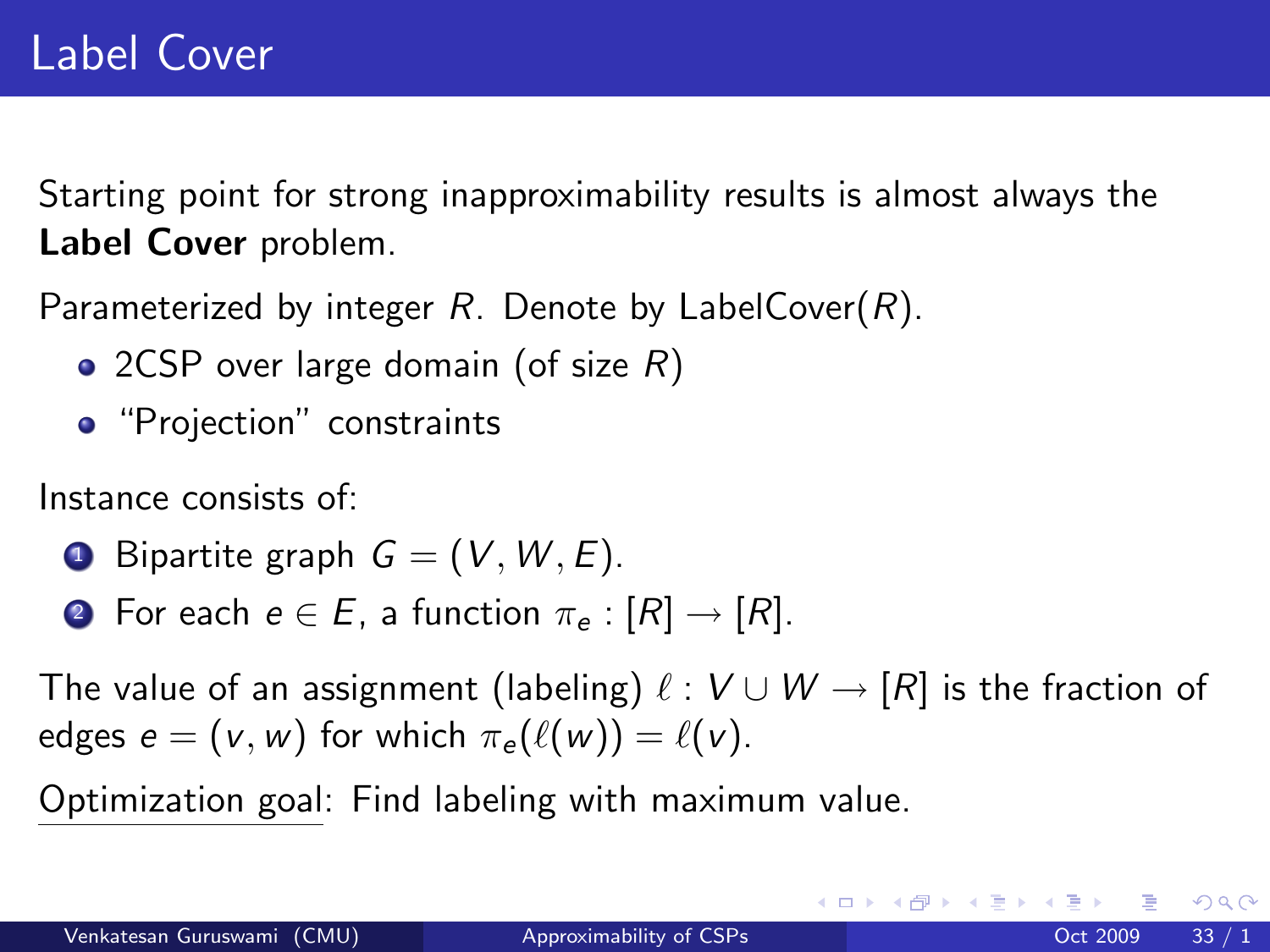#### Theorem (PCP theorem  $+$  Raz's parallel repetition)

There exists an absolute constant  $\gamma_0 > 0$  such that for all R it is NP-hard to tell if an instance of LabelCover $(R)$  has value 1 or value at most  $1/R^{\gamma_0}.$ 

By picking R large enough, get arbitrarily large gap for a rather nice 2CSP (over a large alphabet).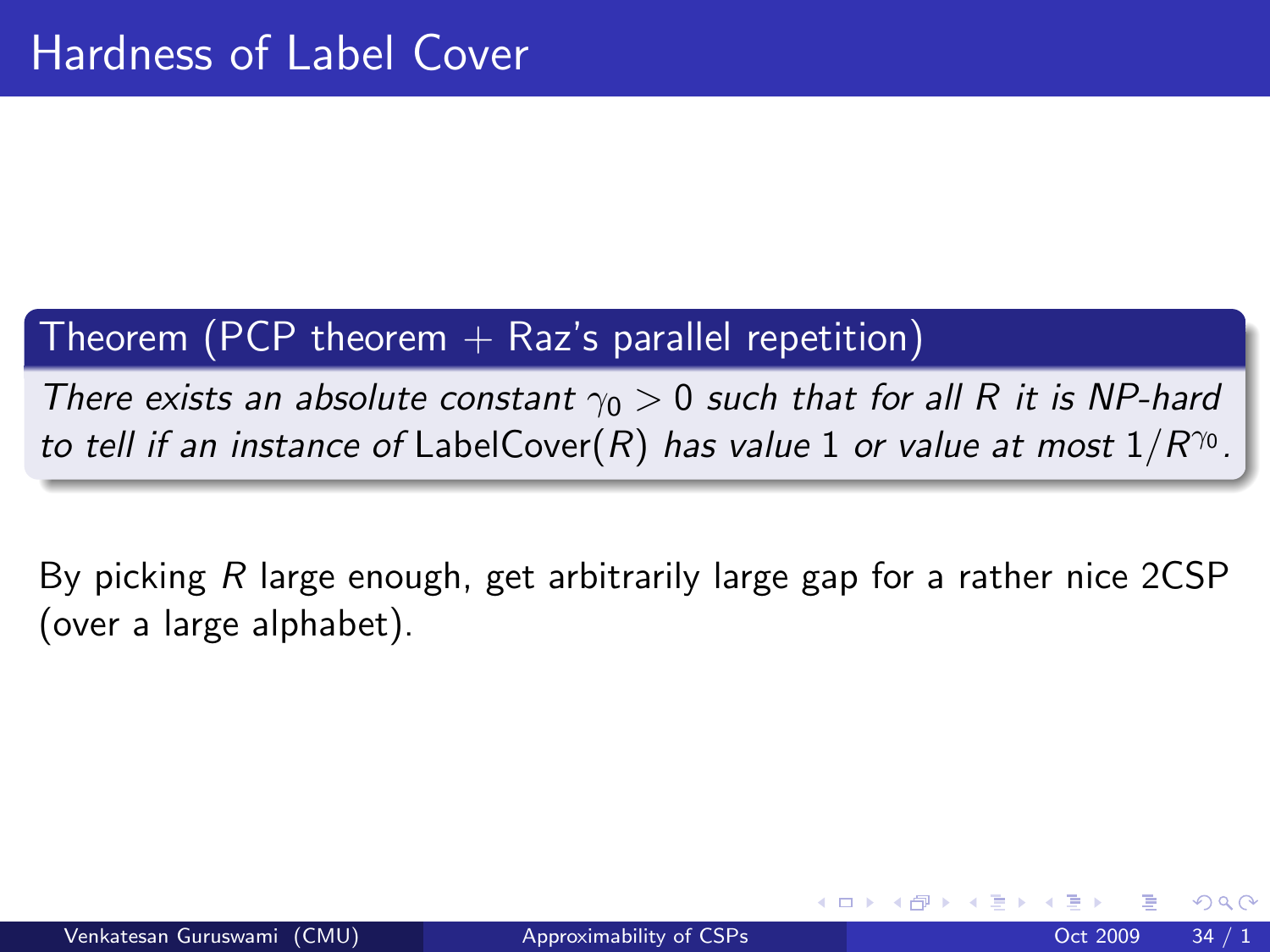Gadget: "Encode" the projection constraint  $\pi(\ell(w)) = \ell(v)$  on labels  $\ell(v)$ ,  $\ell(w)$  belonging to large alphabet  $[R]$  as (a collection of) simple tests on few bits.

- Test should correspond to target CSP
- For example, for Max E3-LIN-Mod-2, check parity of 3 bits  $(x \oplus y \oplus z = 0/1)$

Must necessarily have larger soundness error, but amazingly can get the optimal bound for many CSPs (3LIN, 3SAT, 4-set-splitting, etc.)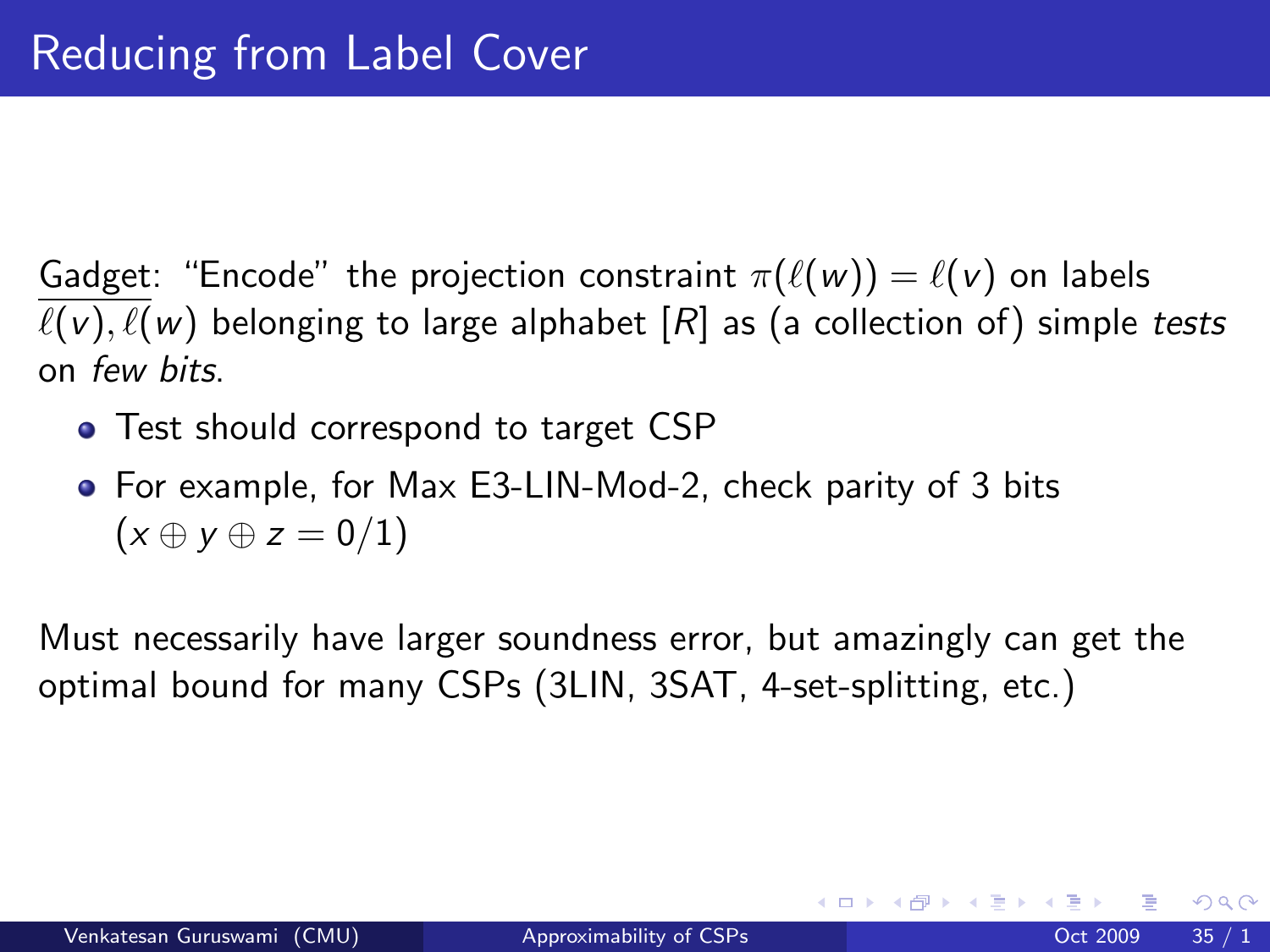To reduce projection constraint to some Boolean CSP:

- Expect Boolean tables f and g encoding  $\ell(v)$  and  $\ell(w)$  respectively (as per some code  $C$ ).
- Check binary constraints on few locations of  $f$  and  $g$  (example  $f(x) \oplus g(y) \oplus g(z) = 0$

Property we would like to guarantee:

- **1** Completeness: For a, b satisfying  $\pi(b) = a$ , legal encoding f, g of a, b satisfies all (or most of) the binary constraints.
- 2 Soundness: If f, g satisfy more than  $s + \delta$  fraction of constraints, then can "decode"  $f, g$  into "consistent" labels.

 $QQ$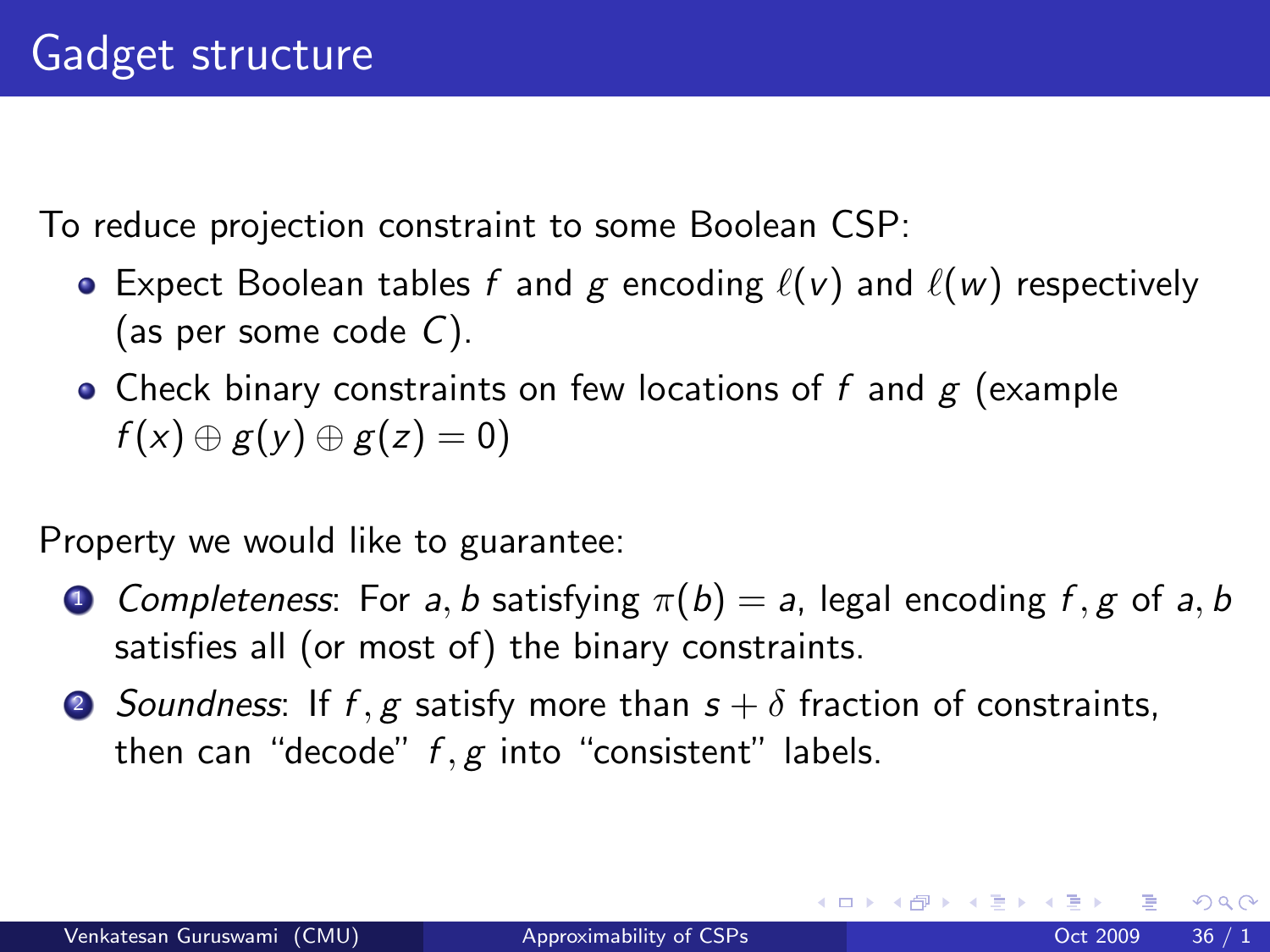Which "code" to use (for binary encoding of labels)?

Great suggestion by [Bellare-Goldreich-Sudan]: Long code

Long code encoding LC maps  $[R]$  to  $\{0,1\}^{2^R}$ 

- Long encoding of  $a\in[R]$ , denoted LC $^{(a)}$ , is a Boolean function  $\{0,1\}^R \to \{0,1\}$
- $\mathsf{LC}^{(\mathsf{a})} (x) = x_{\mathsf{a}}$ . "Dictator" function projection on the  $\mathsf{a}'$ th coordinate.

Long code is the *most redundant* of all codes!! (When  $R$  is a constant, we can afford it.)

Redundancy enables (approximate) checking of global property (namely, the projection constraint on  $[R]$ ) by very local constraints.

 $\Omega$ 

K ロンス 御 > ス ヨ > ス ヨ > 一 ヨ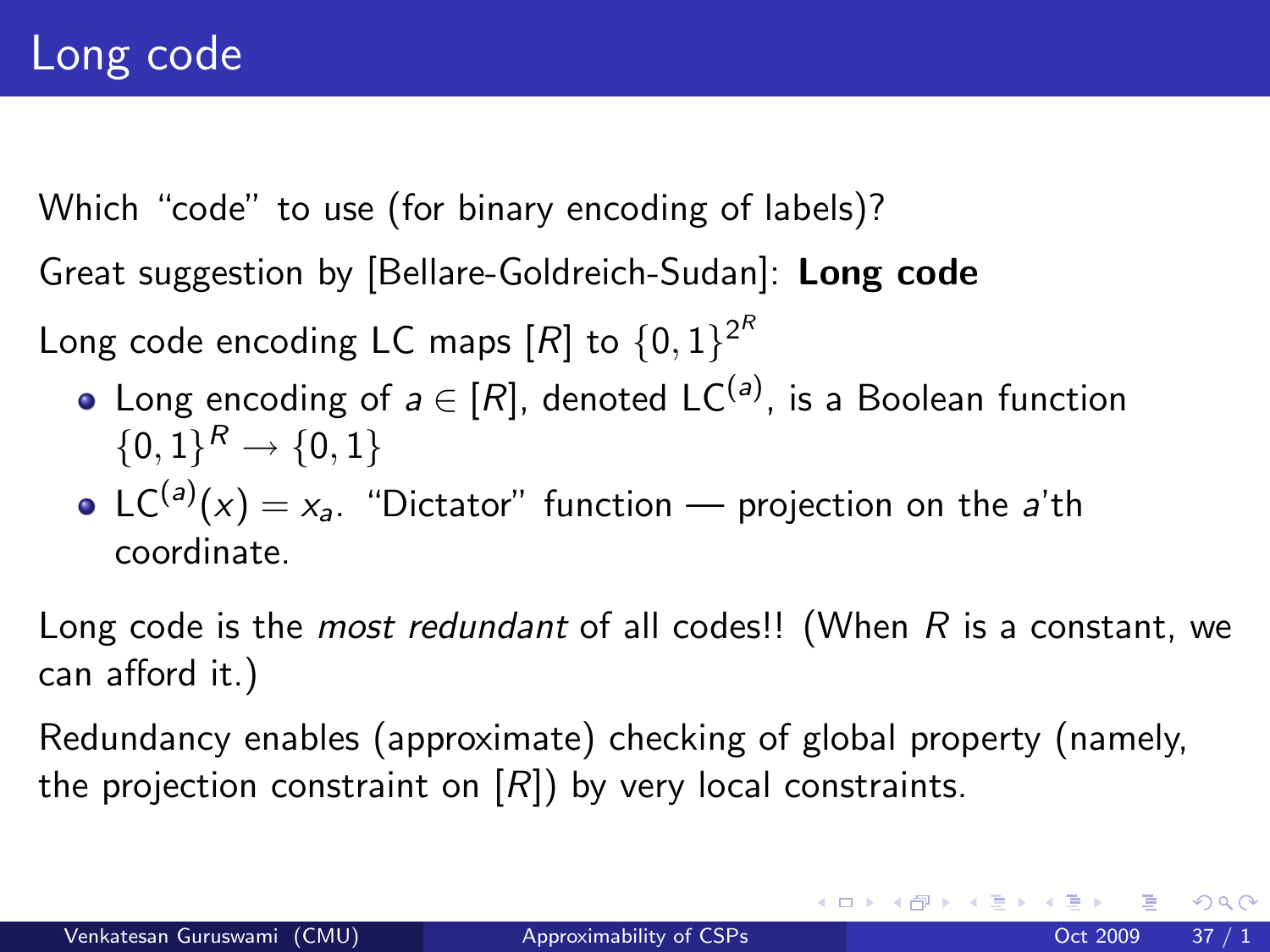#### Long code testing

- Given tables/functions  $f:\{0,1\}^R \rightarrow \{0,1\}$  and  $g:\{0,1\}^R \rightarrow \{0,1\},$ and a projection constraint  $\pi : [R] \rightarrow [R]$ .
- Goal: Check if f and  $g$  are long codes of "consistent" values a and b that satisfy  $\pi(b) = a$ .
- Only allowed to query very few (randomly picked) locations of  $f, g$ , and check they obey a local constraint.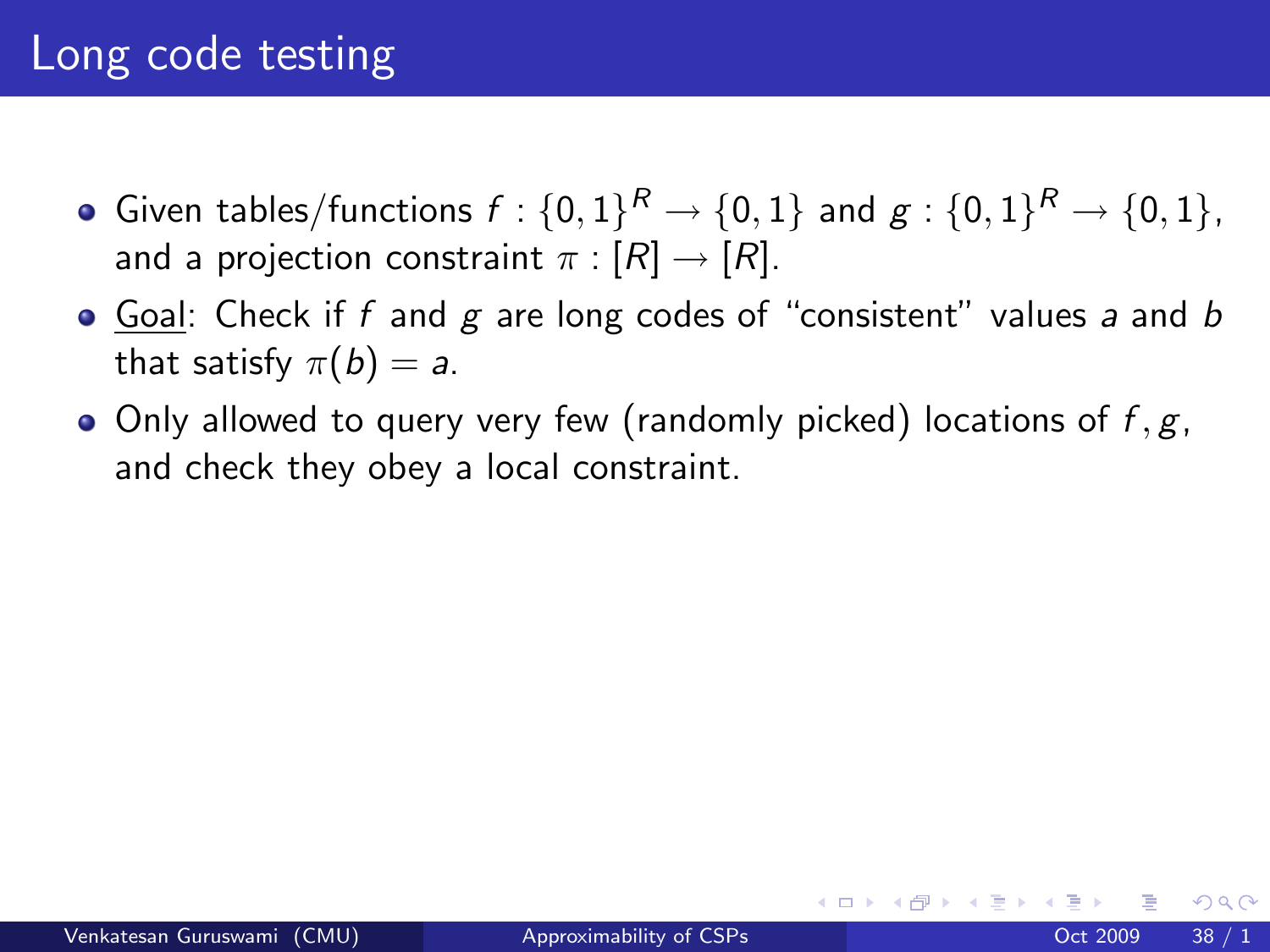- Given tables/functions  $f:\{0,1\}^R \rightarrow \{0,1\}$  and  $g:\{0,1\}^R \rightarrow \{0,1\},$ and a projection constraint  $\pi : [R] \rightarrow [R]$ .
- Goal: Check if f and  $g$  are long codes of "consistent" values a and  $b$ that satisfy  $\pi(b) = a$ .
- Only allowed to query very few (randomly picked) locations of  $f, g$ , and check they obey a local constraint.
- A 3-query test (aimed at showing hardness for Max E3LIN-Mod-2):
	- Pick  $x, y \in \{0,1\}^R$  independently and u.a.r.
	- Define  $z \in \{0,1\}^R$  by  $z_j = y_j \oplus x_{\pi(j)}$ .
	- With prob. 1/2 check  $f(x) \oplus g(y) \oplus g(z) = 0$ , and with prob. 1/2 check  $f(x) \oplus g(y) \oplus g(\overline{z}) = 1$ (here  $\bar{z}$  denotes the coordinate-wise complement of the bit vector  $z$ ).

 $\Omega$ 

メロトメ 倒す メミトメモ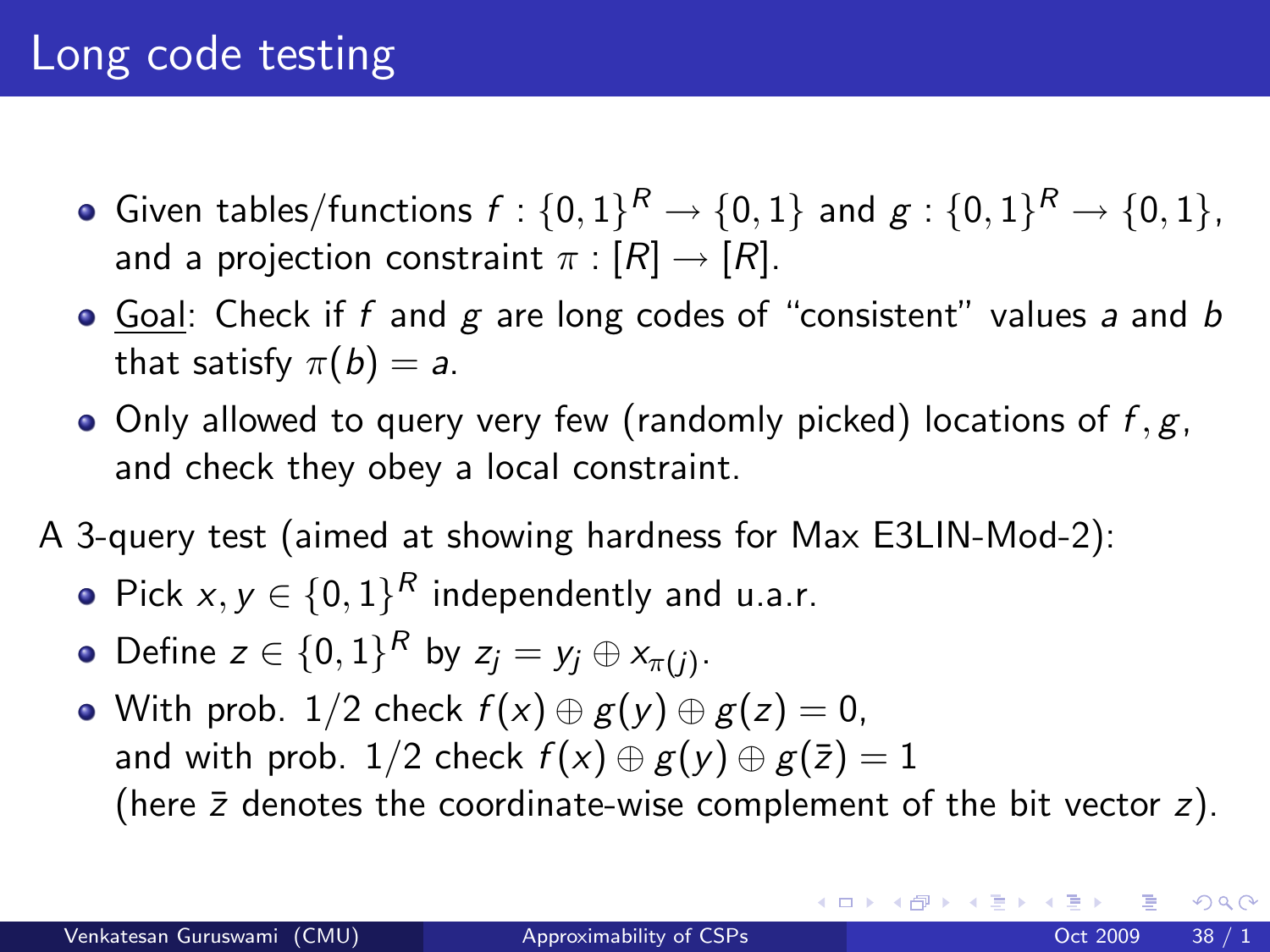#### Is this a good test?

Completeness: Suppose  $f(x) = x_a$  and  $g(y) = y_b$  and  $\pi(b) = a$ . Then

$$
g(z) = z_b = y_b \oplus x_{\pi(b)} = y_b \oplus x_a.
$$

So  $f(x) \oplus g(y) \oplus g(z) = x_a \oplus y_b \oplus (y_b \oplus x_a) = 0.$ Similarly  $f(x) \oplus g(y) \oplus g(\overline{z}) = 1$ 

Thus all 3LIN constraints are satisfied.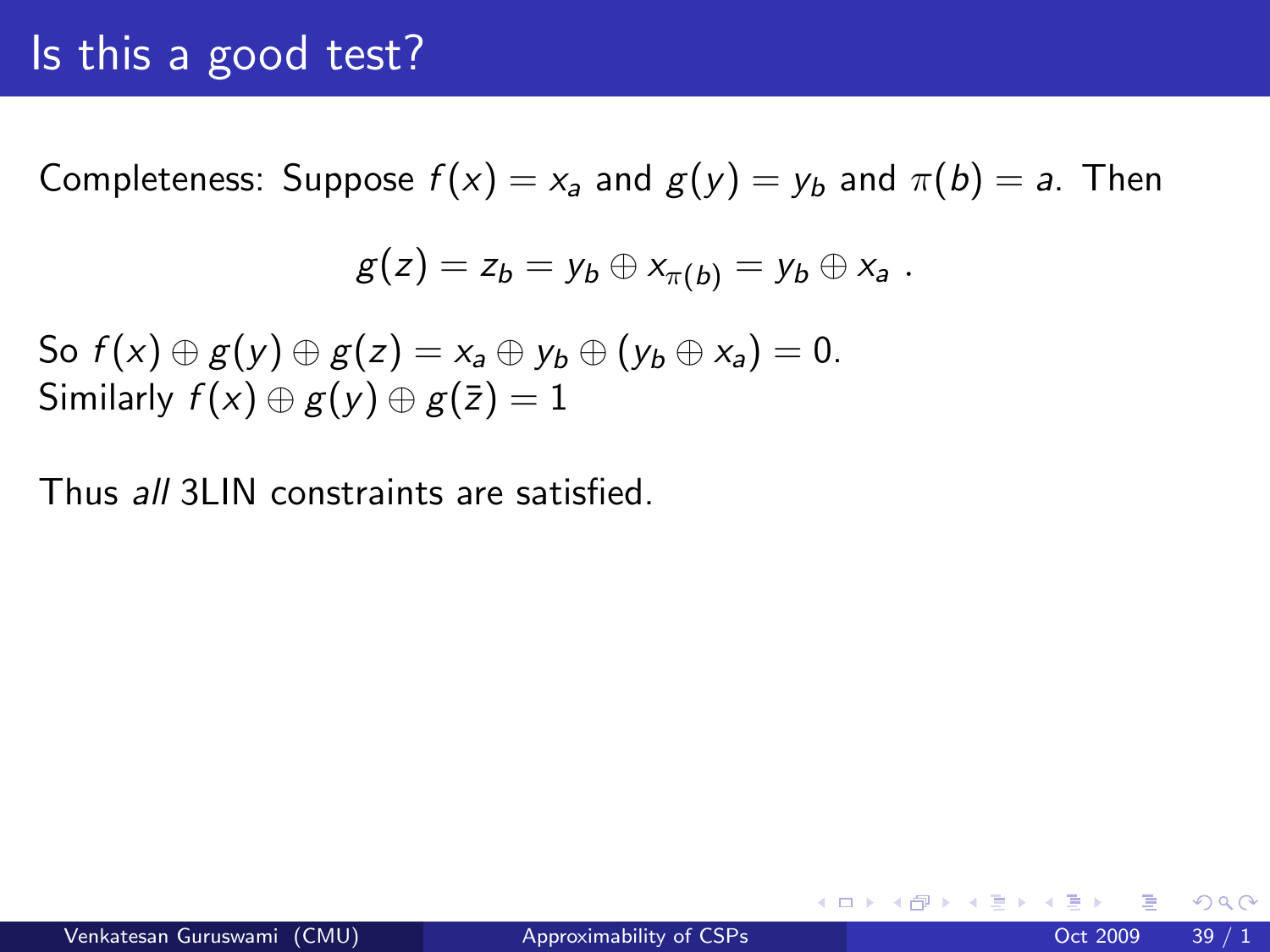#### Is this a good test?

Completeness: Suppose  $f(x) = x_a$  and  $g(y) = y_b$  and  $\pi(b) = a$ . Then

$$
g(z) = z_b = y_b \oplus x_{\pi(b)} = y_b \oplus x_a.
$$

So  $f(x) \oplus g(y) \oplus g(z) = x_a \oplus y_b \oplus (y_b \oplus x_a) = 0.$ Similarly  $f(x) \oplus g(y) \oplus g(\overline{z}) = 1$ 

Thus all 3LIN constraints are satisfied.

#### Soundness?

#### Question

If most 3LIN constraints are satisfied, does it mean that  $f, g$  are "like" long codes (in some reasonable sense)?

Answer: NO.

 $QQ$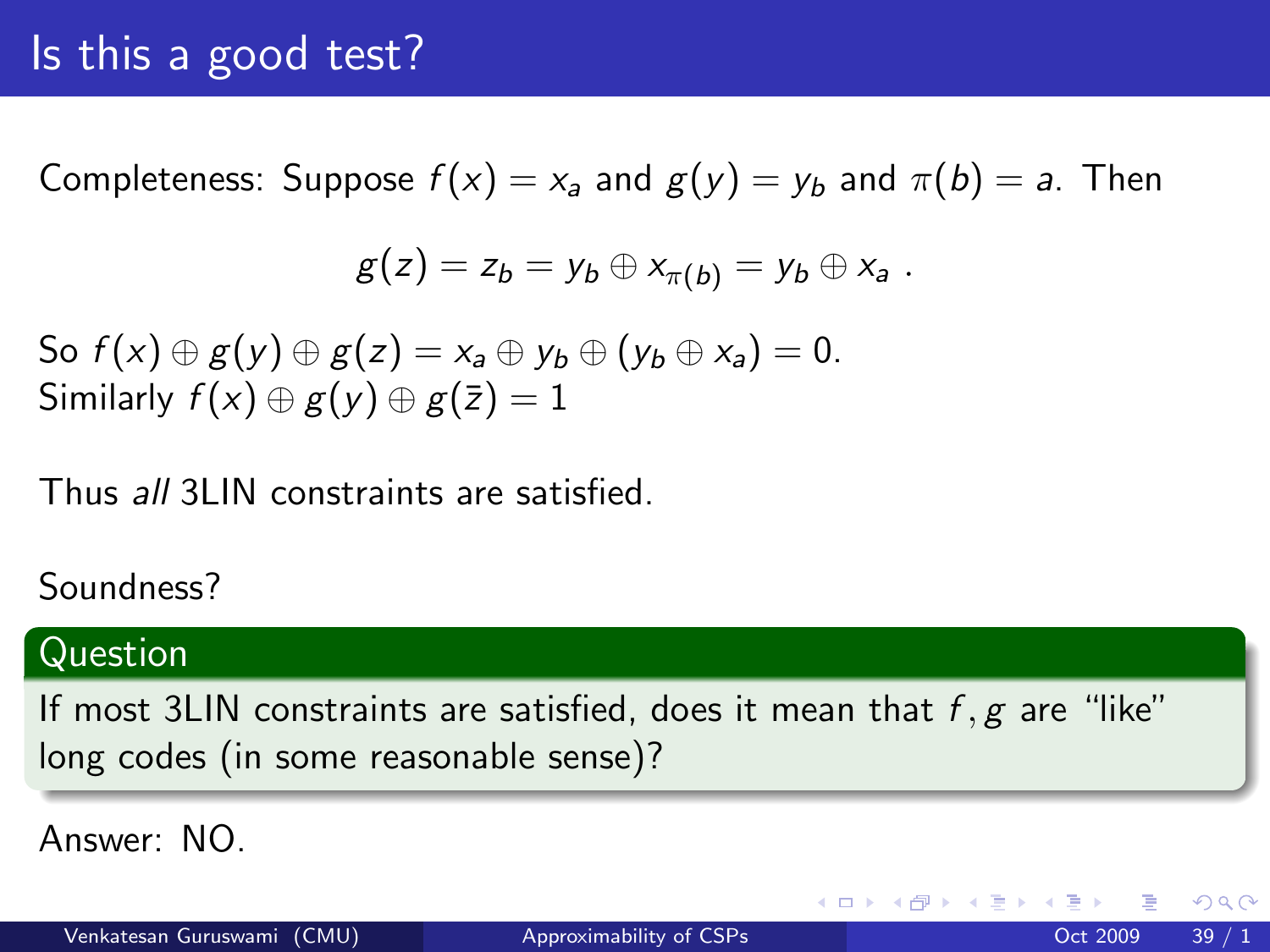Polymorphisms: For linear equations mod 2, xor of an odd number of satisfying assignments gives another satisfying assignment.

The functions  $g(y) = y_1 \oplus y_2 \oplus \cdots \oplus y_{2k+1}$  and  $f(x) = x_{\pi(1)} \oplus x_{\pi(2)} \oplus \cdots \oplus x_{\pi(2k+1)}$  also satisfy all constraints.

For  $k$  large,  $g$  is "not like" any long code.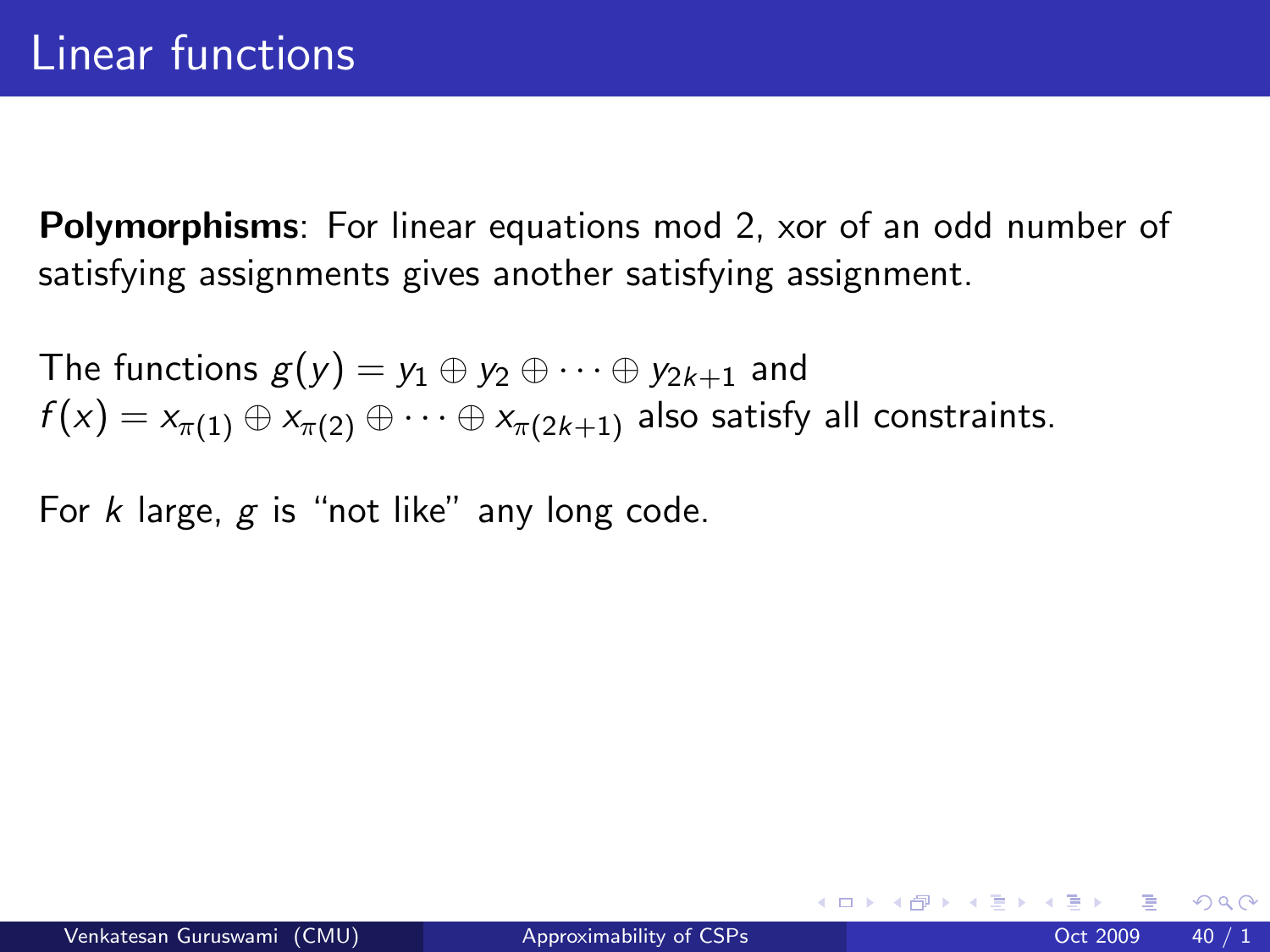Polymorphisms: For linear equations mod 2, xor of an odd number of satisfying assignments gives another satisfying assignment.

The functions  $g(y) = y_1 \oplus y_2 \oplus \cdots \oplus y_{2k+1}$  and  $f(x) = x_{\pi(1)} \oplus x_{\pi(2)} \oplus \cdots \oplus x_{\pi(2k+1)}$  also satisfy all constraints.

For  $k$  large,  $g$  is "not like" any long code.

Håstad's insight: add noise to attenuate linear functions of many variables ( "dampen high frequencies")

Must lose perfect completeness as satisfiability of linear equations is in P.

 $\Omega$ 

K ロ ▶ K 優 ▶ K 결 ▶ K 결 ▶ ○ 결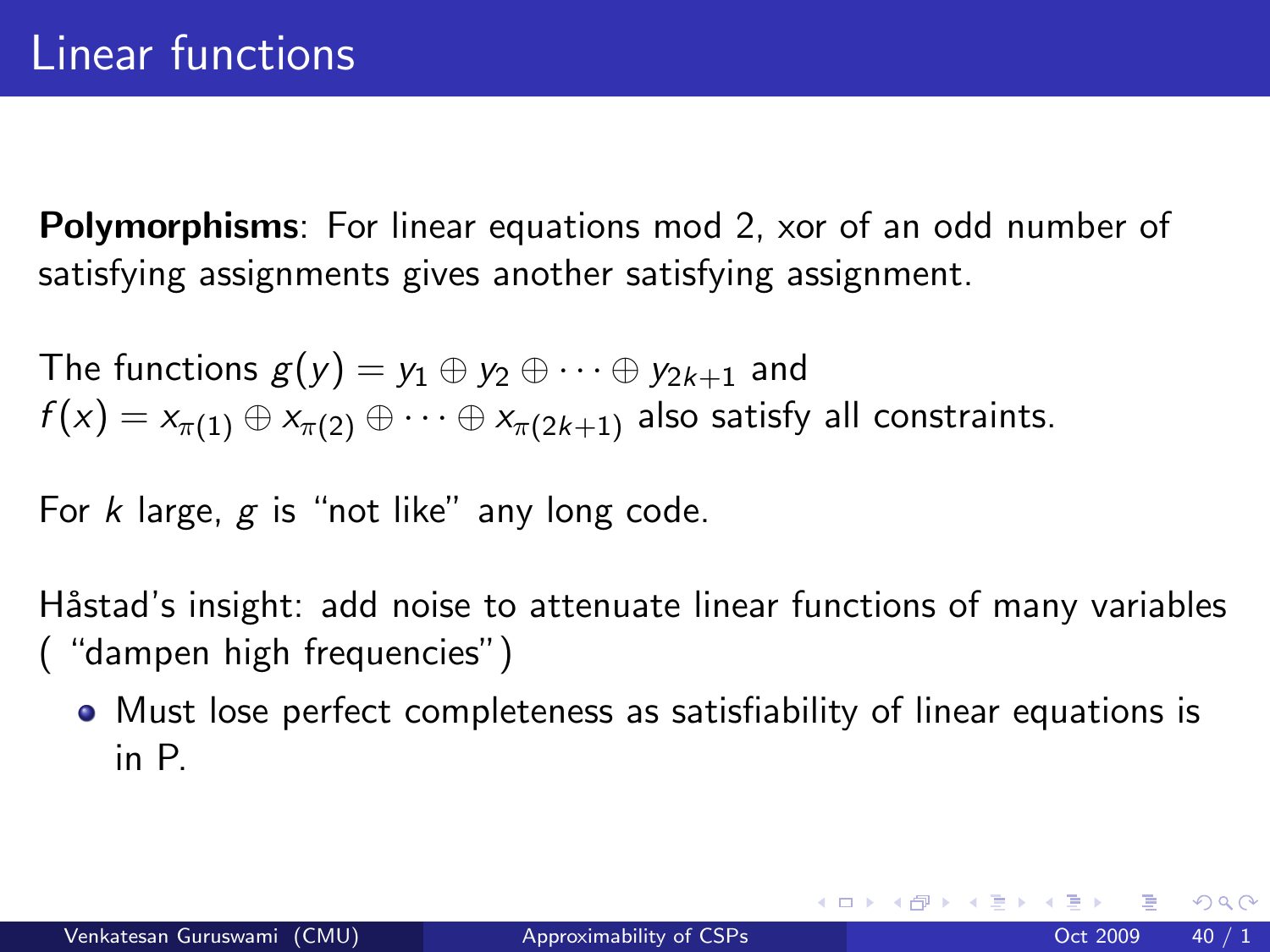#### 3LIN test with noise

- Sample  $x,y\in\{0,1\}^R$  independently and u.a.r.
- Sample  $\mu \in \{0,1\}^R$  as follows: for each  $j \in [R]$  independently

$$
\mu_j = \left\{ \begin{array}{ll} 0 & \text{with prob. } 1 - \varepsilon \\ 1 & \text{with prob. } \varepsilon \end{array} \right.
$$

- Define  $z \in \{0,1\}^R$  by  $z_j = x_{\pi(j)} \oplus y_j \oplus \mu_j$ .
- With prob. 1/2 check  $f(x) \oplus g(y) \oplus g(z) = 0$ , and with prob. 1/2 check  $f(x) \oplus g(y) \oplus g(\overline{z}) = 1$

 $200$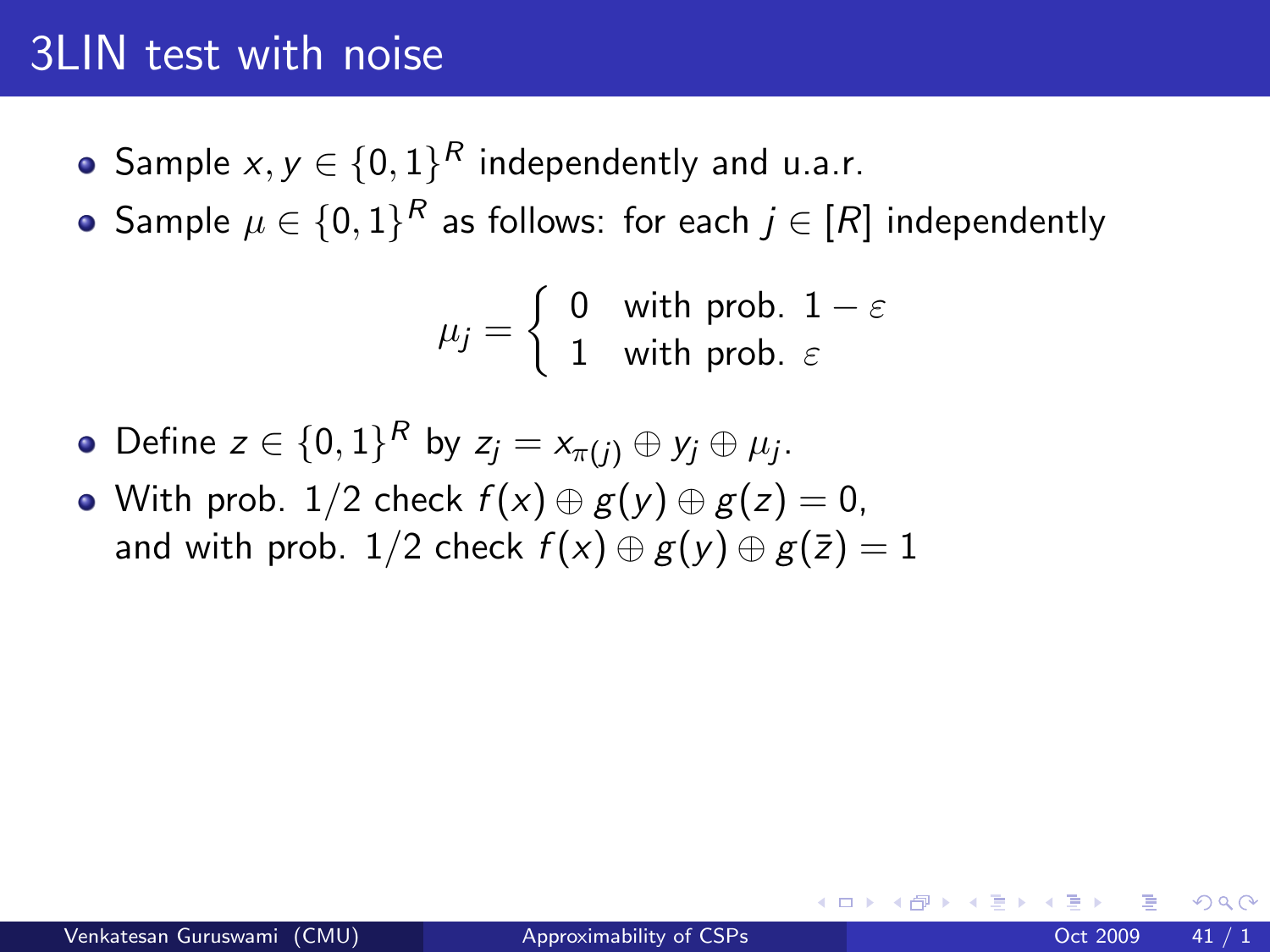### 3LIN test with noise

- Sample  $x,y\in\{0,1\}^R$  independently and u.a.r.
- Sample  $\mu \in \{0,1\}^R$  as follows: for each  $j \in [R]$  independently

$$
\mu_j = \left\{ \begin{array}{ll} 0 & \text{with prob. } 1 - \varepsilon \\ 1 & \text{with prob. } \varepsilon \end{array} \right.
$$

- Define  $z \in \{0,1\}^R$  by  $z_j = x_{\pi(j)} \oplus y_j \oplus \mu_j$ .
- With prob. 1/2 check  $f(x) \oplus g(y) \oplus g(z) = 0$ , and with prob. 1/2 check  $f(x) \oplus g(y) \oplus g(\overline{z}) = 1$

Completeness: If  $g(y) = y_b$  and  $f(x) = x_{\pi(b)}, \ (1-\varepsilon)$  of the 3LIN constraints are satisfied (whenever  $\mu_b = 0$ ).

#### Easy calculation

For odd k, probability that xor of k long codes (i.e., linear function of k variables) satisfies the tested 3LIN constraint equals  $\frac{1}{2} + \frac{(1-2\varepsilon)^k}{2}$  $\frac{1}{2} + \frac{(1-2\varepsilon)^k}{2}$  $\frac{1}{2} + \frac{(1-2\varepsilon)^k}{2}$  $\frac{2\varepsilon f}{2}$  $\frac{2\varepsilon f}{2}$  $\frac{2\varepsilon f}{2}$ .

Venkatesan Guruswami (CMU) and [Approximability of CSPs](#page-0-0) Contract Contract COMU 41 /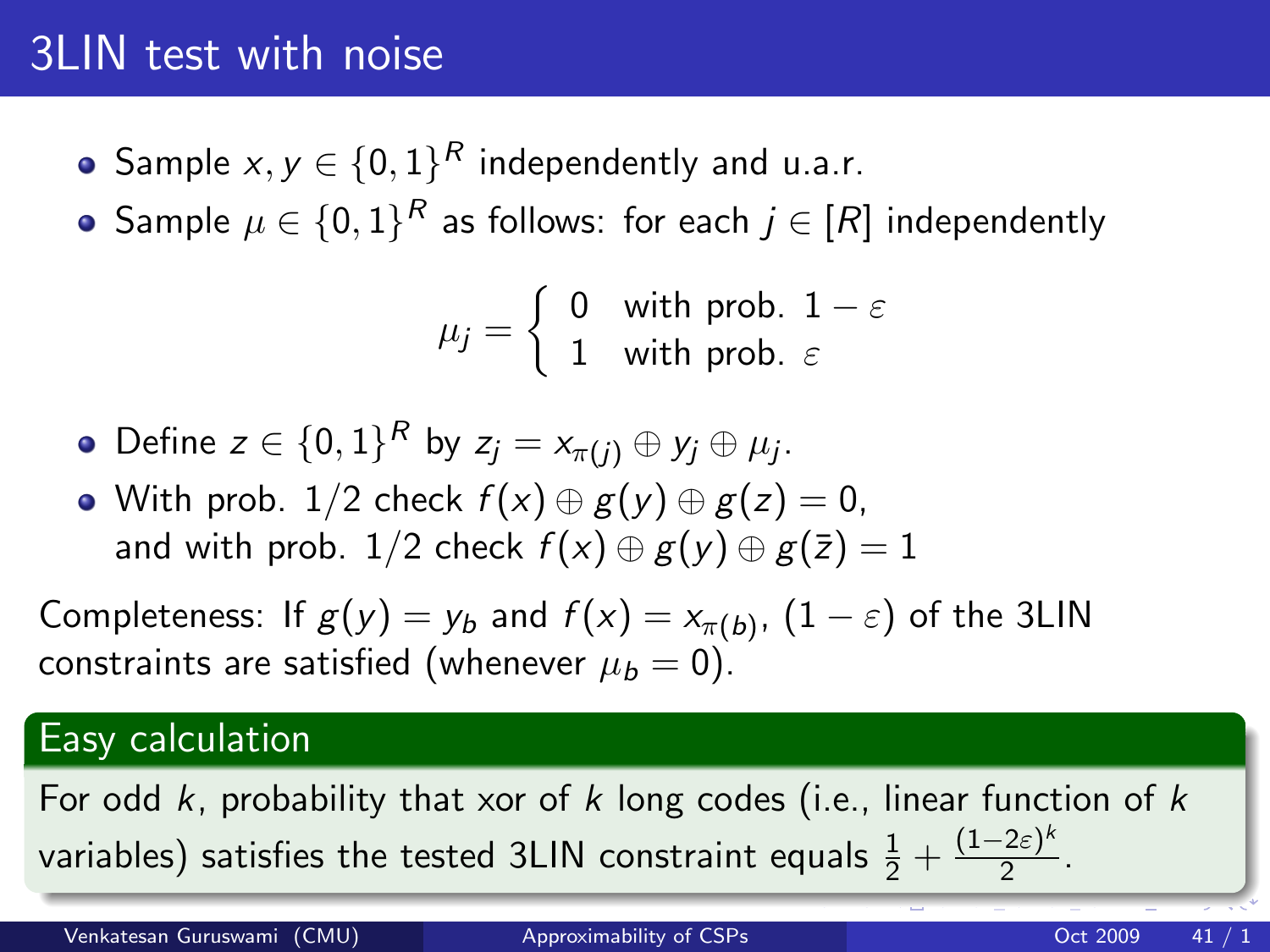### Soundness for general functions

By expressing  $f,g$  (or rather  $(-1)^f,(-1)^\mathrm{g})$  as a linear combination of linear functions ("Fourier-Walsh" expansion), can prove that if  $(1/2 + \delta)$ of the 3LIN checks are satisfied, then there must exist

 $S, T \subset [R], |S|, |T| \leq c(\delta, \varepsilon), S \cap \pi(T) \neq \emptyset$ 

for which  $f$  (resp.  $g)$  has non-trivial agreement with the linear function  $\bigoplus_{i \in \mathcal{S}} x_i$  (resp.  $\bigoplus_{j \in \mathcal{T}} y_j$ ).

In fact, ∃ distributions  $D_f$  and  $D_g$  on 2 $^{[\mathit{R}]}$  for which above happens with good probability (for  $(S, T) \in_R D_f \times D_g$ ).

∃ a randomized "decoding" procedure Dec mapping a Boolean function on  $\{0,1\}^R$  to  $[R]$  such that, when  $f, g$  satisfy above condition,

$$
\Pr[\mathrm{Dec}(f) = \pi(\mathrm{Dec}(g))] > \alpha(\delta, \varepsilon) .
$$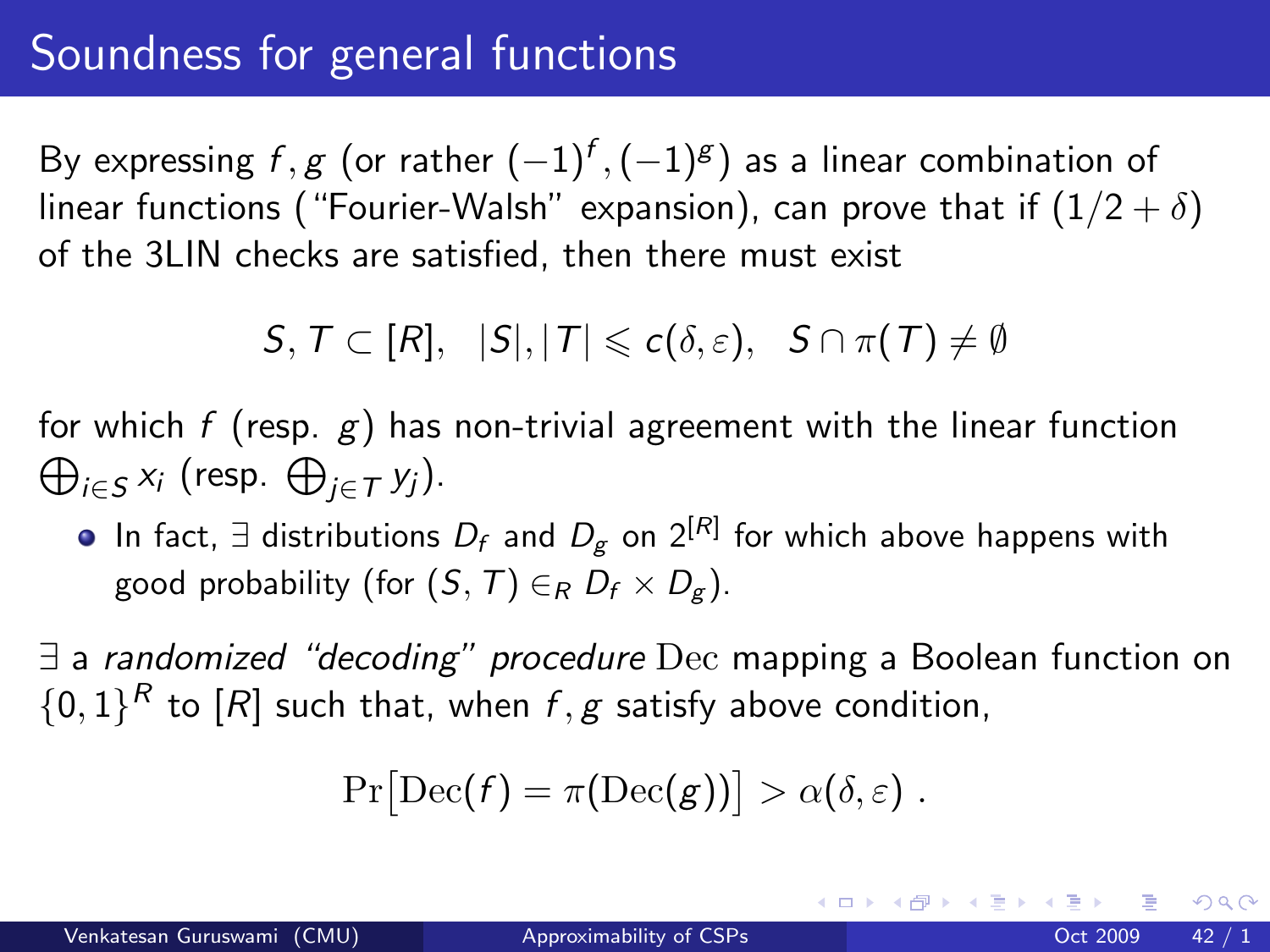### Overall reduction from Label Cover

Plug in long code test on functions  $f_u$ ,  $g_v$  for every edge  $e = (u, v)$  with projection constraint  $\pi_e$ .

Completeness  $(1 - \varepsilon)$ : Just use long codes of a satisfying assignment to Label Cover instance.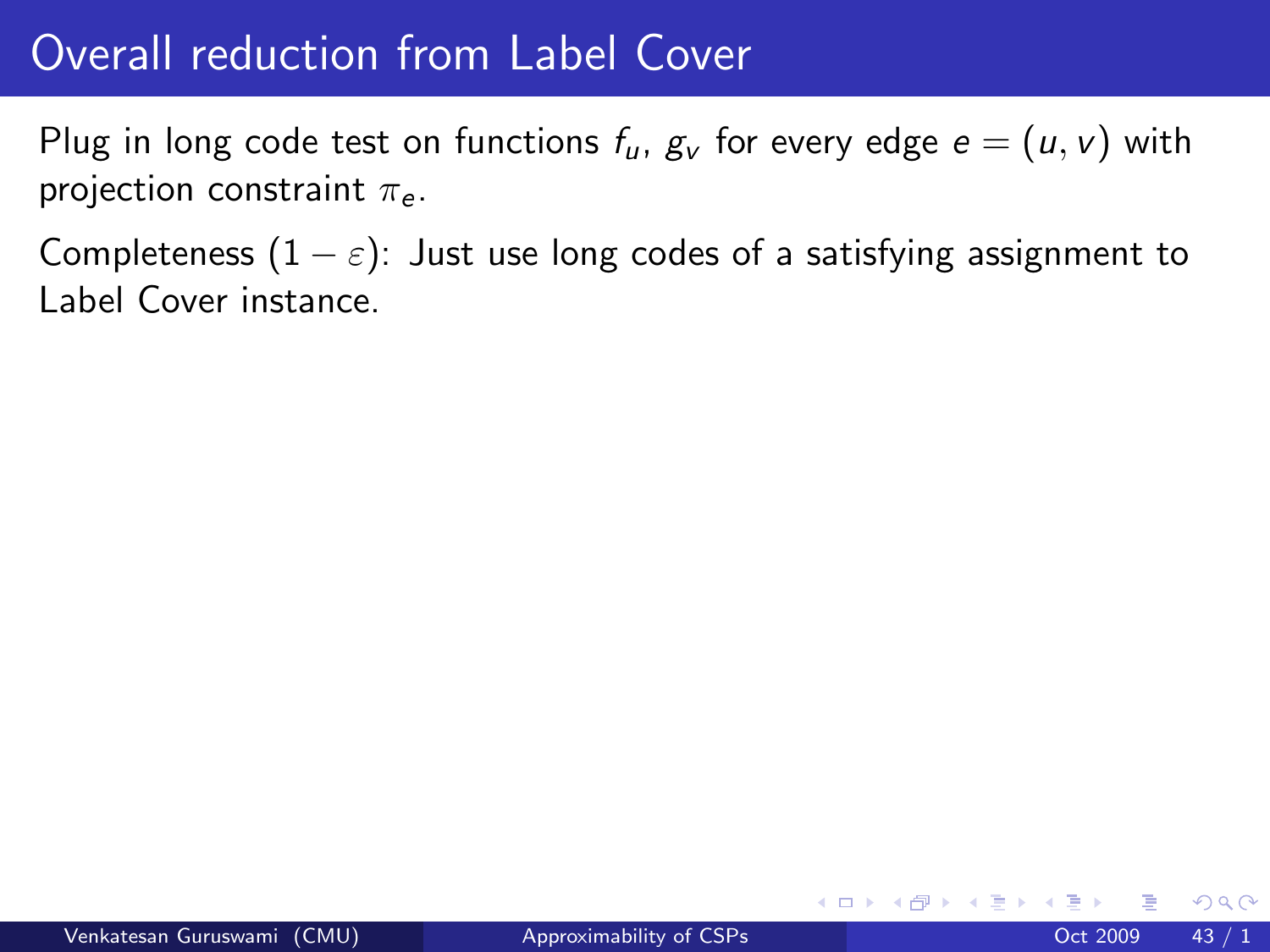### Overall reduction from Label Cover

Plug in long code test on functions  $f_u$ ,  $g_v$  for every edge  $e = (u, v)$  with projection constraint  $\pi_e$ .

Completeness  $(1 - \varepsilon)$ : Just use long codes of a satisfying assignment to Label Cover instance.

Soundness  $(1/2 + 2\delta)$ : Contrapositive: Extract good labeling, satisfying more than  $1/R^{\gamma_0}$  constraints of Label Cover, if more than  $(1/2+2\delta)$  of 3LIN constraints are satisfied.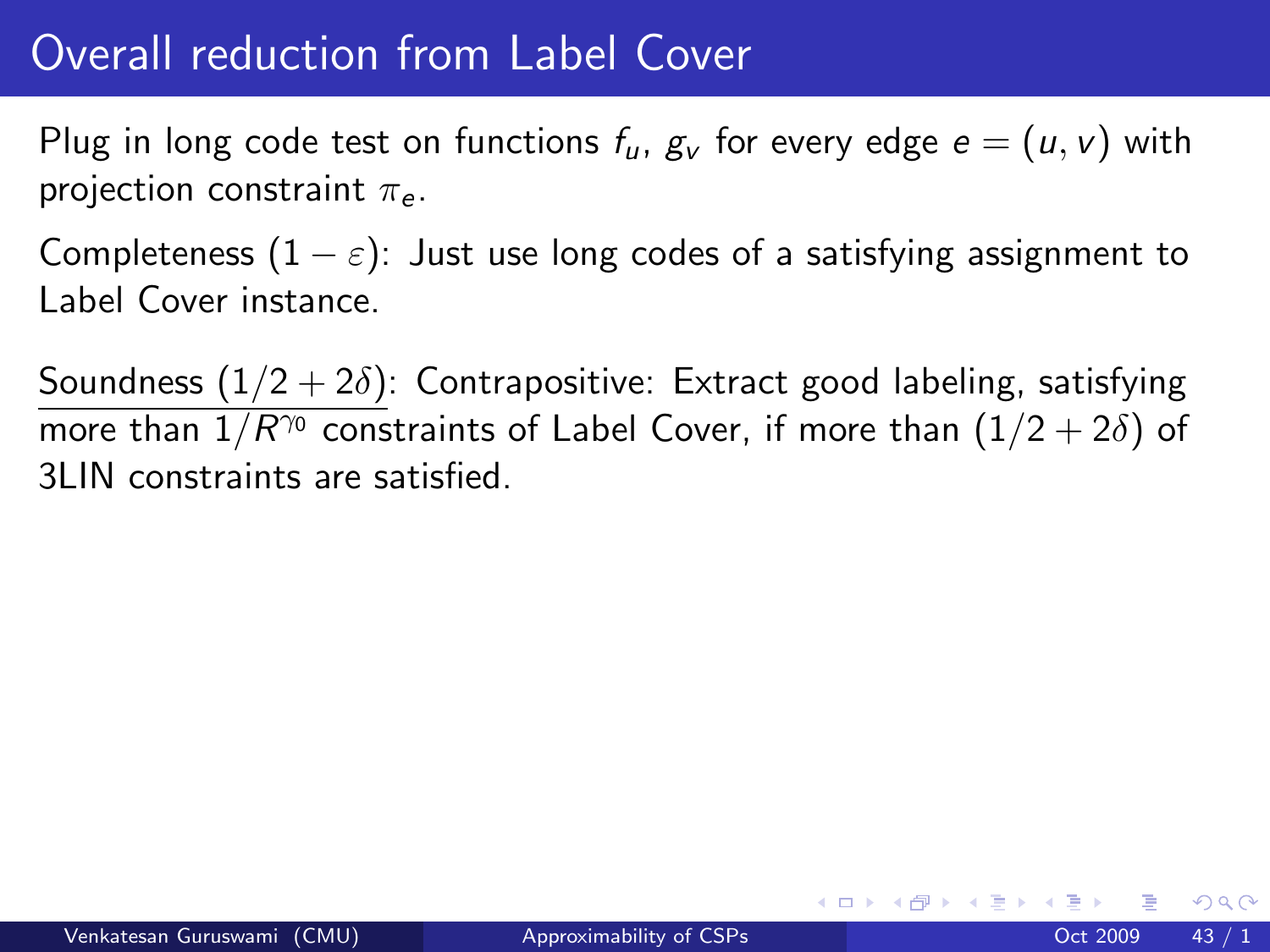## Overall reduction from Label Cover

Plug in long code test on functions  $f_u$ ,  $g_v$  for every edge  $e = (u, v)$  with projection constraint  $\pi_e$ .

Completeness  $(1 - \varepsilon)$ : Just use long codes of a satisfying assignment to Label Cover instance.

Soundness  $(1/2 + 2\delta)$ : Contrapositive: Extract good labeling, satisfying more than  $1/R^{\gamma_0}$  constraints of Label Cover, if more than  $(1/2+2\delta)$  of 3LIN constraints are satisfied.

- Run Dec independently for each  $f_u$  and each  $g_v$ .
- Averaging:  $\geq \delta$  fraction of edges  $(u, v)$  are good, i.e.,  $\geq (1/2 + \delta)$  of 3LIN constraints on the long code test for  $(f_u, g_v)$  are satisfied.
- For each good edge, decoded labels are consistent with prob.  $\alpha(\delta, \varepsilon)$ .
- Labeling output by Dec satisfies expected  $\delta \cdot \alpha(\delta, \varepsilon)$  fraction of Label Cover constraints.
- Pick R large enough so that  $\delta \cdot \alpha(\delta, \varepsilon) > R^{-\gamma_0}$ [.](#page-0-0)

(ロ) (倒) (ミ) (ミ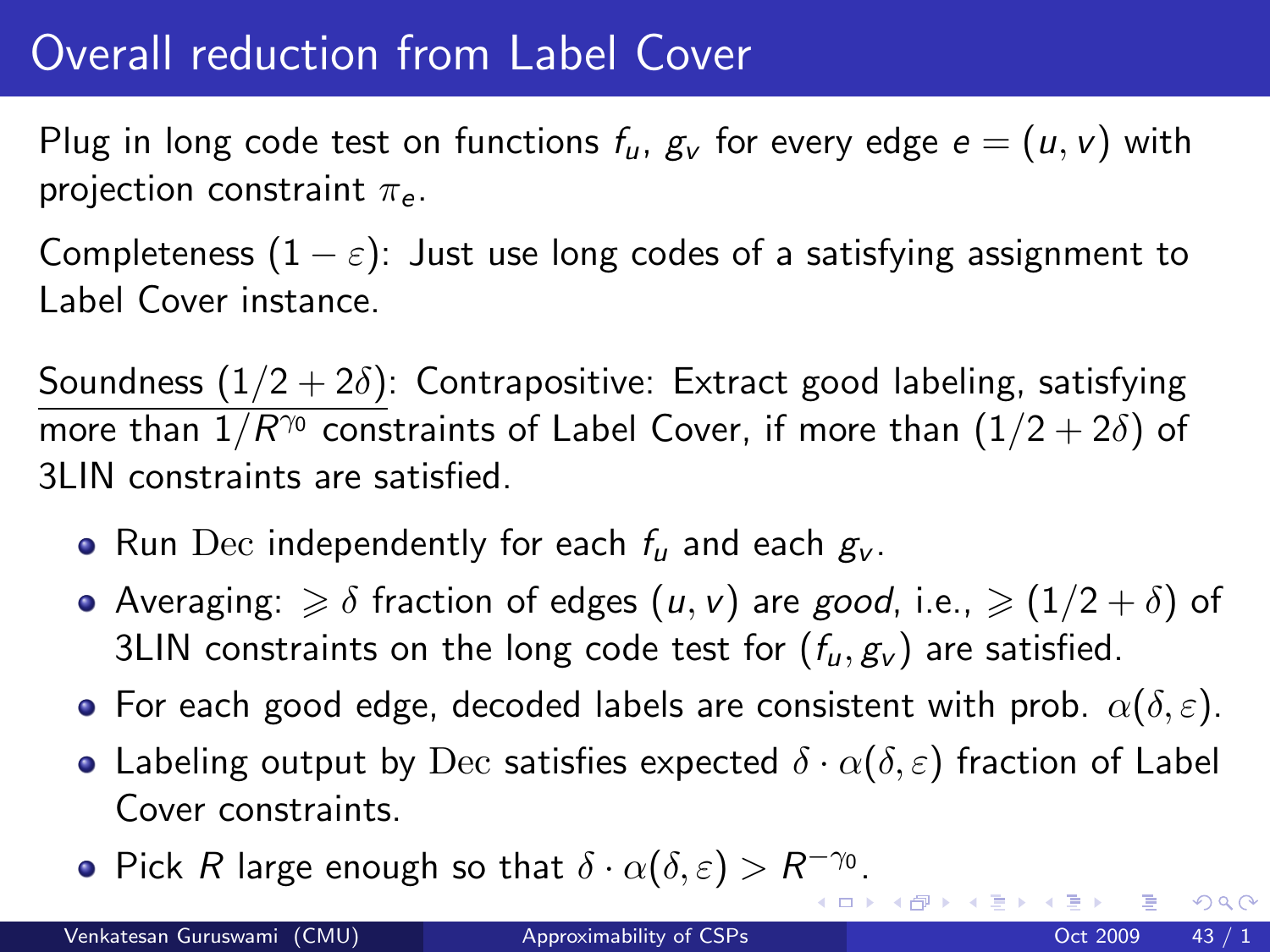### Approximation resistance

**∢ ロ ▶ イ 伊 ▶** 

ik ⊞i⊁ik

 $2990$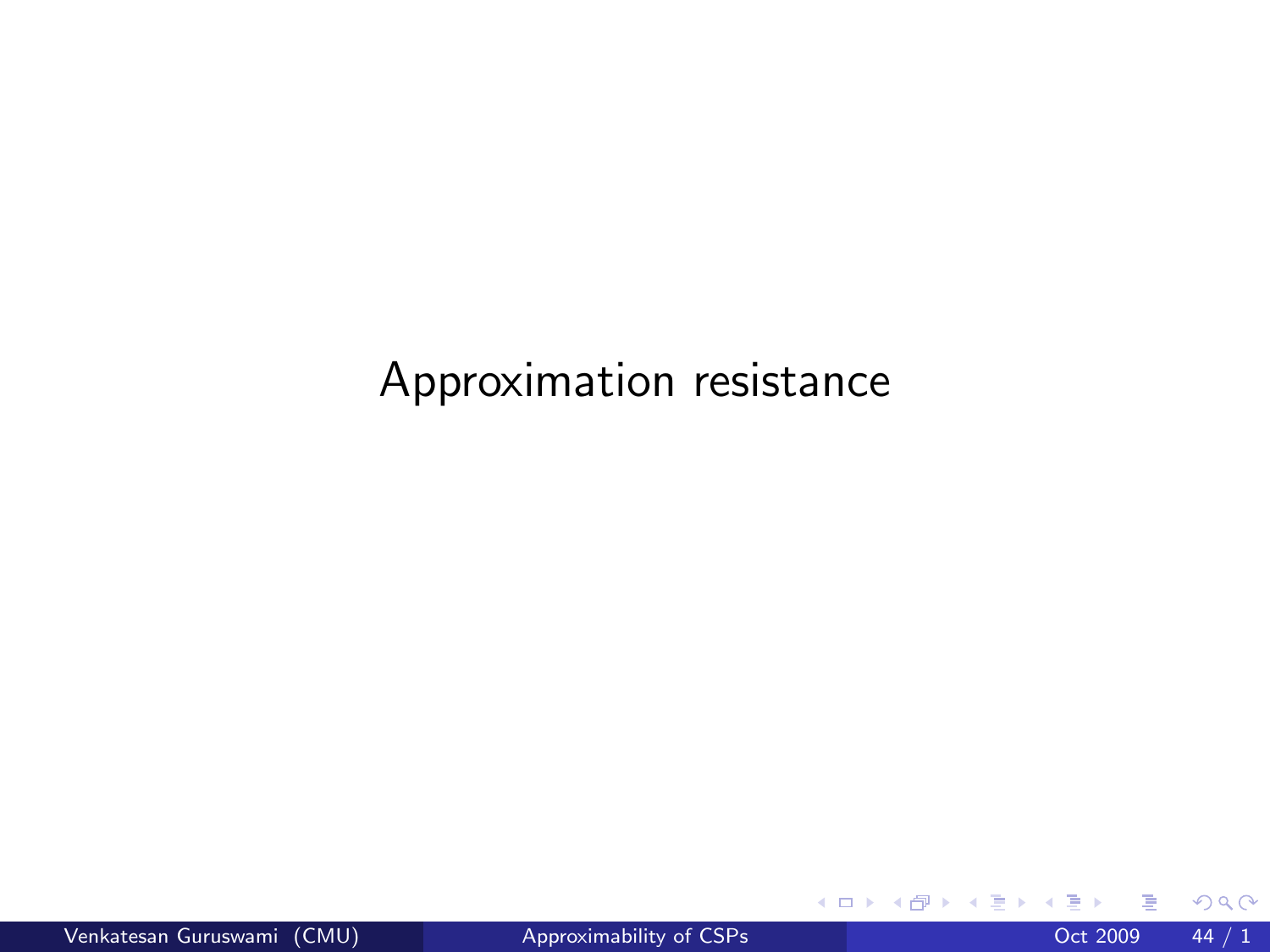- Max E3LIN-Mod-2, Max E3SAT, Max 4-set splitting, etc. are approximation resistant, in the sense that beating the mindless random assignment algorithm is NP-hard.
- Max 2SAT, Max CUT, Max 2CSP admit non-trivial approximations (via semidefinite programming).

#### Question

Which predicates lead to approximation resistant Max CSPs?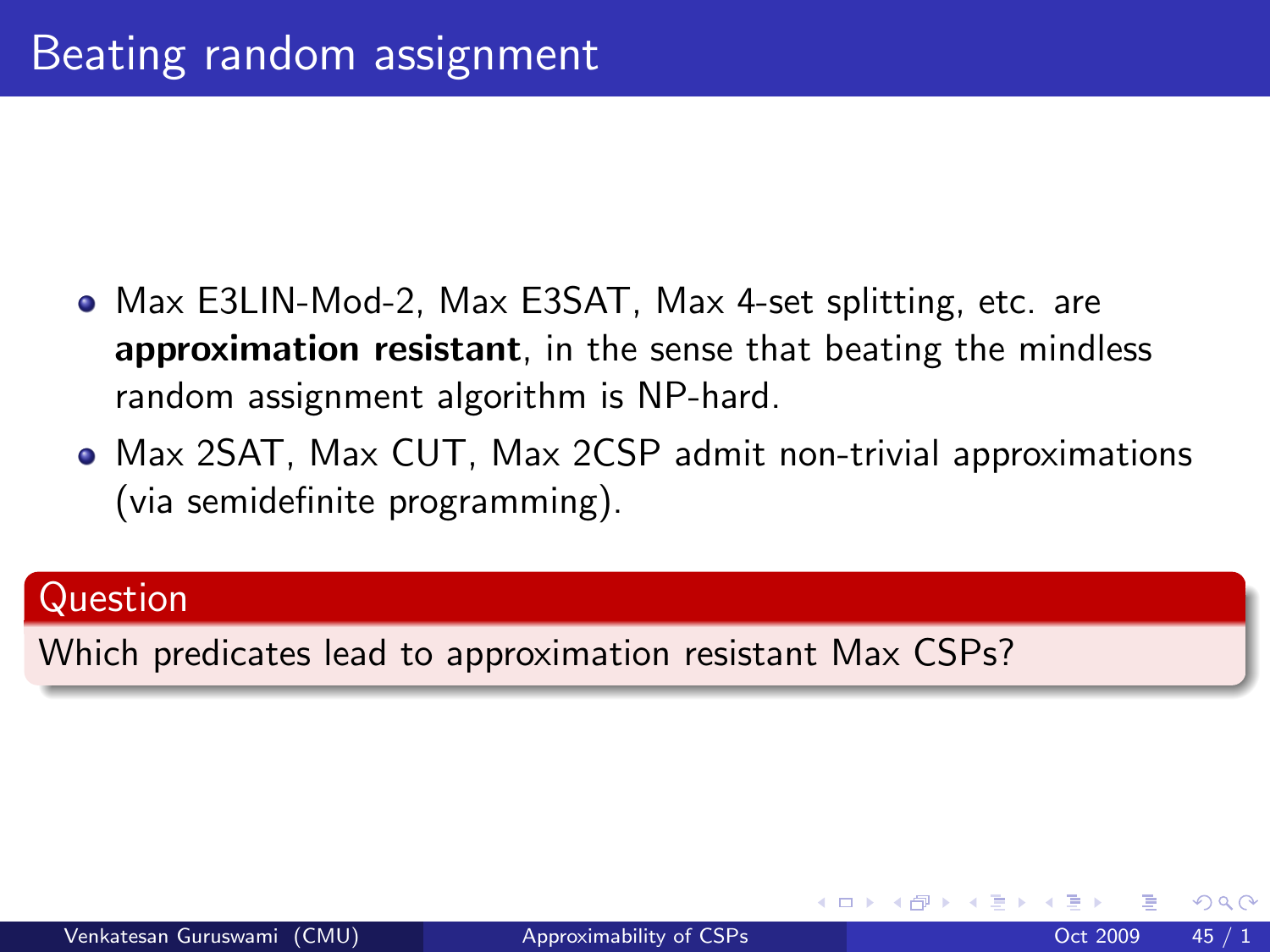Every 2CSP (over any domain  $[q]$ ) is **not** approximation resistant. [Goemans-Williamson], [Engebretsen-G], [Håstad]

Bounded occurrence CSPs approximable beyond random assignment threshold [Håstad]

Complete answer for Boolean 3CSPs

Approximation resistant iff implied by parity or its complement, otherwise admits non-trivial approximation. [Håstad]  $+$  [Zwick]

[Hast] classified 354 of the 400 essentially different arity 4 Boolean CSPs (79 approximation resistant).

4 0 8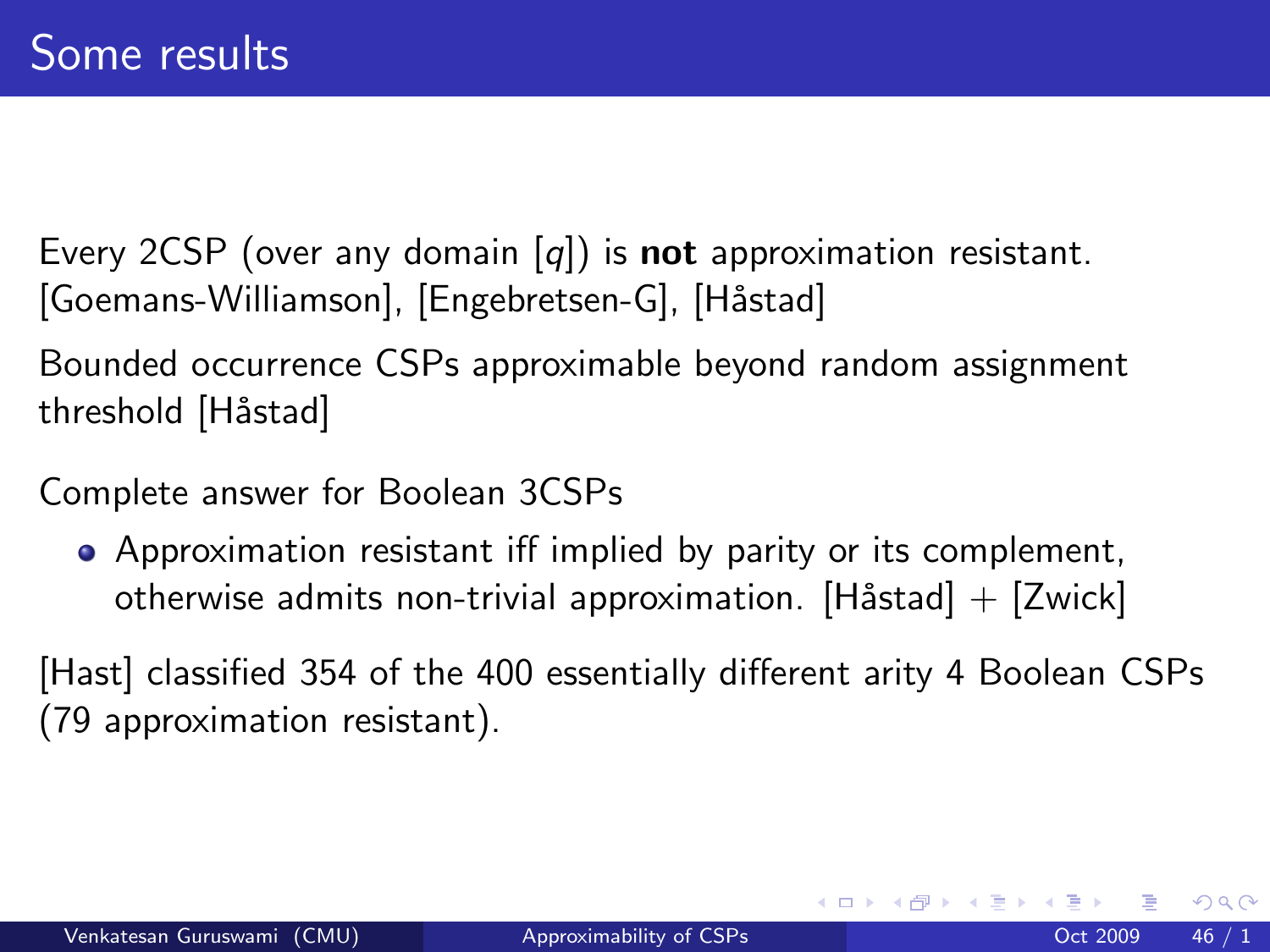Large k:

- Boolean  $k$ CSP with  $2^{O(\sqrt{k})}$  satisfying assignments that is approximation resistant. [Samorodnitsky-Trevisan], [Håstad-Khot]
- No predicate with  $\leqslant c \cdot k$  satisfying assignments is approximation resistant [Hast; Charikar-Makarychev-Makarychev]
- Random predicate is approx. resistant w.h.p. [Håstad]\*

つひひ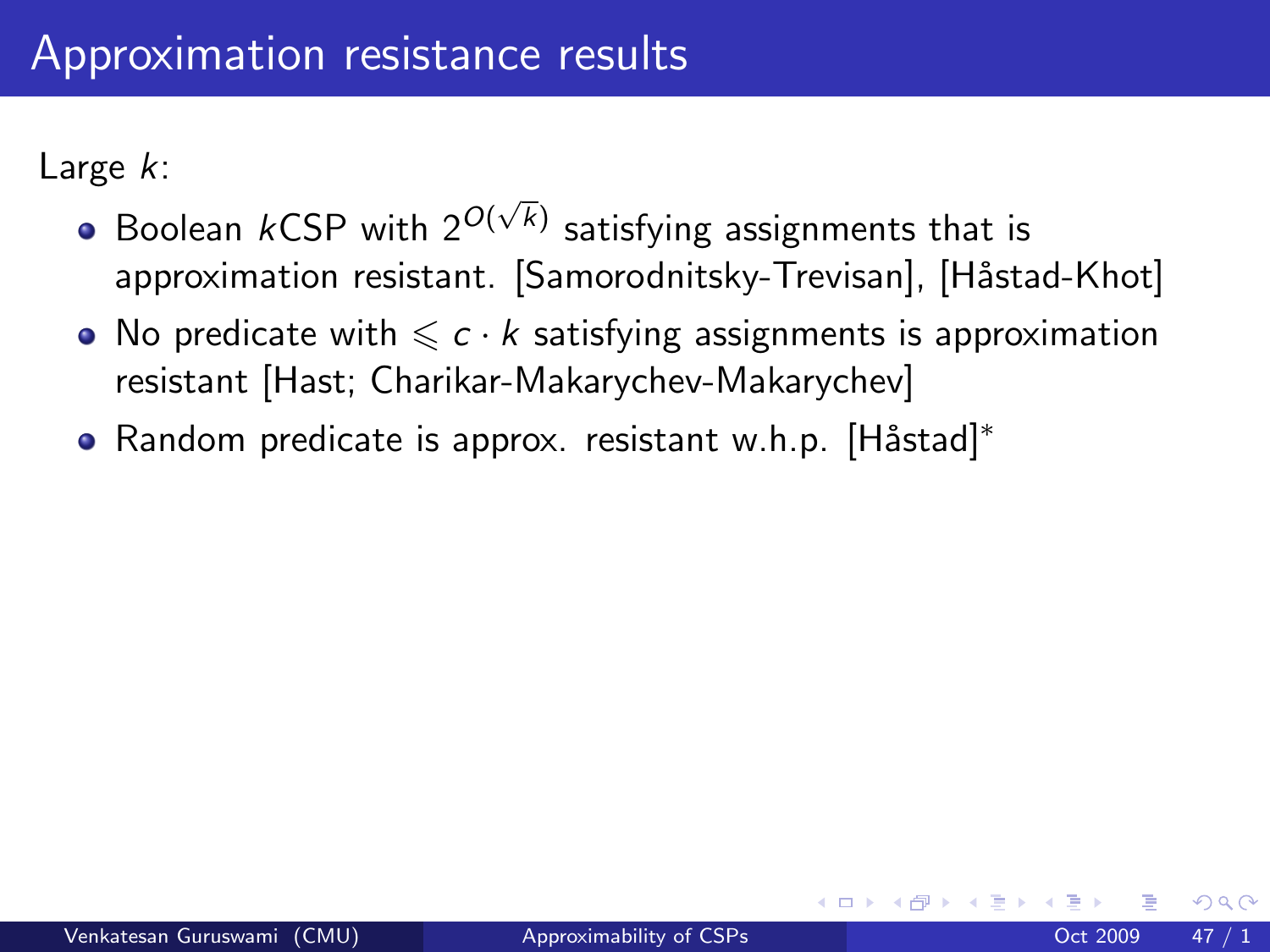Large k:

- Boolean  $k$ CSP with  $2^{O(\sqrt{k})}$  satisfying assignments that is approximation resistant. [Samorodnitsky-Trevisan], [Håstad-Khot]
- No predicate with  $\leqslant c \cdot k$  satisfying assignments is approximation resistant [Hast; Charikar-Makarychev-Makarychev]
- Random predicate is approx. resistant w.h.p. [Håstad]\*

If there is a pairwise independent distribution supported within the satisfying assignments of the predicate, then it is approximation resistant<sup>\*</sup> [Austrin-Mossel]

• Implies earlier result of [Samorodnitsky-Trevisan] that Max kCSP is hard to approximate with a factor  $\Theta(k/2^k)^*$ 

For more details, go to Per Austrin's talk.

4 0 8

<sup>∗</sup> assuming the Unique Games conjecture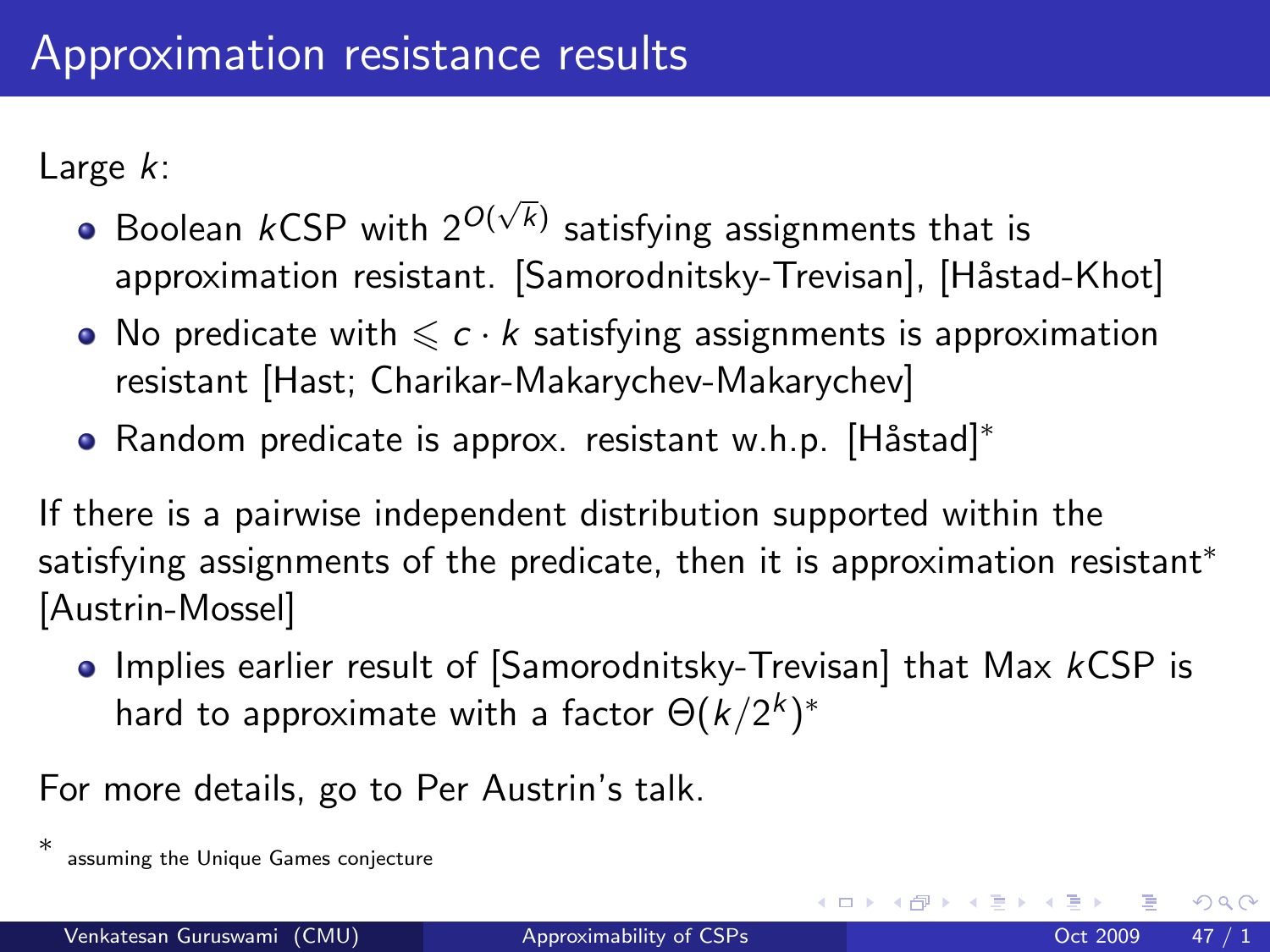Label Cover  $+$  Long Code (LC $^2)$  framework  $\Longrightarrow$  many powerful hardness results for CSPs of arity 3 and above.

What about 2CSPs where SDPs give non-trivial (and sometimes bizarre irrational) approximation ratios?

Good 2-query tests for testing consistency (as per projection  $\pi$ ) of a pair of purported long codes  $f, g$ ?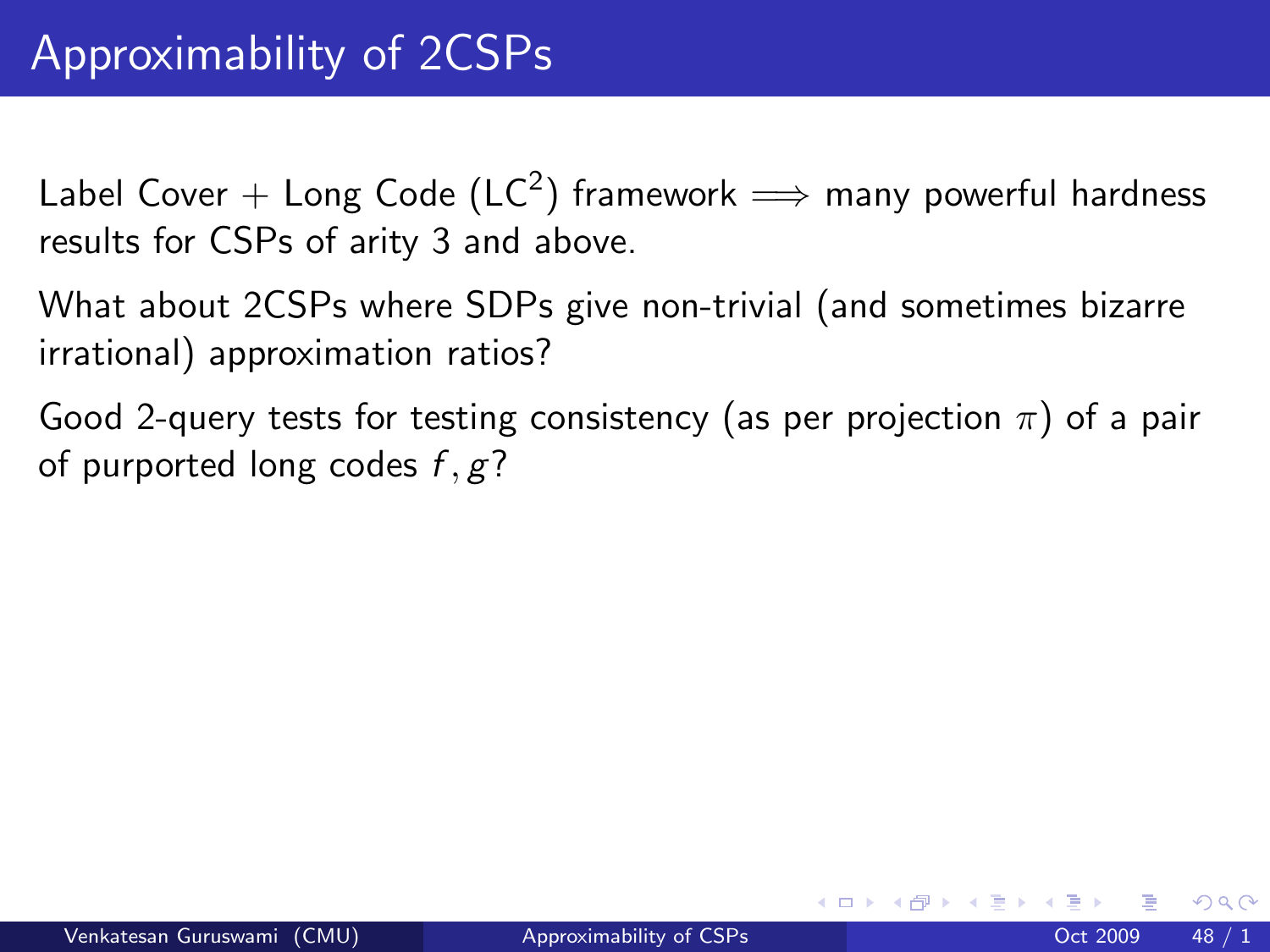Label Cover  $+$  Long Code (LC $^2)$  framework  $\Longrightarrow$  many powerful hardness results for CSPs of arity 3 and above.

What about 2CSPs where SDPs give non-trivial (and sometimes bizarre irrational) approximation ratios?

Good 2-query tests for testing consistency (as per projection  $\pi$ ) of a pair of purported long codes  $f, g$ ?

Here's a natural test (that "saves" one query in Håstad's test):

- Pick  $x \in \{0,1\}^R$  u.a.r, and noise vector  $\mu \in \{0,1\}^R$  s.t.  $\mu_I = 0$  with prob.  $1 - \varepsilon$  for each  $l \in [R]$ .
- For each  $j\in[R]$ , set  $y_j=x_{\pi(j)}\oplus\mu_j.$
- With prob. 1/2, check  $f(x) \oplus g(y) = 0$ , with prob. 1/2, check  $f(x) \oplus g(\bar{y}) = 1$ .

メロト メ団 トメ きトメ 毛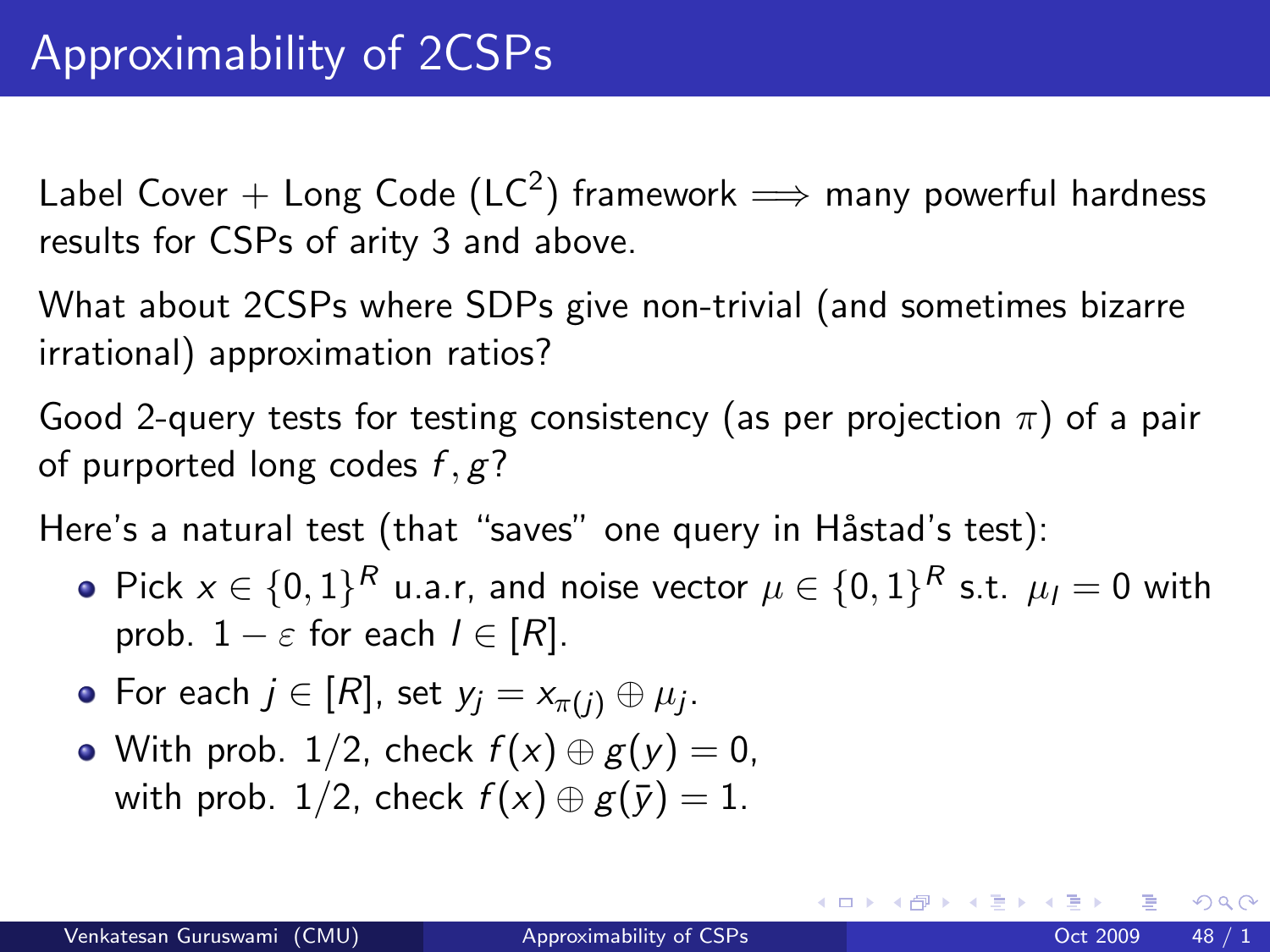- Query  $y \in \{0,1\}^R$  to table  $g$  is highly non-uniform.
- $y \approx x \circ \pi$  reveals lot of information about  $\pi: y_k = y_l$ whenever $\pi(k) = \pi(l)$  and independent otherwise.
- Thus can "piece together" many inconsistent  $g$ , say a different long code for each part of the hypercube corresponding to the different projection constraints  $\pi_e$  in which w participates.
	- No hope of decoding a single global label  $\ell(w)$  for w.
- What would/could fix this?

 $200$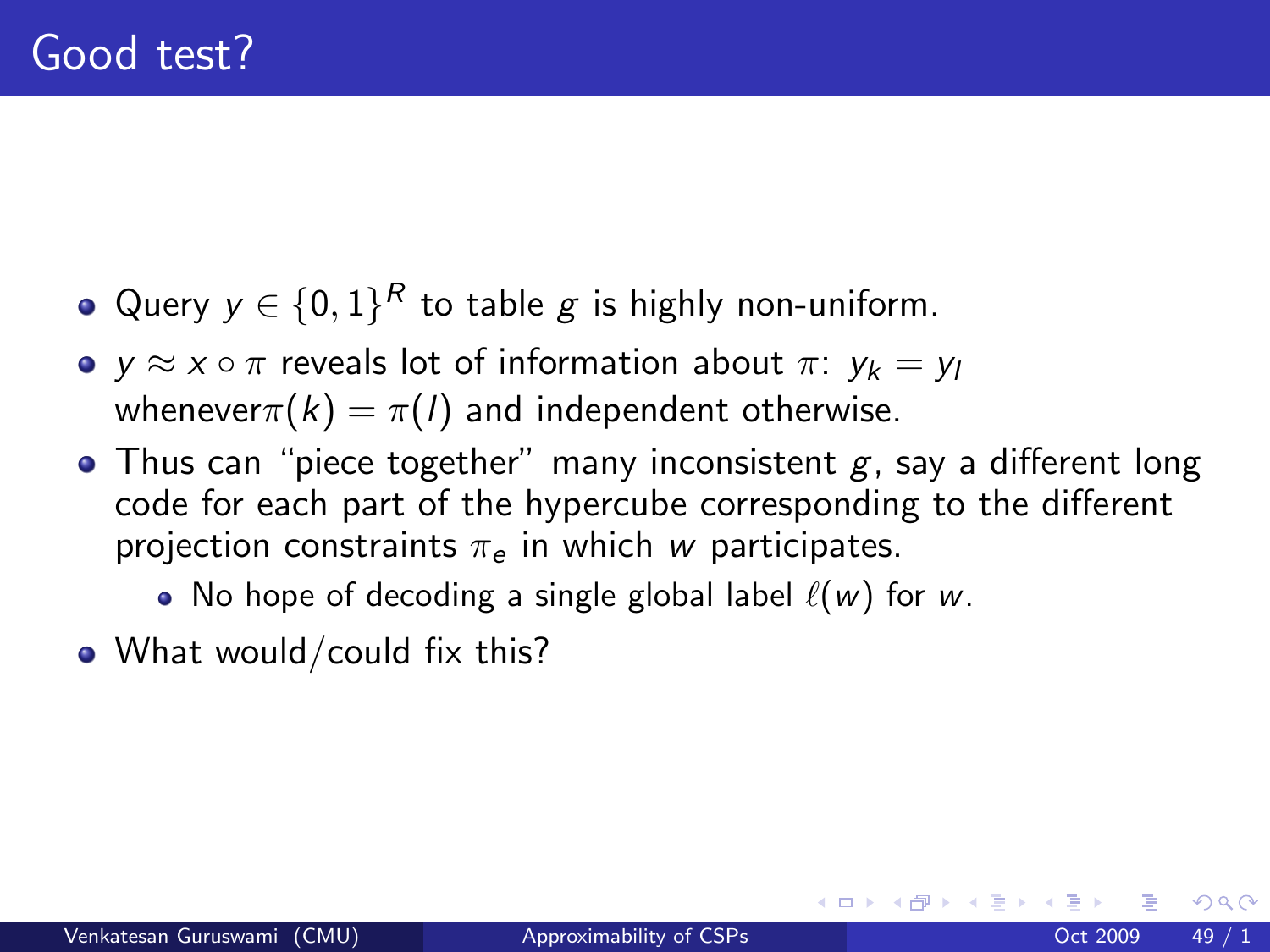# Unique Games CSP

Khot's insight: This problem goes away if  $\pi$  is a *bijection*.

 $\bullet$  In this case, y is uniformly distributed (since x is); gives no clue about  $\pi!$ 

4 0 8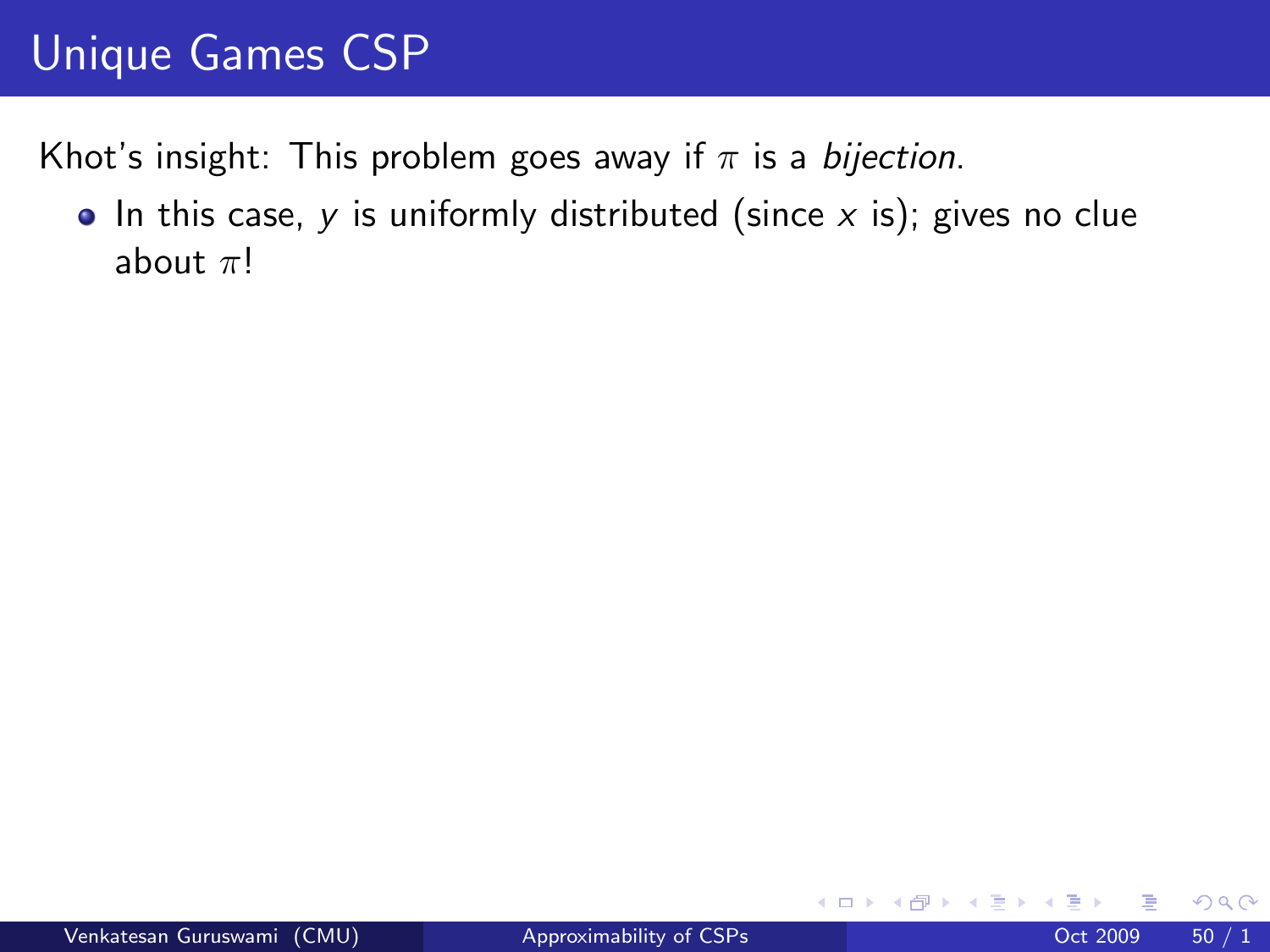# Unique Games CSP

Khot's insight: This problem goes away if  $\pi$  is a bijection.

 $\bullet$  In this case, y is uniformly distributed (since x is); gives no clue about  $\pi$ !

Reduce from special case of LabelCover(R) called UniqueGames(R).

Same as Label Cover, except for each  $e \in E$ , the projection constraint  $\pi_e$ is a bijection. Formally, instance consists of

- **1** Bipartite graph  $G = (V, W, E)$ .
- **2** For each  $(v, w) \in E$ , a bijection  $\pi_{w \to v} : [R] \to [R]$ .

Goal: Find labeling  $\ell : V \cup W$  with maximum "value", where value = fraction of edges  $(v, w) \in E$ ,  $\pi_{w \to v}(\ell(w)) = \ell(v)$ .

Example of UniqueGames $(R)$ : E2-Lin-mod-R.

 $\bullet$  Equations of form  $x_i - x_j \equiv c_{ii}$  (mod R).

 $QQ$ 

メロメ メ都 メメ きょくきょ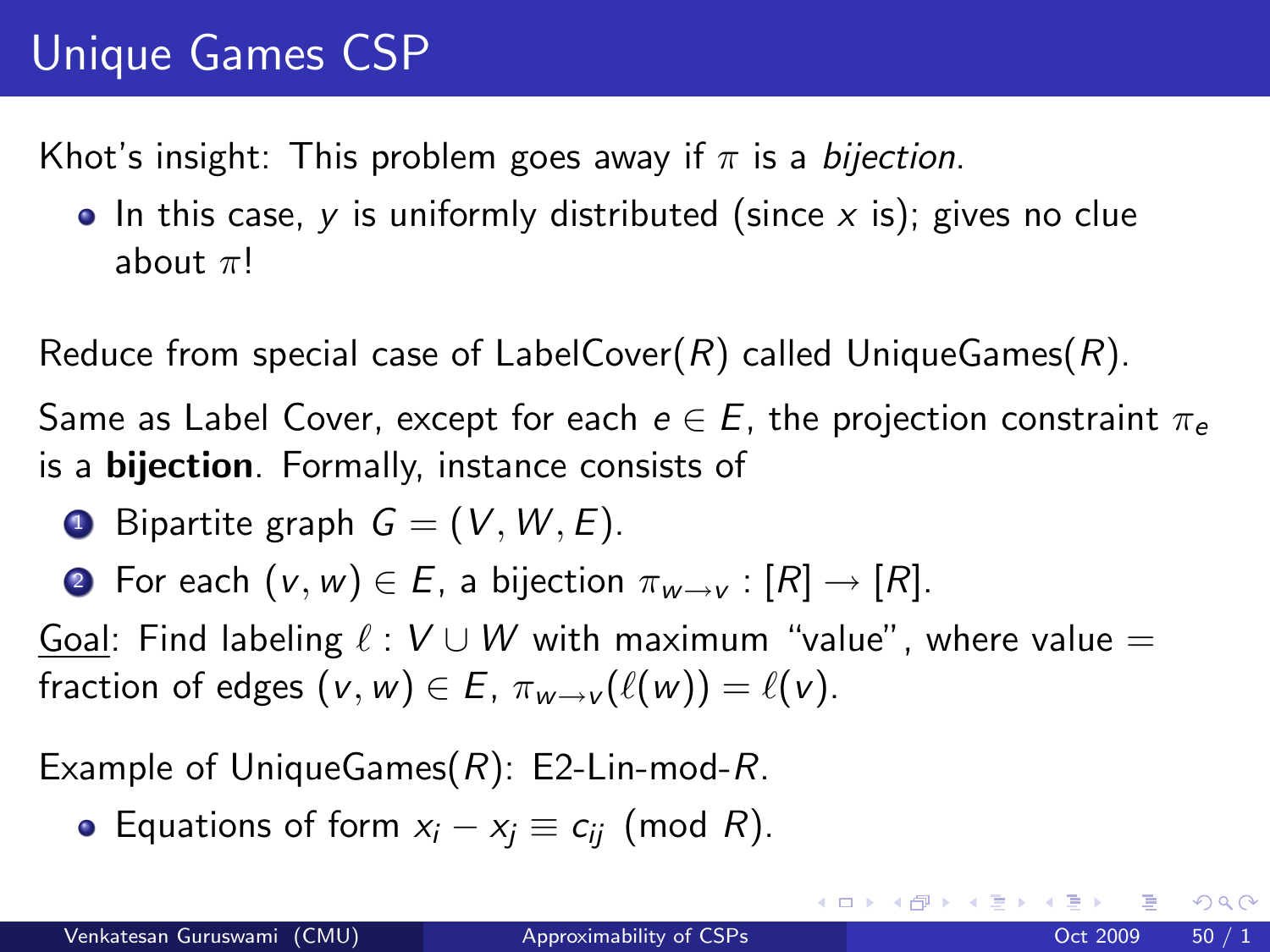#### Theorem (Easy)

Given a UniqueGames $(R)$  instance, telling if it is satisfiable (i.e., admits labeling with value 1) is in P.

4 0 8

 $298$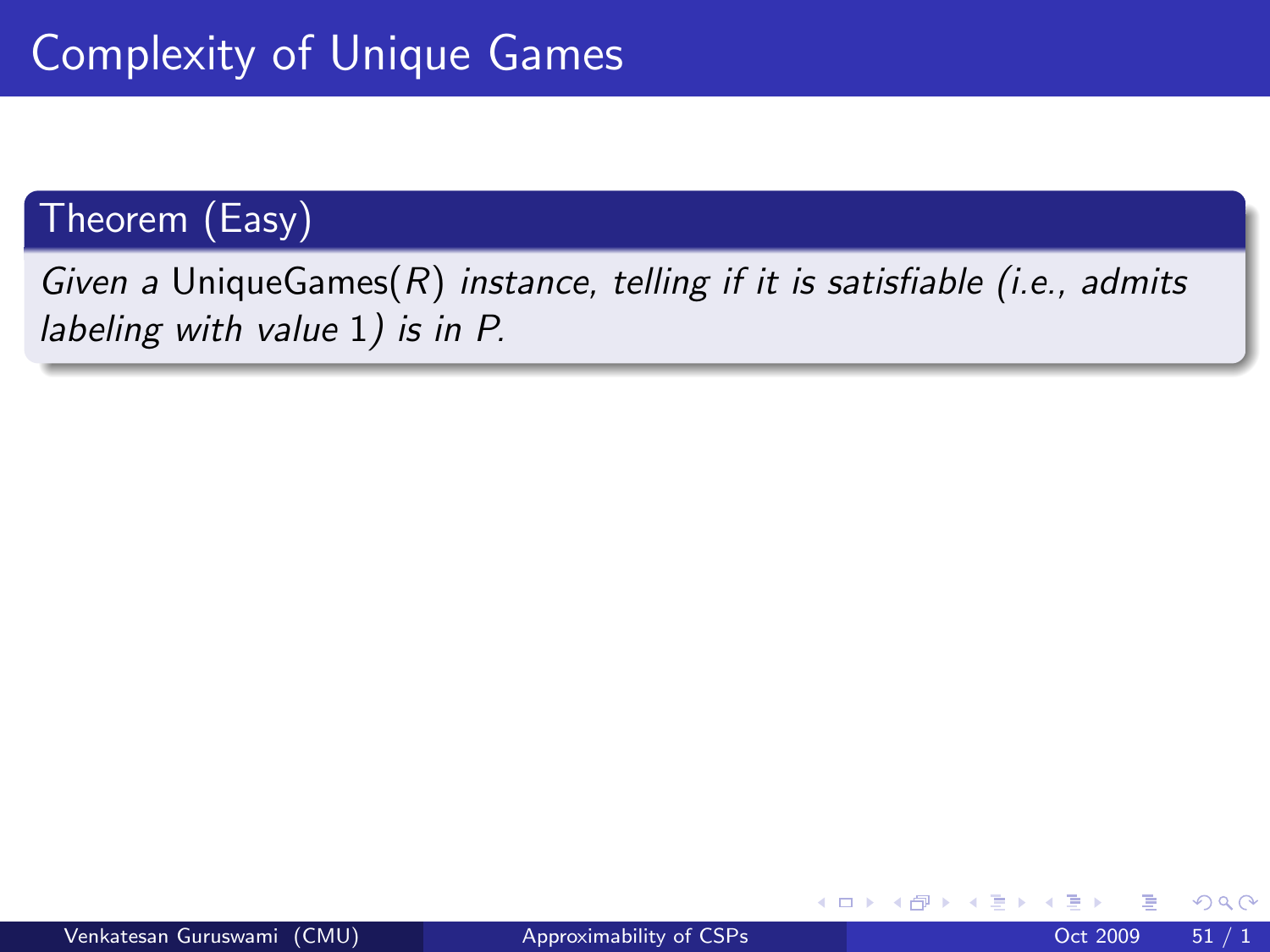#### Theorem (Easy)

Given a UniqueGames $(R)$  instance, telling if it is satisfiable (i.e., admits labeling with value 1) is in P.

#### Unique Games conjecture — UGC [Khot]

For every  $\epsilon, \delta > 0$ , there is a large enough R such that given an instance  $\mathcal I$ of UniqueGames $(R)$ , it is hard to distinguish between the following two cases:

- **1** I admits a labeling with value  $\geq 1 \varepsilon$ .
- **2** All labelings to  $\mathcal I$  have value  $\leq \delta$ .

Small amount of noise renders problem inapproximable...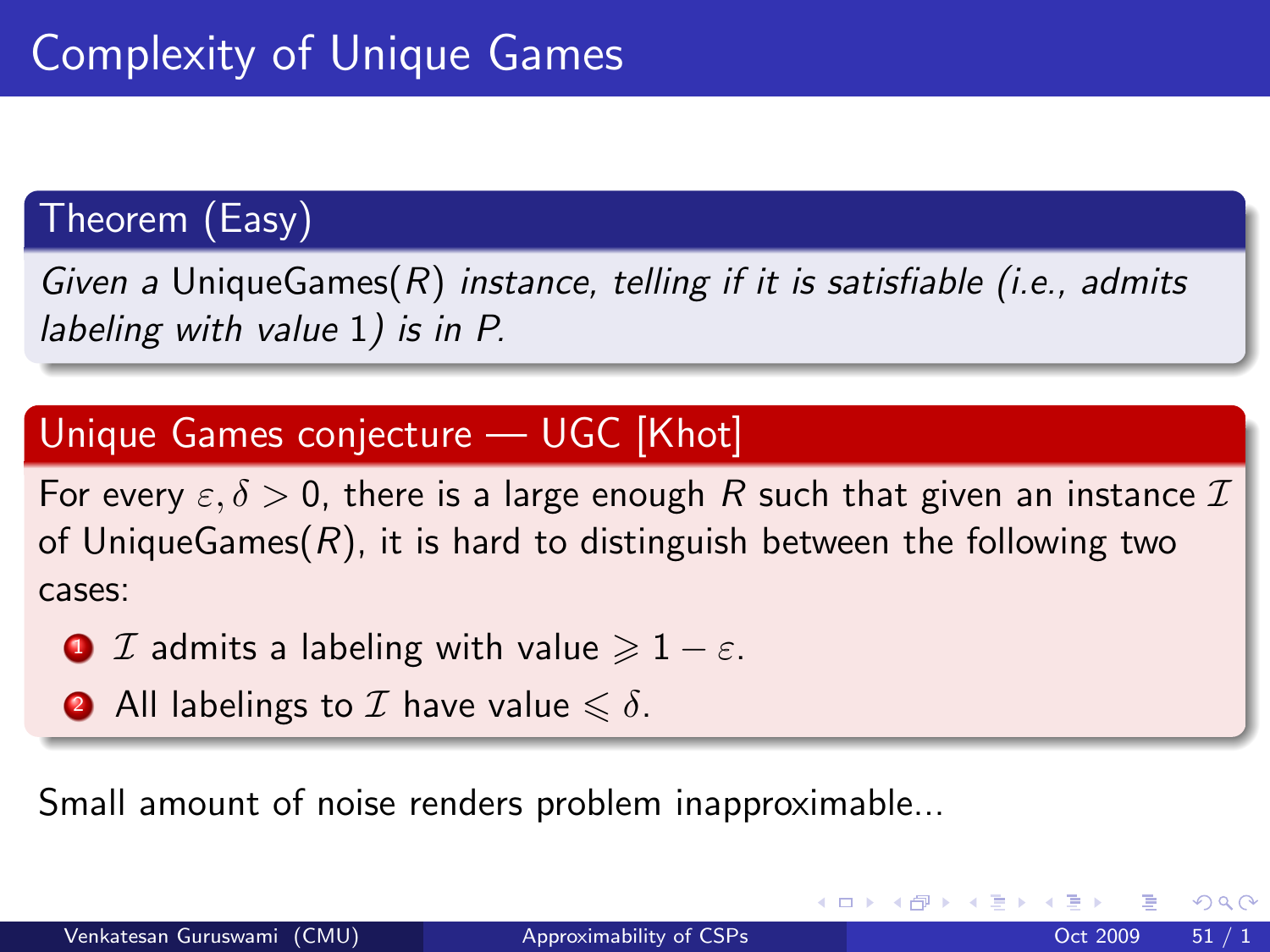UGC has some powerful implications:

- Many optimal inapproximability results: Vertex Cover on graphs and hypergraphs, every CSP, every ordering CSP.
- Led to new integrality gap constructions (and important consequences for metric embeddings)

4 0 8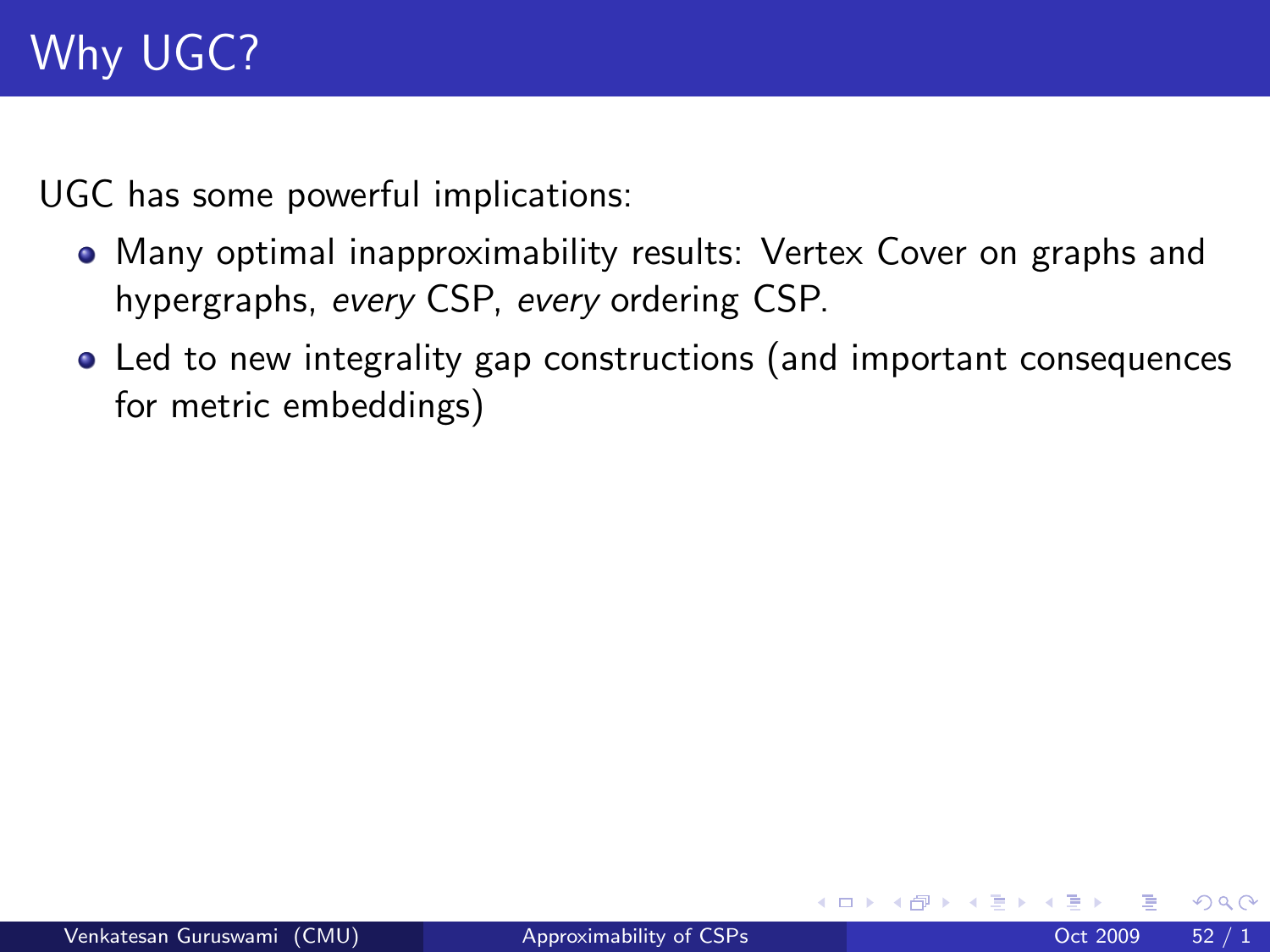UGC has some powerful implications:

- Many optimal inapproximability results: Vertex Cover on graphs and hypergraphs, every CSP, every ordering CSP.
- Led to new integrality gap constructions (and important consequences for metric embeddings)

Notorious conjecture; no consensus either way ...

- Seemingly no plausible avenue to prove it currently? Suffices to prove conjecture for  $\delta=$  0.99, or even  $\delta=1-\varepsilon^{0.51}.$
- Attempts to disprove (based on natural SDP) have failed, but potential of strengthened SDPs not fully ruled out.
- Not approximation resistant (it is a 2CSP).  $\approx 1/R^{\varepsilon/2}$  approximation known. Any improvement would refute UGC.

 $QQ$ 

イロト イ押 トイヨト イヨ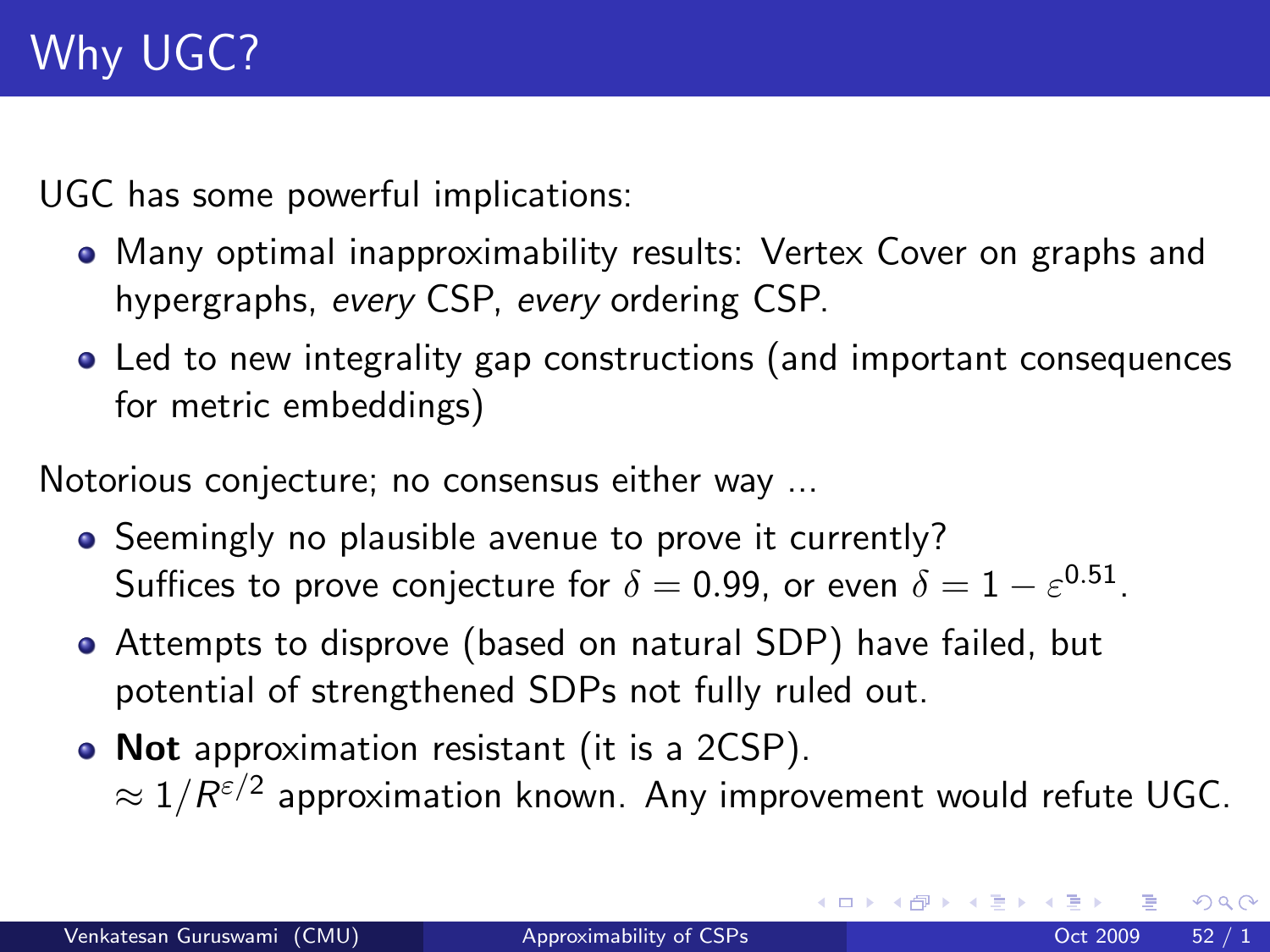Testing bijection constraint  $\pi(b) = a$  given purported long codes f, g of a, b:

- Pick  $x \in \{0,1\}^R$  u.a.r, and  $\varepsilon\text{-biased noise vector } \mu \in \{0,1\}^R.$
- Set  $\mathsf{y}=\mathsf{x}\circ\pi\oplus\mu$ , i.e., for each  $j\in[R]$ ,  $\mathsf{y}_{j}=\mathsf{x}_{\pi(j)}\oplus\mu_{j}$ .
- With prob. 1/2, check  $f(x) \oplus g(y) = 0$ , with prob. 1/2, check  $f(x) \oplus g(\bar{y}) = 1$ .

Now that  $\pi$  is a bijection, turns out it is enough to just test one function (essentially assume  $\pi = Id$ ).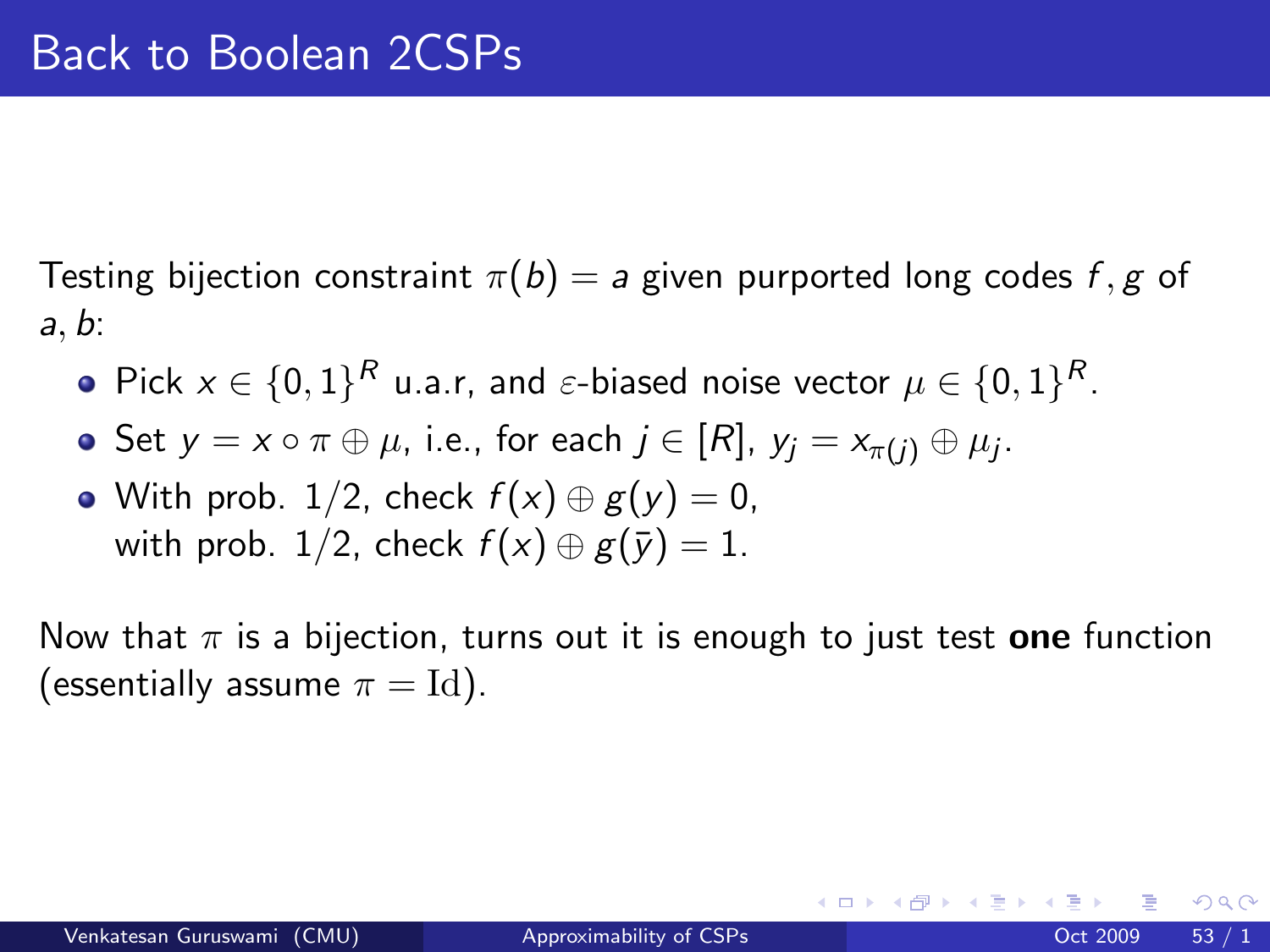## Dictatorship testing

Given access to  $f: \{0,1\}^R \rightarrow \{0,1\}.$ 

Make few queries to  $f$ , according to some clever distribution, and check constraint Γ on queried bits.

Γ corresponds to target CSP of interest. Eg. for Max CUT, check  $f(x) \neq f(y)$ .

Aim: Test must distinguish dictator functions from functions far from every dictator.

4 0 8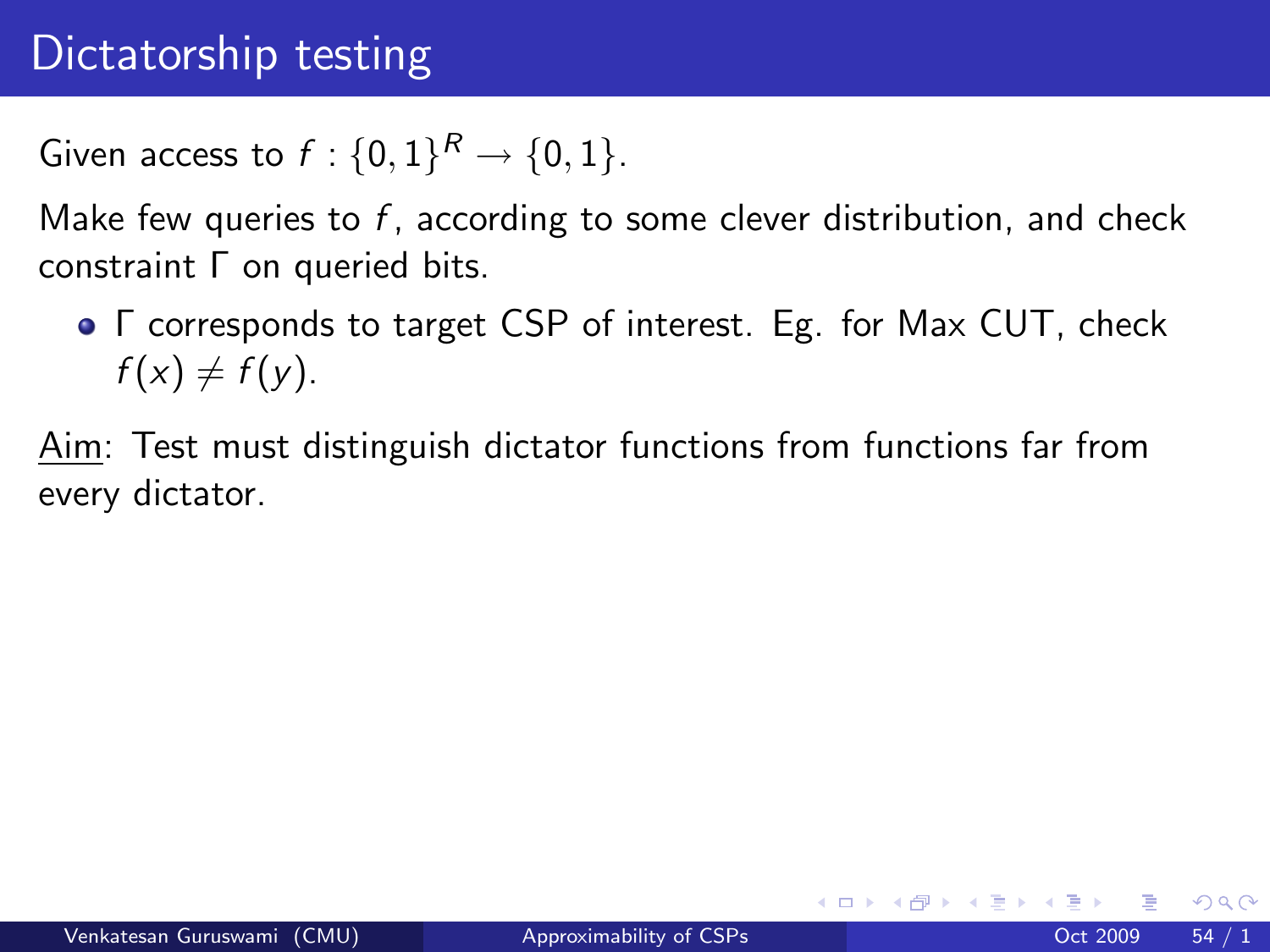## Dictatorship testing

Given access to  $f: \{0,1\}^R \rightarrow \{0,1\}.$ 

Make few queries to  $f$ , according to some clever distribution, and check constraint Γ on queried bits.

Γ corresponds to target CSP of interest. Eg. for Max CUT, check  $f(x) \neq f(y)$ .

Aim: Test must distinguish dictator functions from functions far from every dictator.

Completeness For every  $i \in [R]$ , if f is the dictator function  $f(x) = x_i$ , test accepts with probability  $\geqslant c$ .

Soundness If Influence<sub>i</sub>(f) is "small" for every  $i \in [R]$ , then test accepts with probability  $\leqslant$  s.

Influence<sub>i</sub> $(f) = Pr_x[f(x) \neq f(x \oplus e_i)]$ 

K ロ ▶ K 個 ▶ K 경 ▶ K 경 ▶ X 경

Why dictatorship tests?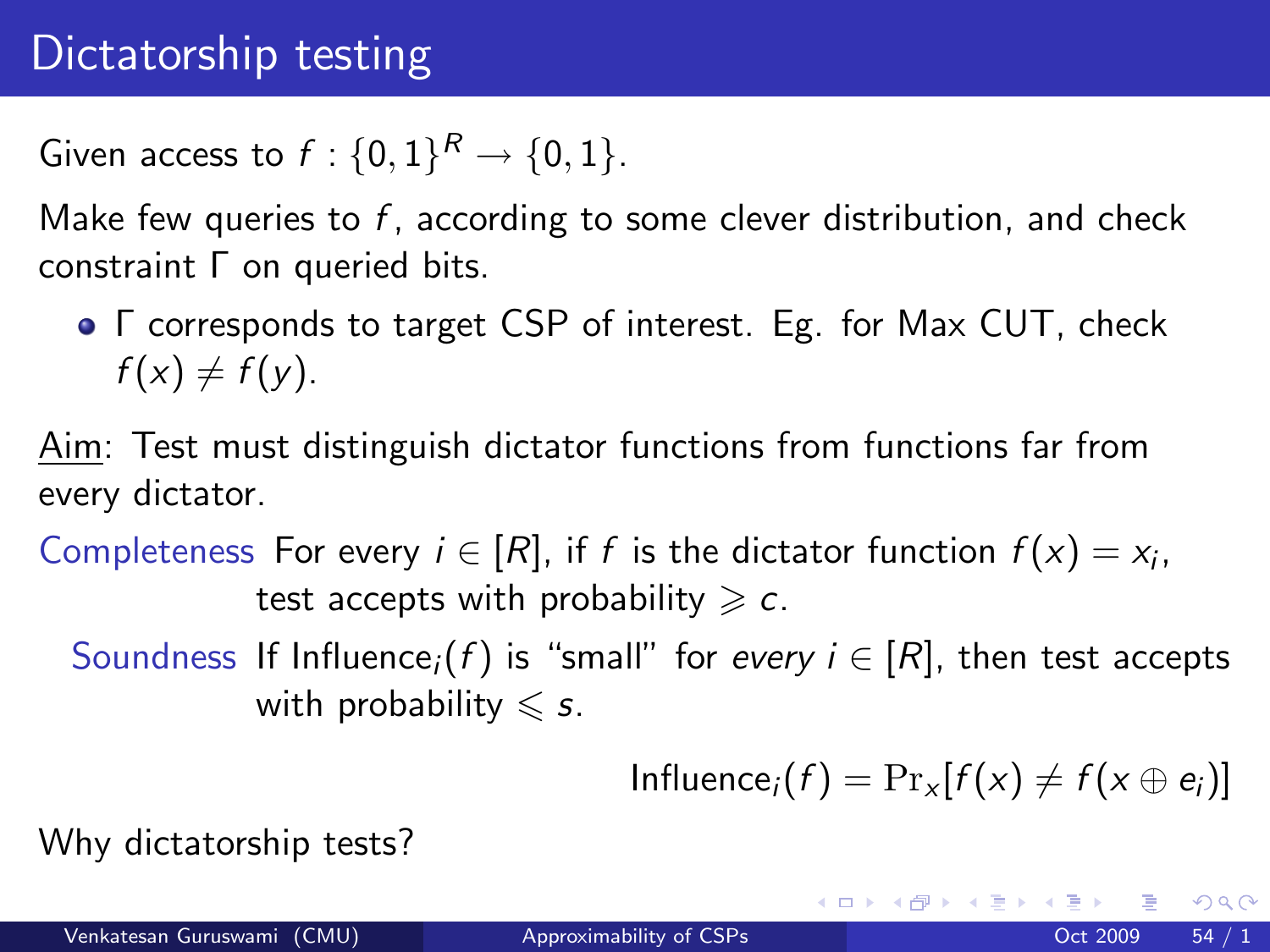Parameter  $\rho > 1/2$ . Testing a function  $f:\{0,1\}^R \rightarrow \{0,1\}$ 

- Pick  $x \in \{0,1\}^R$  u.a.r.
- For each  $j \in [R]$ ,

$$
y_j = \begin{cases} x_j & \text{with prob. } 1 - \rho \\ \overline{x_j} & \text{with prob. } \rho \end{cases}
$$

• Check the CUT constraint  $f(x) \neq f(y)$ , accept if so.

#### Completeness

When  $f$  a dictator, say  $f(x) = x_i$ , Probability test accepts  $= \rho$ .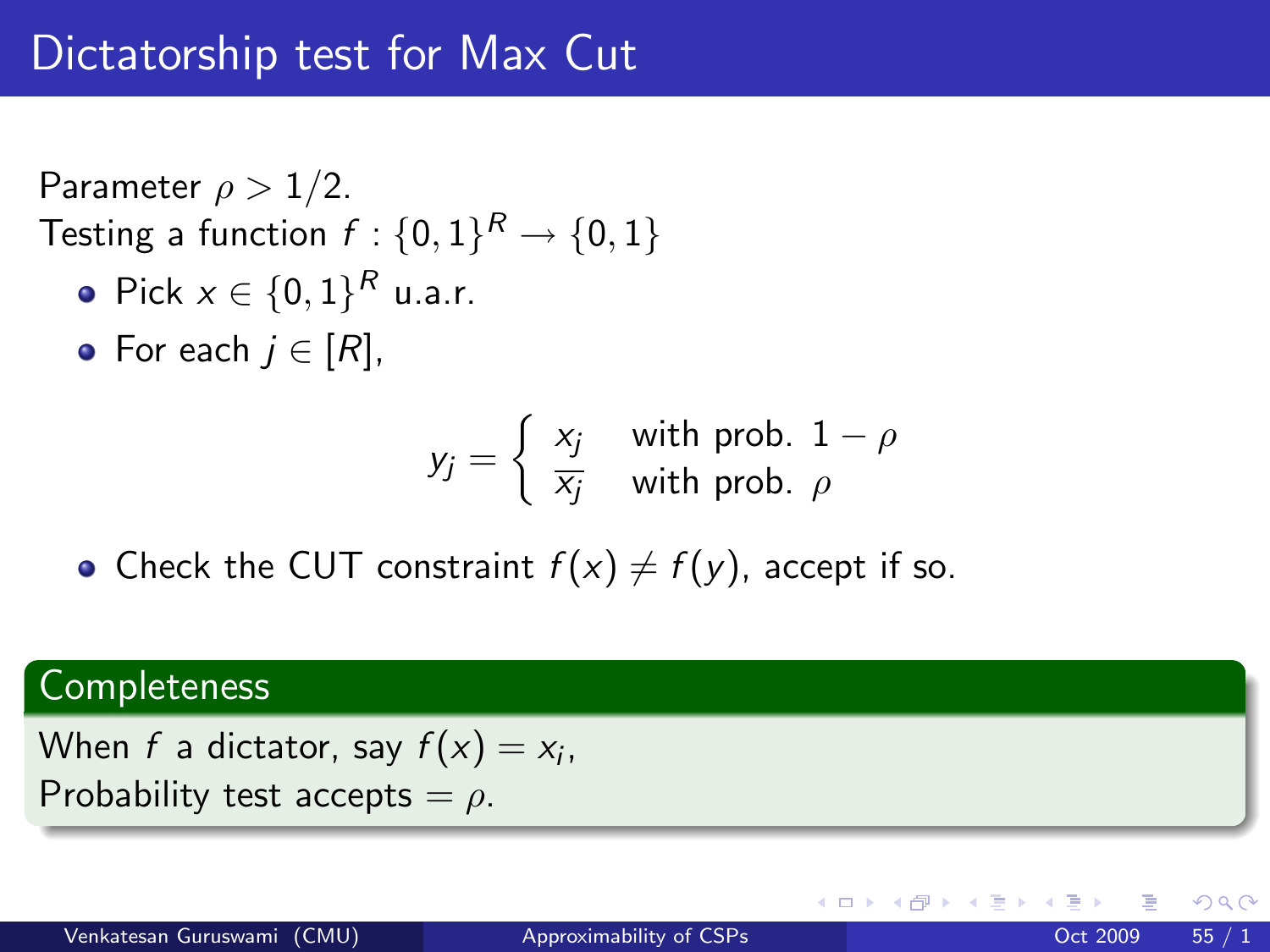# Dictatorship test for Max Cut

#### Soundness

What's the best  $f$  that has no influential coordinates?

4 0 8

 $QQQ$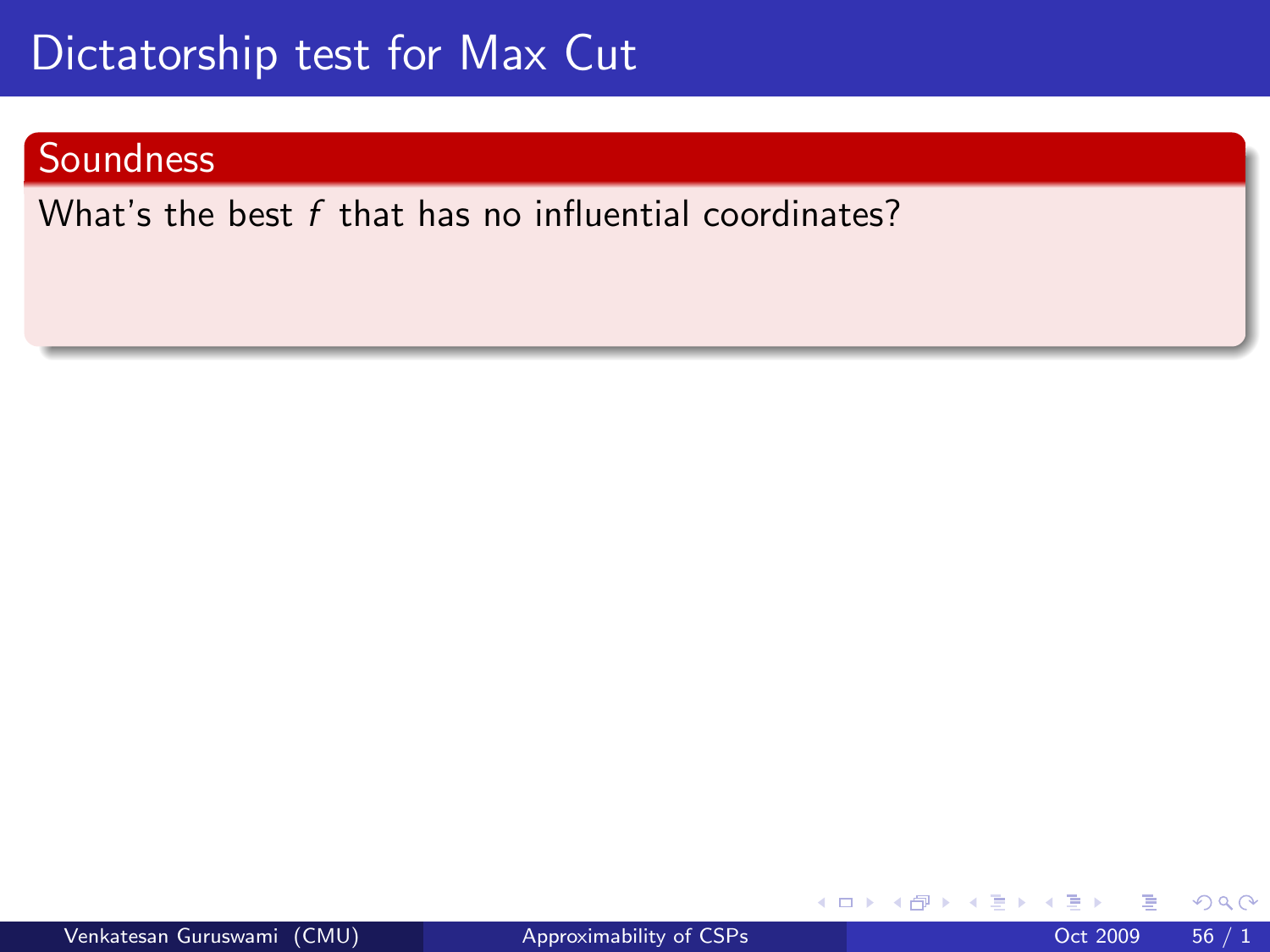# Dictatorship test for Max Cut

#### **Soundness**

What's the best f that has no influential coordinates? Answer: Majority function. Also,  $\mathrm{Pr}_{x,y}[\mathsf{Maj}(x) \neq \mathsf{Maj}(y)] \rightarrow \frac{\text{arc}\cos(1-2\rho)}{\pi}$  for large  $R$ .

Theorem (Majority is Stablest (Mossel-O'Donnell-Oleszkiewicz))

For all  $\rho > 1/2$  and  $\varepsilon > 0$ , there is a small enough  $\tau = \tau(\rho, \varepsilon) > 0$  s.t. if  $\Pr_{x,y}[f(x) \neq f(y)] \geqslant \frac{\arccos(1-2\rho)}{\pi} + \varepsilon,$ then for some  $i \in [R]$ , Influence $i(f) \geq \tau$ .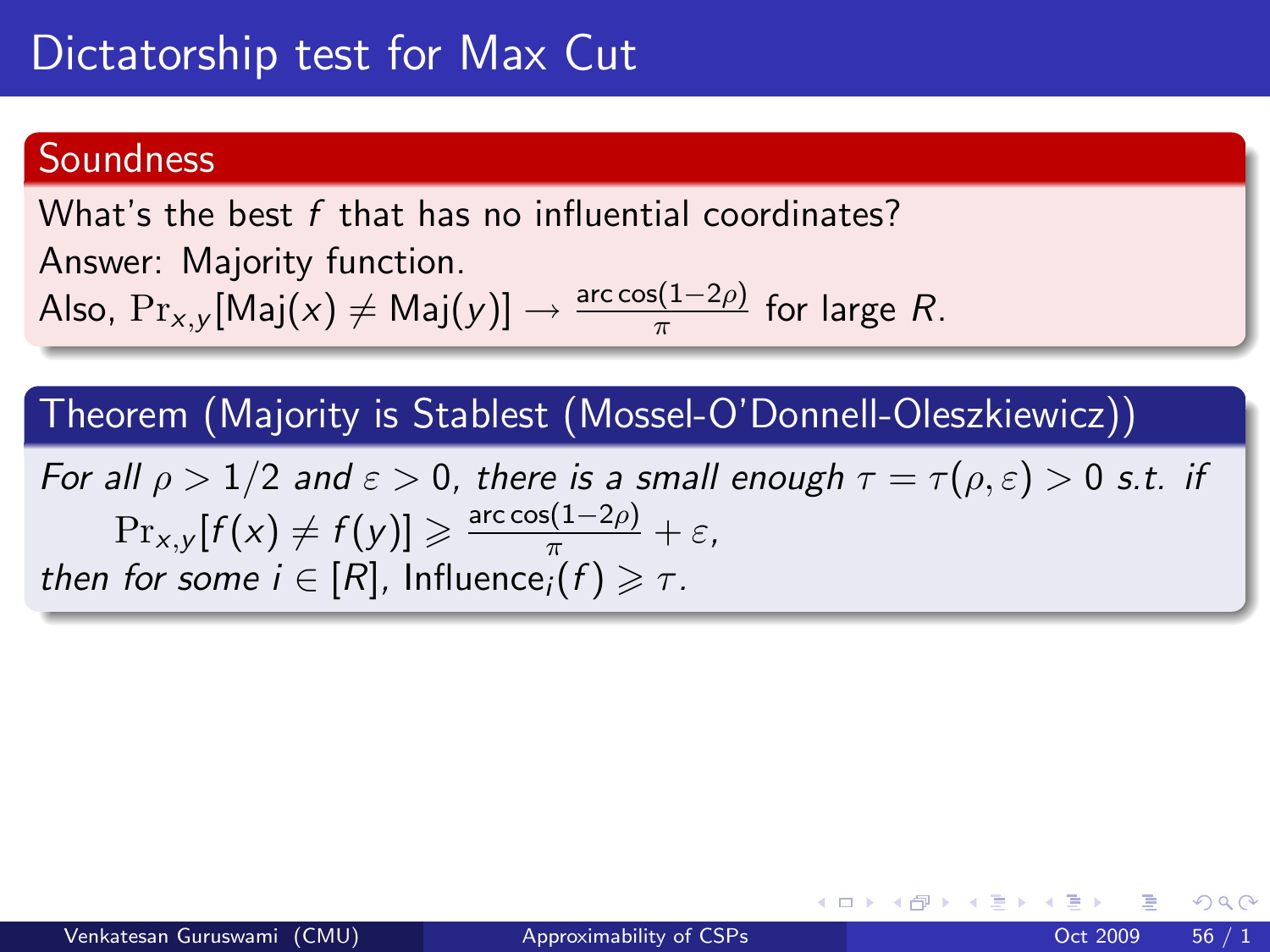#### **Soundness**

What's the best f that has no influential coordinates? Answer: Majority function. Also,  $\mathrm{Pr}_{x,y}[\mathsf{Maj}(x) \neq \mathsf{Maj}(y)] \rightarrow \frac{\text{arc}\cos(1-2\rho)}{\pi}$  for large  $R$ .

Theorem (Majority is Stablest (Mossel-O'Donnell-Oleszkiewicz))

For all  $\rho > 1/2$  and  $\varepsilon > 0$ , there is a small enough  $\tau = \tau(\rho, \varepsilon) > 0$  s.t. if  $\Pr_{x,y}[f(x) \neq f(y)] \geqslant \frac{\arccos(1-2\rho)}{\pi} + \varepsilon,$ then for some  $i \in [R]$ , Influence $i(f) \geq \tau$ .

Therefore, get 
$$
\rho - \varepsilon
$$
 vs.  $\frac{\arccos(1-2\rho)}{\pi} + \varepsilon$  gap (for any  $1/2 < \rho < 1$ ).

• or 
$$
\frac{1-\cos\theta}{2} - \varepsilon
$$
 vs.  $\frac{\theta}{\pi} + \varepsilon$  where  $\theta = \arccos(1-2\rho) \in (\pi/2, \pi)$ .

- Same as SDP optimum vs. cut found by random hyperplane rounding!
- Optimizing over  $\theta$ , gives 0.8785.. hardness factor for Max CUT [Khot-Kindler-Mossel-O'Donnell]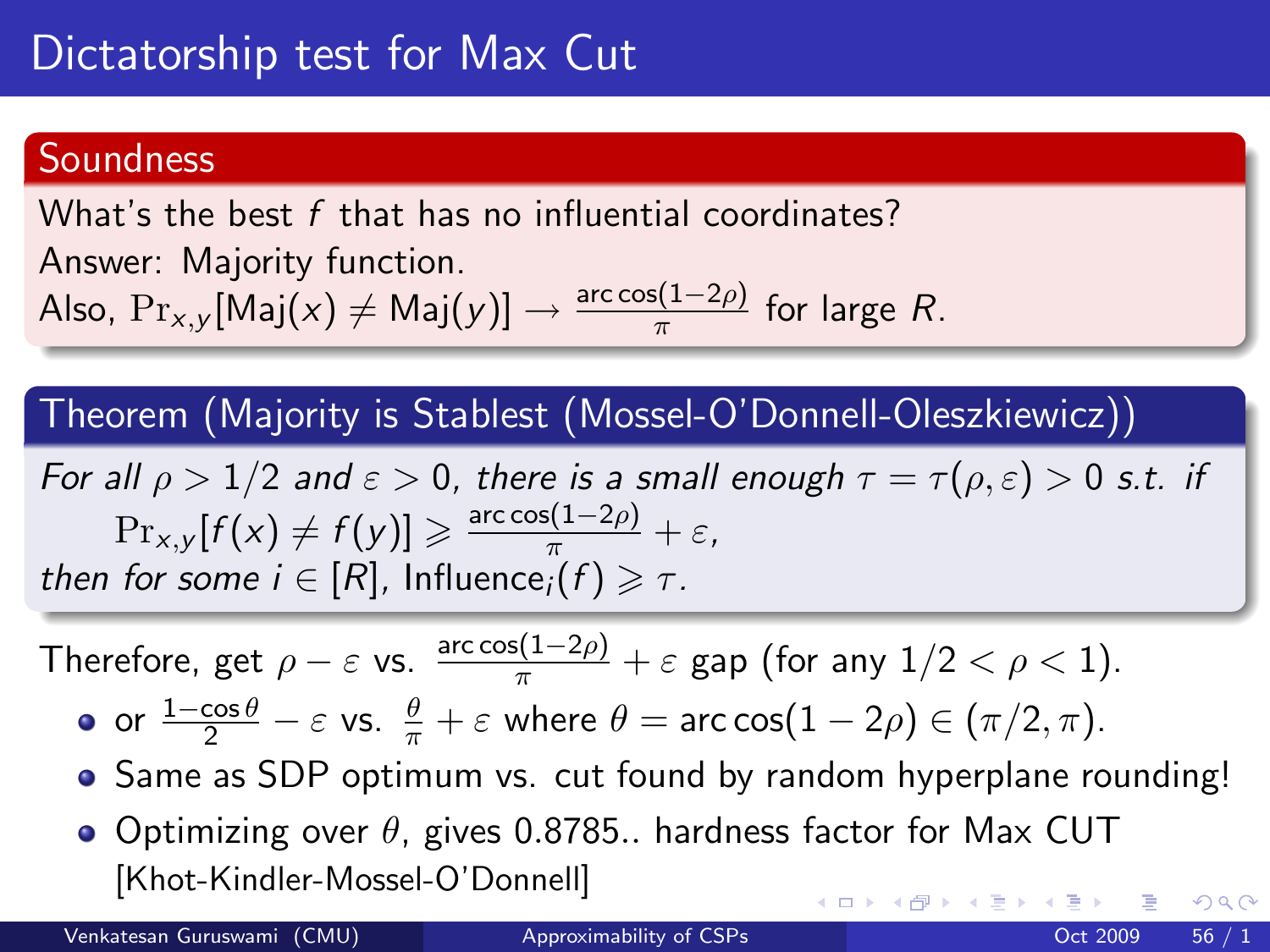Polymorphism combines many satisfying assignments to produce a new satisfying assignment.

Dictator/projection functions ⇔ trivial polymorphism

"Approximate polymorphism" combines assignments satisfying Opt fraction of constraints to a new assignment.

- Dictator function: preserves fraction Opt of satisfied constraints.
- What's the best non-influential polymorphism?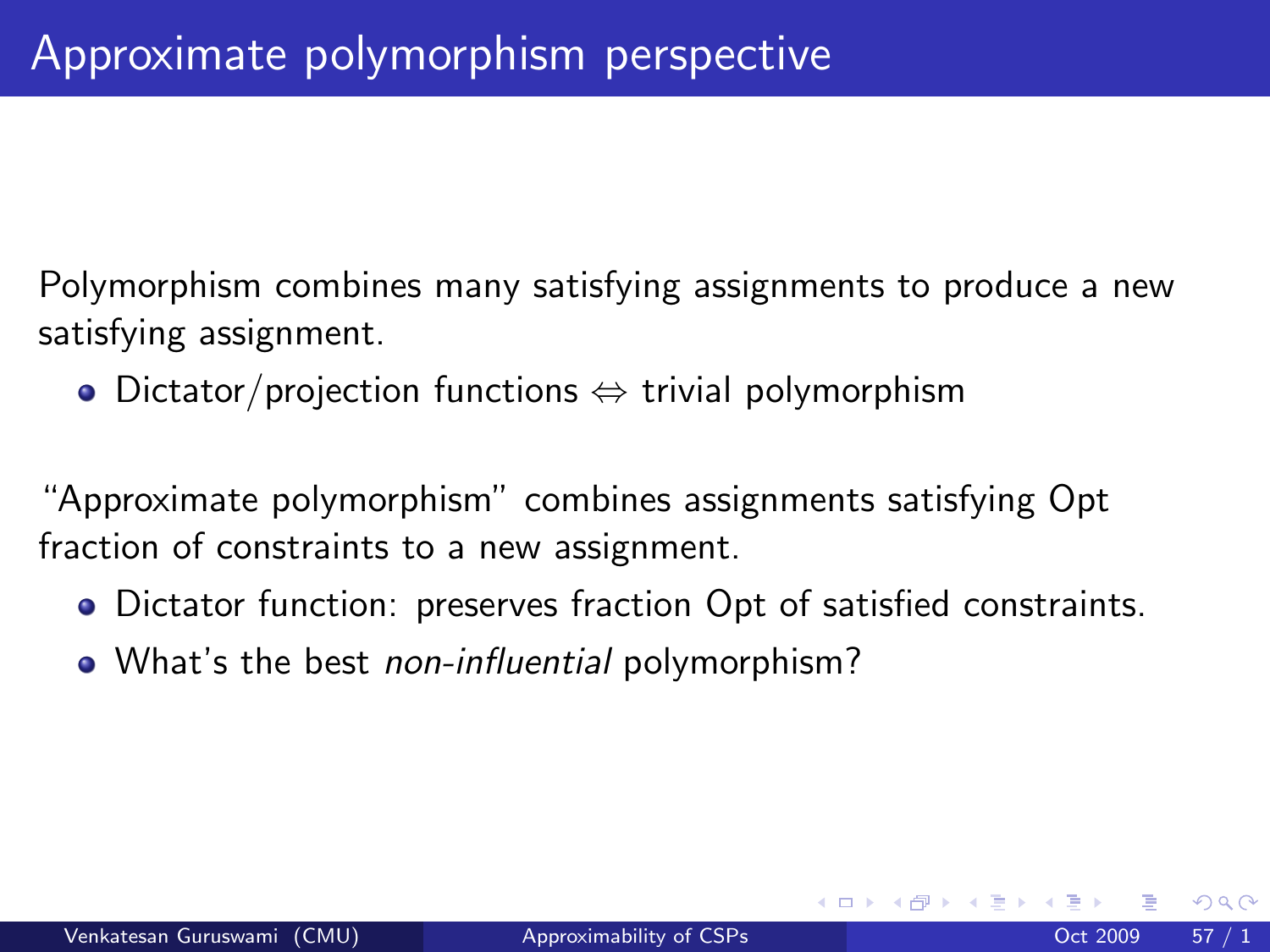## Approximate polymorphisms for Max CUT

Majority is a (non-trivial) polymorphism for CSP(cut).

4 0 8

 $299$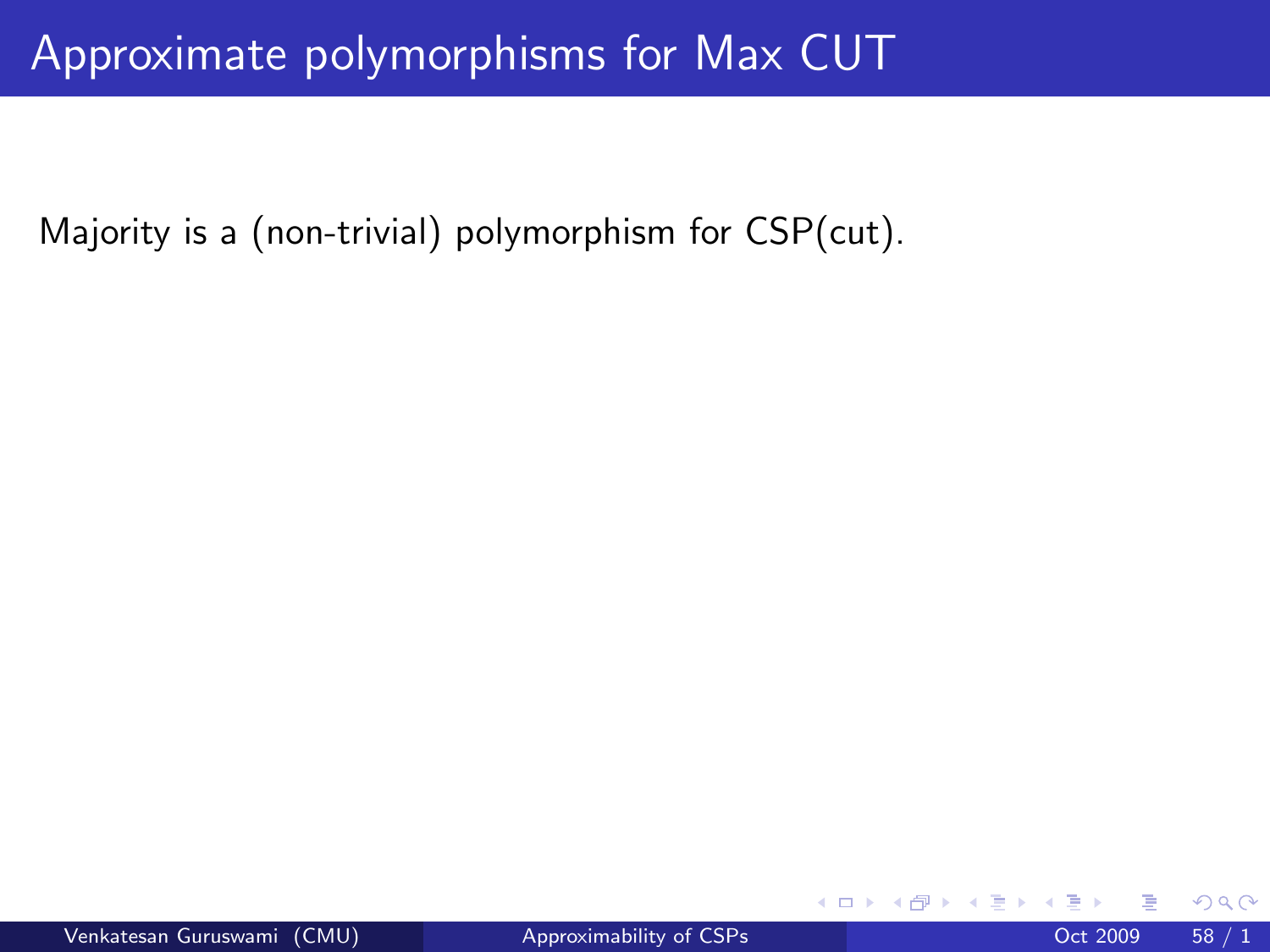Majority is a (non-trivial) polymorphism for CSP(cut).

In the context of Max CUT:

- Majority is the *best* "low-influence" approximate polymorphism.
- $\bullet$  Given R distributions over assignments that satisfy a specific cut constraint with probability  $\rho$ 
	- coordinate-wise majority satisfies that constraint with probability  $\approx \frac{\arccos(1-2\rho)}{\pi}$
	- $\tilde{\bar{\mathcal{C}}}$  And this is largest possible for combining functions with no influential variable.

More about this in Prasad Raghavendra's talk after lunch.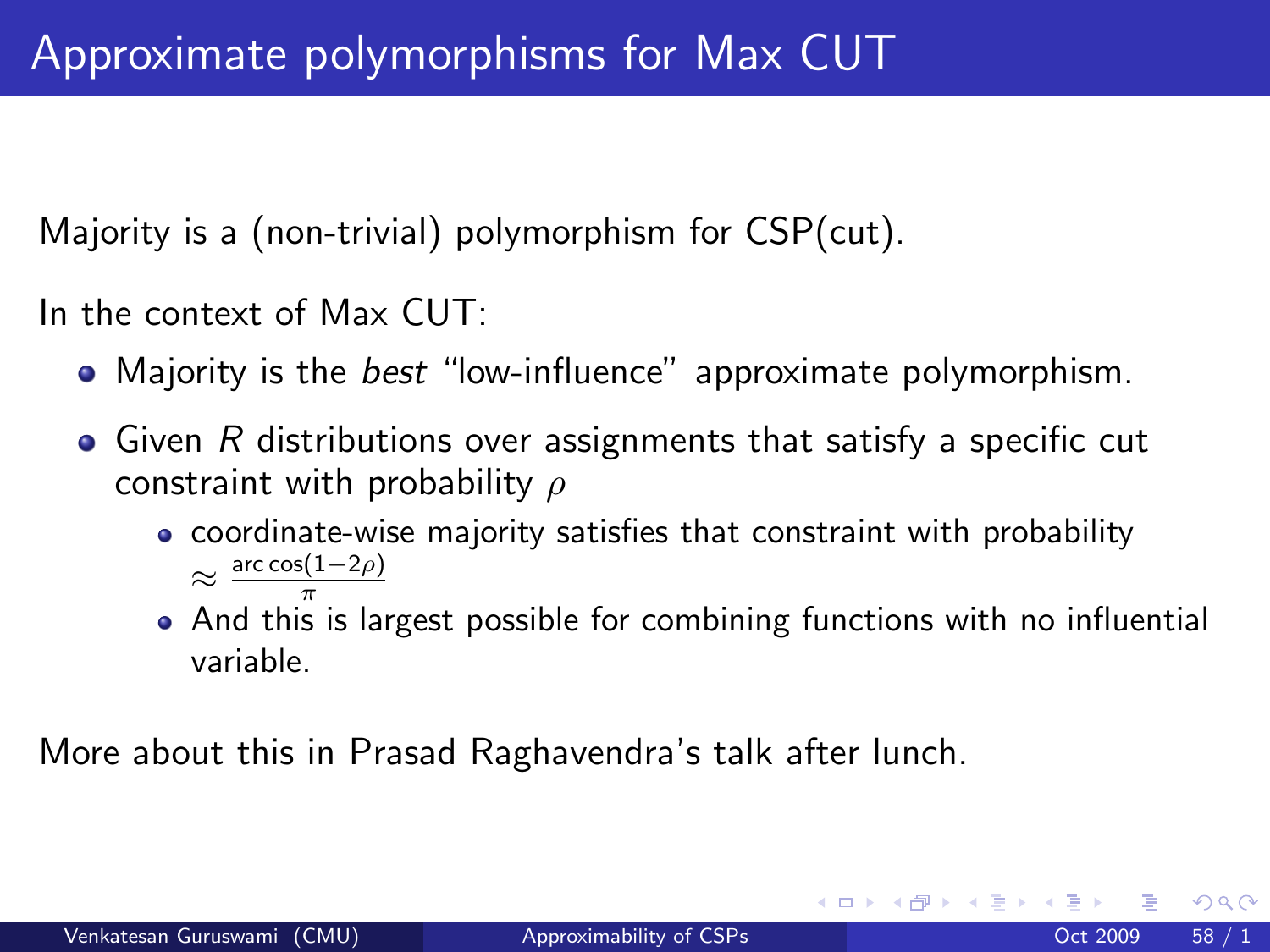For Max Cut, we "cooked" up a natural test.

In general, how to get a good dictatorship test for a CSP?

#### Very general answer [Raghavendra]

Can convert any integrality gap instance for the "canonical" semidefinite program into dictatorship test with matching parameters!

• Instance with SDP opt c and integral optimum  $s \implies$  Dictatorship test with completeness  $c - \varepsilon$  and soundness  $s + \varepsilon$ .

Proof proceeds via a rounding algorithm for the SDP.

#### **Corollary**

Assuming UGC, the canonical SDP delivers the best possible approximation ratio, for every CSP.

4 D F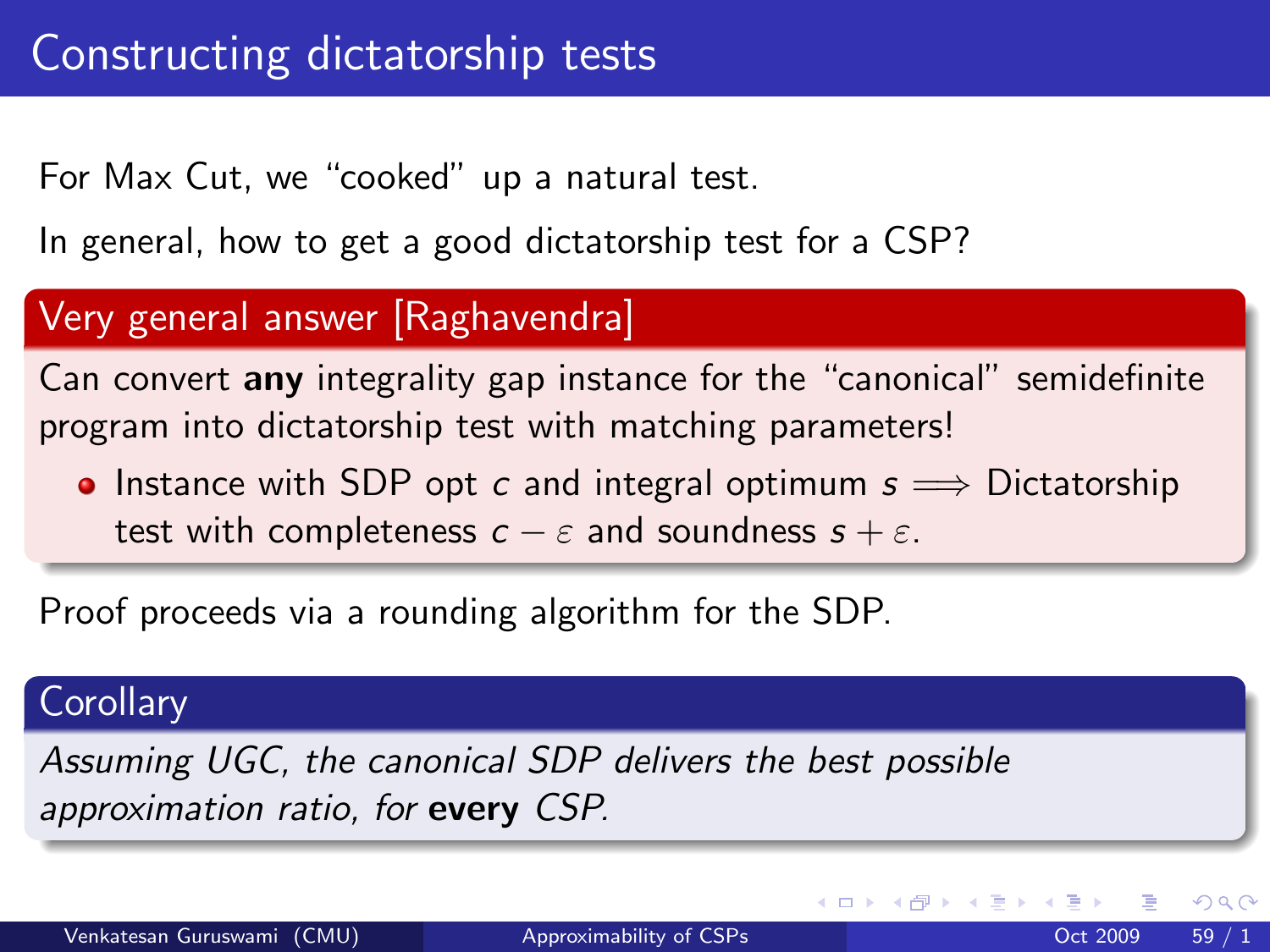## Recall the SDP

Local integral distributions that are consistent on pairs  $+$  positive semidefiniteness of pairwise joint probabilities.

$$
\begin{aligned}\n\text{Maximize } & \sum_{(h,S)\in\mathcal{C}} \mathbb{E}_{x \sim \mu_{(h,S)}}[h(x)] \text{ subject to:} \\
& \sum_{a \in [q]} \langle v_{i,a}, v_{i,a} \rangle = 1 \quad \forall i \\
& \theta \mu_{(h,S)}(x) \ge 0 \text{ and } \sum_{x} \mu_{(h,S)}(x) = 1 \quad \forall (h,S) \in \mathcal{C}. \\
& \Theta \langle v_{i,a}, v_{j,b} \rangle = \Pr_{x \sim \mu_{(h,S)}}[x_i = a \land x_j = b] \\
& \forall (h,S) \in \mathcal{C}; \quad x_i, x_j \in S; \quad a, b \in [q].\n\end{aligned}
$$

4 0 8

 $\rightarrow$ 

 $QQQ$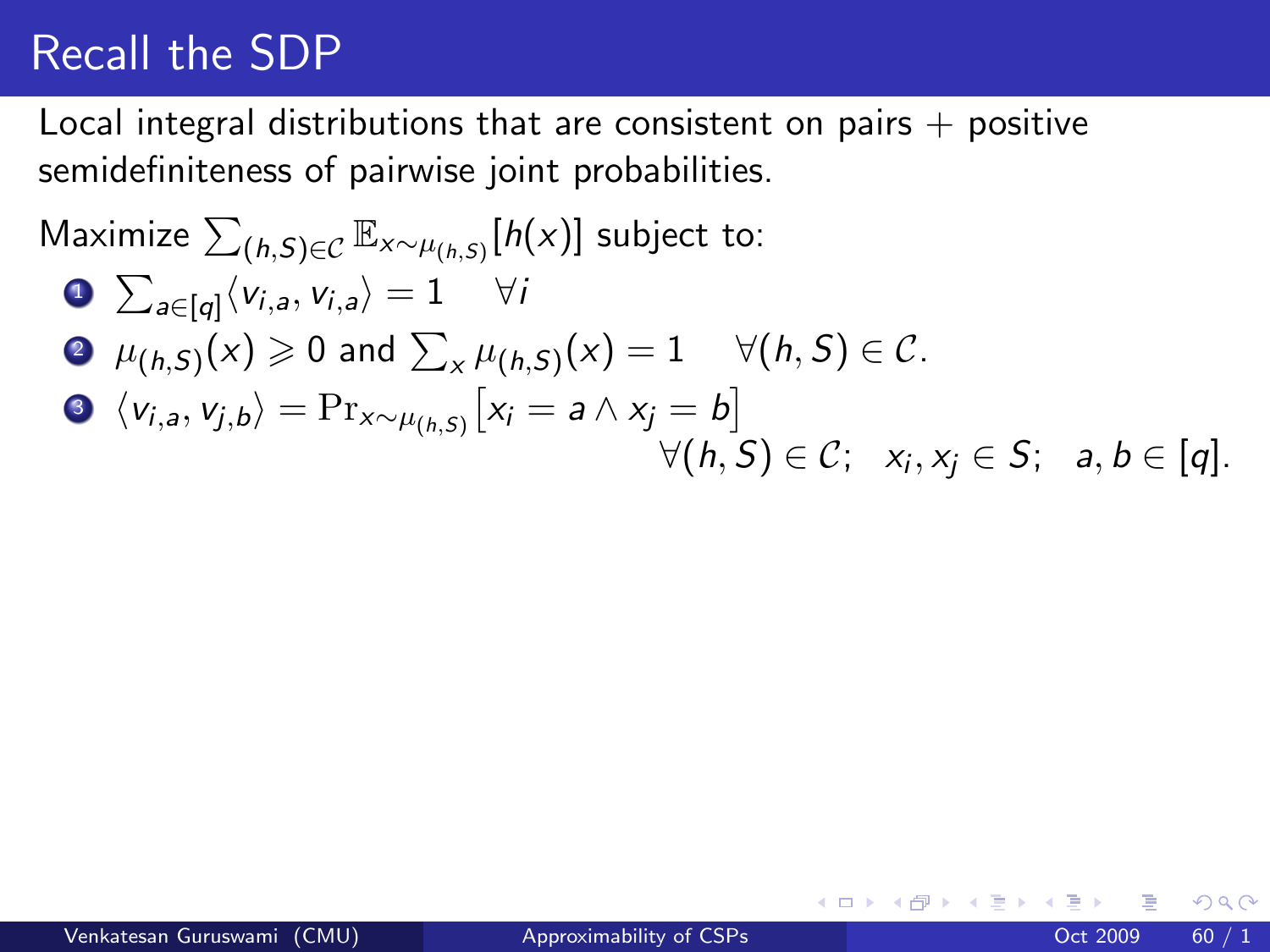## Recall the SDP

Local integral distributions that are consistent on pairs  $+$  positive semidefiniteness of pairwise joint probabilities.

$$
\begin{aligned}\n\text{Maximize } & \sum_{(h,S)\in\mathcal{C}} \mathbb{E}_{x \sim \mu_{(h,S)}}[h(x)] \text{ subject to:} \\
& \bullet \sum_{a \in [q]} \langle v_{i,a}, v_{i,a} \rangle = 1 \quad \forall i \\
& \bullet \mu_{(h,S)}(x) \ge 0 \text{ and } \sum_{x} \mu_{(h,S)}(x) = 1 \quad \forall (h,S) \in \mathcal{C}. \\
& \bullet \langle v_{i,a}, v_{j,b} \rangle = \Pr_{x \sim \mu_{(h,S)}}[x_i = a \land x_j = b] \\
& \forall (h,S) \in \mathcal{C}; \quad x_i, x_j \in S; \quad a, b \in [q].\n\end{aligned}
$$

Dictatorship test for function  $f:[q]^R\rightarrow \{0,1\}$ :

- Pick a random constraint  $(h, S) \in \mathcal{C}$ . Let  $k = |S|$  be its arity.
- Pick k vectors  $y^{(1)}, y^{(2)}, \cdots, y^{(k)} \in [q]^R$  where for each  $i \in [R]$ independently, the *i*'th coordinates  $(y^{(1)}_i)$  $j^{(1)}, y^{(2)}_i$  $y_i^{(2)}, \cdots, y_i^{(k)}$  $\mu_h^{(\kappa)}\big) \in_R \mu_{(h,\mathcal{S})}$  are chosen as per the local integral distribution.<sup>∗</sup>
- Check the constraint  $h(f(y^{(1)}), f(y^{(2)}), \ldots, f(y^{(k)}))$

∗

つへへ

Actually, one samples from a slightly noisy version of  $\mu_{(h, S)}$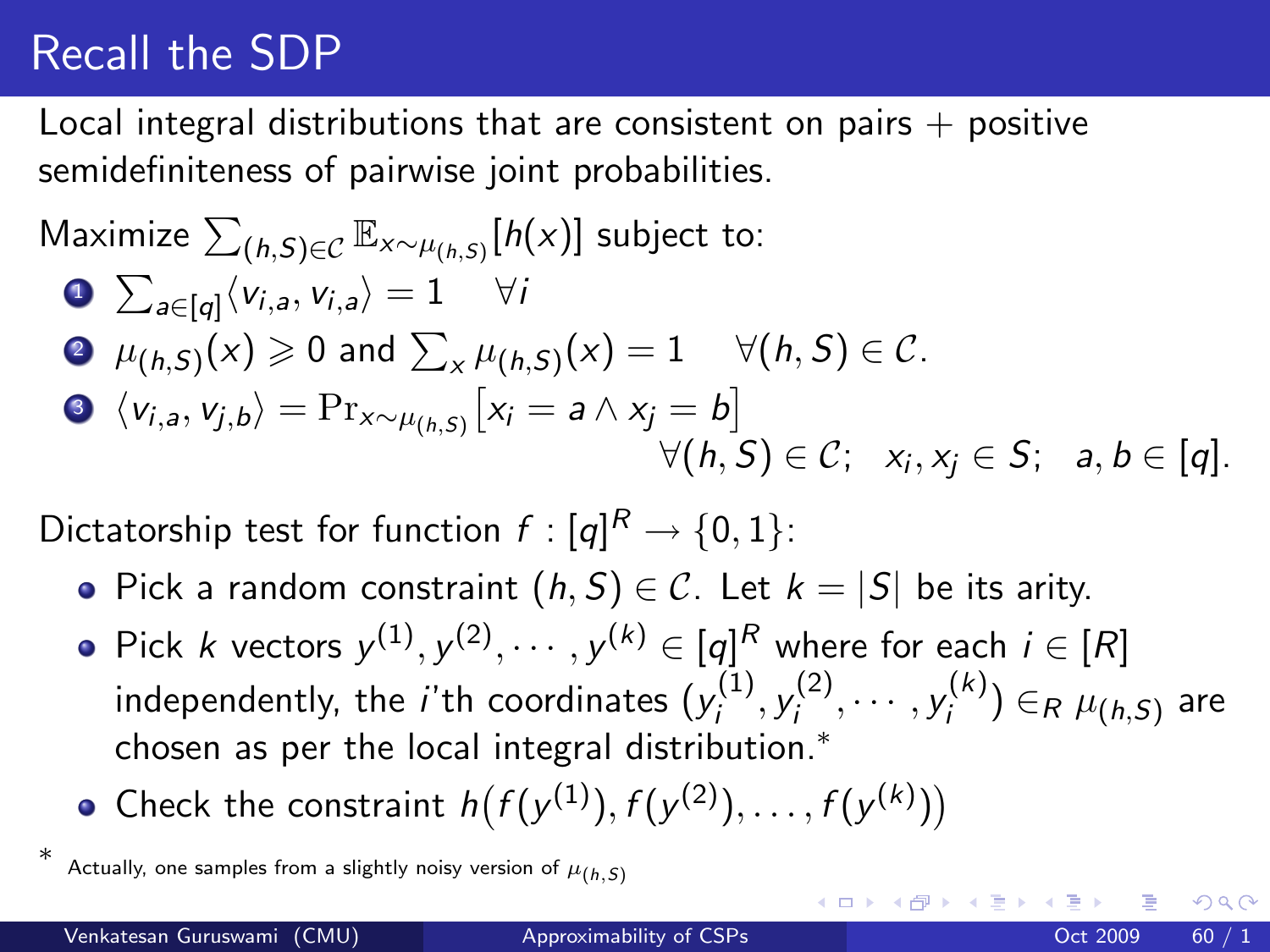Unit vectors  $v_i$  for variables  $x_i$ , and a global unit vector  $b_0$  (representing False).

Value of any constraint on  $\mathsf{x}_{i},\mathsf{x}_{j}$  can be expressed as linear function of  $\langle b_0, v_i \rangle$ ,  $\langle b_0, v_j \rangle$ , and  $\langle v_i, v_j \rangle$ .

SDP maximizes sum of this linear function over all constraints, subject to

$$
\langle b_0, b_0 \rangle = 1; \quad \langle v_i, v_i \rangle = 1 \ \forall i
$$

And the "triangle inequalities"

$$
\langle (b_0\pm v_i),(b_0\pm v_j)\rangle\geqslant 0
$$

for all  $i,j$  for which  $x_i,x_j$  participate in a constraint.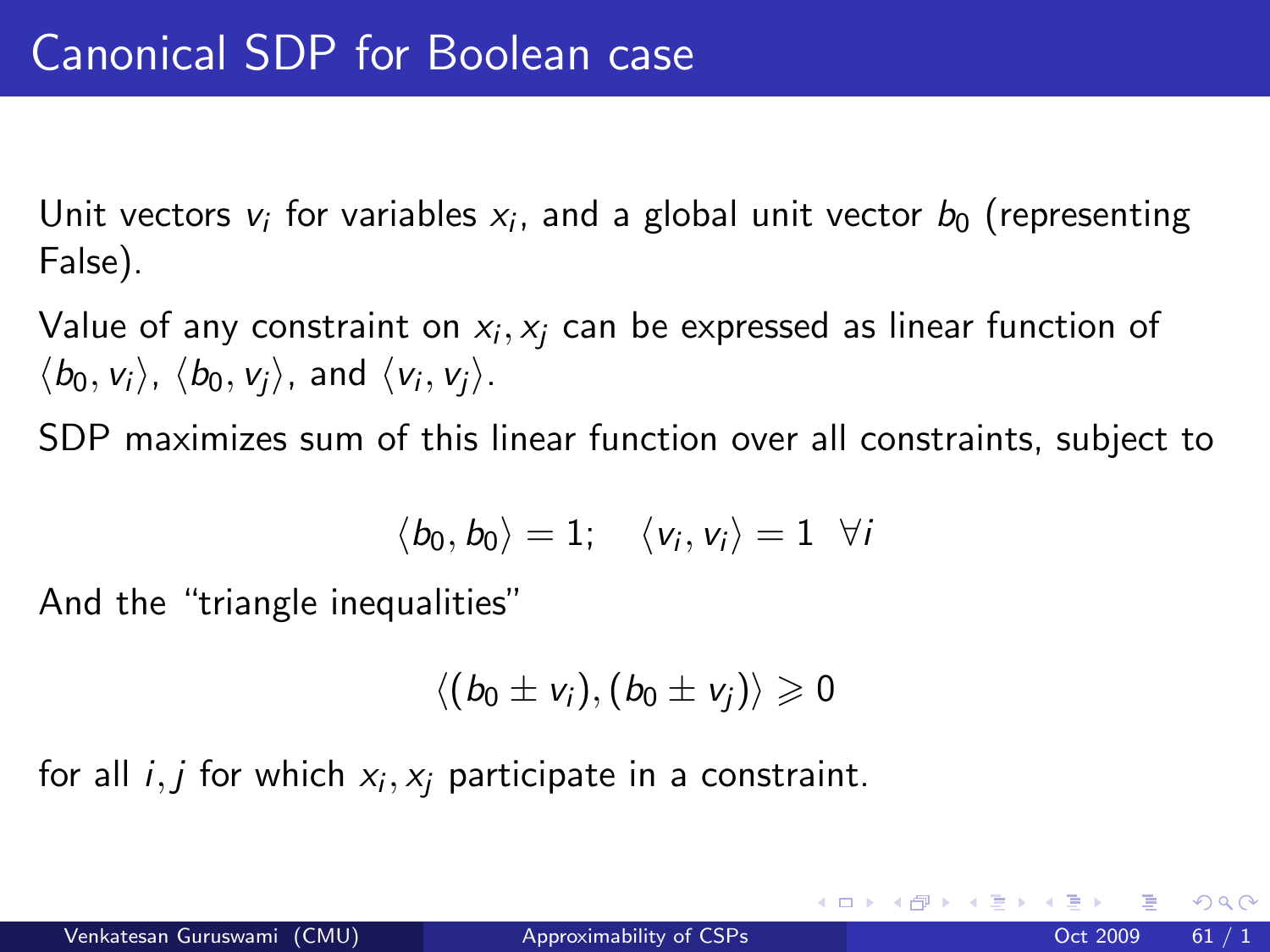Topological sorting: Given a directed acyclic graph, can order its vertices so that all edges go forward.

- What if digraph is only "nearly" acyclic, say 1% of the edges need to be removed to make it acyclic?
- Can one find an ordering such that most of the edges go forward?
- Equivalently, find acyclic subgraph with maximum fraction of edges.

Picking a random ordering (or better of any ordering and its reverse) finds acyclic subgraph with at least  $1/2$  the edges.

## Theorem [G.-Manokaran-Raghavendra]

Assuming UGC, this is best possible.

 $\forall \varepsilon, \delta > 0$ , given a  $(1 - \varepsilon)$ -acyclic graph, it is UG-hard to find an acyclic subgraph with  $(1/2 + \delta)$  edges.

 $QQQ$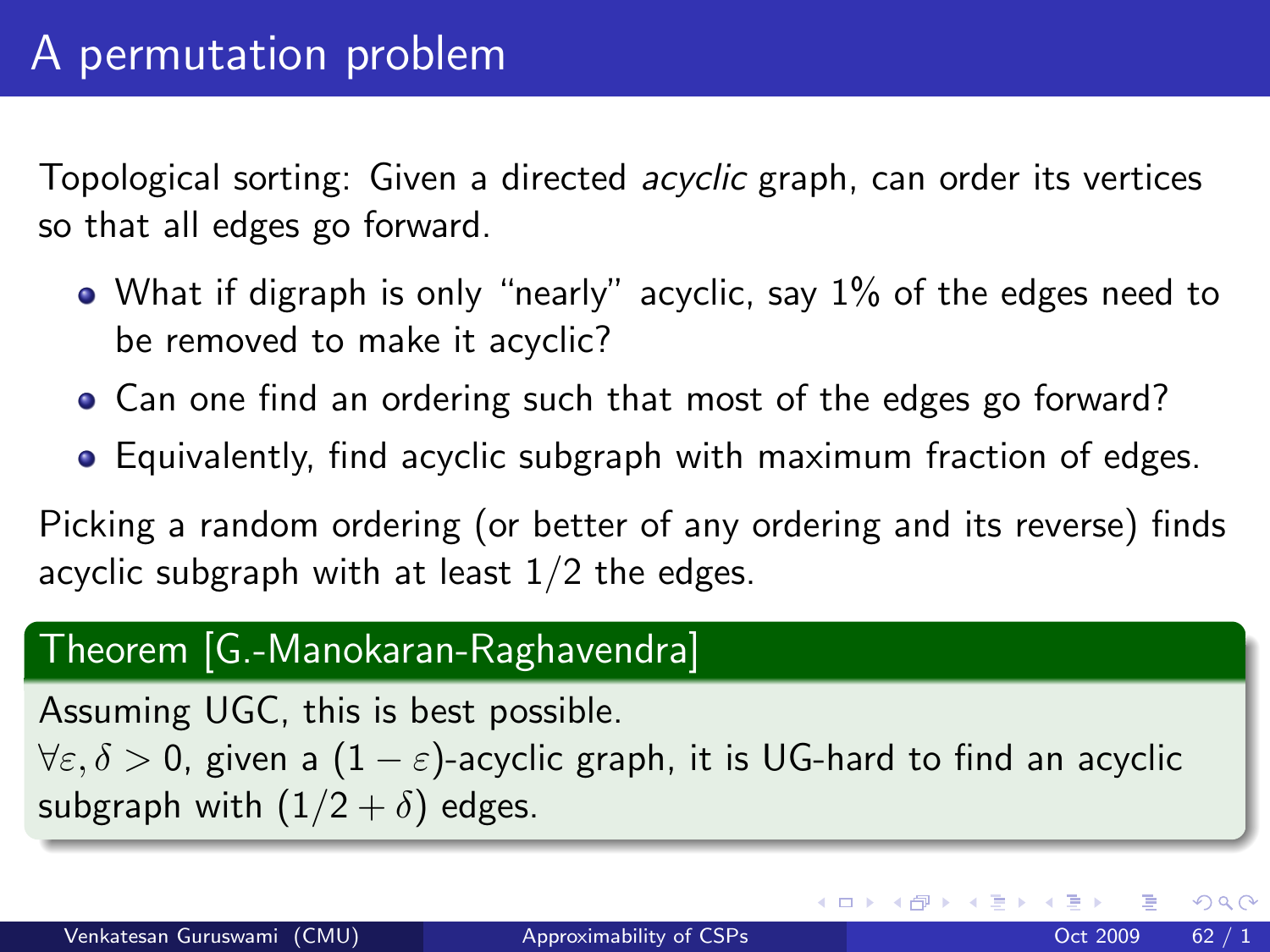Max Acyclic Subgraph can be expressed "like" a 2CSP:

- Variables  $=$  vertices of graph
- Edge  $x \rightarrow y =$  constraint  $x < y$
- Large domain [n] where  $n =$  number of vertices.

Even though it is not a usual 2CSP due to growing domain size, UniqueGames hardness shown by relating it to a "proxy" CSP over a bounded domain.

 $\Omega$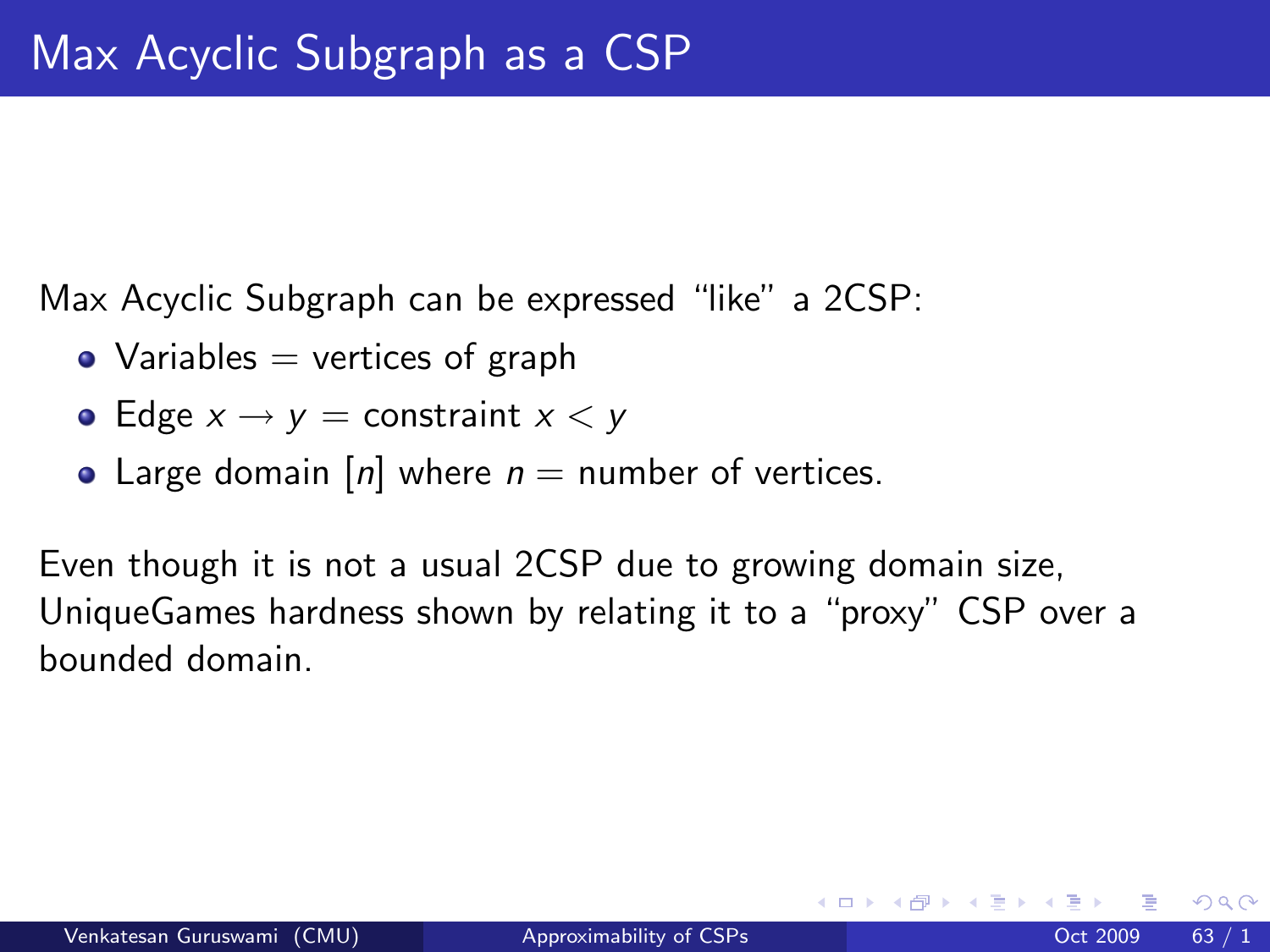## Ordering CSP

Ordering constraint of arity  $k =$  subset Π of k! possible permutations

• MAS:  $x_i < x_i$   $\Pi = \{12\}$ 

Betweenness:  $x_j$  between  $x_i$  and  $x_\ell.$  $\Pi = \{123, 321\}$  applied to triple  $(x_i, x_j, x_\ell)$ .

Instance of ordering kCSP Π:

- $\bullet$  Input: *n* variables and collection of *k*-tuples of variables.
- $\bullet$  Goal: Find global ordering for which max. fraction of input *k*-tuples are locally ordered according to a permutation in Π.

 $QQ$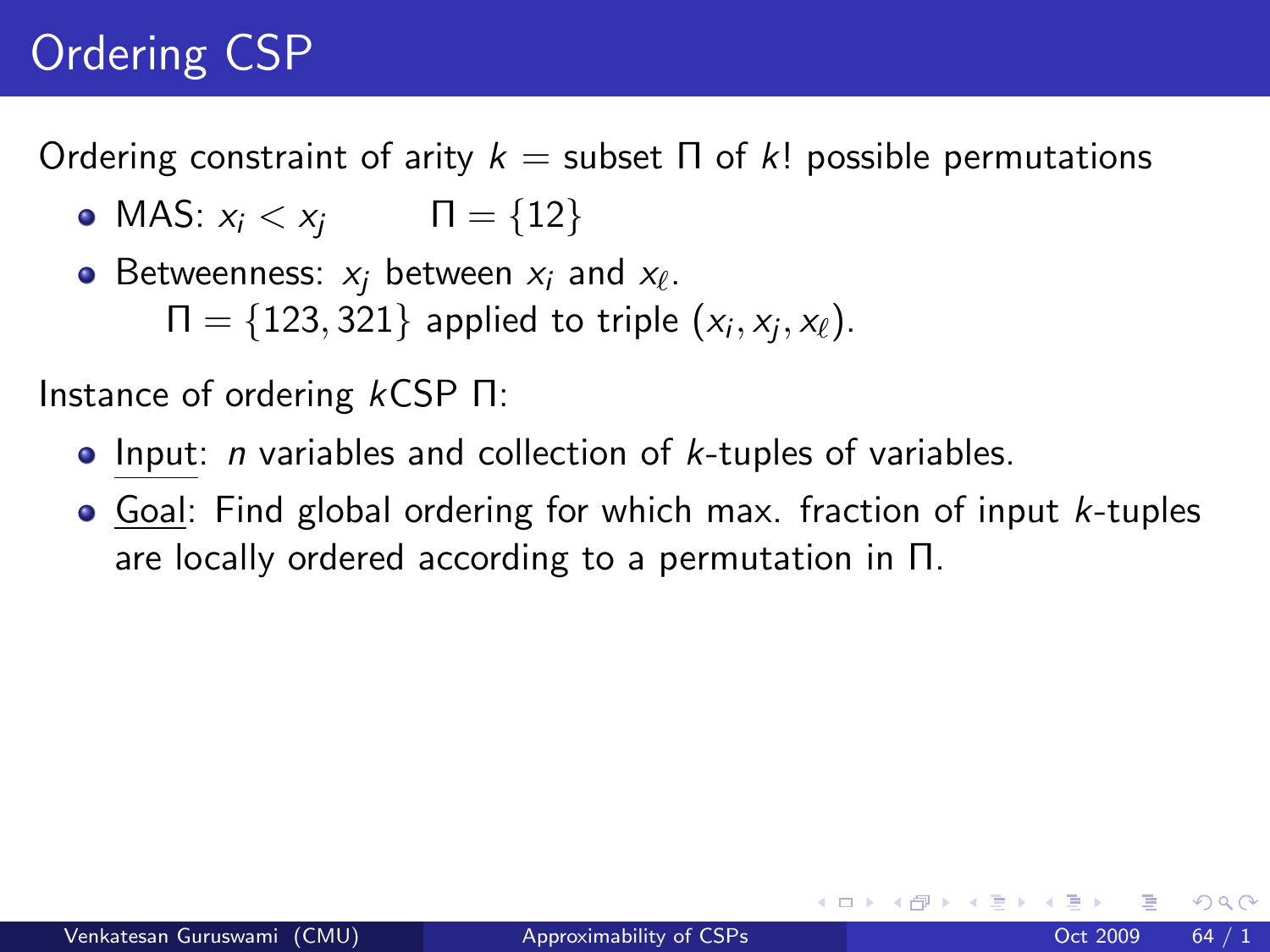## Ordering CSP

Ordering constraint of arity  $k =$  subset Π of k! possible permutations

• MAS:  $x_i < x_i$   $\Pi = \{12\}$ 

Betweenness:  $x_j$  between  $x_i$  and  $x_\ell.$  $\Pi = \{123, 321\}$  applied to triple  $(x_i, x_j, x_\ell)$ .

Instance of ordering kCSP Π:

- $\bullet$  Input: *n* variables and collection of *k*-tuples of variables.
- $\bullet$  Goal: Find global ordering for which max. fraction of input *k*-tuples are locally ordered according to a permutation in Π.

## Theorem (Charikar, G., Håstad, Manokaran)

Every ordering CSP is approximation resistant.

• UG-hard to distinguish  $(1 - \varepsilon)$ -satisfiable instances from at most  $\frac{|\Pi|}{|k|} + \delta$ -satisfiable instances, for any  $\varepsilon, \delta > 0$ .

**∢ ロ ▶ イ 伊 ▶** 

 $\rightarrow$   $\equiv$   $\rightarrow$ 

 $QQ$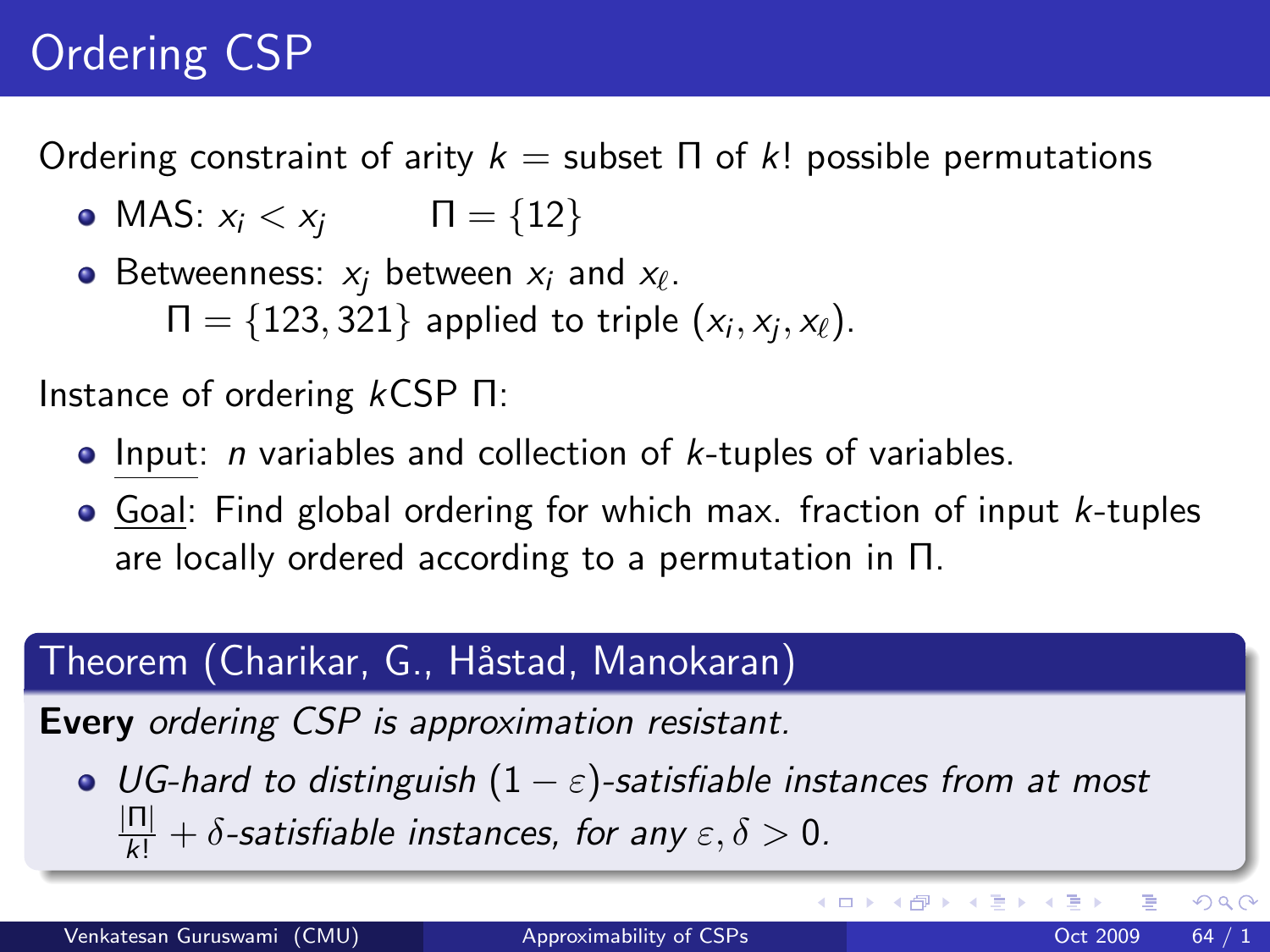- Lot of progress on approximability of CSPs, both from algorithms and hardness side.
- Natural semidefinite programming relaxation + suitable rounding  $\Rightarrow$ best known approximation algorithms for all CSPs.
	- In fact, achieves the optimal approximation ratio, under the Unique Games conjecture.
- Many unconditional tight hardness results also known
	- Show approximation resistance of several CSPs
	- A 2CSP called Label Cover is the canonical starting point, of which Unique Games is a particularly nice special case
	- Reduction method: Long code  $+$  dictatorship testing.
- "Approximate polymorphisms" (with low influences) give an explanation for the source of a CSP's approximation threshold.

 $\Omega$ 

 $\left\{ \left\{ \bigoplus_{i=1}^{n} x_i \; : \; i \in \mathbb{R} \right\} \right.$